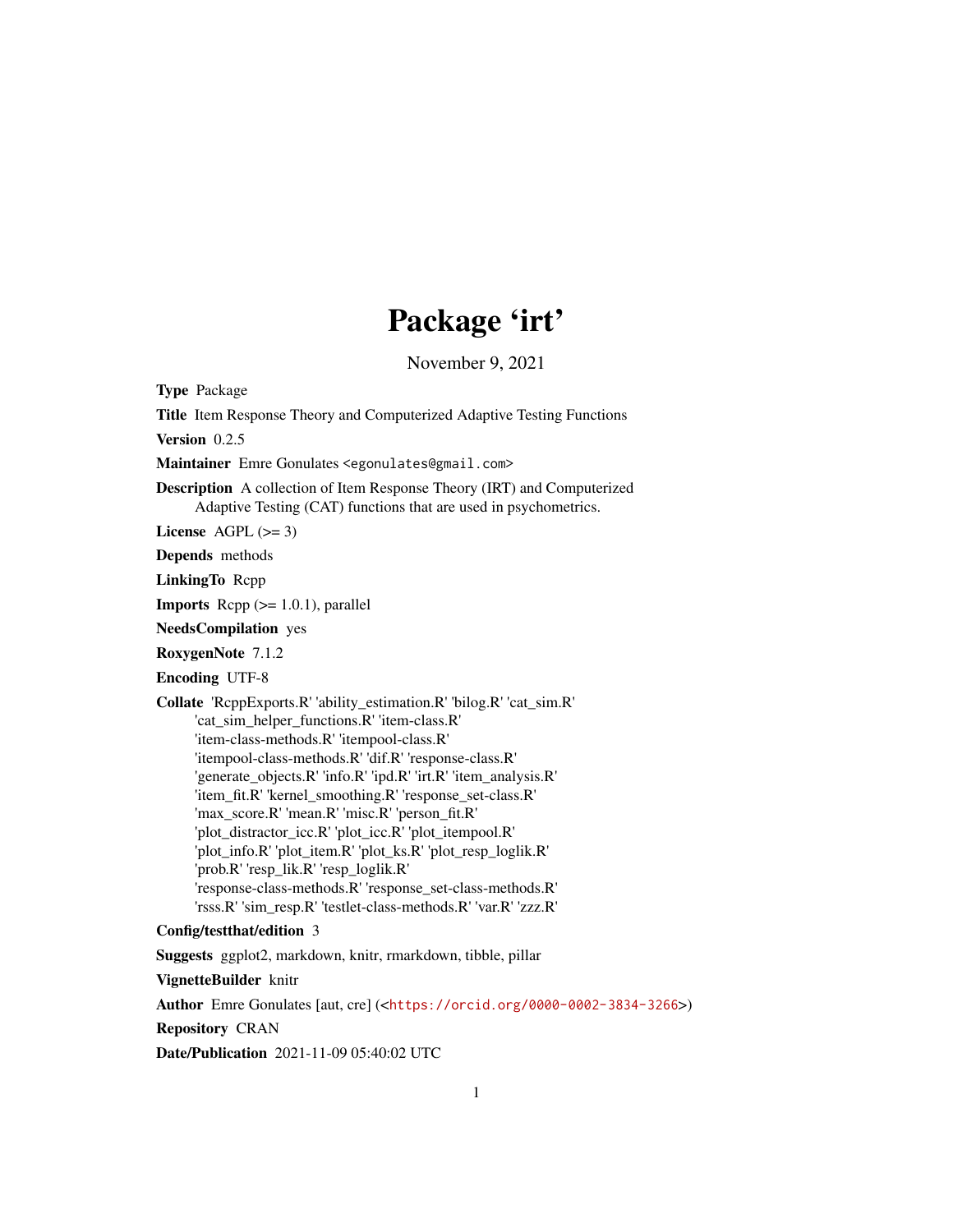# R topics documented:

| 4                                                                                                            |
|--------------------------------------------------------------------------------------------------------------|
| $\overline{4}$                                                                                               |
| 5                                                                                                            |
| 5                                                                                                            |
| 6                                                                                                            |
| 7                                                                                                            |
| 9                                                                                                            |
| 11                                                                                                           |
| 11                                                                                                           |
| 12                                                                                                           |
| 13                                                                                                           |
| 13                                                                                                           |
| 15                                                                                                           |
| 16                                                                                                           |
| 17                                                                                                           |
| 18                                                                                                           |
| 19                                                                                                           |
| 20                                                                                                           |
| 21                                                                                                           |
| 30                                                                                                           |
| 30                                                                                                           |
| 32                                                                                                           |
| 34                                                                                                           |
| 47                                                                                                           |
| 48                                                                                                           |
| 49                                                                                                           |
| 50                                                                                                           |
| 51                                                                                                           |
| 53                                                                                                           |
| 53                                                                                                           |
| 55                                                                                                           |
| 56                                                                                                           |
| 56                                                                                                           |
| 57                                                                                                           |
| 57                                                                                                           |
|                                                                                                              |
| 60                                                                                                           |
| 62                                                                                                           |
| 62                                                                                                           |
| 63<br>item<br>$\cdot$ $\cdot$                                                                                |
| 65                                                                                                           |
| 68<br>$itempool \dots \dots \dots \dots \dots \dots \dots \dots \dots \dots \dots \dots \dots \dots \dots$   |
| 69                                                                                                           |
| 70<br>item analysis<br>$\sim$                                                                                |
| 71                                                                                                           |
| 73<br>ks                                                                                                     |
| 75<br>$length, Itempool-method \ldots \ldots \ldots \ldots \ldots \ldots \ldots \ldots \ldots \ldots \ldots$ |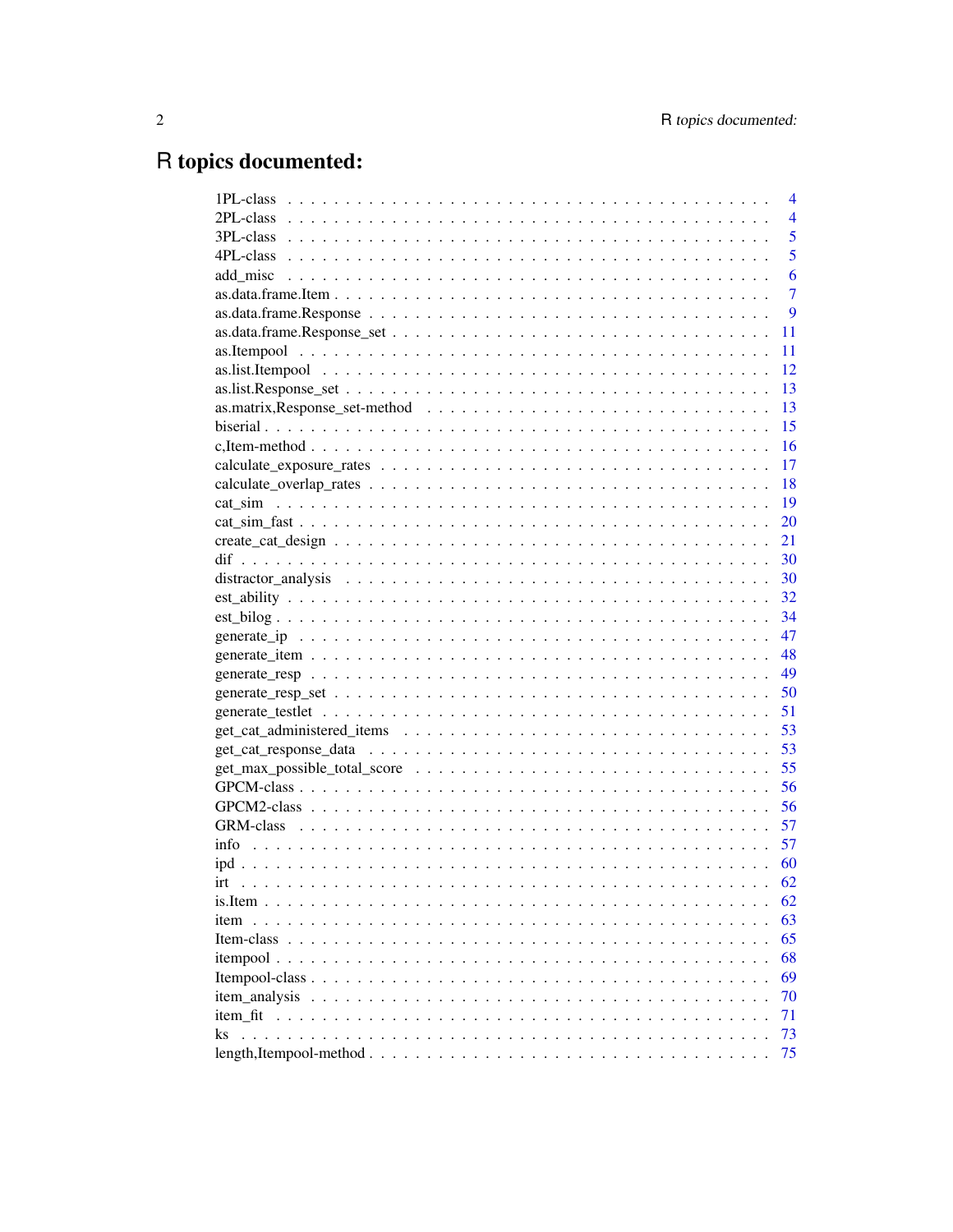| 76<br>77          |
|-------------------|
| 77                |
| 78                |
| 79                |
| 80                |
| 81                |
| 81                |
| 82                |
| 84                |
| 86                |
| 87                |
| 89                |
| 90                |
| 92                |
| 94                |
|                   |
|                   |
|                   |
|                   |
|                   |
|                   |
|                   |
|                   |
|                   |
|                   |
|                   |
|                   |
|                   |
|                   |
|                   |
|                   |
|                   |
|                   |
|                   |
|                   |
|                   |
| \$,Testlet-method |
| \$<-,Item-method  |
|                   |
|                   |
|                   |
|                   |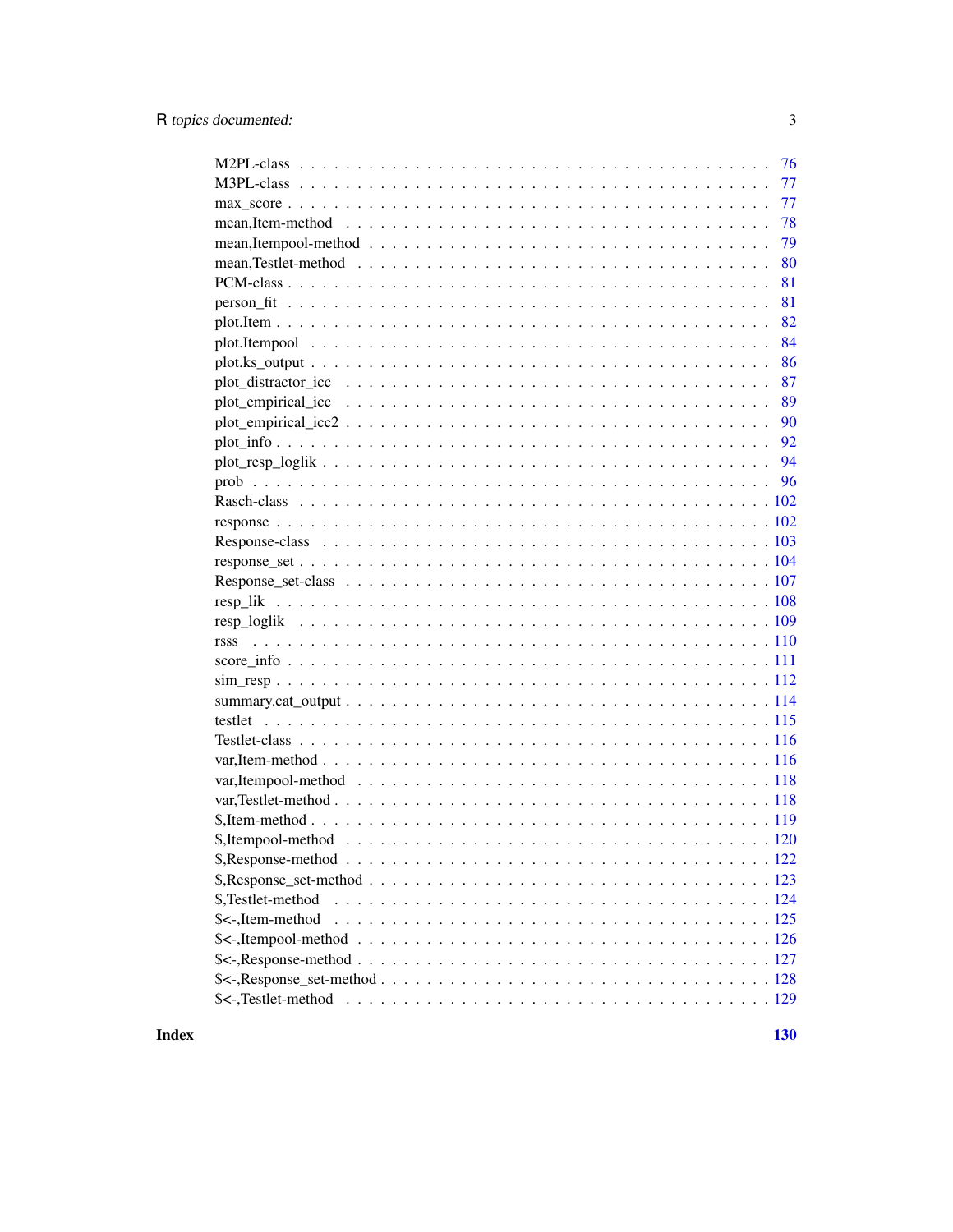<span id="page-3-0"></span>

One-Parameter Logistic IRT model

#### Slots

- b Item difficulty parameter
- D Scaling constant
- se\_b Standard error of item difficulty parameter

# Author(s)

Emre Gonulates

# 2PL-class *Two-Parameter Logistic IRT model*

# Description

Two-Parameter Logistic IRT model

#### Slots

- a Item discrimination parameter
- b Item difficulty parameter
- D Scaling constant
- se\_a Standard error of item discrimination parameter
- se\_b Standard error of item difficulty parameter

# Author(s)

Emre Gonulates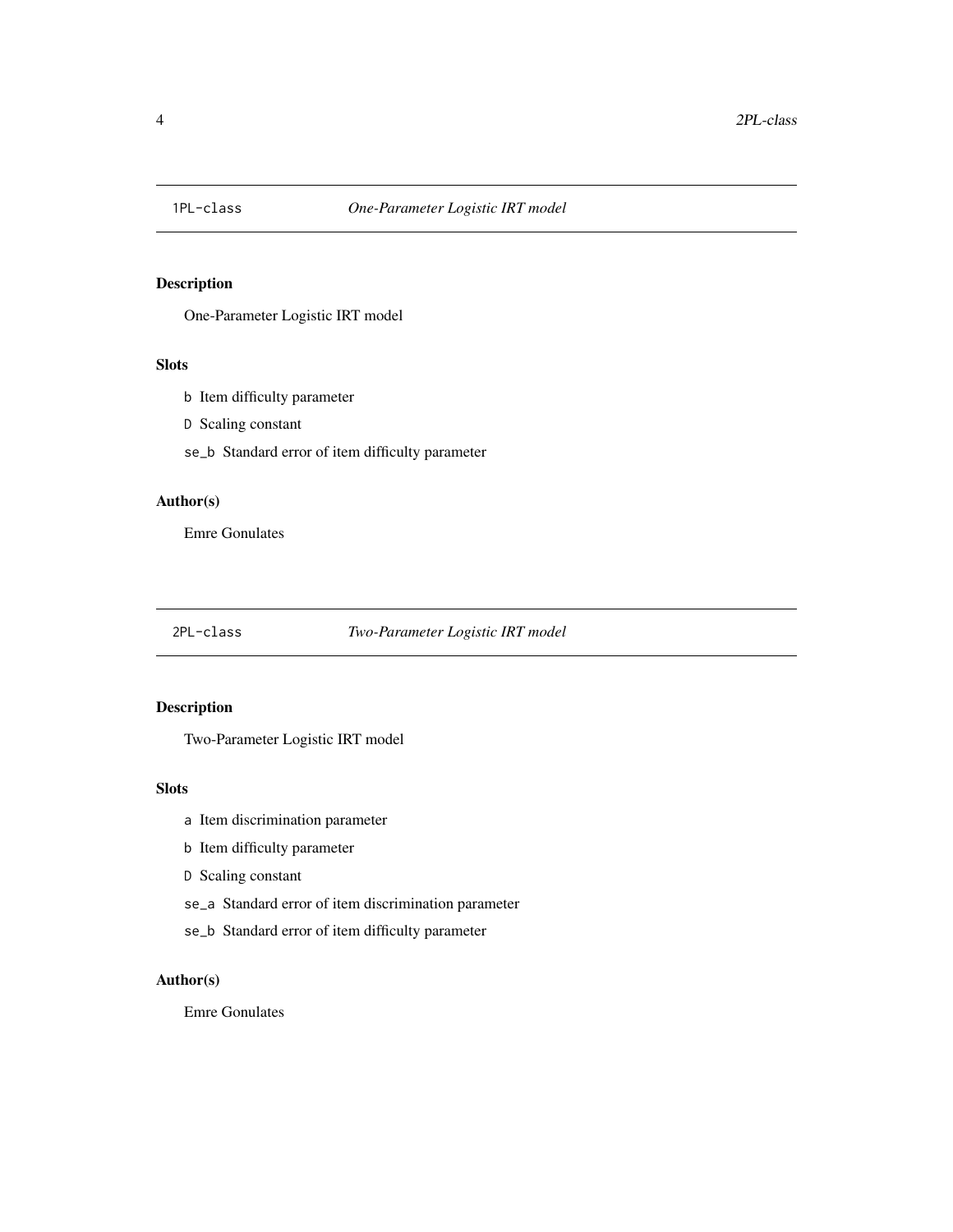<span id="page-4-0"></span>

Three-Parameter Logistic IRT model

# Slots

- a Item discrimination parameter
- b Item difficulty parameter
- c Guessing parameter
- D Scaling constant
- se\_a Standard error of item discrimination parameter
- se\_b Standard error of item difficulty parameter
- se\_c Standard error of guessing parameter

# Author(s)

Emre Gonulates

#### 4PL-class *Three-Parameter Logistic IRT model*

#### Description

Three-Parameter Logistic IRT model

#### Slots

- a Item discrimination parameter
- b Item difficulty parameter
- c Guessing parameter
- d Upper-asymptote Parameter
- D Scaling constant
- se\_a Standard error of item discrimination parameter
- se\_b Standard error of item difficulty parameter
- se\_c Standard error of guessing parameter
- se\_d Standard error of upper-asymptote parameter

# Author(s)

Emre Gonulates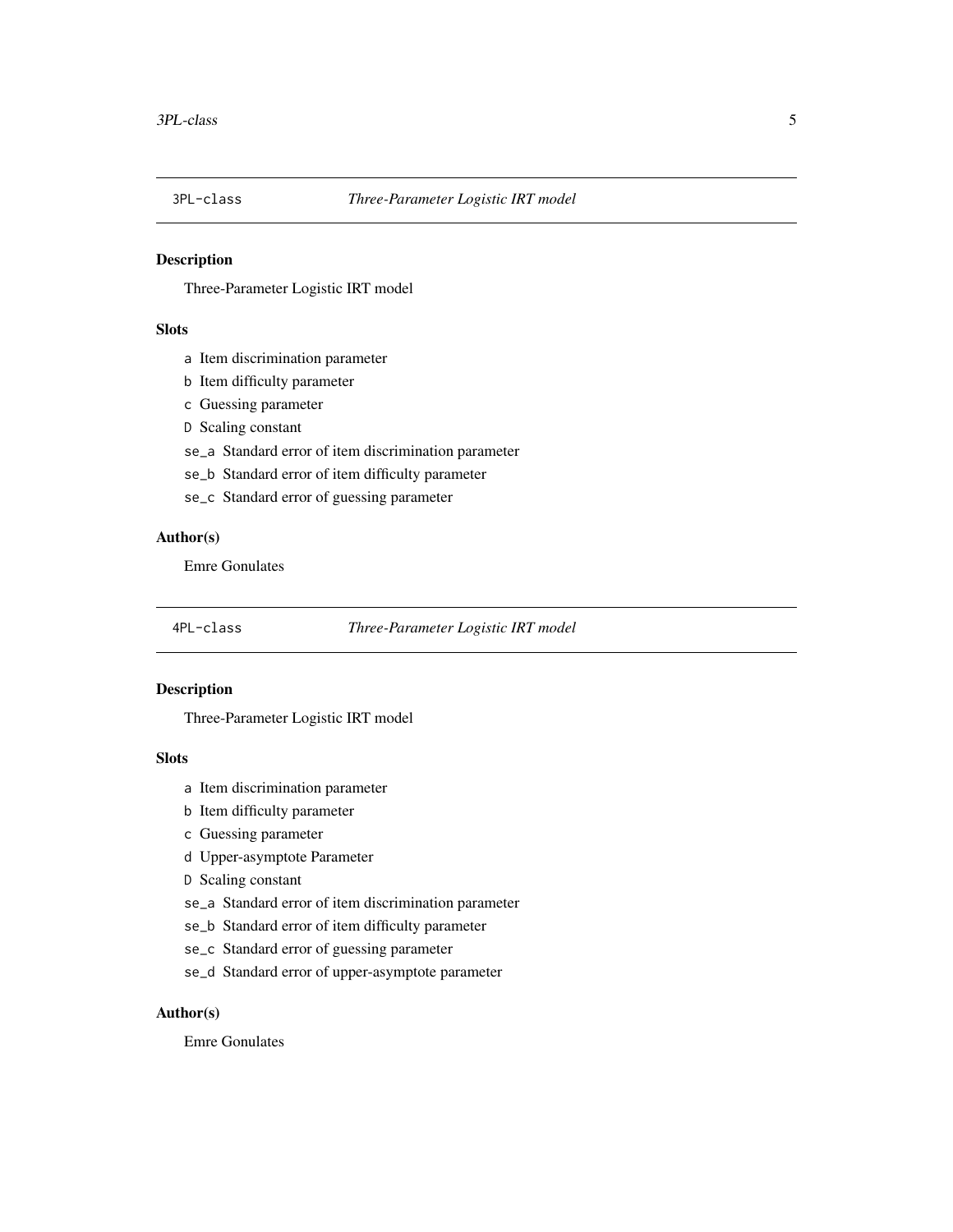<span id="page-5-0"></span>

Add or change a named value to 'misc' slot of an [Item-class](#page-64-1), [Itempool-class](#page-68-1) or [Testlet-class](#page-115-1) object.

# Usage

```
add_misc(ip, value)
## S4 method for signature 'Item'
add_misc(ip, value)
## S4 method for signature 'Testlet'
add_misc(ip, value)
## S4 method for signature 'Itempool'
add_misc(ip, value)
```
# Arguments

| ıp    | An Item-class, Testlet-class or Itempool-class object.                                               |
|-------|------------------------------------------------------------------------------------------------------|
| value | A list where each element should be named. Elements within the list will be<br>added to 'misc' slot. |

# Value

An object with added 'misc' slot.

# Author(s)

Emre Gonulates

# Examples

```
item \leftarrow item(b = 1)
add_misc(item, list(sympson_hetter_k = .75))
```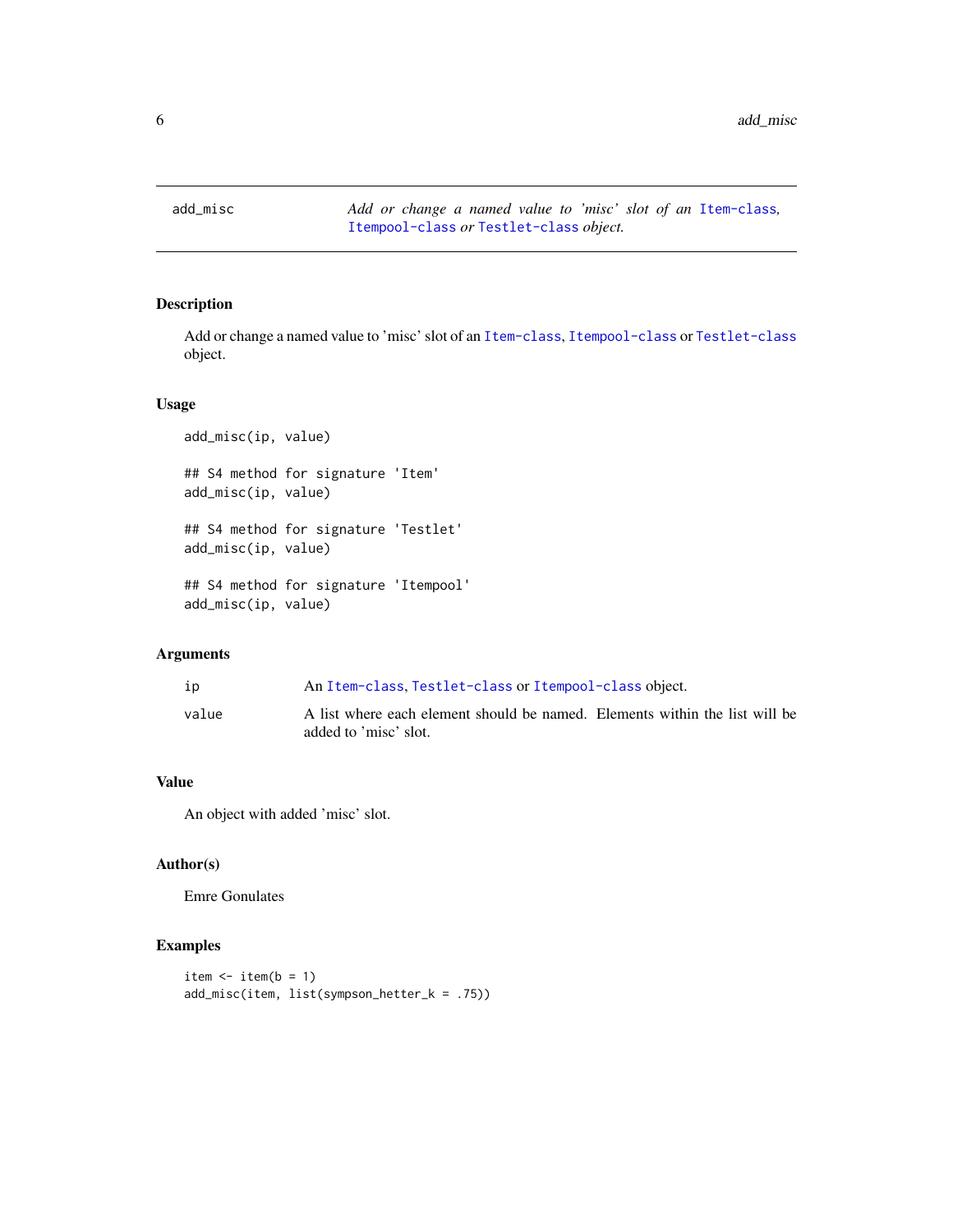<span id="page-6-0"></span>as.data.frame.Item *Convert an* [Item-class](#page-64-1) *object into a* data.frame*.*

## **Description**

This function converts [Item-class](#page-64-1) objects to a data. frame object.

This function converts [Itempool-class](#page-68-1) objects to a data.frame object.

This function converts [Testlet-class](#page-115-1) objects to a data.frame object. If testlet has an ID, an additional column will be created for the testlet ID.

#### Usage

```
## S3 method for class 'Item'
as.data.frame(x, row.names = NULL, optional = FALSE, ..., include_se = TRUE)
## S3 method for class 'GRM'
as.data.frame(x, row.names = NULL, optional = FALSE, ..., include_se = TRUE)
## S3 method for class 'PCM'
as.data.frame(x, row.names = NULL, optional = FALSE, ..., include_se = TRUE)
## S3 method for class 'GPCM'
as.data.frame(x, row.names = NULL, optional = FALSE, ..., include_se = TRUE)
## S3 method for class 'GPCM2'
as.data.frame(x, row.names = NULL, optional = FALSE, ..., include_se = TRUE)
## S3 method for class 'M2PL'
as.data.frame(x, row.names = NULL, optional = FALSE, ..., include_se = TRUE)
## S3 method for class 'M3PL'
as.data.frame(x, row.names = NULL, optional = FALSE, ..., include_se = TRUE)
## S3 method for class 'Itempool'
as.data frame(x, row.name = NULL, optional = FALSE, ..., include_se = TRUE)## S3 method for class 'Testlet'
as.data frame(x, row.name = NULL, optional = FALSE, ..., include_se = TRUE)
```
#### Arguments

|           | An Testlet-class object                                                                               |
|-----------|-------------------------------------------------------------------------------------------------------|
| row.names | NULL or a character vector giving the row name for the data frame. Missing<br>values are not allowed. |
| optional  | logical. If TRUE, setting row names and converting column names                                       |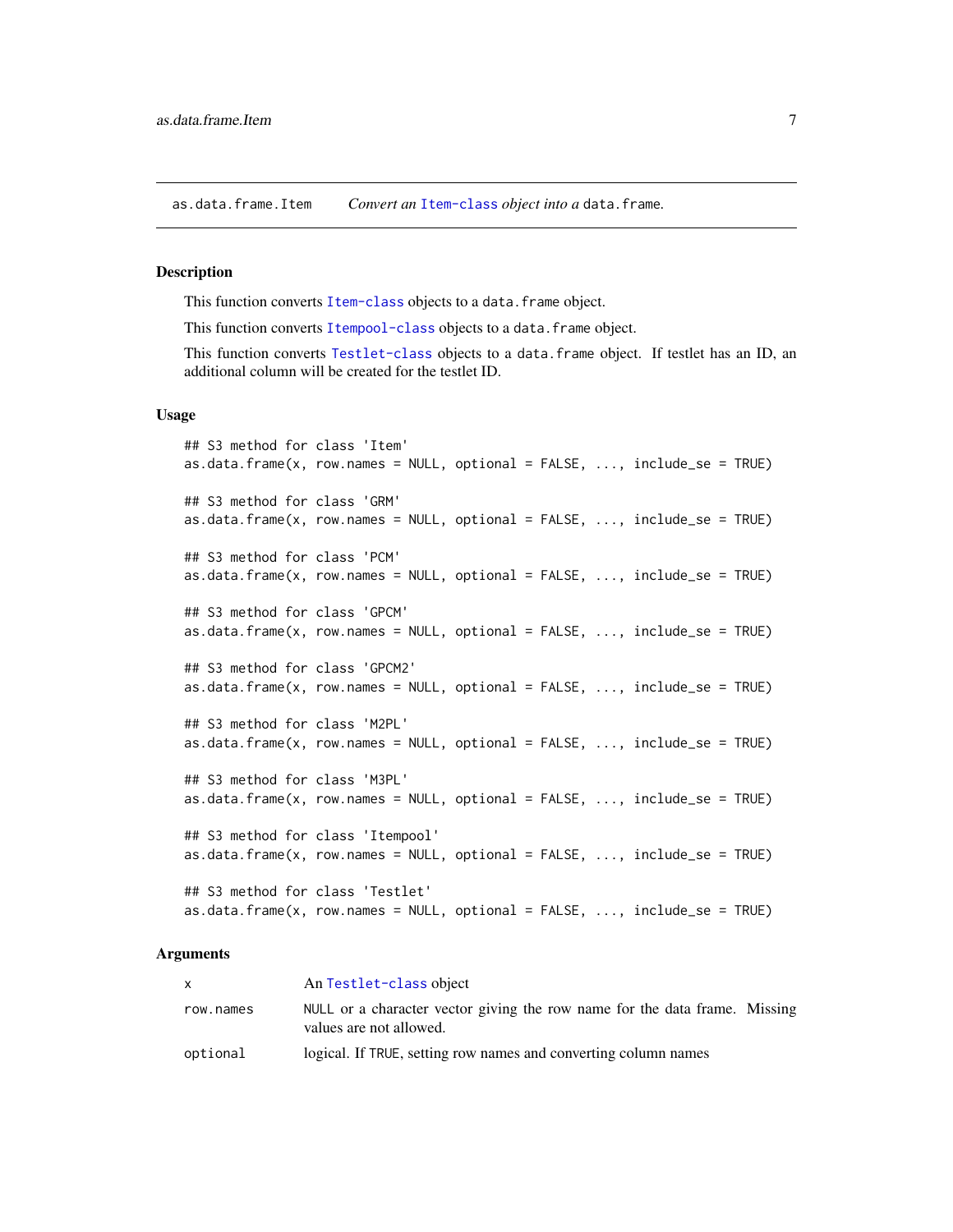| $\cdot$ $\cdot$ $\cdot$ | additional arguments                                                                |
|-------------------------|-------------------------------------------------------------------------------------|
| include se              | If TRUE, and items have se_parameters, those will be included in the data<br>frame. |

# Value

- A data frame representation of the item.
- A data frame representation of the GRM item.
- A data frame representation of the PCM item.
- A data frame representation of the GPCM item.
- A data frame representation of the GPCM2 item.
- A data frame representation of the M2PL item.
- A data frame representation of the M3PL item.

A data frame of items within each row. If all items cannot be coerced to a data.frame, an list of items will be returned and a warning will be raised.

A data frame representation of the item.

#### Author(s)

Emre Gonulates

- Emre Gonulates
- Emre Gonulates
- Emre Gonulates
- Emre Gonulates
- Emre Gonulates
- Emre Gonulates
- Emre Gonulates
- Emre Gonulates

# Examples

```
item1 <- generate_item()
as.data.frame(item1)
item2 <- generate_item(model = "Rasch", item_id = "i1",
                      misc = list(type = "MC", op = TRUE, c("i1", "i2"))as.data.frame(item2)
item3 <- generate_item(model = "GRM")
as.data.frame(item3)
item1 <- generate_item(model = "GRM", item_id = "i1")
as.data.frame(item1)
item1 <- generate_item(model = "PCM", item_id = "i1")
as.data.frame(item1)
```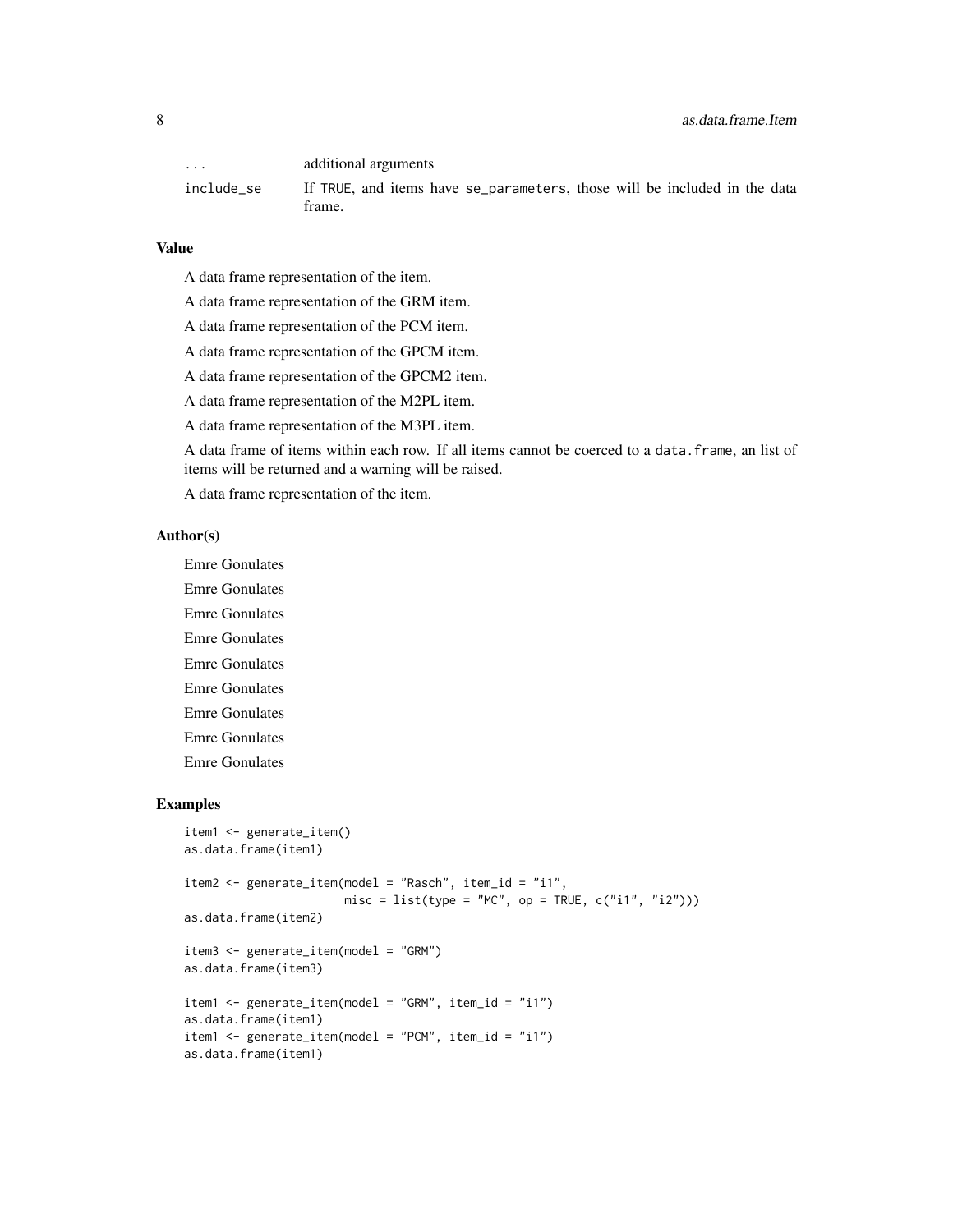```
item1 <- generate_item(model = "GPCM", item_id = "i1")
as.data.frame(item1)
item1 <- generate_item(model = "GPCM2", item_id = "i1")
as.data.frame(item1)
item1 <- generate_item(model = "M2PL", item_id = "i1")
as.data.frame(item1)
item1 <- generate_item(model = "M3PL", item_id = "i1")
as.data.frame(item1)
ip1 <- generate_ip()
as.data.frame(ip1)
ip2 < - generate_ip(n = 10, \text{ model} = "GRM",content = sample(c("G", "A"), 10, TRUE),item_id = paste0("grm-i-", 1:10))
as.data.frame(ip2)
t1 <- generate_testlet(n = 3, item_id_preamble = "t1")
t2 <- generate_testlet(n = 2, item_id_preamble = "t2")
ip3 <- c(ip1, t1, t2)
as.data.frame(ip3)
ip4 < -c(ip2, ip3)as.data.frame(ip4)
item1 <- item(a = 1.12, b = -2.1, c = 0.28)
item2 <- item(a = 2, b = 3.2, c = 0.21)
ip1 <- c(item1, item2)
as.data.frame(ip1)
testlet1 <- generate_testlet()
as.data.frame(testlet1)
testlet2 <- generate_testlet(testlet_id = "T1")
as.data.frame(testlet2)
```
as.data.frame.Response

*Convert a* [Response-class](#page-102-1) *object into a* data.frame*.*

#### Description

This function converts [Response-class](#page-102-1) objects to a data. frame object.

#### Usage

```
## S3 method for class 'Response'
as.data.frame(
  x,
  row.names = NULL,
  optional = FALSE,
```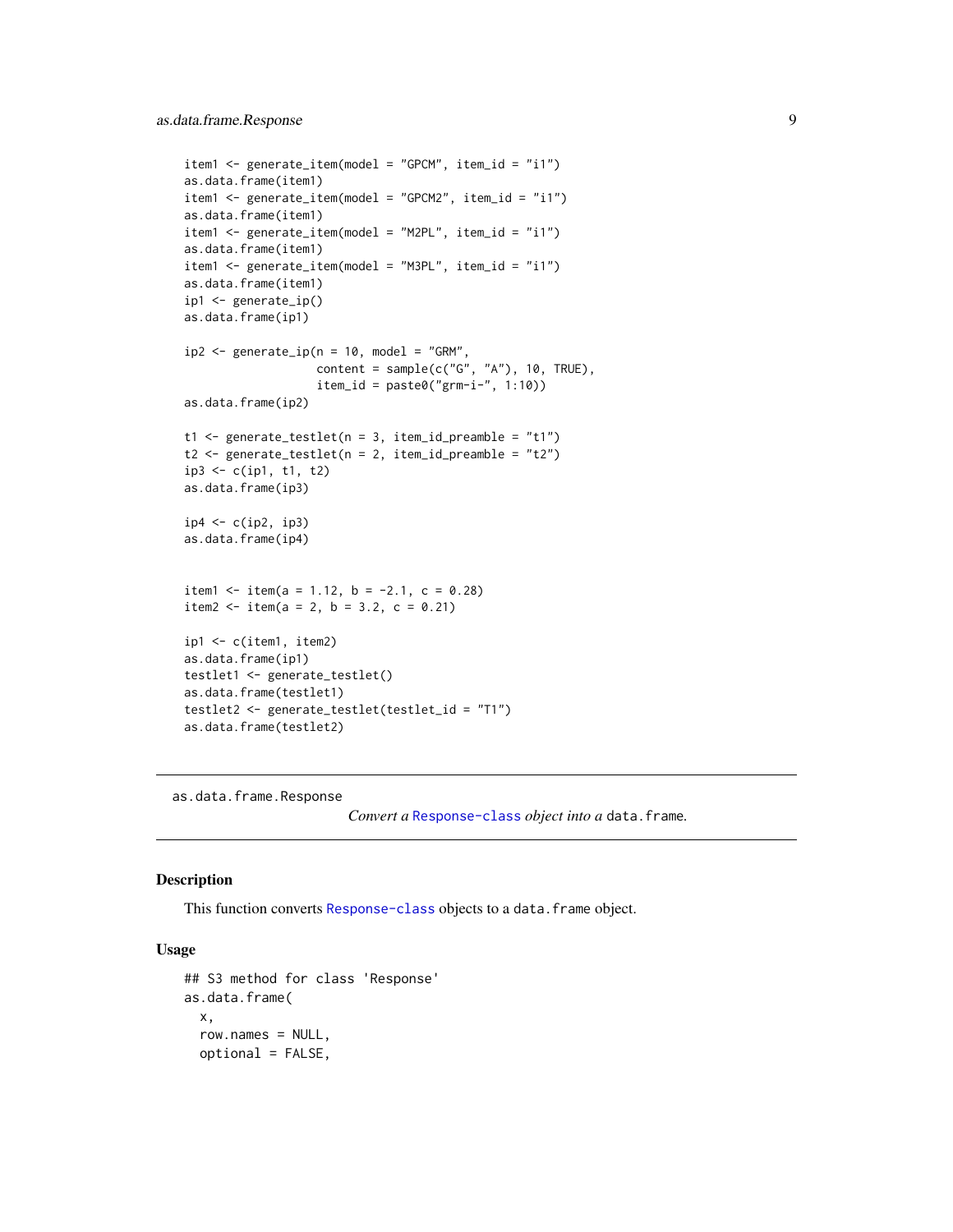```
...,
  attach_unique_misc = TRUE
\lambda
```
#### Arguments

| x                  | An Response-class object                                                                               |
|--------------------|--------------------------------------------------------------------------------------------------------|
| row.names          | NULL or a character vector giving the row names for the data frame. Missing<br>values are not allowed. |
| optional           | logical. If TRUE, setting row names and converting column names                                        |
| $\cdots$           | additional arguments                                                                                   |
| attach_unique_misc |                                                                                                        |
|                    | If TRUE, the elements of the misc slot that have lengths one will be attached to                       |

the data frame returned. The default is TRUE.

#### Value

A data frame of item\_ids/responses/scores within each row.

#### Author(s)

Emre Gonulates

### Examples

```
resp <- response(examinee_id = "Stu12",
                item_id = c("Item1", "Item2", "Item3", "Item4"),
                 score = c(0, 1, 1, 1),raw_response = c("B", "A", "D", "Right Angle"),
                 order = c(1L, 2L, 3L, 4L),misc = list(item_role = c("F", "0", "0", "0"),
                            lexile\_level = c(1, 4, 3, 1),item_type = c("MC", "MC", "MS", "SA"),
                            test_date = as.Date("2021-11-21"),
                            Form = "Test Form 001",
                            theta = 2.2)
```
as.data.frame(resp)

# Do not include misc fields whose lengths are not equal to the number of # items as.data.frame(resp, attach\_unique\_misc = FALSE)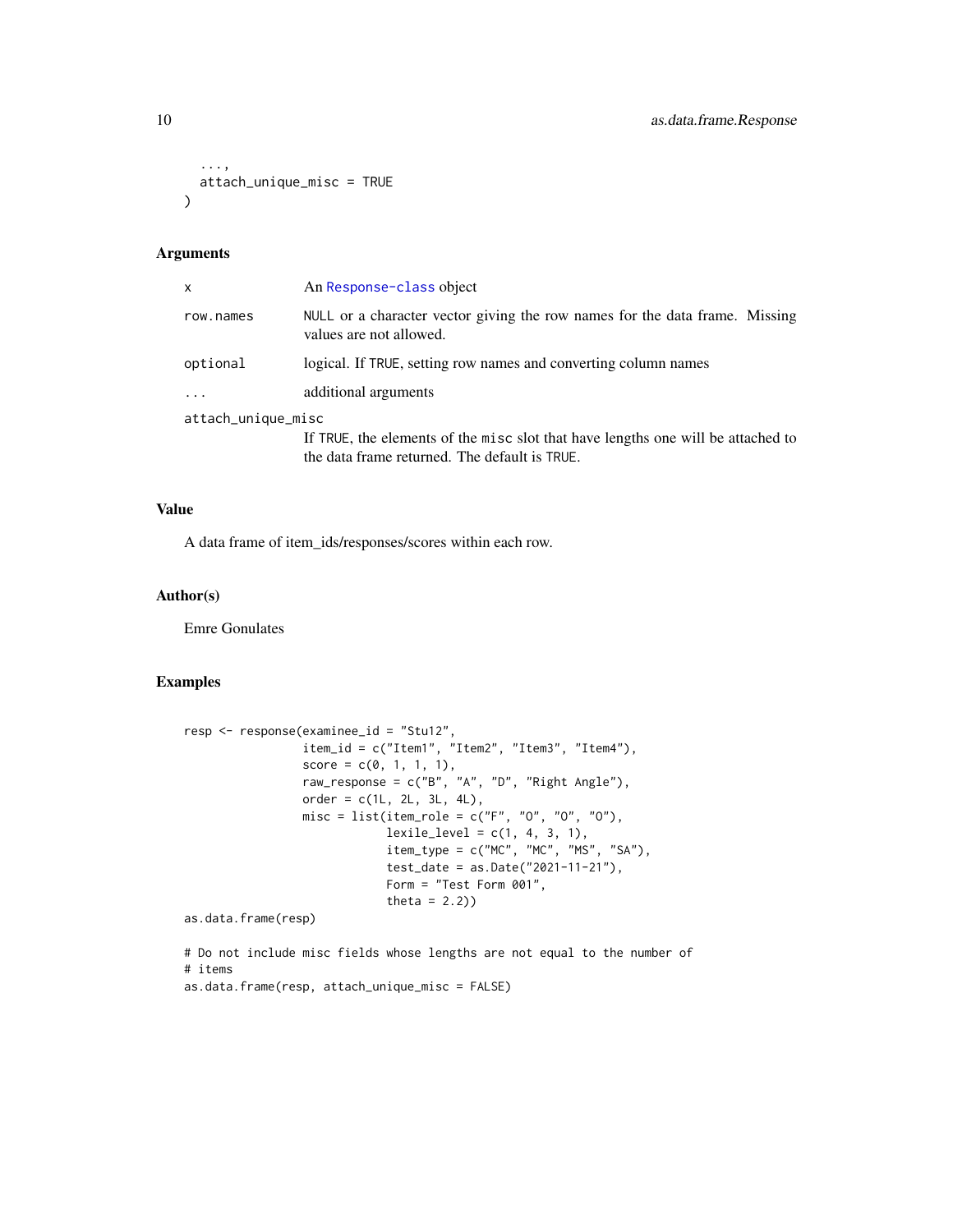<span id="page-10-0"></span>as.data.frame.Response\_set

*Convert a* [Response\\_set-class](#page-106-1) *object into a long format* data.frame

### Description

Convert a [Response\\_set-class](#page-106-1) object into a long format data.frame

#### Usage

```
## S3 method for class 'Response_set'
as.data.frame(x, row.names = NULL, optional = FALSE, ...)
```
# Arguments

| X         | A Response_set-class object                                                                            |
|-----------|--------------------------------------------------------------------------------------------------------|
| row.names | NULL or a character vector giving the row names for the data frame. Missing<br>values are not allowed. |
| optional  | logical. If TRUE, setting row names and converting column names                                        |
| $\cdot$   | additional arguments                                                                                   |

## Author(s)

Emre Gonulates

as.Itempool *Coerce a given object to* [Itempool-class](#page-68-1) *object*

# Description

This function is a wrapper for [itempool](#page-67-1) function. It is recommended to use that function.

## Usage

```
as.Itempool(...)
```
#### Arguments

... The object that is desired to be converted to an 'Itempool' object. Also additional arguments related to the Itempool.

## Value

An [Itempool-class](#page-68-1) object.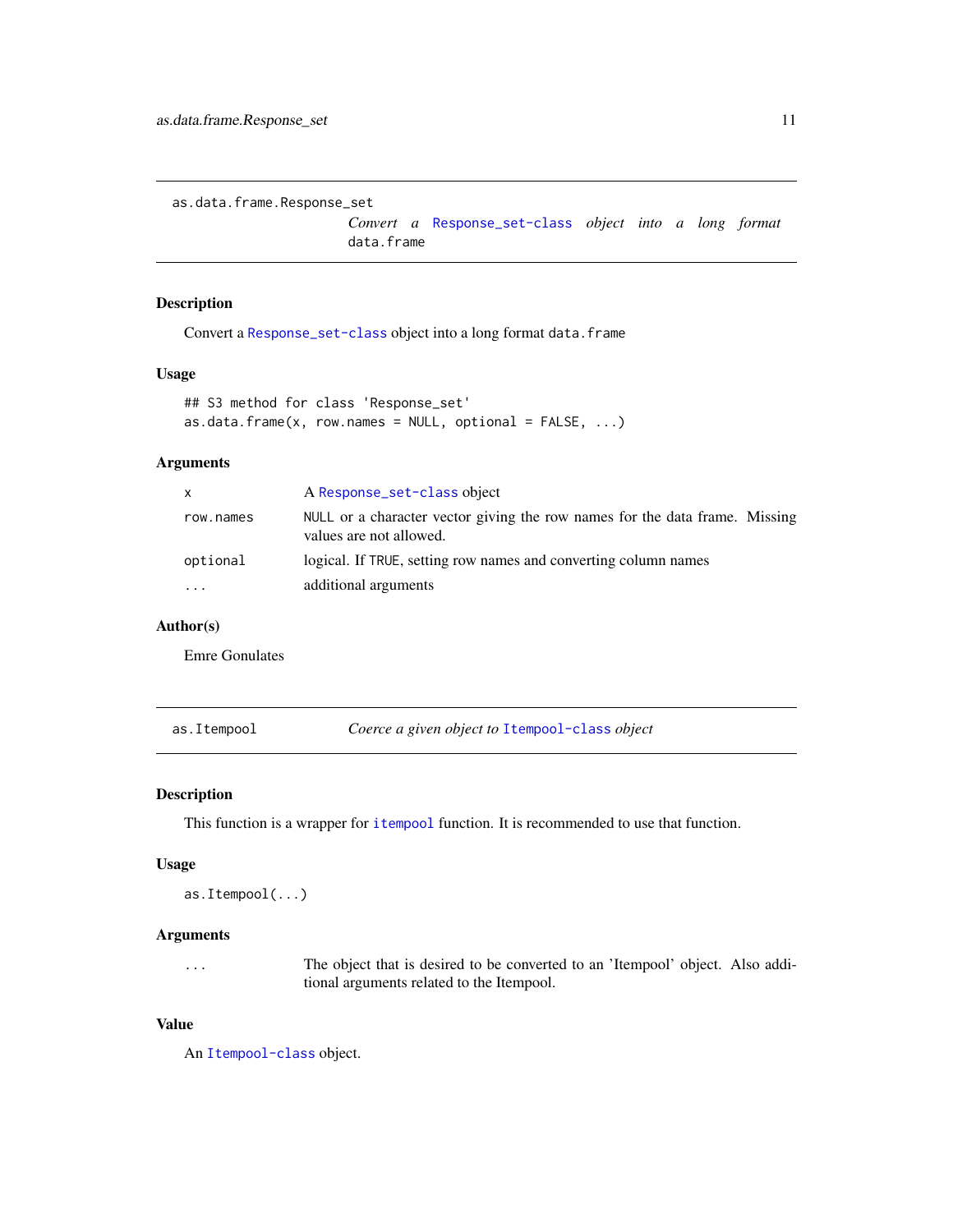## <span id="page-11-0"></span>Author(s)

Emre Gonulates

# See Also

[itempool](#page-67-1)

as.list.Itempool *This function converts Itempool objects to a list object*

# Description

This function converts Itempool objects to a list object

# Usage

## S3 method for class 'Itempool' as.list $(x, \ldots)$ 

# Arguments

| X                       | an Itempool-class to be coerced to a list object    |
|-------------------------|-----------------------------------------------------|
| $\cdot$ $\cdot$ $\cdot$ | Additional parameters to be passed to the function. |

# Value

A list object with elements from 'Item' class.

# Author(s)

Emre Gonulates

# Examples

```
item1 <- item(a = 1.12, b = -2.1, c = 0.28)
item2 <- item(a = 2, b = 3.2, c = 0.21)
ip1 <- c(item1, item2)
as.list(ip1)
```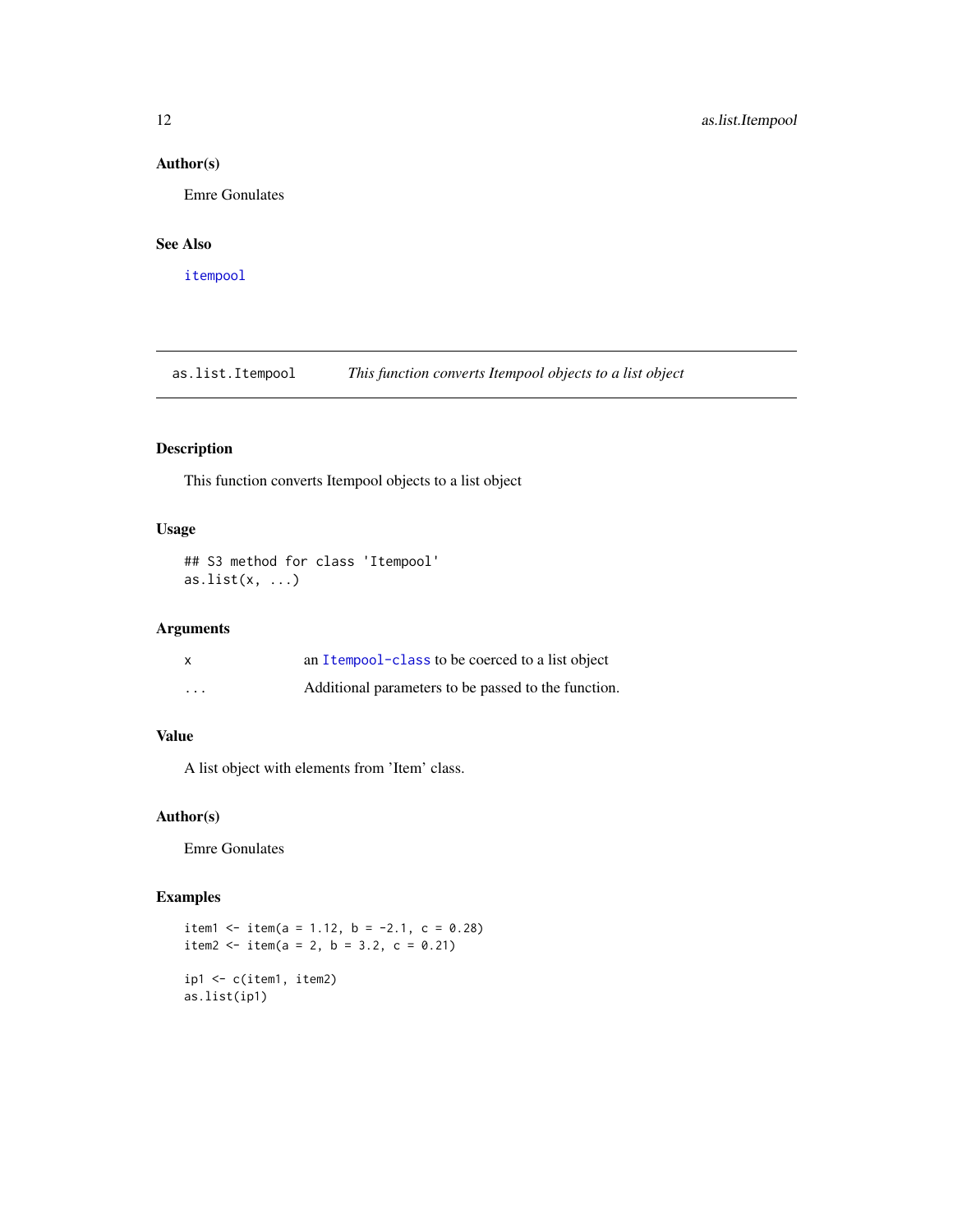<span id="page-12-0"></span>as.list.Response\_set *This function converts Response\_set objects to a list object*

# Description

This function converts Response\_set objects to a list object

# Usage

```
## S3 method for class 'Response_set'
as.list(x, \ldots)
```
# Arguments

| x        | an Response_set-class to be coerced to a list object |
|----------|------------------------------------------------------|
| $\cdots$ | Additional parameters to be passed to the function.  |

# Value

A list object with elements from [Response-class](#page-102-1) objects.

# Author(s)

Emre Gonulates

as.matrix,Response\_set-method

*Convert a* [Response\\_set-class](#page-106-1) *object into a* matrix

# Description

This function converts [Response\\_set-class](#page-106-1) objects to a matrix object.

# Usage

```
## S4 method for signature 'Response_set'
as.matrix(x, \dots, output = "score", ip = NULL)
```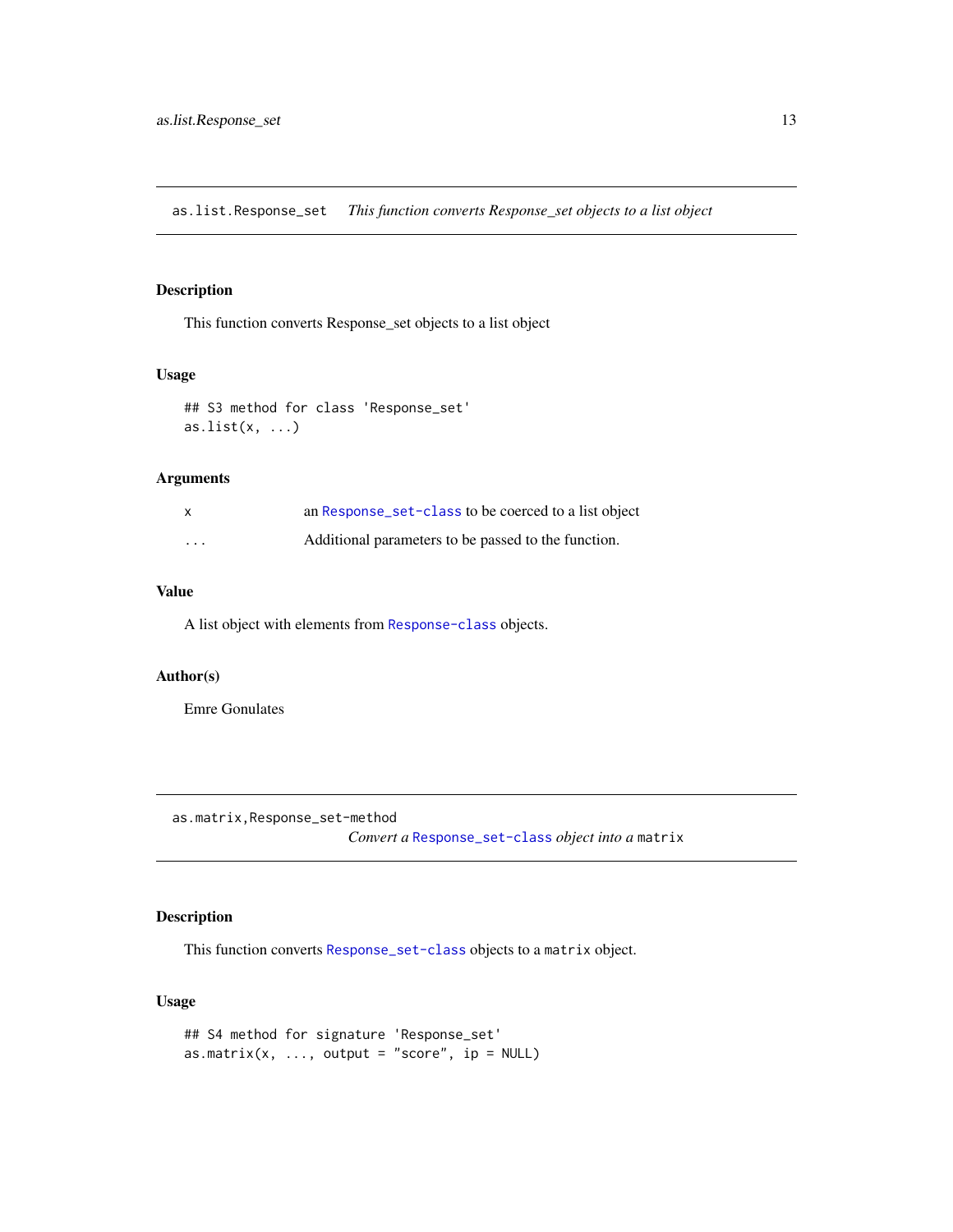## Arguments

| X         | A Response_set-class object                                                                                                                                                                                 |
|-----------|-------------------------------------------------------------------------------------------------------------------------------------------------------------------------------------------------------------|
| $\ddotsc$ | additional arguments                                                                                                                                                                                        |
| output    | Contents of the matrix. The default value is "score". Other options are:                                                                                                                                    |
|           | "score" Matrix of item scores.                                                                                                                                                                              |
|           | "raw_response" Matrix of raw responses.                                                                                                                                                                     |
|           | " <b>item id</b> " Matrix of item ids.                                                                                                                                                                      |
|           | "testlet id" Matrix of testlet ids.                                                                                                                                                                         |
|           | "response_time" Matrix of response times.                                                                                                                                                                   |
|           | " <b>order</b> " Matrix of item orders.                                                                                                                                                                     |
|           | <b>misc</b> If all responses has the same 'misc' field, then the matrix of that misc<br>field can be extracted.                                                                                             |
| ip        | An Itempool-class object to use for adding item_id's as column names. If<br>there are items that are in the item pool but not in the response data, those items<br>will be added and all values will be NA. |

## Value

A matrix of examinee item scores within each row and items in each column.

### Author(s)

Emre Gonulates

## Examples

```
ip \leftarrow generate_ip(n = 15)
resp_set <- generate_resp_set(ip = ip, theta = rnorm(30), prop_missing = .5)
# Matrix of item scores
as.matrix(resp_set)
# If the item pool object provided, the column names will have the same
# order as the item order in item pool
as.matrix(resp_set, ip = ip)
# Matrix of raw responses
as.matrix(resp_set, output = "raw_response")
# Matrix of item order
as.matrix(resp_set, output = "order")
```

```
# Matrix of item ids
as.matrix(resp_set, output = "item_id")
```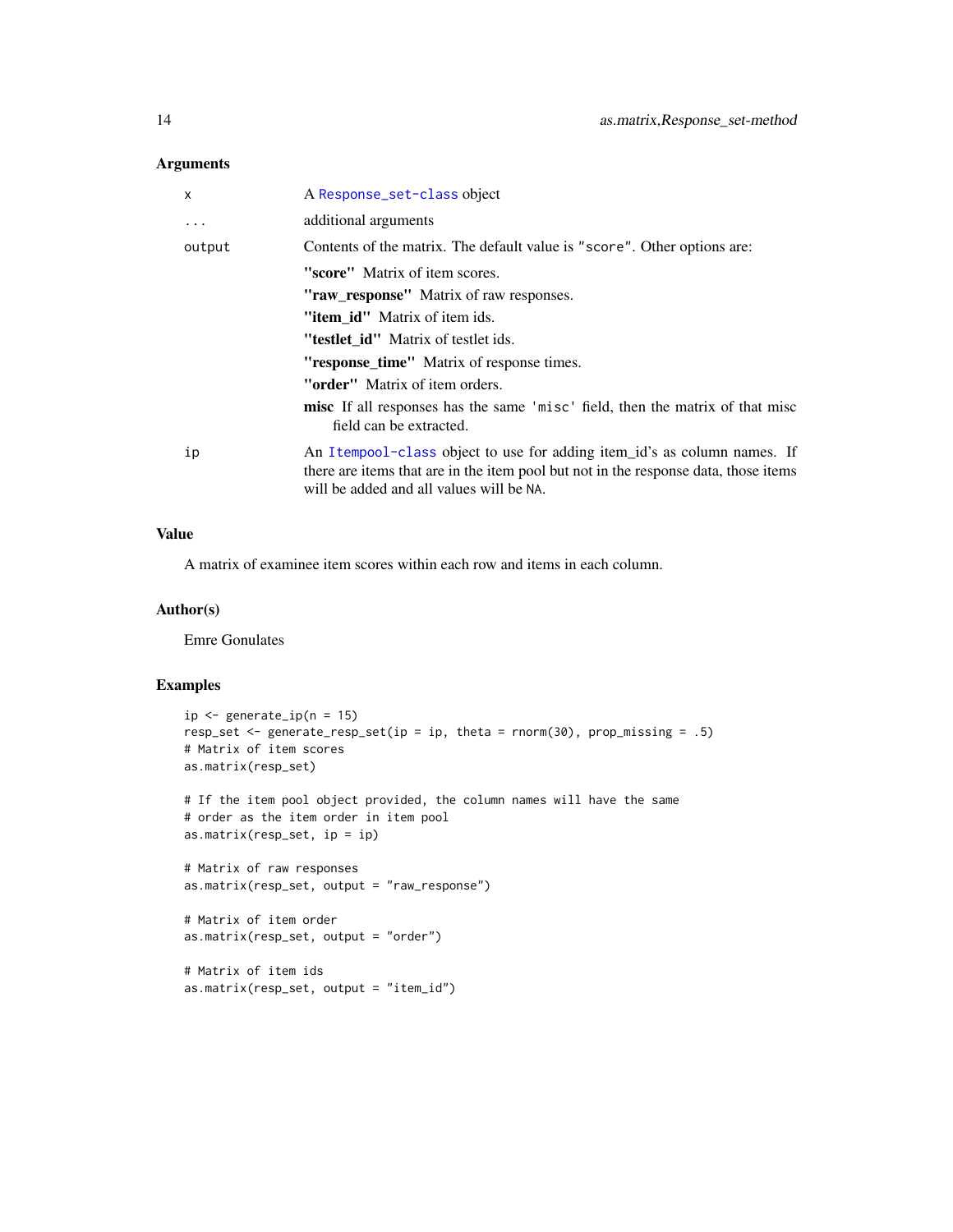<span id="page-14-0"></span>

Calculate biserial correlation

#### Usage

biserial(score, criterion, method = "default")

### Arguments

| score     | Item scores of each examinee for which biserial correlation will be calculated                           |
|-----------|----------------------------------------------------------------------------------------------------------|
| criterion | Total score of each examinee.                                                                            |
| method    | Type of the biserial correlation calculation method.                                                     |
|           | " <b>default</b> " The most common way to calculate biserial correlation.                                |
|           | " <b>point-biserial</b> " Calculate point-biserial correlation.                                          |
|           | <b>"clemans-lord"</b> Modified biserial correlation value based on Clemans (1958)<br>and Lord $(1962)$ . |
|           | <b>"brogden"</b> Modified biserial correlation value based on: Brogden (1949)                            |
|           | "rank" Rank biserial correlation value based on Cureton (1968).                                          |

## Value

Biserial correlation value

#### Author(s)

Emre Gonulates

## References

Brogden, H. E. (1949). A new coefficient: Application to biserial correlation and to estimation of selective efficiency. Psychometrika, 14, 169-182.

Clemans, W. V. (1958) An index of item-criterion relationship. Educational and Psychological Measurement, 18, 167-172.

Cureton, E. E. (1968). Rank biserial correlation when ties are present. Educational and Psychological Measurement, 28, 77-79.

Kraemer, H. C. (1981). Modified biserial correlation coefficients. Psychometrika, 46(3), 275-282.

Lord, F. M. (1963). Biserial estimates of correlation. Psychometrika, 28, 81–85.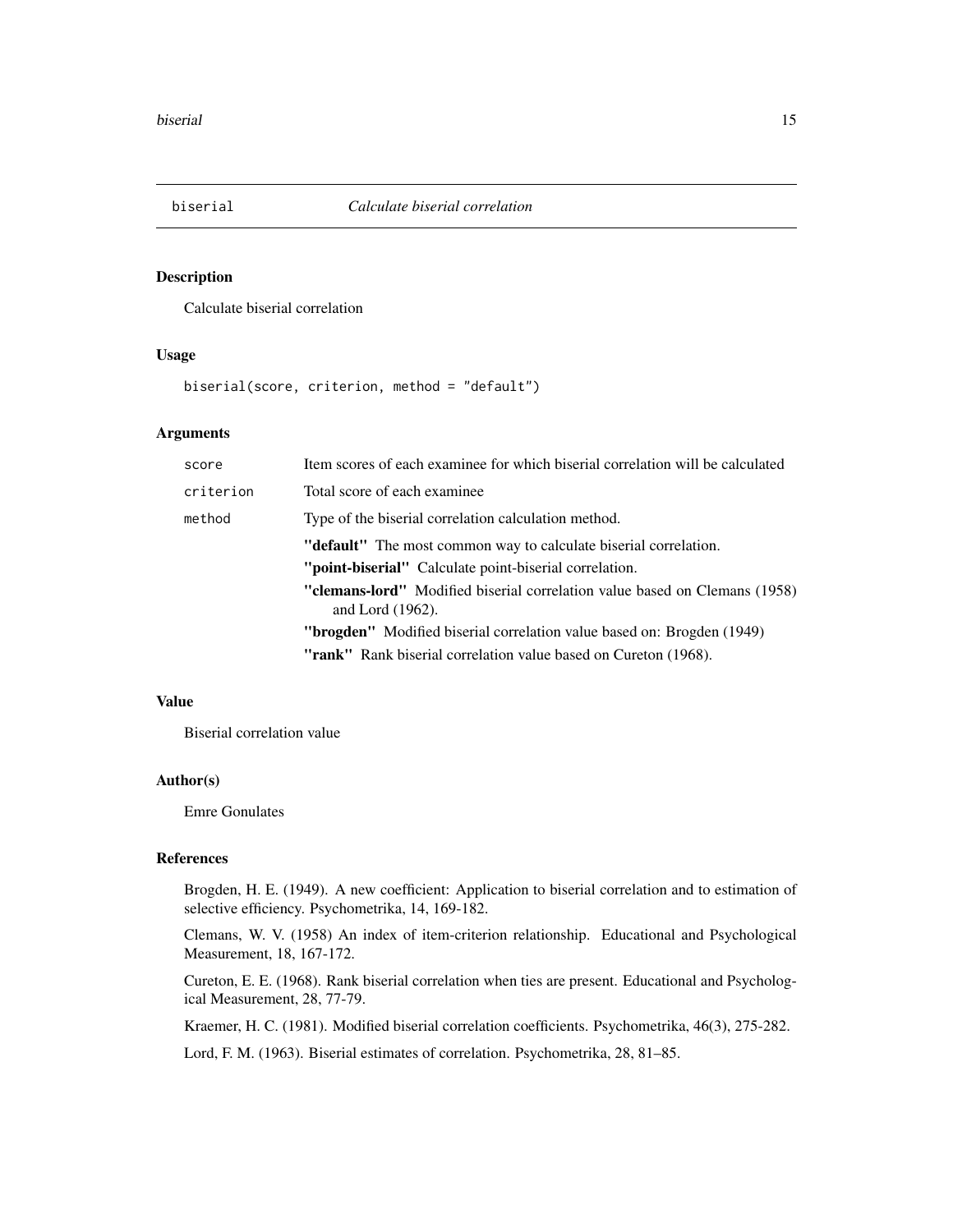#### Examples

```
# The example is from Salkind, Rasmussen (2007) Encyclopedia of measurement
# and statistics, pages 94-97
score <- c(rep(0, 16), rep(1, 22))
total_score <- c(87, 90, 94, 94, 97, 103, 103, 104, 106, 108, 109, 109, 109,
                 112, 119, 132, 100, 103, 103, 106, 112, 113, 114, 114, 118,
                 119, 120, 120, 124, 133, 135, 135, 136, 141, 155, 157, 159,
                 162)
# Calculate biserial correlation
biserial(score, total_score)
# Calculate point-biserial correlation
biserial(score, total_score, method = "point-biserial")
# Calculate modified biserial correlation (based on Brogden (1949))
biserial(score, total_score, method = "brogden")
# Calculate modified biserial correlation (Clemans-Lord)
biserial(score, total_score, method = "clemans-lord")
```
c,Item-method *Concatenate* Item*,* Itempool *or* Testlet *objects and return an Itempool object.*

#### **Description**

If the elements do not have ID fields, function will assign default names.

This function concatenates Response and/or Response\_set objects and returns a [Response\\_set-class](#page-106-1) object.

If the elements do not have examinee ID fields, function will assign default ids.

#### Usage

```
## S4 method for signature 'Item'
c(x, \ldots)## S4 method for signature 'Itempool'
c(x, \ldots)## S4 method for signature 'Testlet'
c(x, \ldots)## S4 method for signature 'Response'
c(x, \ldots)## S4 method for signature 'Response_set'
c(x, \ldots)
```
<span id="page-15-0"></span>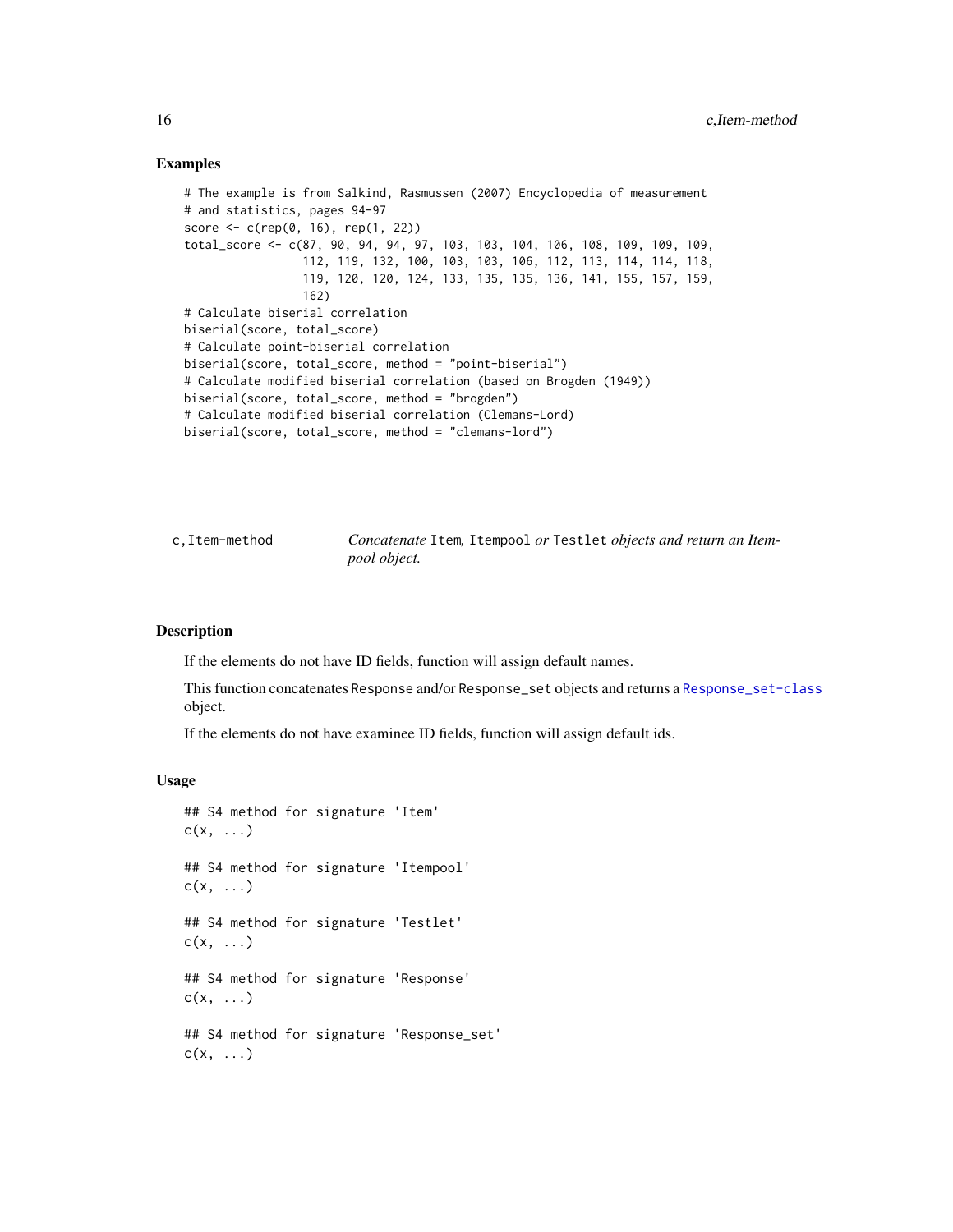#### <span id="page-16-0"></span>Arguments

|          | A list consist of Response-class or Response_set-class objects. |
|----------|-----------------------------------------------------------------|
| $\cdots$ | Additional arguments                                            |

## Value

An [Itempool-class](#page-68-1) object.

A [Response\\_set-class](#page-106-1) object.

### Author(s)

Emre Gonulates Emre Gonulates

## Examples

item1 <- item(a = 1.12, b = -2.1, c = 0.28) item2 <- item(a = 2, b = 3.2, c = 0.21)

```
# Concatenate items
c(item1, item2)
ip \le itempool(a = c(1, 1.2), b = c(1, 2), c = c(.2, .4))
# Concatenate items and an Itempool object
c(item1, ip)
c(item1, item2, ip)
c(ip, item1, item2)
```
calculate\_exposure\_rates *Calculate exposure rate of items for CAT*

### Description

This function calculates the exposure rate of items for a CAT. It takes a list of cat\_output objects and cat\_design object and returns exposure rate of each item.

#### Usage

calculate\_exposure\_rates(cat\_sim\_output, cd = NULL, item\_ids = NULL)

# Arguments

|          | cat_sim_output This is a list object containing elements that are "cat output" class. |
|----------|---------------------------------------------------------------------------------------|
| cd       | A cat_design object that is created by function create_cat_design.                    |
| item ids | A vector of Item (or Testlet) ids in the item pool.                                   |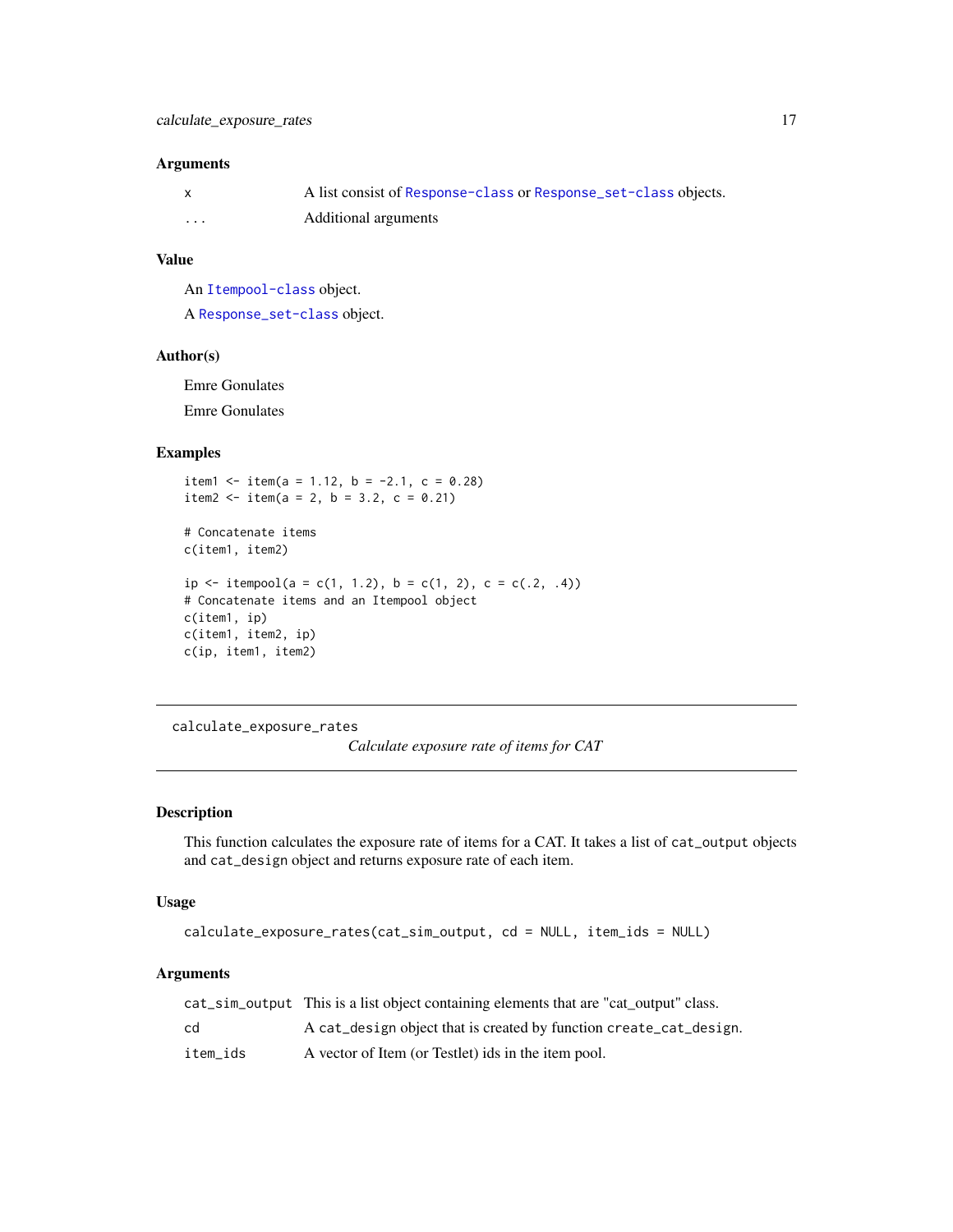## <span id="page-17-0"></span>Value

This function returns a numeric vector of each item's exposure rate where the names of each exposure rate value is the item's id.

## Author(s)

Emre Gonulates

## See Also

[cat\\_sim](#page-18-1)

## Examples

```
cd <- create_cat_design(ip = generate_ip(n = 30), next_item_rule = 'mfi',
                        termination_rule = 'max_item',
                        termination_par = list(max_item = 10))
cat_data \leq cat\_sim(true\_ability = rnorm(10), cd = cd)calculate_exposure_rates(cat_data, cd = cd)
```
calculate\_overlap\_rates

*Calculate overlap rate of items for CAT*

# Description

This function calculates the overlap rate of items for a CAT. It takes a list of cat\_output objects and cat\_design object and returns exposure rate of each item.

## Usage

calculate\_overlap\_rates(cat\_sim\_output, cd = NULL, item\_ids = NULL)

## Arguments

|          | cat_sim_output This is a list object containing elements that are "cat output" class. |
|----------|---------------------------------------------------------------------------------------|
| cd       | A cat_design object that is created by function create_cat_design.                    |
| item ids | A vector of item (or Testlet) ids in the item pool.                                   |

# Value

This function returns a numeric vector of each item's overlap rate where the names of each overlap rate value is the item's ID.

#### Author(s)

Emre Gonulates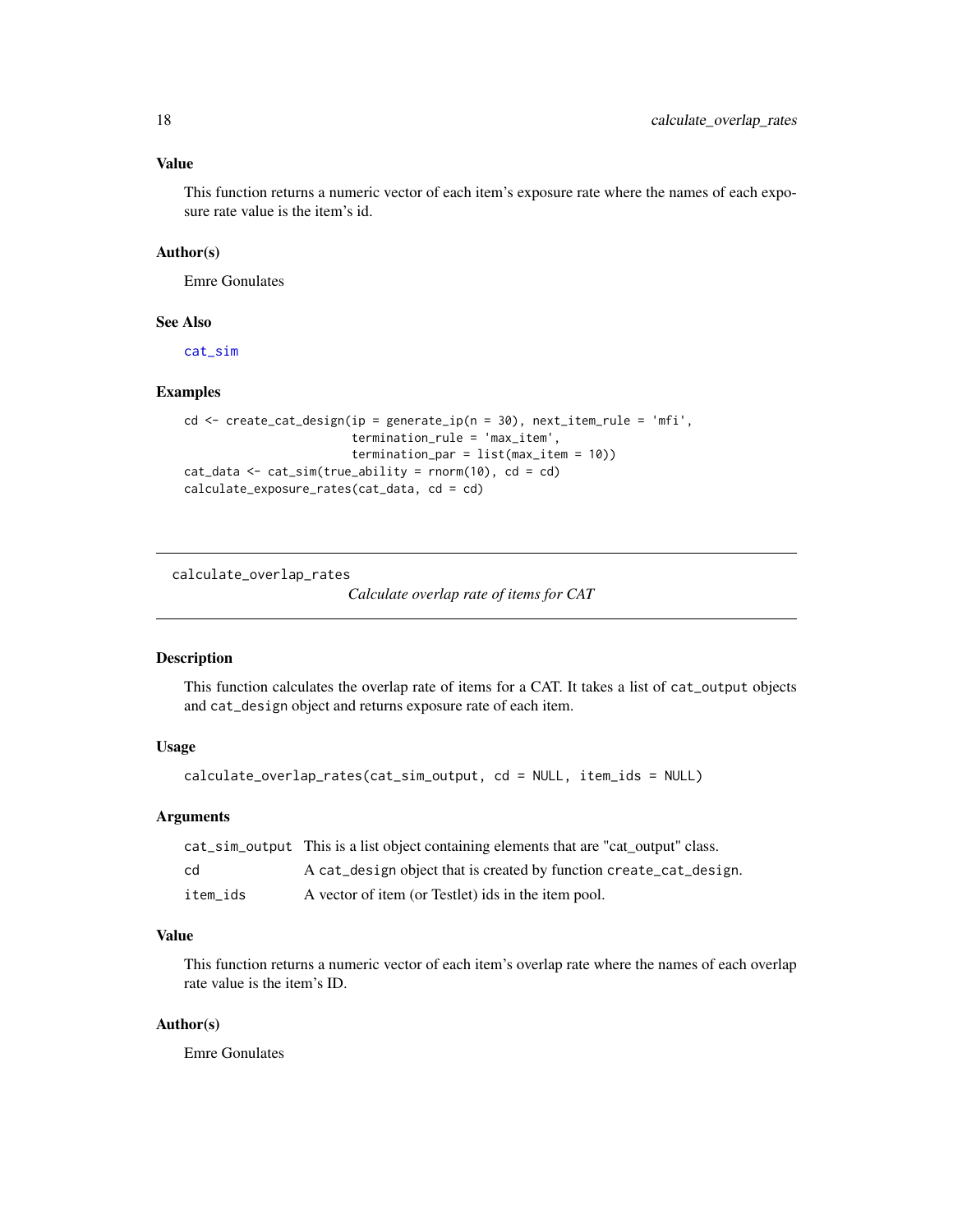#### <span id="page-18-0"></span>cat\_sim 19

## See Also

[cat\\_sim](#page-18-1)

#### Examples

```
cd \le create_cat_design(ip = generate_ip(n = 30), next_item_rule = 'mfi',
                        termination_rule = 'max_item',
                        termination_par = list(max_item = 10))
cat_data \leq cat\_sim(true\_ability = rnorm(10), cd = cd)calculate_overlap_rates(cat_data, cd = cd)
```
<span id="page-18-1"></span>cat\_sim *Computerized Adaptive Test (CAT) Simulation*

## Description

cat\_sim function simulates computerized adaptive test (CAT) for one or more simulees. For long simulations, [cat\\_sim\\_fast](#page-19-1) function can be used.

## Usage

 $cat\_sim(true\_ability, cd, verbose = -1)$ 

#### Arguments

| true_ability | True ability vector to generate item responses.                                                                                                                                                                                                                                                                                                    |
|--------------|----------------------------------------------------------------------------------------------------------------------------------------------------------------------------------------------------------------------------------------------------------------------------------------------------------------------------------------------------|
| cd           | A cat design object that is created by function create cat design.                                                                                                                                                                                                                                                                                 |
| verbose      | This is an integer that will print the stage of the test. For example, if the<br>value verbose $= 10$ , a message will be printed at each tenth iteration of the<br>cat simulation. Default value is $-1$ , where no message will be printed. If the<br>value is $\emptyset$ , only the start time and end time of the simulation will be printed. |

### Value

If the length of true\_ability vector is one a "cat\_output" class output will be returned. This is a list containing following elements:

true\_ability True ability (theta) value to generate item responses.

est\_history A list where each element represent a step of the CAT test. It has following elements:

est\_before The estimated ability before the administration of the item.

se\_before The standard error of the estimated ability before the administration of the item. testlet TRUE if the item belongs to a testlet.

item [Item-class](#page-64-1) object that is administered at this step.

resp The simulated response of the simulee for the item administered at this step using simulee's true\_ability value.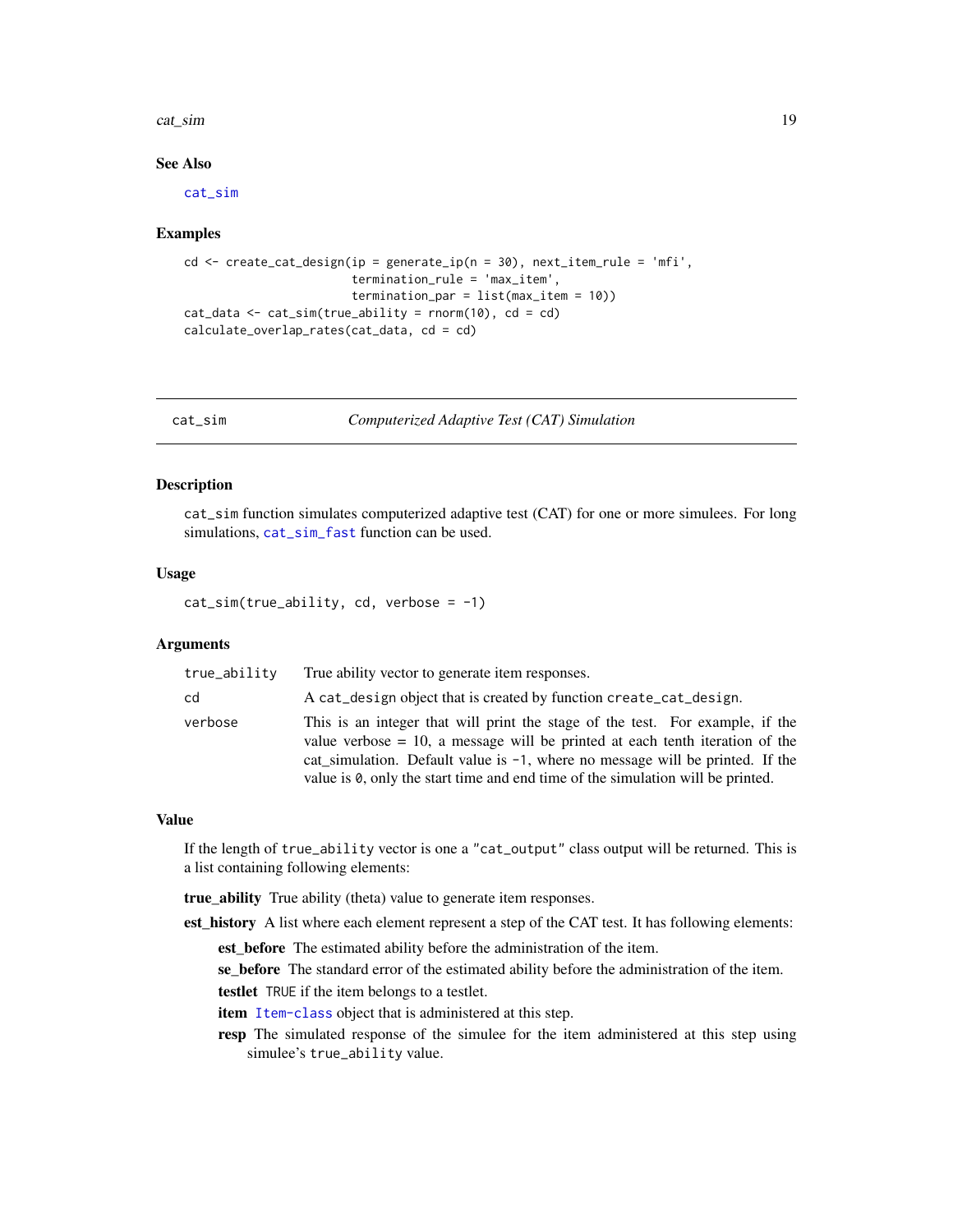<span id="page-19-0"></span>est\_after The estimated ability after the administration of the item.

se\_after The standard error of the estimated ability after the administration of the item.

If the length of the true\_ability is more than 1, a list of cat\_output objects will be returned for each value of true\_ability.

## Author(s)

Emre Gonulates

### See Also

[create\\_cat\\_design](#page-20-1)

# Examples

```
ip <- generate_ip(n = 50)
# Check the default:
cd <- create_cat_design(ip = ip)
cat\_sim(true\_ability = rnorm(1), cd = cd)
```
<span id="page-19-1"></span>cat\_sim\_fast *Computerized Adaptive Test (CAT) Simulation (Parallel Computing)*

# Description

cat\_sim\_fast function simulates computerized adaptive test (CAT) for one or many simulees. This function uses parallel computing, so, for large number of simulees, it might be significantly faster than [cat\\_sim](#page-18-1) function.

## Usage

```
cat\_sim\_fast(true\_ability, cd, verbose = -1, n\_cores = NULL)
```
#### Arguments

| true_ability | True ability vector to generate item responses.                                                                                                                                                                                                                                                                                                 |
|--------------|-------------------------------------------------------------------------------------------------------------------------------------------------------------------------------------------------------------------------------------------------------------------------------------------------------------------------------------------------|
| cd           | A cat_design object that is created by function create_cat_design.                                                                                                                                                                                                                                                                              |
| verbose      | This is an integer that will print the stage of the test. For example, if the<br>value verbose $= 10$ , a message will be printed at each tenth iteration of the<br>cat_simulation. Default value is $-1$ , where no message will be printed. If the<br>value is $\theta$ , only the start time and end time of the simulation will be printed. |
| n_cores      | an integer specifying the number of cores to be used. The value should be 1 or<br>larger. The default is NULL where the maximum number of cores of the processor<br>will be used.                                                                                                                                                               |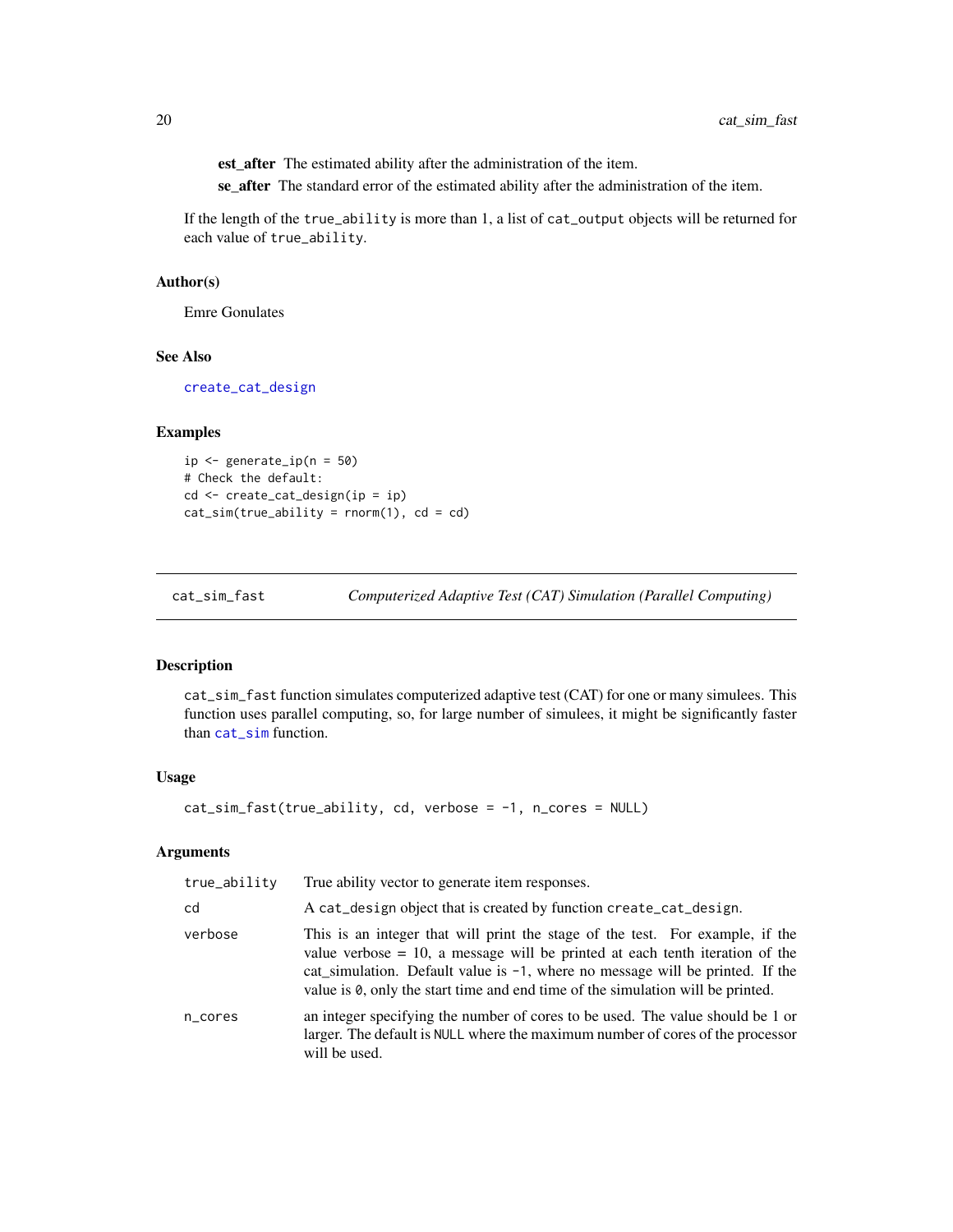#### <span id="page-20-0"></span>Value

If the length of true\_ability vector is one a "cat\_output" class output will be returned. This is a list containing following elements:

true\_ability True ability (theta) value to generate item responses.

est history A list where each element represent a step of the CAT test. It has following elements:

est before The estimated ability before the administration of the item.

se\_before The standard error of the estimated ability before the administration of the item. testlet TRUE if the item belongs to a testlet.

item [Item-class](#page-64-1) object that is administered at this step.

resp The simulated response of the simulee for the item administered at this step using simulee's true\_ability value.

est\_after The estimated ability after the administration of the item.

se\_after The standard error of the estimated ability after the administration of the item.

If the length of the true\_ability is more than 1, a list of cat\_output objects will be returned for each value of true\_ability.

#### Author(s)

Emre Gonulates

#### See Also

[create\\_cat\\_design](#page-20-1)

#### Examples

```
cd \leftarrow create\_cat\_design(ip = generate\_ip(n = 30),termination_rule = c('max_iitem'),termination_par = list(max_item = 7))
cat\_sim\_fast(true\_ability = rnorm(1), cd = cd, n\_cores = 1)cat\_sim\_fast(true\_ability = rnorm(2), cd = cd, n\_cores = 1)
```
<span id="page-20-1"></span>create\_cat\_design *Computerized Adaptive Test (CAT) Simulation Design*

#### **Description**

create\_cat\_design is a helper function for [cat\\_sim](#page-18-1) and [cat\\_sim\\_fast](#page-19-1) functions. It defines the simulation design.

Ideally, there is a design element for each item. So within this design (which is a list), there are \$k\$ design elements for each potentially administered item. Each of these sub-design elements are also a list.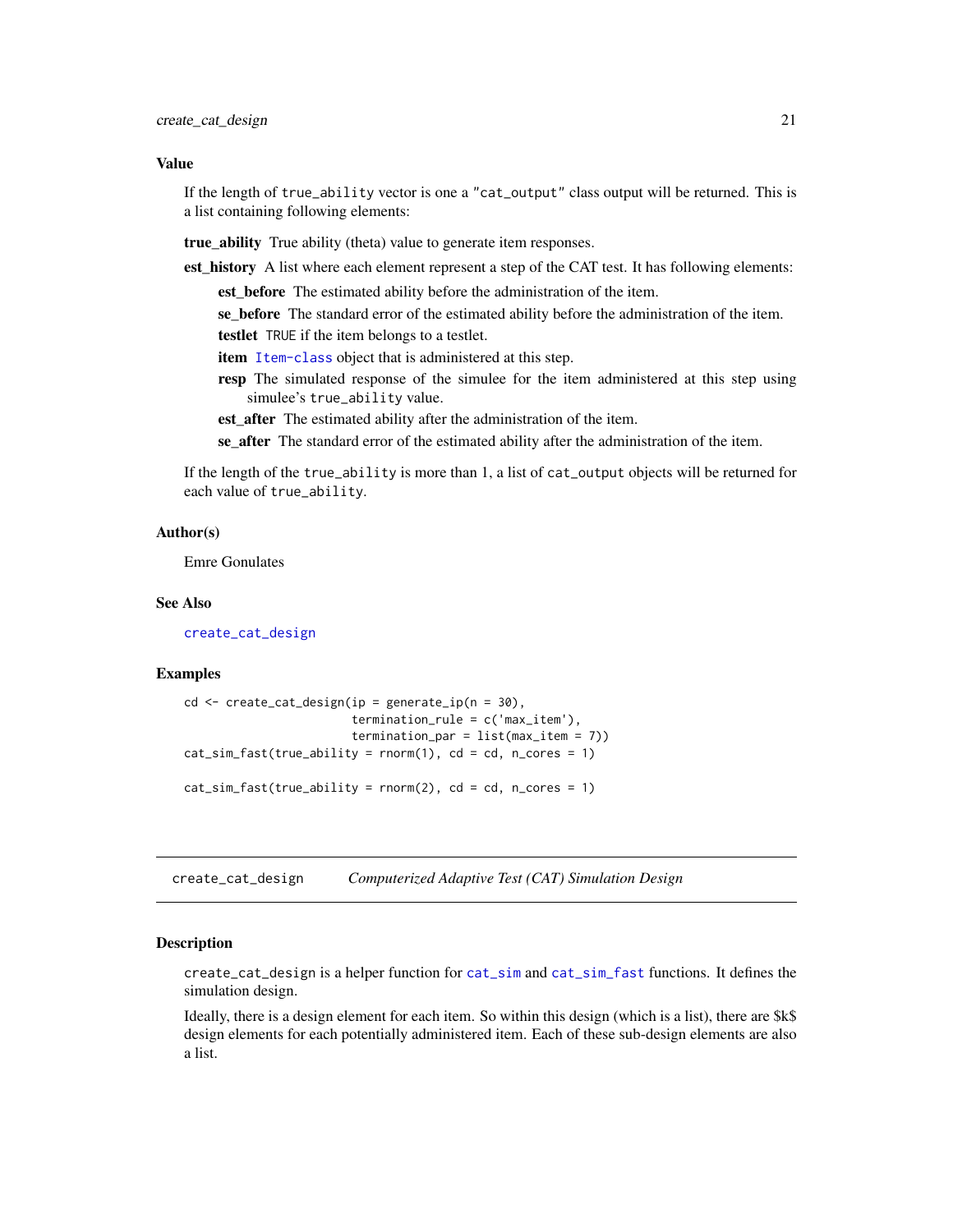# Usage

```
create_cat_design(
  ip = NULL,title = NULL,
  true<sub>-ip</sub> = NULL,
  first_item_rule = "fixed_theta",
  first_item_par = list(theta = \emptyset),
 next_item_rule = "mfi",
 next_item_par = NULL,
  ability_est_rule = "eap",
  ability_est_par = NULL,
  final_ability_est_rule = NULL,
  final_ability_est_par = NULL,
  termination_rule = c("min_item", "min_se", "max_item"),
  termination_par = list(min_item = 10, min_se = 0.33, max_item = 20),
  exposure_control_rule = NULL,
  exposure_control_par = NULL,
  content_bal_rule = NULL,
  content_bal_par = NULL,
  ability_type = "theta"
\mathcal{L}
```
# Arguments

| ip              | An Itempool-class object containing item parameters, content information,<br>etc.                                                                                                                                                                                                |  |
|-----------------|----------------------------------------------------------------------------------------------------------------------------------------------------------------------------------------------------------------------------------------------------------------------------------|--|
|                 | If ip = NULL this means this is an infinite item pool, where b is on demand, $c =$<br>0 and $a = 1$ , $D = 1.7$ .                                                                                                                                                                |  |
|                 | If true_ip argument is NULL, this item pool will be used to generate item re-<br>sponses.                                                                                                                                                                                        |  |
| title           | A string value representing the title of this CAT design.                                                                                                                                                                                                                        |  |
| true_ip         | An Itempool-class object which holds the true values of item pool parameters<br>that will be used to generate item responses. This is an optional argument. If it<br>is NULL and ip is not missing, then, item responses will be generated using ip.                             |  |
|                 | <b>Default: NULL</b>                                                                                                                                                                                                                                                             |  |
| first_item_rule |                                                                                                                                                                                                                                                                                  |  |
|                 | The method how the first item is administered. The main effect of this is to<br>select the first item administered to an examinee. If, for example, first item is<br>desired to be a fixed one or randomly selected from the item pool, then set that<br>rule in next_item_rule. |  |
|                 | Default: 'fixed_theta'                                                                                                                                                                                                                                                           |  |
|                 | Possible values and required parameters:                                                                                                                                                                                                                                         |  |
|                 | NULL If no separate first item selection rule is necessary, the first item will be<br>selected using the next_item_rule and it's parameters next_item_par.<br>"fixed_theta" Fixed starting value.                                                                                |  |
|                 | Required parameters for first_item_par argument if this rule is selected:                                                                                                                                                                                                        |  |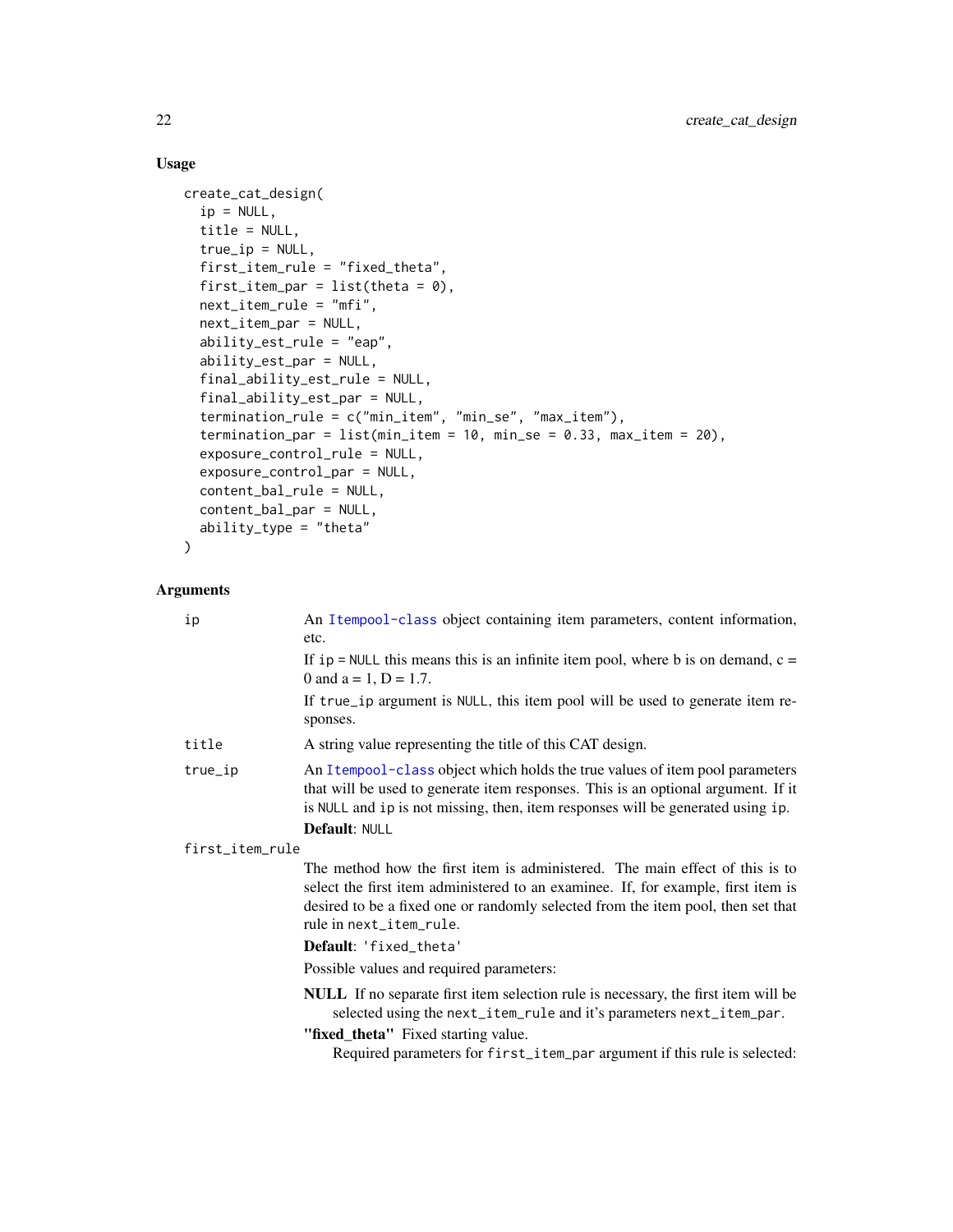|                  | <b>theta</b> The value of the initial theta estimate.                                                                                                                                                                                                        |
|------------------|--------------------------------------------------------------------------------------------------------------------------------------------------------------------------------------------------------------------------------------------------------------|
|                  | "theta_range" An initial theta estimate within min_theta and max_theta will                                                                                                                                                                                  |
|                  | be randomly selected.                                                                                                                                                                                                                                        |
|                  | Required parameters for first_item_par argument if this rule is selected:<br>min theta Minimum theta value of the interval.                                                                                                                                  |
|                  | max theta Maximum theta value of the interval.                                                                                                                                                                                                               |
|                  |                                                                                                                                                                                                                                                              |
|                  | first_item_par Parameters for the first item rule.                                                                                                                                                                                                           |
|                  | <b>Default:</b> list(theta = $0$ )                                                                                                                                                                                                                           |
|                  | next_item_rule A vector of length one or length maximum test length which is designating the<br>next item selection rules.                                                                                                                                   |
|                  | Default: 'mfi'                                                                                                                                                                                                                                               |
|                  | Note that, currently, if there are testlets in an item pool and a testlet is selected<br>for administration using one of the methods below, all items within that testlet<br>will be administered regardless of the next item selection rule.                |
|                  | Possible values and required parameters:                                                                                                                                                                                                                     |
|                  | random Randomly select items from the item pool. Exposure control rules and<br>parameters will be ignored for this selection rule.<br>Required parameters: None.                                                                                             |
|                  | mfi Maximum Fisher Information.<br>Required parameters: None.                                                                                                                                                                                                |
|                  | mepv Minimum Expected Posterior Variance.<br><b>Required Parameters:</b>                                                                                                                                                                                     |
|                  | "var_calc_method" Which method to use to calculate the posterior vari-<br>ance. See Equation (4) of Choi and Swartz (2009), Comparison of CAT<br>Criteria for Polytomous Items.                                                                              |
|                  | Available options are:                                                                                                                                                                                                                                       |
|                  | "eap" Use the variance from expected a posteriori estimation.                                                                                                                                                                                                |
|                  | "owen" Use the variance from Owen's Bayesian estimation. For "Rasch",<br>"1PL", "2PL", "3PL" models this is much faster than "eap" option<br>above.                                                                                                          |
|                  | <b>b_optimal</b> Select item which has item difficulty that is close to the current abil-<br>ity estimate.                                                                                                                                                   |
|                  | Required parameters: None.                                                                                                                                                                                                                                   |
|                  | fixed Administer a fixed set of items from the item pool. This is basically a<br>linear fixed length test where the order of items are predefined. Exposure<br>control rules and parameters will be ignored for this selection rule.<br>Required Parameters: |
|                  | <b>item id</b> A vector of the item IDs that should be administered.                                                                                                                                                                                         |
| next_item_par    | A list of length one or length maximum test length that sets the parameters of<br>next item selection rules. It can also be NULL, in which case no parameters<br>necessary for that next item selection procedure.                                           |
| ability_est_rule | Default: NULL                                                                                                                                                                                                                                                |
|                  | A vector of length one or length maximum test length which is designating the<br>next item selection rules.                                                                                                                                                  |
|                  |                                                                                                                                                                                                                                                              |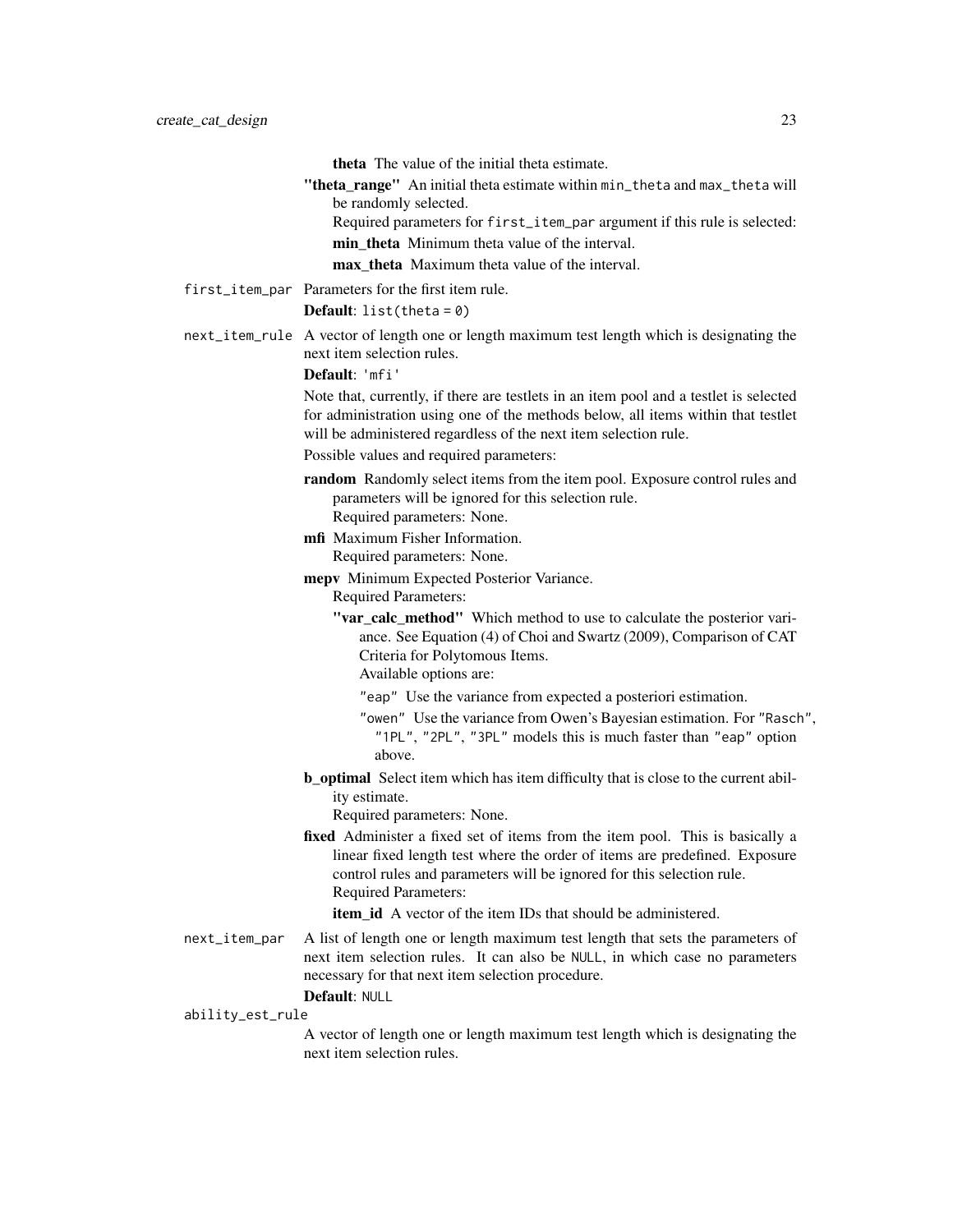Default: "eap"

Possible values and required parameters:

- "eap" Expected-a-posteriori. Required parameters:
	- prior dist Distribution of the prior distribution. Available values: \* norm for normal distribution, \* unif for uniform distribution. The default value is norm.
	- prior\_par A vector of prior parameters.
		- \* For normal distribution  $c(0,1)$ , see ?dnorm \* For uniform distribution  $c(-3,3)$ , see ?dunif
		- The default value is  $c(0,1)$ .
	- min theta Minimum possible value of theta. It is a lower bound. The default value is -4.
	- max theta Maximum possible value of theta. It is an upper bound. The default value is 4.
	- no of quadrature The number of quadrature, more specifically the number of bins the theta range should be divided. The more bins, the more precise (and slower) the estimates will be. The default value is 50.
- "owen" Owen's Bayesian Estimation Required parameters:

prior mean Prior mean value. The default value is 0.

- prior\_var Prior variance value.The default value is 1.
- "ml" Maximum likelihood estimation using Newton-Raphson algorithm. If this method is used, the standard error of ability estimates are calculated using the inverse information value at this theta estimate. Required parameters:
	- min theta Minimum possible value of theta. It is a lower bound. The default value is -4.
	- max\_theta Maximum possible value of theta. It is an upper bound. The default value is 4.
	- criterion This value determines the accuracy of estimates. Smaller values lead more accuracy but the speed of estimation reduces as the value of criterion decreases. The default value is 0.001.
- "eap\_ml" Expected-a-posteriori until an imperfect item response string, then switch to Maximum Likelihood estimation. Required parameters:
	- prior dist Distribution of the prior distribution.

Available values:

- norm for normal distribution,
- unif for uniform distribution.
- **prior\_par** A vector of prior parameters. For normal distribution  $c(0,1)$ , see ?dnorm For uniform distribution c(-3,3), see ?dunif
- min theta Minimum possible value of theta. It is a lower bound.
- max\_theta Maximum possible value of theta. It is an upper bound.
- no\_of\_quadrature The number of quadrature, more specifically the number of bins the theta range should be divided. The more bins, the more precise (and slower) the estimates will be.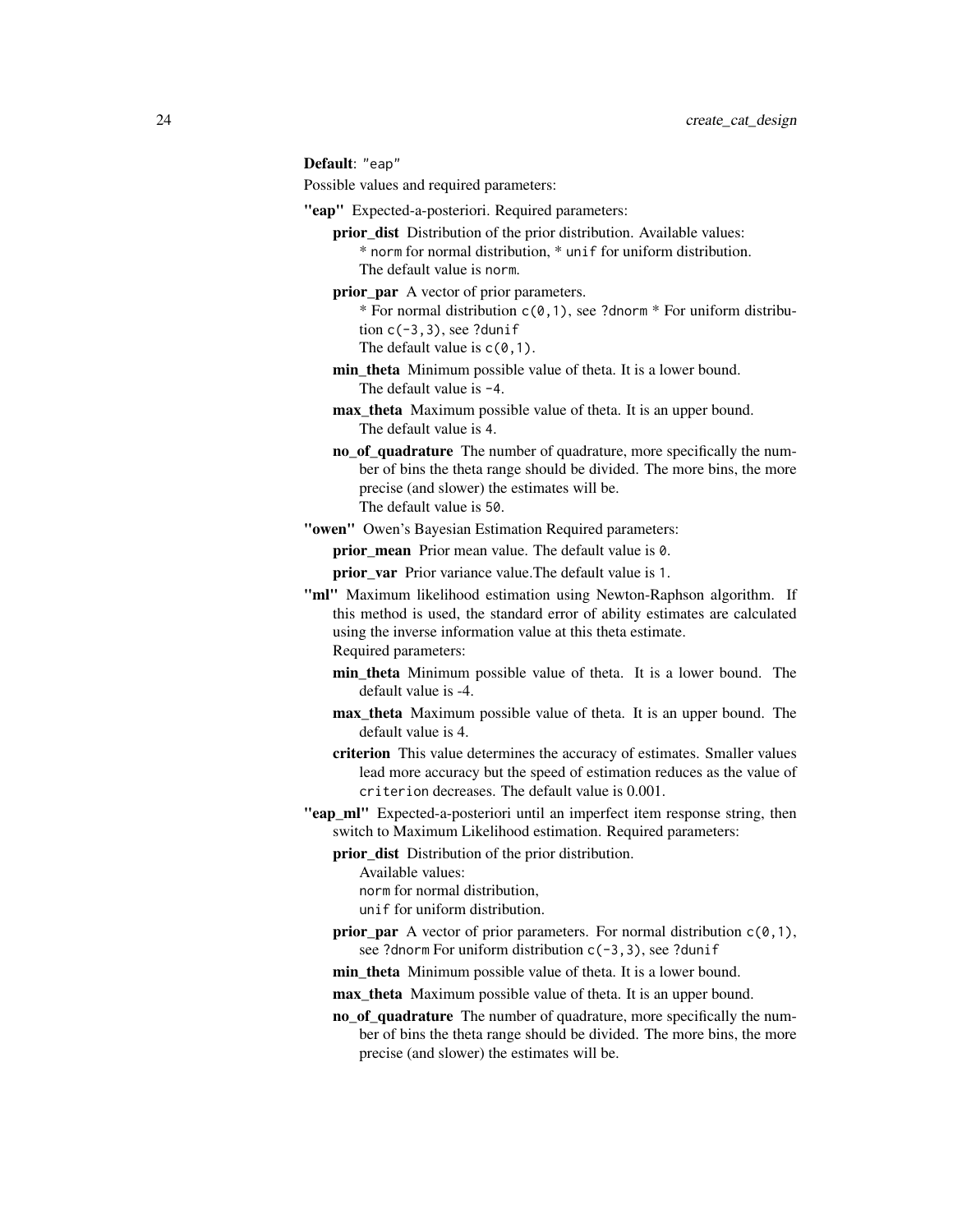"sum\_score" Simple sum score. Required parameters: NULL

ability\_est\_par

A list of length one or length maximum test length that sets the parameters of ability estimation rules. It can also be NULL.

\* If ability\_est\_rule = "eap" then the default is list(prior\_dist = "norm",prior\_par

 $=$  list(mean =  $0$ , sd =  $2$ ), min\_theta =  $-4$ , max\_theta =  $4$ )  $*$  If ability\_est\_rule

 $=$  "owen" then the default is list(prior\_mean = 0,prior\_var = 1)

If it is NULL, either no parameters necessary for that ability estimation rule or the defaults of that ability selection rule will be selected.

If it is a list of one, it means that the parameters will be the same throughout the test. The names of the list elements will represent the parameter types.

A list of lists with length of maximum test length designate different parameters for different items in the test progress.

#### final\_ability\_est\_rule

The ability estimation method that will be used to calculate the final ability estimate. The methods and the parameters are the same as ability\_est\_rule and ability\_est\_par. Please see those for details.

# Default: NULL

final\_ability\_est\_par

A list of parameters that will be used for the method designated by the final\_ability\_est\_rule. Default: NULL

#### termination\_rule

This parameter determines how CAT algorithm decides terminate the test.

The order of termination rules is important. The algorithm will check the rules in that order. If for example termination\_rule = c('min\_se','max\_item'), first whether the SE smaller than a certain value checked and if it is smaller, then even the maximum number of items haven't been administered, test will terminate.

The "min\_item" and "max\_item" has a special property where, for "min\_item", if the number of items administered smaller than min\_item, then test will not terminate regardless of whether other rules satisfied. Similarly, for "max\_item", if the number of items is larger than max\_item, the test will terminate regardless of whether other conditions satisfied or not. If both "min\_item" and "max\_item" are in termination rules, then, test will end when both conditions satisfied, i.e. when the number of items administered is equal to or larger than  $max$ <sub>item</sub> value in termination\_par.

The "test length" refers to "Item" objects, i.e. individual items not testlets. For example, if an item pool has 10 testlets each having 2 items and 15 standalone items which are not within a testlet, then the test length can go up to 35 (2 x 10  $+ 15$ ).

Default: c("min\_item","min\_se","max\_item")

"termination\_rule" should be a vector that composed of the following termination rules:

"min\_item" The minimum number of items should be satisfied. If the number of administered items are equal to or larger than this number test ends.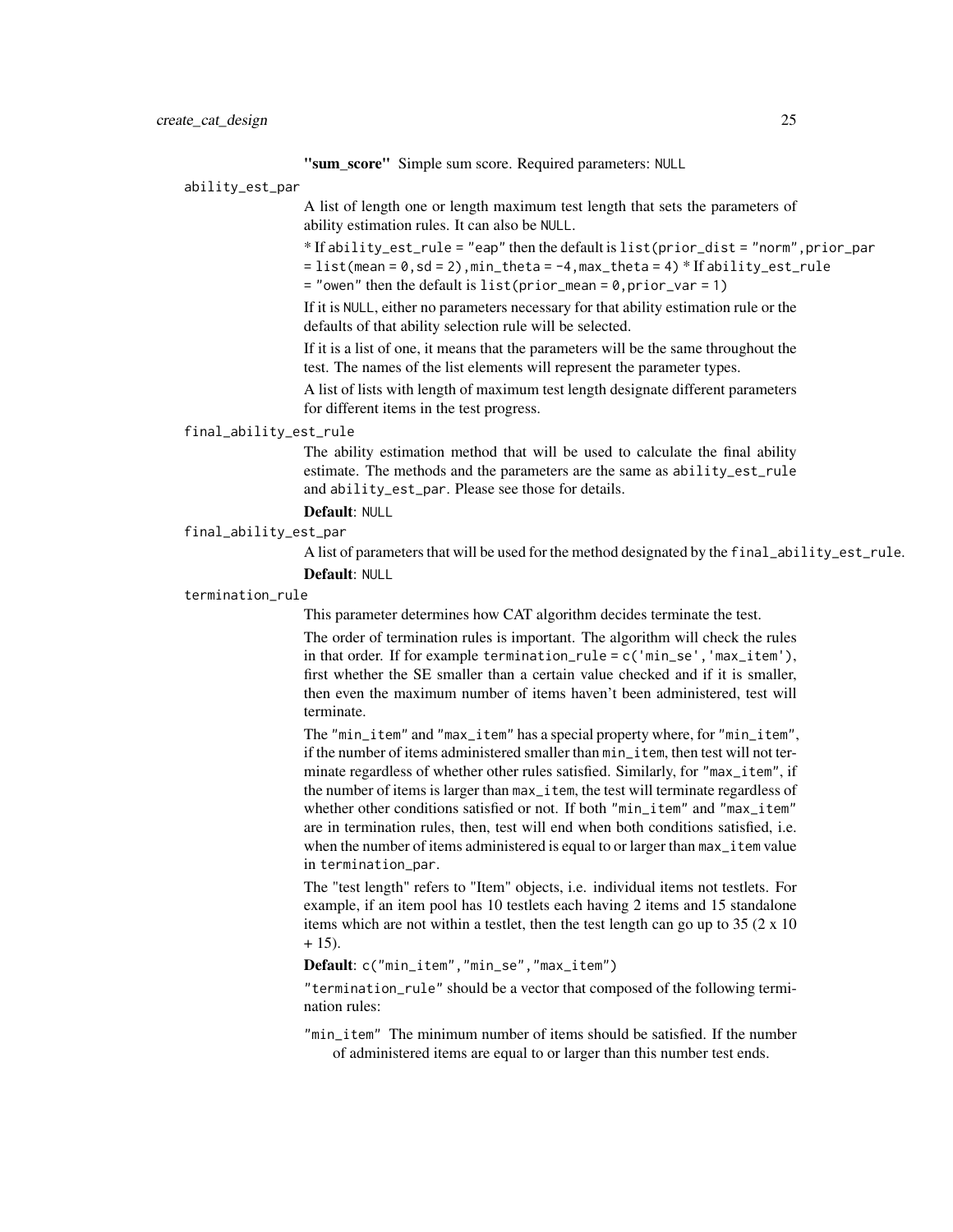- "max\_item" The maximum number of items should not be exceeded.. If this is missing, then the item pool size will be set as maximum length.
- "min\_se" If the standard error exceeds min\_se value, then the test will terminate.
- "sprt" Sequential Probability Ratio Test (SPRT). SPRT tests two hypotheses:

 $H_0$ : Examinee's ability  $\hat{\theta} = \theta_0$ 

 $H_1$ : Examinee's ability  $\hat{\theta} = \theta_1$ 

After the administration of each item, the likelihood (or log-likelihood) of the response string is calculated at  $\theta_0$  and  $\theta_1$ . The ratio of this likelihood is then compared to two decision points, A and B.

$$
LR = \frac{L(\theta = theta_1)}{\theta = theta_0}
$$

In order to calculate the lower  $(A)$  and upper  $(B)$  decision points, one needs to set  $\alpha$  and  $\beta$ .  $\alpha$  represents the rate of false positive classification errors  $(0 < \alpha < 1)$ , i.e. examinees whose true classification is fail but passed at the end of test.  $\beta$  is the rate of false negative classification errors ( $0 < \beta <$ 1), i.e. examinees whose true classification is pass but failed at the end of test.  $A$  and  $B$  can be calculated as:

$$
A = \frac{1 - \beta}{\alpha}
$$

$$
B = \frac{\beta}{1 - \alpha}
$$

If  $LR > A$ , examinee passes the test and if  $LR < B$  examinee fails the test. If  $B < LR < A$ , test continues until the maximum number of items reached (or some other test termination criteria satisfied.)

"sprt" termination rule needs termination\_par, where the following parameters should be given in a list:

- "theta\_0" The highest theta value that the test developer is willing to fail an examinee.
- "theta\_1" The lowest theta value that the test developer is willing to pass an examinee.
- "alpha" The rate of false positive classification errors  $(0 < a$ lpha $< 1$ ), i.e. examinees whose true classification is fail but passed at the end of test.
- "beta" The rate of false negative classification errors  $(0 < \beta < 1)$ , i.e. examinees whose true classification is pass but failed at the end of test.

Example: termination\_par = list(sprt = list(theta\_0 =  $-$ .9, theta\_1  $= -.1$ , alpha = 0.05, beta = 0.05))

termination\_par

A list of termination rule parameters. This is a named list with length equal to the length of termination\_rule argument. The names of the list elements should correspond to the elements of termination\_rule argument.

 $Default: list(min_time = 10, min\_se = 0.33, max\_item = 20)$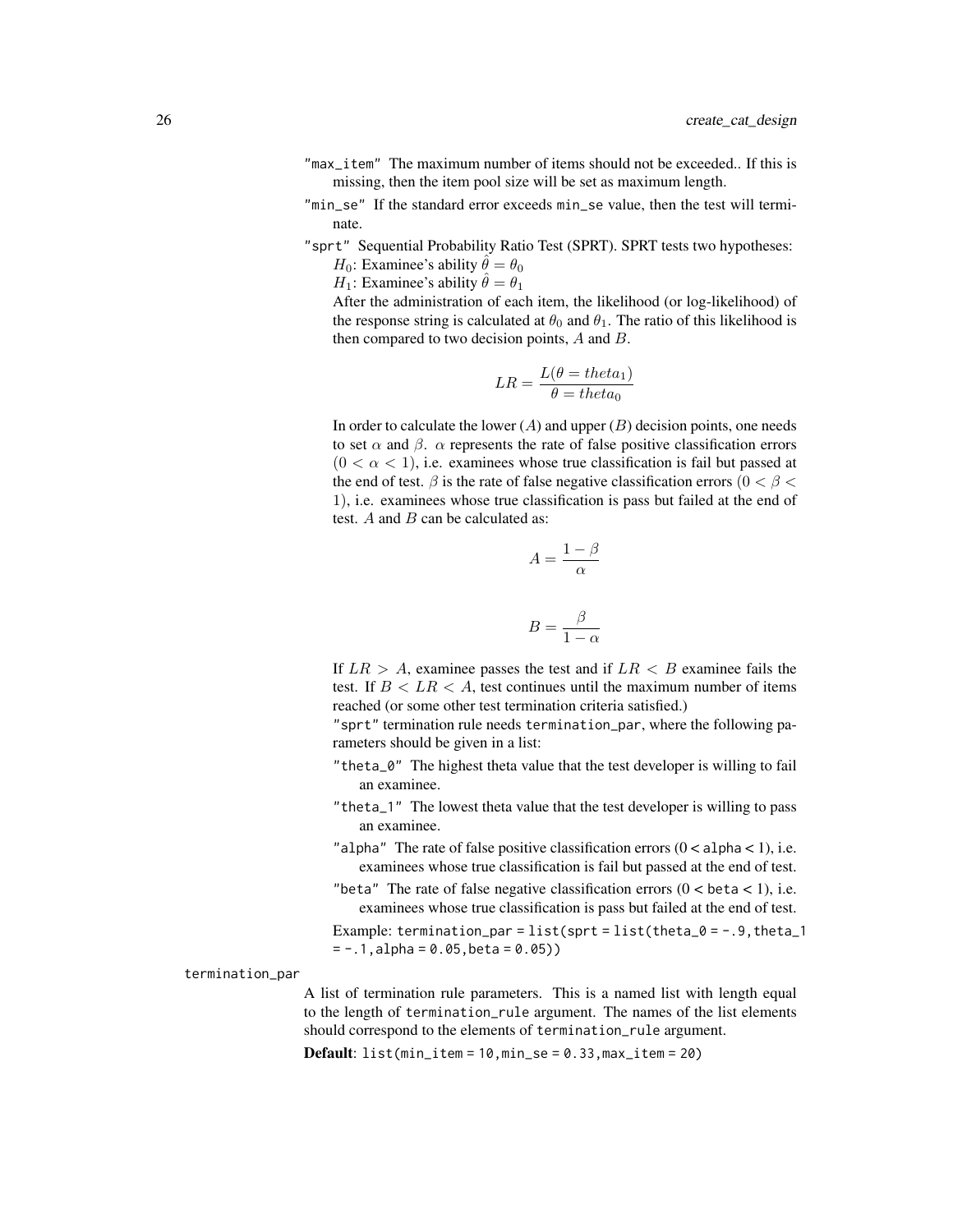#### exposure\_control\_rule

A vector of length one or length maximum test length which is designating the next item selection rules. It can be NULL in which case there won't be any exposure control.

Default: NULL, No exposure control will be imposed on item selection.

Possible values and required parameters:

NULL No exposure control.

"randomesque" Select one of the most informative num\_items items.

num\_items The number of items to select from.

"sympson-hetter" The algorithm of Sympson-Hetter exposure control is explained in Sympson and Hetter (1985).

This method does not require any additional "exposure\_control\_par" but each item/testlet should have a "misc" slot like the following misc = list(sympson\_hetter\_k  $= .75$ ).

When using 'sympson-hetter' exposure control rule, please ensure that there are sufficient number of items with 'sympson\_hetter\_k' values 1. Otherwise, examinees might not get a complete test and an error might be raised by the simulation function.

#### exposure\_control\_par

A list of length one or maximum test length designating the exposure control for each item. If there are no parameters it will be NULL.

# Default: NULL

# content\_bal\_rule

Whether a content balancing is imposed on item selection. Default value is NULL, where no content balancing will be imposed on item selection.

## Default: NULL

Possible values and required parameters:

NULL No content balancing.

- max\_discrepancy Given a target content distribution, the content with maximum discrepancy with target discrepancy will be administered. Required parameters:
	- **target dist** Target content ratios. For example, suppose there are three content areas: Geometry, Algebra and Arithmetic. If the plan for the test is to include 30 Arithmetic items, then, the target\_dist should be:  $c(Geometry = .3, Arithmetic = .2, Algebra = .5)$ . The names in the vector should correspond to the names of the content areas in the item pool. target\_dist should include each content area within the item pool for it to work properly. If the sum of the target\_dist is larger than 1, it will be converted to ratios.

#### content\_bal\_par

Parameters of content bal rule. A list, a list of lists or NULL. Default: NULL

ability\_type The type of ability the test is measuring. By default it is IRT based single 'theta'. "theta" Theta for unidimensional IRT models

> "multi\_theta" Theta vector for multidimensional IRT models (Not Implemented Yet).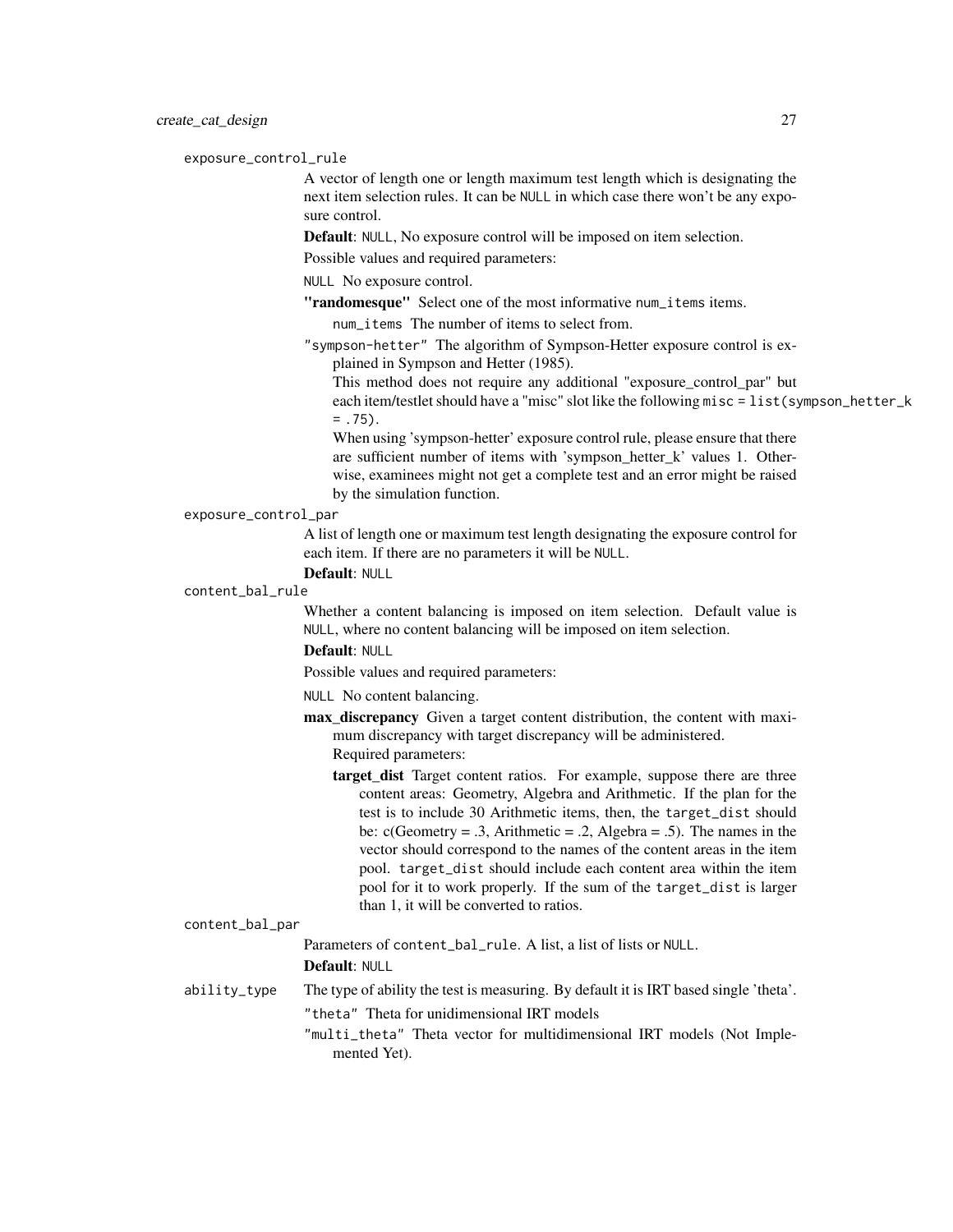"cdm" An attribute vector (Not Implemented Yet). "raw\_score" Raw score (i.e. total score) of an examinee. Default: "theta"

# Value

A cat\_design object that holds the test specifications of a CAT.

#### Author(s)

Emre Gonulates

#### References

Sympson, J., & Hetter, R. D. (1985). Controlling item-exposure rates in computerized adaptive testing. 973–977.

## See Also

[cat\\_sim](#page-18-1)

## Examples

```
### Example Designs ###
# Fixed length test IRT test with ability estimation EAP-ML
n_items \leq -30ip \le itempool(data.frame(a = runif(n_items, .5, 1.5), b = rnorm(n_items)))
cd \leftarrow \text{create\_cat\_design}(ip = ip, next\_item\_rule = 'random',termination_rule = 'min_item',
                         termination_par = list('min_item' = n_items))
cd
create_cat_design(ip = ip, next_item_rule = 'random')
n_ip <- 55
ip \le itempool(data.frame(a = runif(n_ip, .5, 1.5), b = rnorm(n_ip)))
# Check the default:
create_cat_design()
create_cat_design(ip = ip)
### Termination Rule ###
create_cat_design(
  termination_rule = c('min_item', 'min_se', 'max_item'),
  termination_par = list(min_time = 10, min_se = .33, max_time = 20))cd \le create_cat_design(ip = ip, termination_rule = c('min_item', 'min_se'),
                         termination\_par = list(min\_item = 10, min\_se = .33))### Next Item Rule ###
create_cat_design(ip = ip, next_item_rule = 'random', next_item_par = NULL)
create_cat_design(
  ip = ip, termination_rule = c('min\_item', 'max\_item'),
```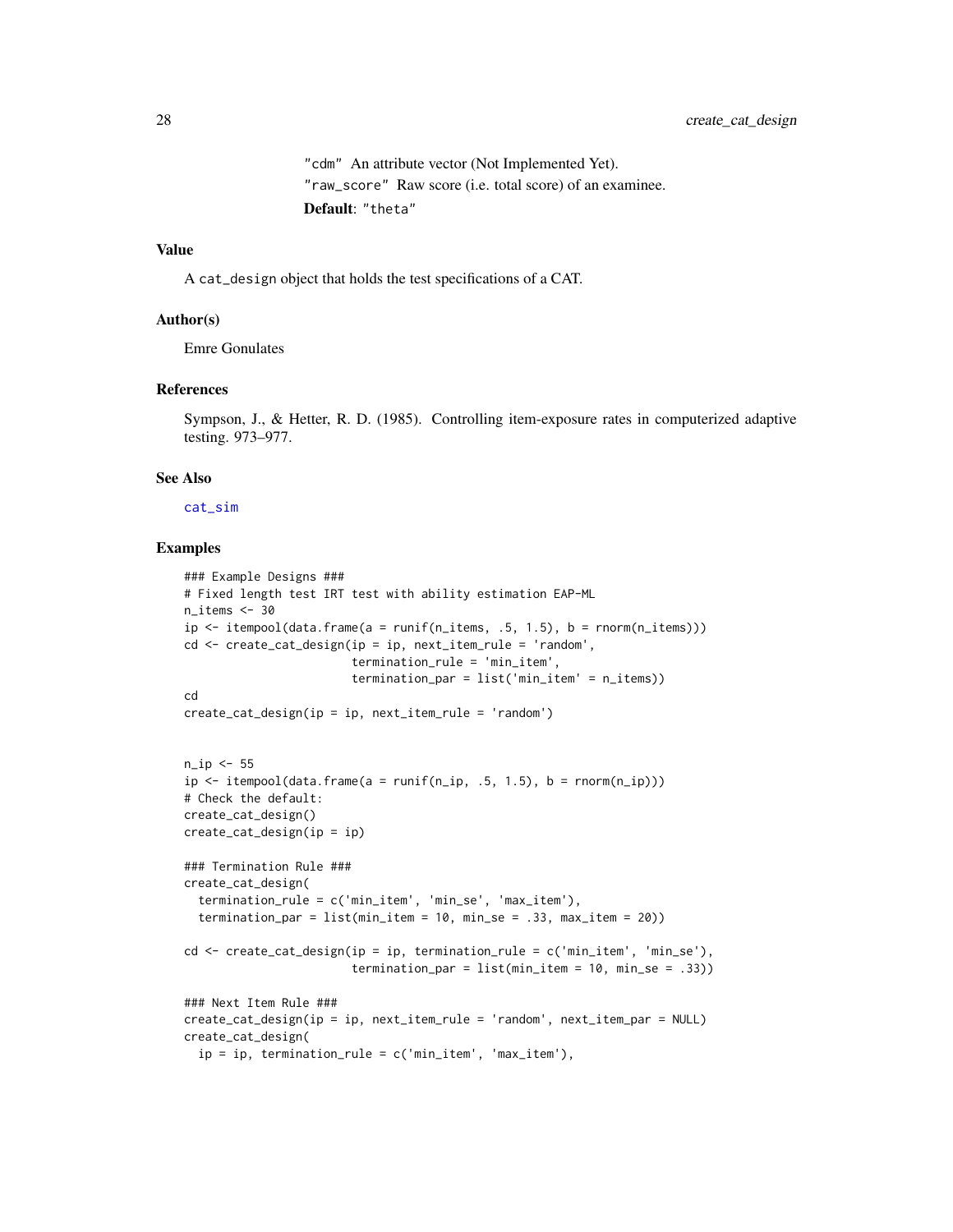```
termination_par = list(min_item = 20, max_item = 20),
  next_item_rule = 'fixed',
  next_item_par = list(item_id = ip$item_id[1:20]))
# Linear test where all of the items in the item pool administered in the
# same order as item pool
ip \leq generate_ip(n = 15)
create_cat_design(
  ip = ip, termination_rule = c('max_i.1em'),termination_par = list(max_item = 15),
  next_item_rule = 'fixed')
# Generate an item pool with two testlets and three standalone items and
# administer first seven items as a linear test.
ip \leq c(generate_testlet(n = 2, testlet_id = "t1"), generate_ip(n = 3),
        generate_testlet(n = 5, testlet_id = "t2"))
create_cat_design(
  ip = ip, termination_rule = c('max_item'),termination_par = list(max_item = 7),
  next_item_rule = 'fixed')
# A linear test where the item order is predefined.
ip1 \le itempool(data.frame(b = rnorm(5)), item_id = paste0("i",1:5))
cd <- create_cat_design(
  ip = ip1,
  next_item_rule = 'fixed',
  next\_item\_par = list(item\_id = c("i3", "i2", "i4", "i5", "i1")),
  ability_est_rule = "eap",
  termination_rule = 'max_item', termination_par = list(max_item = 5))
### Ability Estimation Rule ###
create_cat_design(
  ability_est_rule = 'eap',
  ability_est_par = list(prior_dist = 'unif',
                         prior_par = list(min = -2, max = 2),
                         min_{\text{th}} = -4, max_{\text{th}} = 4,
                         no_of_quadrature = 31))
create_cat_design(
  ability_est_rule = 'ml',
  ability_est_par = list(min_theta = -4, max_theta = 4, criterion = 0.01))
### Exposure Control ###
create_cat_design(exposure_control_rule = 'randomesque',
                exposure_control_par = list(num_items = 1))
# 5-4-3-2-1 exposure control
create_cat_design(
  exposure_control_rule = 'randomesque',
  exposure_countrol-par = lapply(c(5:1, rep(1, 15)),function(x) list(num\_items = x))### Content Balancing ###
```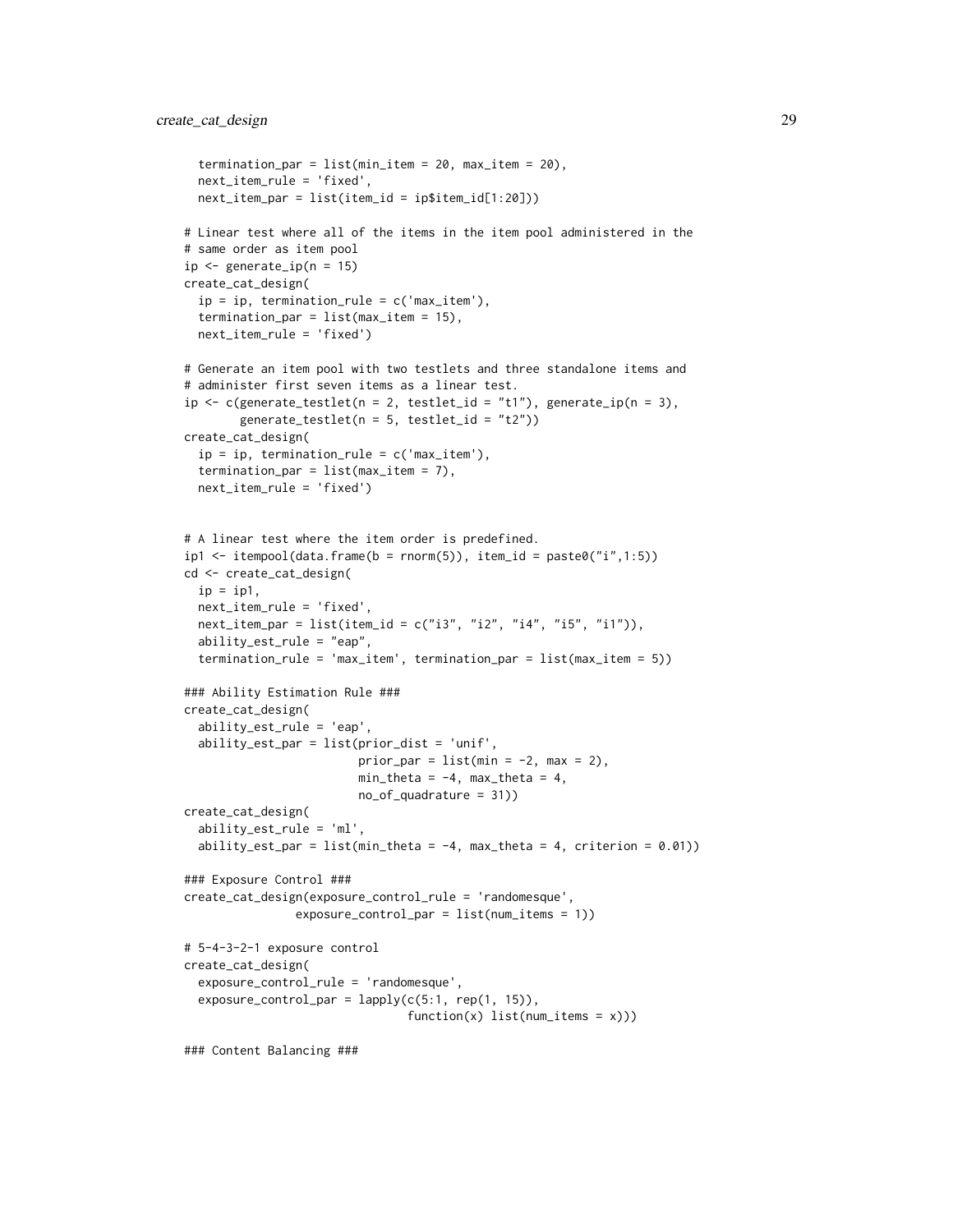```
create_cat_design(
  content_bal_rule = 'max_discrepancy',
  content_bal_par = list(target_dist = c(
   Geometry = .3, 'Rational Numbers' = .2, Algebra = .5)))
```
# dif *Evaluate Differential Item Functioning (DIF) of a test*

# Description

dif evaluates Differential Item Functioning (DIF) of a test.

# Usage

dif(resp, group, focal\_name, ip = NULL, type = "mh")

## Arguments

| resp       | A vector of item responses.                                       |
|------------|-------------------------------------------------------------------|
| group      | Group membership                                                  |
| focal_name | In the group variable, the value that represents the focal group. |
| ip         | An Itempool-class object.                                         |
| type       | The type of the DIF method.                                       |

# Value

A data.frame of DIF values.

#### Author(s)

Emre Gonulates

distractor\_analysis *Distractor Analysis Function*

# Description

Distractor Analysis Function

#### Usage

```
distractor_analysis(resp, key = NULL, ip = NULL, criterion = NULL)
```
<span id="page-29-0"></span>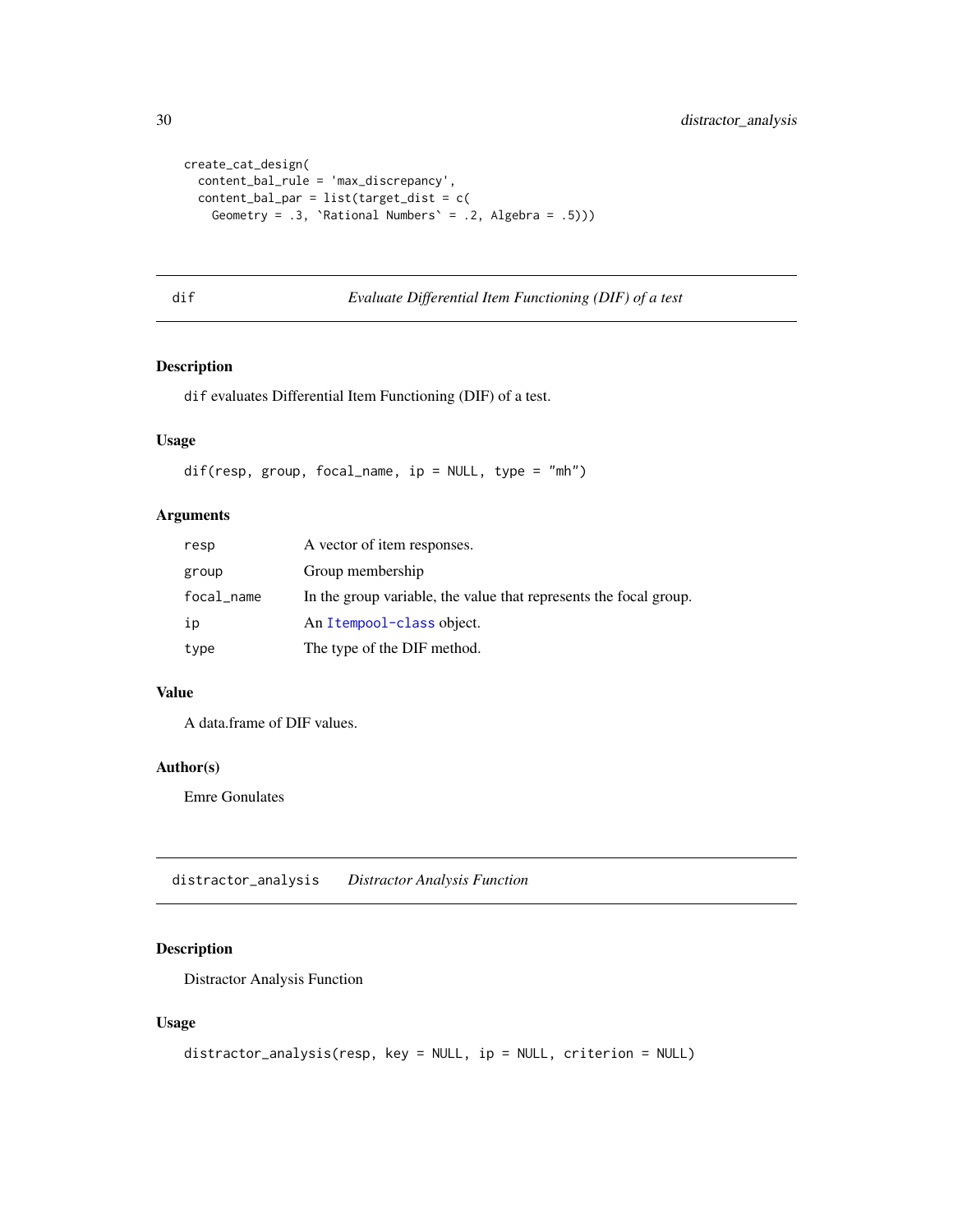#### **Arguments**

| resp      | It can be either a Response_set-class object with valid raw responses; or, a<br>matrix or data. frame containing the raw item responses.                                                                          |
|-----------|-------------------------------------------------------------------------------------------------------------------------------------------------------------------------------------------------------------------|
| key       | The answer key for the responses. Keys can also be provided via ip argument.                                                                                                                                      |
| ip        | An Itempool-class object that contains the keys of the items. The program<br>will look check whether a ip\$misc\$key is specified for all items. Valid keys<br>should be provided via ip if key argument is NULL. |
| criterion | Provide a continuous criterion variable such as a total raw score, or theta score<br>that will be used in the calculation of correlation calculations. If this value is<br>NULL, the total score will be used.    |

## Value

A data.frame with following columns

'item\_id' Item identifier

'key' Answer key

'option' The selected option

'n' Number of subjects/examinees answered this item

'prop' Observed proportions of the choice.

'bis' Biserial correlation between the examinees selected the choice and the total scores.

- 'pbis' Point-biserial correlation between the examinees selected the choice and the total scores.
- 'bis\_adj' Biserial correlation between item and total score without this item. Sum scores will be used in the calculation of 'bis\_adj' even 'criterion' is provided.
- 'pbis\_adj' Point-biserial correlation between item and total score without this item. Sum scores will be used in the calculation of 'bis\_adj' even 'criterion' is provided.

## Author(s)

Emre Gonulates

## Examples

```
n_item <- 10 # sample(8:12, 1)
n_theta <- 50 # sample(100:200, 1)
raw_resp <- matrix(sample(LETTERS[1:4], n_item * n_theta, replace = TRUE),
                   nrow = n_{theta}, ncol = n_{th}dimnames = list(paste0("Examinee-", 1:n_theta),
                                   paste0("Item-", 1:n_item)))
# Add some missing responses
raw_resp[sample(1:length(raw_resp), round(length(raw_resp)*.1))] <- NA
# Prepare answer key
key <- sample(LETTERS[1:4], n_item, replace = TRUE)
# Run distractor analysis:
da <- distractor_analysis(resp = raw_resp, key = key)
```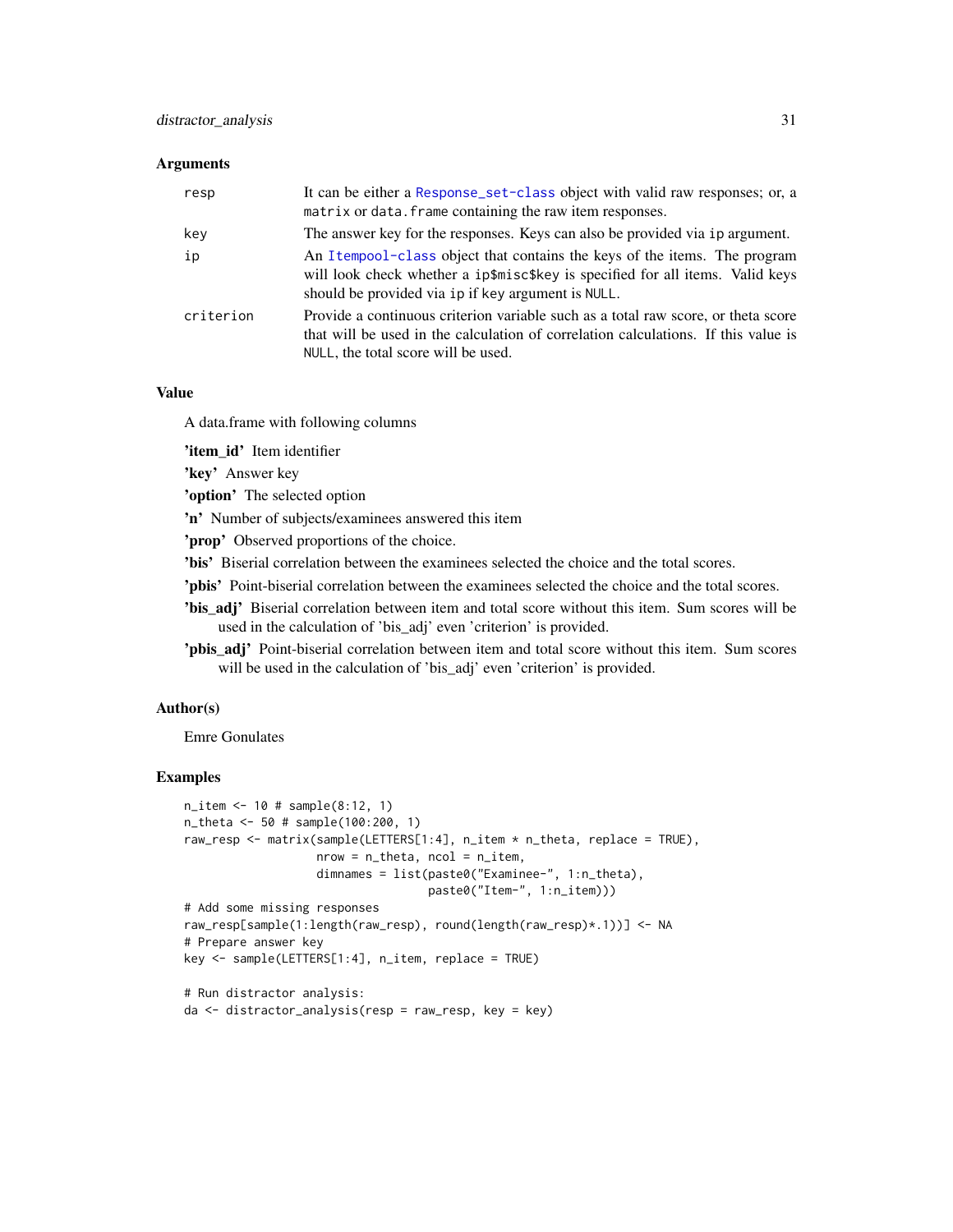est\_ability estimates ability using various methods such as Owen's Bayesian estimation, Maximum Likelihood estimation, Expected-a-Posteriori.

# Usage

```
est_ability(
  resp,
  ip = NULL,method = "eap",...,
  prior_dist = "norm",
  prior_pars = c(\emptyset, 1),
  theta_range = c(-5, 5),
  number_of_quads = 41,
  tol = 1e-06)
```
# Arguments

| resp   | A Response_set-class, matrix or a data. frame object that holds responses.<br>If there are missing responses, they will not be included in the ability estimation.                       |
|--------|------------------------------------------------------------------------------------------------------------------------------------------------------------------------------------------|
| ip     | An Item-class, Itempool-class or a Testlet-class object. The default<br>value is NULL. If the value is NULL, resp should be a Response_set-class<br>object with a valid I tempool-class. |
| method | The method that will be used to estimate the ability. The default value is "eap".                                                                                                        |
|        | Current methods are:                                                                                                                                                                     |
|        | 'sum_score' Basic sum (raw) score of responses.                                                                                                                                          |
|        | 'owen' Owen's Bayesian Ability Estimation.                                                                                                                                               |
|        | This estimation method can be used only for dichotomous IRT models,<br>'Rasch', '1PL', '2PL', '3PL' and '4PL'.                                                                           |
|        | Formulas were implemented in Owen (1975) and Vale (1977). Original                                                                                                                       |
|        | formulation does not contain D parameter. If $D = 1$ original solution will be                                                                                                           |
|        | obtained. If $D = 1.7$ the a parameter will be multiplied with this number.                                                                                                              |
|        | User needs to supply prior parameters, <i>i.e.</i> prior_pars. Prior parameters                                                                                                          |
|        | should be a numeric vector of length two. The first component is prior mean<br>and the second component is prior standard deviation (note that it is NOT                                 |
|        | prior variance). So, for example, if the prior mean is 0.1 and prior variance                                                                                                            |
|        | is 4, set the prior parameters as $prior\_pars = c(0.1, 2)$ .                                                                                                                            |
|        | 'ml' Maximum Likelihood Ability Estimation via Newton-Raphson Algorithm                                                                                                                  |
|        | 'eap' Expected-a-Posteriori Ability Estimation                                                                                                                                           |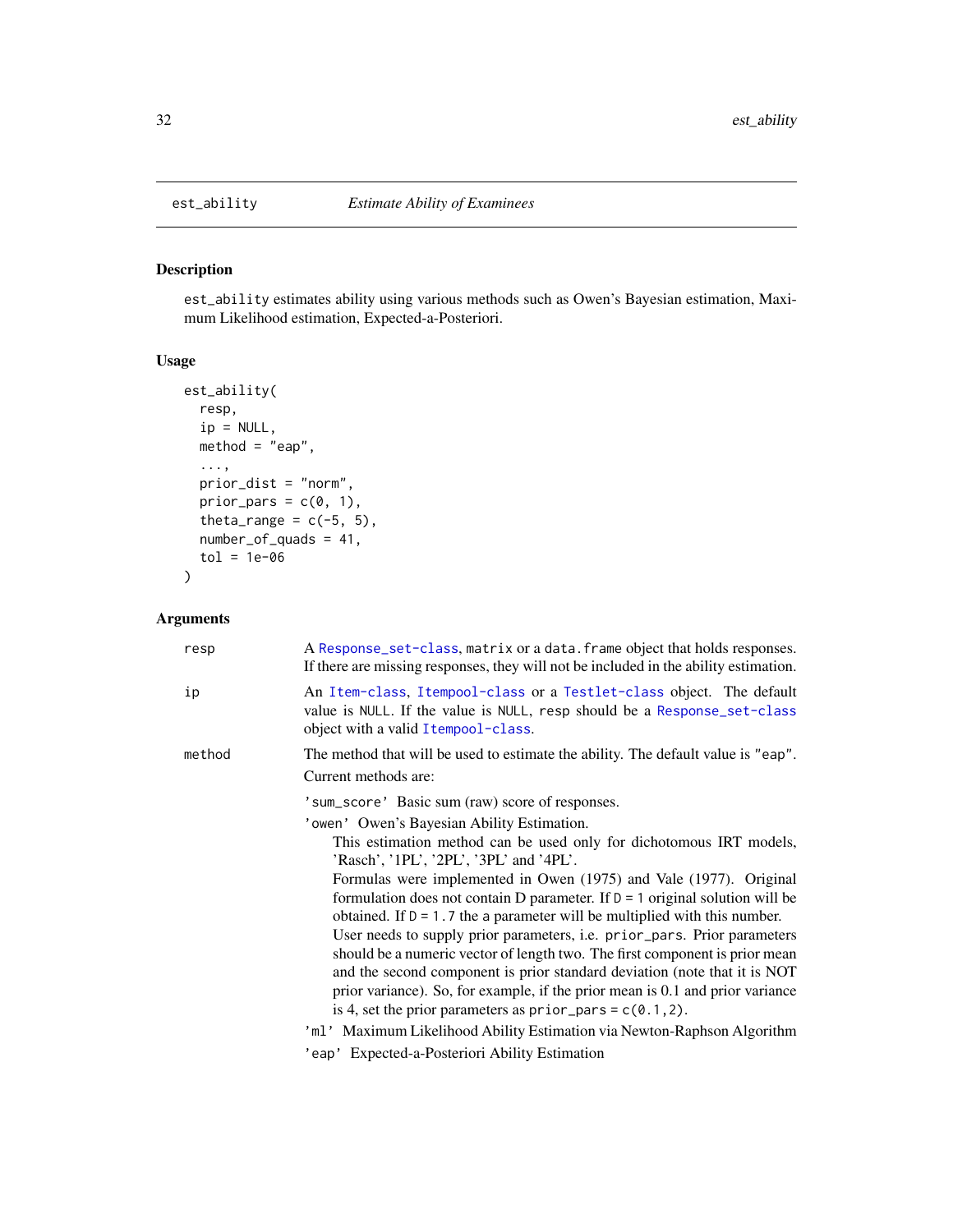|                 | 'map' Maximum-a-Posteriori Ability Estimation (or Bayes Modal estimation.).<br>Prior information must be provided for this function. Currently only 'norm'<br>prior distribution is available.                                                                                                                                                                                                                                                                                                                                                                                               |
|-----------------|----------------------------------------------------------------------------------------------------------------------------------------------------------------------------------------------------------------------------------------------------------------------------------------------------------------------------------------------------------------------------------------------------------------------------------------------------------------------------------------------------------------------------------------------------------------------------------------------|
| .               | Additional arguments passed to specific methods                                                                                                                                                                                                                                                                                                                                                                                                                                                                                                                                              |
| prior_dist      | The shape of the prior distribution. Currently following distributions can be<br>specified:                                                                                                                                                                                                                                                                                                                                                                                                                                                                                                  |
|                 | 'norm' Normal distribution                                                                                                                                                                                                                                                                                                                                                                                                                                                                                                                                                                   |
|                 | <b>'unif'</b> Uniform distribution                                                                                                                                                                                                                                                                                                                                                                                                                                                                                                                                                           |
|                 | 't' t distribution                                                                                                                                                                                                                                                                                                                                                                                                                                                                                                                                                                           |
|                 | <b>'cauchy'</b> Cauchy distribution                                                                                                                                                                                                                                                                                                                                                                                                                                                                                                                                                          |
|                 | Default value is 'norm'.                                                                                                                                                                                                                                                                                                                                                                                                                                                                                                                                                                     |
| prior_pars      | Parameters of the prior distribution. Default value is $c(\theta, 1)$ where 0 is the mean<br>and 1 is the standard deviation of the default prior distribution which is normal<br>distribution. Also, for example, uniform prior parameter can be set as $c(a,b)$<br>where a is the minimum value and b is the maximum value. For t distribution,<br>prior parameter can be set as df to represent the degree of freedom. For Cauchy<br>distribution, prior parameters can be set as c(location, scale).<br>If method is "owen", provide c( <prior mean="">, <prior sd="">).</prior></prior> |
| theta_range     | The limits of the ability estimation scale. The estimation result will be limited<br>to this interval. The default is $c(-5, 5)$ .                                                                                                                                                                                                                                                                                                                                                                                                                                                           |
| number_of_quads |                                                                                                                                                                                                                                                                                                                                                                                                                                                                                                                                                                                              |
|                 | Number of quadratures. The default value is 41. As this number increases, the<br>precision of the estimate will also increase. The default value is 41.                                                                                                                                                                                                                                                                                                                                                                                                                                      |
| tol             | The precision level of ability estimate. The final ability estimates will be rounded<br>to remove the precision that is smaller than the tol value. The default value is<br>$1e-06.$                                                                                                                                                                                                                                                                                                                                                                                                         |

# Value

est The ability estimated. If the response vector for a subject contains all NAs, then, in order to differentiate all incorrect and all NA, the est returned will be NA.

se The standard error(s) of the ability estimate(s). For "sum\_score" method, all of the standard errors will be NA. For Bayesian methods (like EAP or Owen's) this value is the square root of the posterior variance.

# Author(s)

Emre Gonulates

# References

Owen, R. J. (1975). A Bayesian sequential procedure for quantal response in the context of adaptive mental testing. Journal of the American Statistical Association, 70(350), 351-356.

Vale, C. D., & Weiss, D. J. (1977). A Rapid Item-Search Procedure for Bayesian Adaptive Testing. Research Report 77-4. Minneapolis, MN.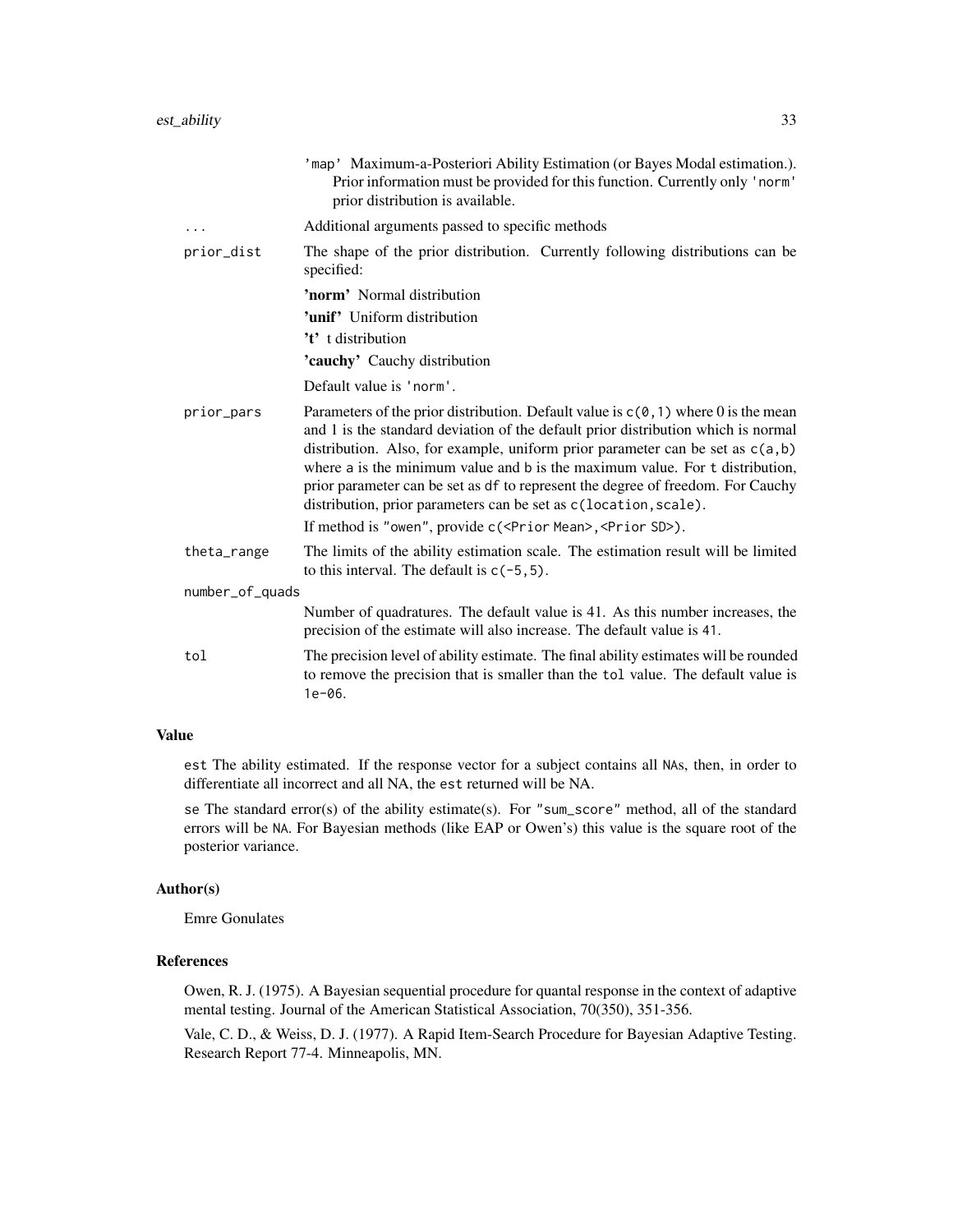#### Examples

```
ip \leq generate_ip(n = 7)
resp \leq sim_resp(ip, theta = rnorm(3))
### EAP estimation ###
est_ability(resp, ip)
est_ability(resp, ip, number_of_quads = 81)
# The default prior_dist is 'norm'. prior_pars = c(mean, sd)
est_ability(resp, ip, prior_pars = c(\theta, 3))
# prior_pars = c(min, max)
est_ability(resp, ip, prior_dist = 'unif', prior_pars = c(-3, 3))
# prior\_pars = c(df)est_ability(resp, ip, prior_dist = 't', prior_pars = 3)
# prior_pars = c(location, scale)
est_ability(resp, ip, prior_dist = 'cauchy', prior_pars = c(0, 1))
### MAP estimation (Bayes Modal estimation) ###
est\_ability(resp, ip, method = "map")# The default prior_dist is 'norm'. prior_pars = c(mean, sd)
est\_ability(resp, ip, method = "map", prior\_pars = c(0, 2))### Maximum Likelihood estimation ###
est_ability(resp, ip, method = 'ml')
est\_ability(resp, ip, method = 'ml', tol = 1e-8)est\_ability(resp = rep(1, length(ip)), ip, method = 'ml')est\_ability(resp = rep(1, length(ip)), ip, method = 'ml',theta_range = c(-3, 3))
### Owen's Bayesian ability estimation ###
est_ability(resp, ip, method = 'owen')
est\_ability(resp, ip, method = 'own', prior\_pars = c(0, 3))
```
est\_bilog *Run BILOG-MG in batch mode*

#### **Description**

est\_bilog runs BILOG-MG in batch mode or reads BILOG-MG output generated by BILOG-MG program. In the first case, this function requires BILOG-MG already installed on your computer under bilog\_exe\_folder directory.

In the latter case, where appropriate BILOG-MG files are present (i.e. "<analysis\_name>.PAR", "<analysis\_name>.PH1", "<analysis\_name>.PH2" and "<analysis\_name>.PH3" files exist) and overwrite = FALSE, there is no need for BILOG-MG program. This function can read BILOG-MG output without BILOG-MG program.

<span id="page-33-0"></span>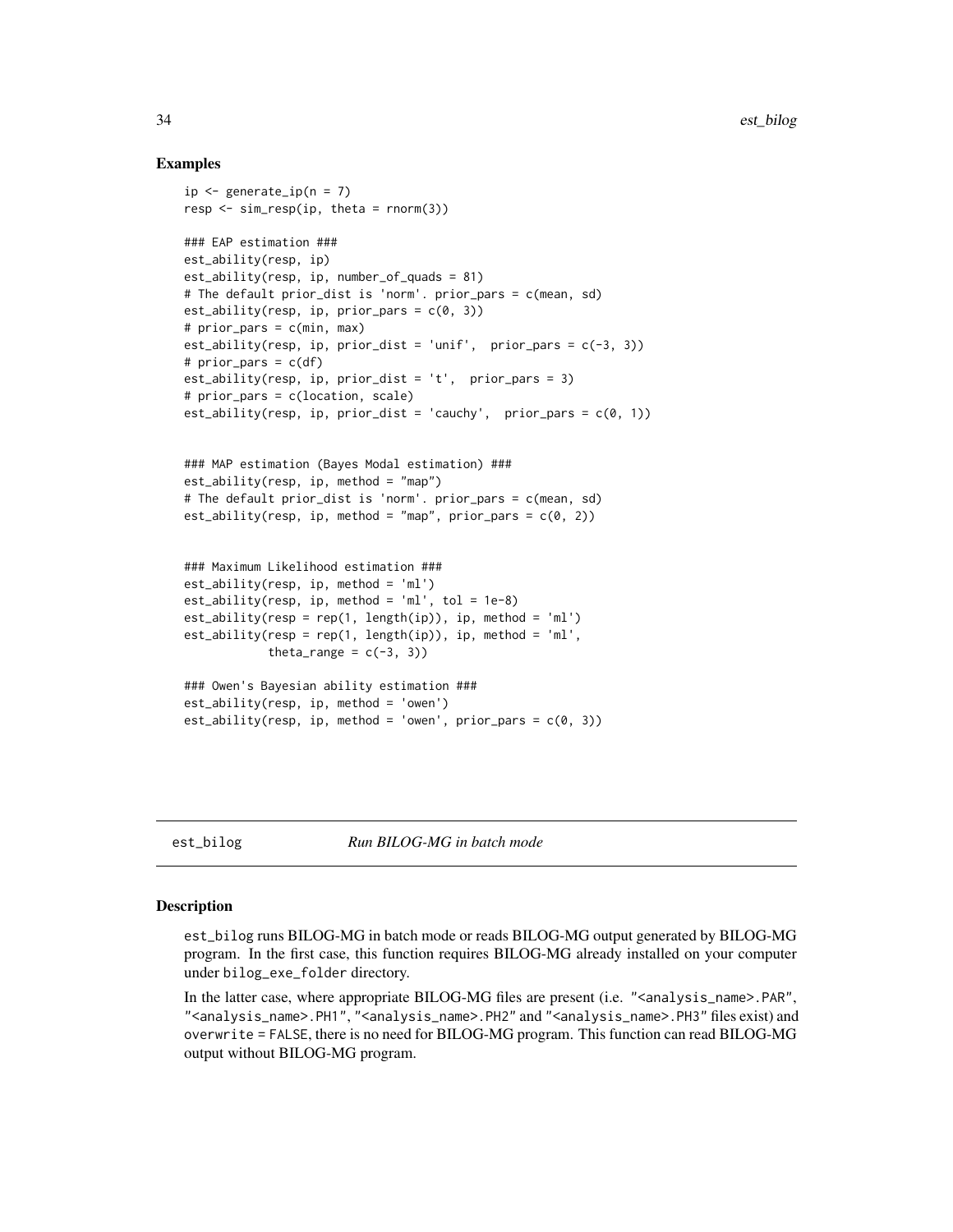#### est\_bilog 35

# Usage

```
est_bilog(
 x = NULL,model = "3PL",target_dir = getwd(),
  analysis_name = "bilog_calibration",
  items = NULL,
  examinee_id_var = NULL,
  group_var = NULL,
  logistic = TRUE,
 num_of_alternatives = NULL,
 criterion = 0.01,
 num_of_quadrature = 81,
 max_em_cycles = 100,
 newton = 20,reference_group = NULL,
  fix = NULL,scoring_options = c("METHOD=1", "NOPRINT"),
  calib_options = c("NORMAL"),
 prior_ability = NULL,
 prior_ip = NULL,
 overwrite = FALSE,
  show_output_on_console = TRUE,
 bilog_exe_folder = file.path("C:/Program Files/BILOGMG")
\mathcal{L}
```
#### Arguments

| $\mathsf{x}$  | Either a data. frame, matrix or Response_set-class object. When the data<br>is not necessary, i.e. user only wants to read the BILOG-MG output from the<br>target_dir, then this can be set to NULL. |
|---------------|------------------------------------------------------------------------------------------------------------------------------------------------------------------------------------------------------|
| model         | The model of the items. The value is one of the following:                                                                                                                                           |
|               | "1PL" One-parameter logistic model.                                                                                                                                                                  |
|               | "2PL" Two-parameter logistic model.                                                                                                                                                                  |
|               | "3PL" Three-parameter logistic model.                                                                                                                                                                |
|               | "CTT" Return only Classical Test theory statistics such as p-values, point-biserial<br>and biserial correlations.                                                                                    |
|               | The default value is "3PL".                                                                                                                                                                          |
| target_dir    | The directory/folder where the BILOG-MG analysis and data files will be saved.<br>The default value is the current working directory, i.e. get_wd().                                                 |
| analysis_name | A short file name that will be used for the data files created for the analysis.                                                                                                                     |
| items         | A vector of column names or numbers of the x that represents the responses. If,<br>in the syntax file, no entry for item names are desired, then, simply write i tems<br>$=$ "none".                 |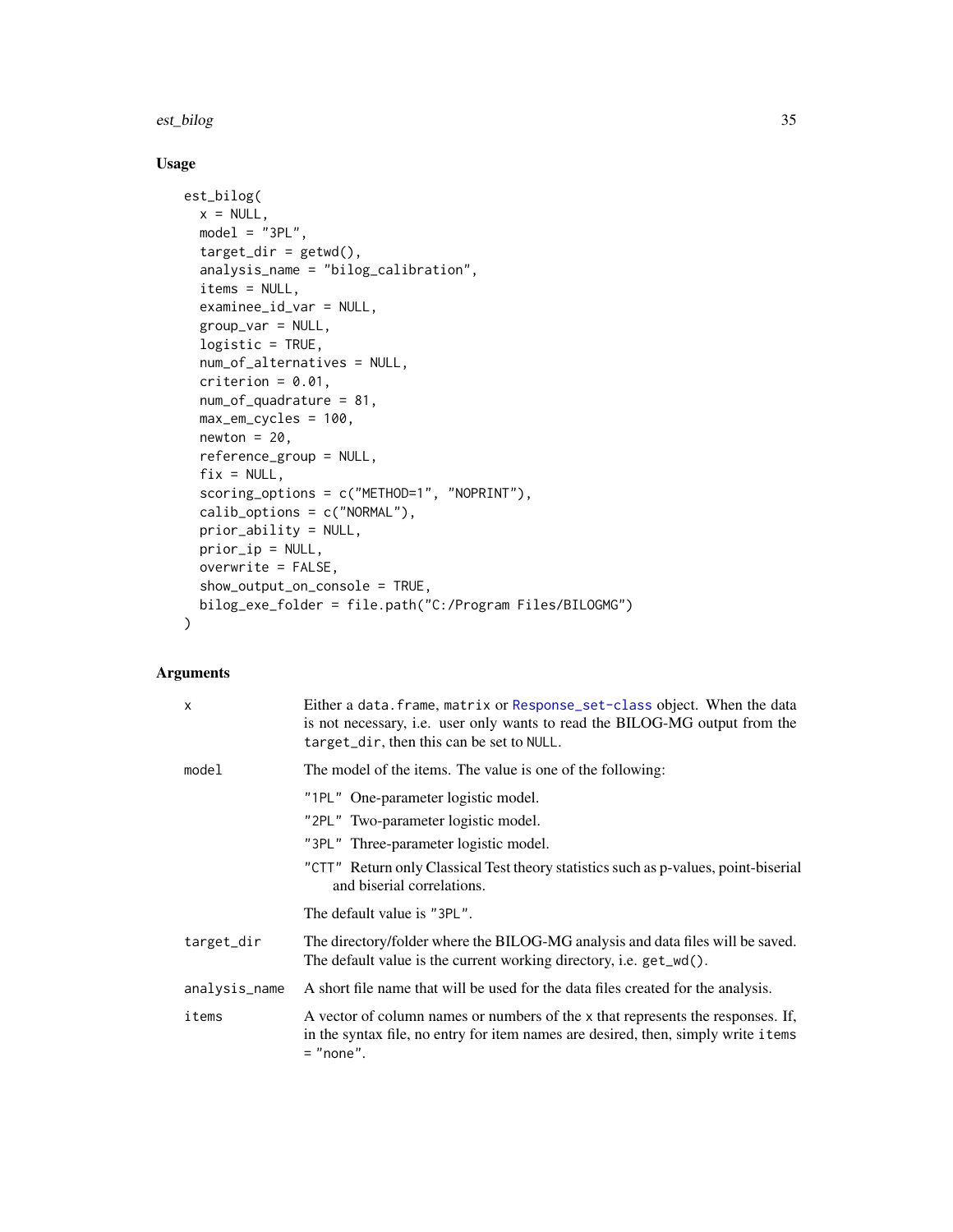| examinee_id_var     |                                                                                                                                                                                                                                                                                                                                                                                                                                              |
|---------------------|----------------------------------------------------------------------------------------------------------------------------------------------------------------------------------------------------------------------------------------------------------------------------------------------------------------------------------------------------------------------------------------------------------------------------------------------|
|                     | The column name or number that contains individual subject IDs. If none is<br>provided (i.e. examinee_id_var = NULL), the program will check whether the<br>data provided has row names.                                                                                                                                                                                                                                                     |
| group_var           | The column name or number that contains group membership information if<br>multi-group calibration is desired. Ideally, it grouping variable is represented<br>by single digit integers. If other type of data provided, an integer value will<br>automatically assigned to the variables. The default value is NULL, where no<br>multi-group analysis will be performed.                                                                    |
| logistic            | A logical value. If TRUE, LOGISTIC keyword will be added to the BILOG-MG<br>command file which means the calibration will assume the natural metric of the<br>logistic response function in all calculations. If FALSE, the logit is multiplied by<br>$D = 1.7$ to obtain the metric of the normal-ogive model. The default value is<br>TRUE.                                                                                                |
| num_of_alternatives |                                                                                                                                                                                                                                                                                                                                                                                                                                              |
|                     | An integer specifying the maximum number of response alternatives in the raw<br>data. 1/num_of_alternatives is used by the analysis as automatic starting<br>value for estimating the pseudo-guessing parameters.                                                                                                                                                                                                                            |
|                     | The default value is NULL. In this case, for 3PL, 5 will be used and for 1PL and<br>2PL, 1000 will be used.                                                                                                                                                                                                                                                                                                                                  |
|                     | This value will be represented in BILOG-MG control file as: NALT = num_of_alternatives.                                                                                                                                                                                                                                                                                                                                                      |
| criterion           | Convergence criterion for EM and Newton iterations. The default value is 0.01.                                                                                                                                                                                                                                                                                                                                                               |
| num_of_quadrature   |                                                                                                                                                                                                                                                                                                                                                                                                                                              |
|                     | The number of quadrature points in MML estimation. The default value is 81.<br>This value will be represented in BILOG-MG control file as: NQPT = num_of_quadrature.<br>The BILOG-MG default value is 20 if there are more than one group, 10 other-<br>wise.                                                                                                                                                                                |
| max_em_cycles       | An integer $(0, 1, )$ representing the maximum number of EM cycles. This<br>value will be represented in BILOG-MG control file as: CYCLES = max_em_cycles.<br>The default value is 100.                                                                                                                                                                                                                                                      |
| newton              | An integer $(0, 1, )$ representing the number of Gauss-Newton iterations fol-<br>lowing EM cycles. This value will be represented in BILOG-MG control file as:<br>$NEWTON = newton.$                                                                                                                                                                                                                                                         |
| reference_group     |                                                                                                                                                                                                                                                                                                                                                                                                                                              |
|                     | Represent which group's ability distribution will be set to mean $= 0$ and standard<br>$deviation = 1$ . For example, if the value is 1, then the group whose code is 1 will<br>have ability distribution with mean 0 and standard deviation 1. When groups are<br>assumed to coming from a single population, set this value to 0.<br>The default value is NULL.<br>This value will be represented in BILOG-MG control file as: REFERENCE = |
|                     | reference_group.                                                                                                                                                                                                                                                                                                                                                                                                                             |
| fix                 | This arguments helps to specify whether the parameters of specific items are free<br>to be estimated or are to be held fixed at their starting values. This argument<br>accepts a data. frame with an item_id column in which items for which the<br>item parameters will be held fixed; a, b, c parameter values. See, examples<br>section for a demonstration.                                                                             |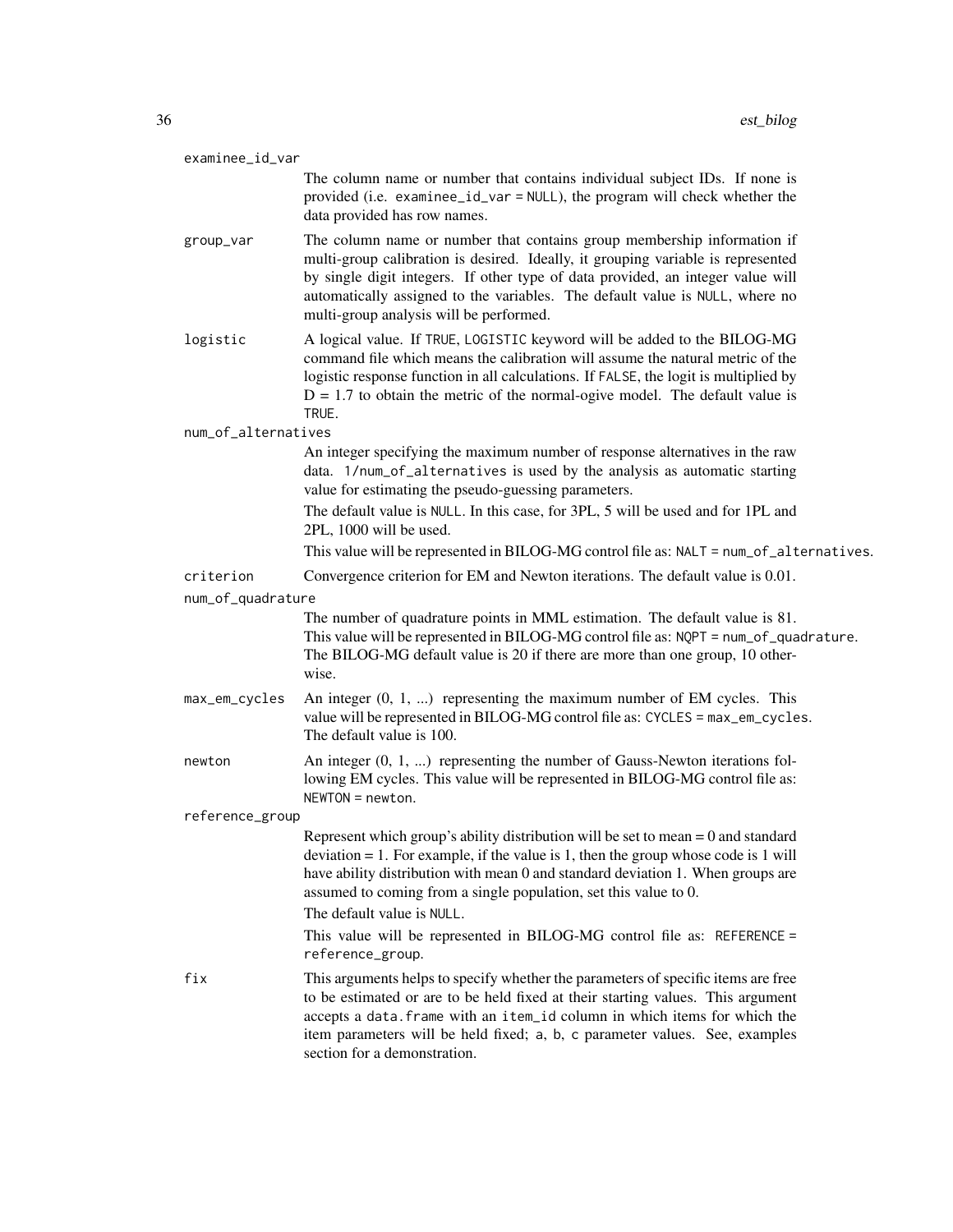scoring\_options

A string vector of keywords/options that will be added to the SCORE section in BILOG-MG syntax. Set the value of scoring\_options to NULL if scoring of individual examinees is not necessary.

The default value is c("METHOD=1", "NOPRINT") where scale scores will be estimated using Maximum Likelihood estimation and the scoring process will not be printed to the R console (if show\_output\_on\_console = TRUE).

The main option to be added to this vector is "METHOD=n". Following options are available:

"METHOD=1" Maximum Likelihood (ML)

"METHOD=2" Expected a Posteriori (EAP)

"METHOD=3" Maximum a Posteriori (MAP)

In addition to "METHOD=n" keyword, following keywords can be added:

"NOPRINT": Suppresses the display of the scores on the R console.

"FIT": likelihood ratio chi-square goodness-of-fit statistic for each response pattern will be computed.

"NQPT=(list)", "IDIST=n", "PMN=(list)", "PSD=(list)", "RSCTYPE=n", "LOCATION=(list)", "SCALE=(list)", "INFO=n", "BIWEIGHT", "YCOMMON", "POP", "MOMENTS", "FILE", "READF", "REFERENCE=n", "NFORMS=n"

See BILOG-MG manual for more details about these keywords/options.

calib\_options A string vector of keywords/options that will be added to the CALIB section in BILOG-MG syntax in addition to the keywords NQPT, CYCLES, NEWTON, CRIT, REFERENCE.

The default value is c("NORMAL").

When "NORMAL" is included in calib\_options, the prior distributions of ability in the population is assumed to have normal distribution.

When "COMMON" is included in calib\_options, a common value for the lower asymptote for all items in the 3PL model will be estimated.

If items will be calibrated using "RASCH" model, set model = "Rasch", instead of adding "RASCH" keyword to calib\_options.

Following keywords/options can be added to calib\_options:

"PRINT=n", "IDIST=n", "PLOT=n", "DIAGNOSIS=n", "REFERENCE=n", "SELECT=(list)", "RIDGE=(a,b,c)", "ACCEL=n", "NSD=n", "COMMON", "EMPIRICAL", "NORMAL", "FIXED", "TPRIOR", "SPRIOR", "GPRIOR", "NOTPRIOR", "NOSPRIOR", "NOGPRIOR", "READPRIOR", "NOFLOAT", "FLOAT", "NOADJUST", "GROUP-PLOT", "NFULL",  $"CHI=(a,b)"$ .

See BILOG-MG manual for more details about these keywords/options. NOTE: Do not add any of the following keywords to calib\_options since they will already be included:

NQPT, CYCLES, NEWTON, CRIT, REFERENCE

prior\_ability Prior ability is the quadrature points and weights of the discrete finite representations of the prior distribution for the groups. It should be a list in the following form: list(<GROUP-NAME-1> = list(points = ....,weights = ...),<GROUP-NAME-2>

 $=$  list(points = ..., weights = ...),...)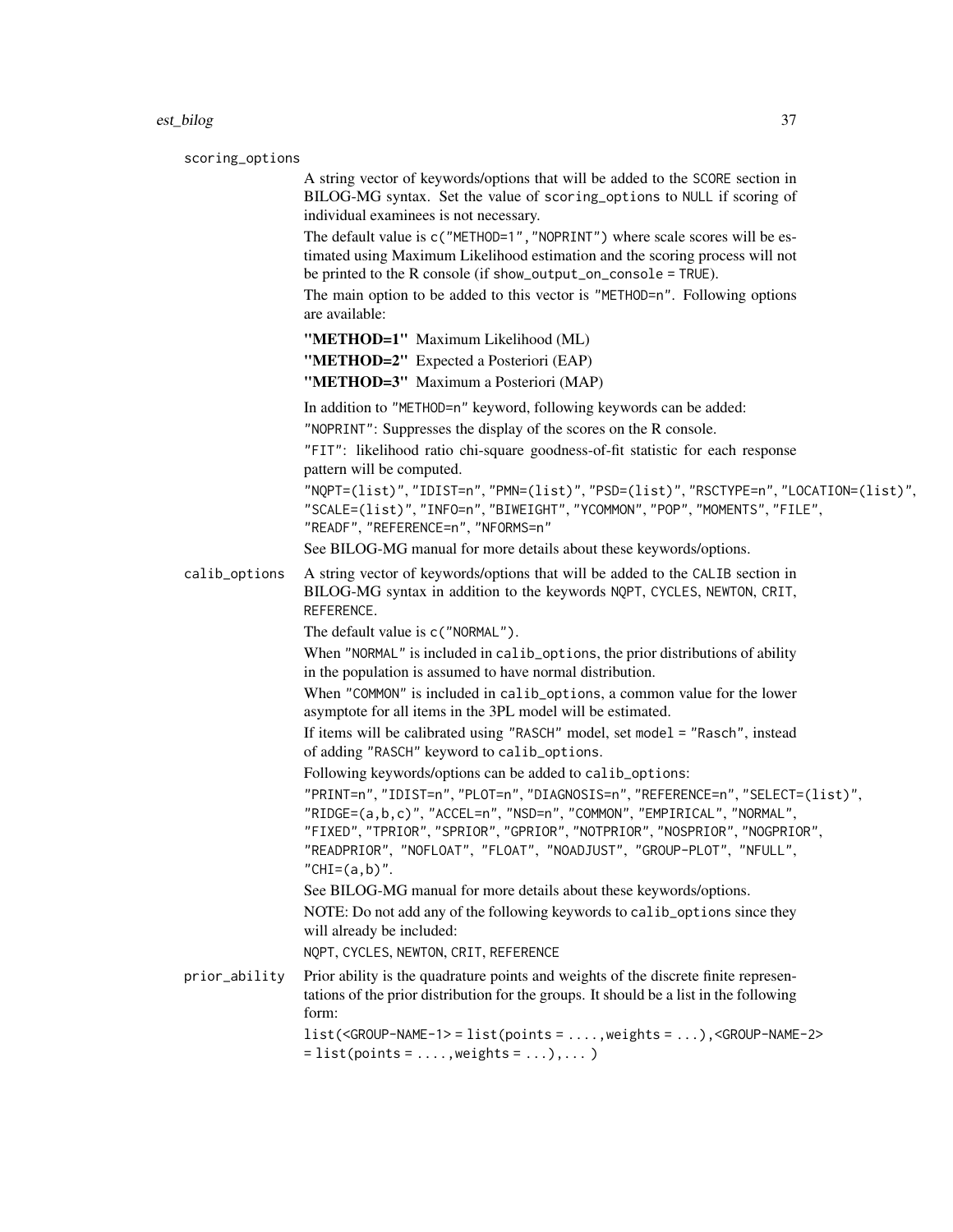GROUP-NAME-1 is the name of the first group, GROUP-NAME-2 is the name of the second group, etc.

See examples section for an example implementation.

prior\_ip Specify priors distributions for item parameters. The default value is NULL, where BILOG-MG defaults will be used. In order to specify priors, a list of one or more of the following elements needs to be provided:

- "ALPHA" "'alpha' parameters for the beta prior distribution of lower asymptote (guessing) parameters"
- "BETA" "'beta' parameters for the beta prior distribution of lower asymptote (guessing) parameters."
- "SMU" prior means for slope parameters
- "SSIGMA" prior standard deviations for slope parameters

"TMU" prior means for threshold parameters

"TSIGMA" prior standard deviations for threshold parameters

Quoted descriptions were taken from BILOG-MG manual.

Here are couple examples: list(ALPHA = 4, BETA = 3, SMU = 1, SSIGMA = 1.648, TMU  $= 0$ , TSIGMA = 2)

A very strong prior for guessing which almost fixes all guessing parameters at  $0.2$ :

list(ALPHA = 1000000,BETA = 4000000)

Fix guessing at 0.25: list(ALPHA = 1000000,BETA = 3000000)

More generally, one can play with the alpha and beta parameters to obtain desired number considering the mode of beta distribution is:

$$
mode = \frac{\alpha - 1}{\alpha + \beta - 2}
$$

Also, one can set SSIGMA or TSIGMA to a very small value to effectively fix the item parameters, for example set  $TSIGMA = 0.005$  or  $SSIGMA = 0.001$  to effectively fix those item parameters. Note that there might be convergence issues with these restrictions.

Note that a non-null prior\_ip value will automatically add READPRIOR option to CALIB section.

overwrite If TRUE and there are already a BILOG-MG analysis files in the target path with the same name, these file will be overwritten.

## show\_output\_on\_console

logical (not NA), indicates whether to capture the output of the command and show it on the R console. The default value is TRUE.

#### bilog\_exe\_folder

The location of the "blm1.exe", "blm2.exe" and "blm3.exe" files. The default location is file.path("C:/Program Files/BILOGMG").

#### Value

A list of following objects: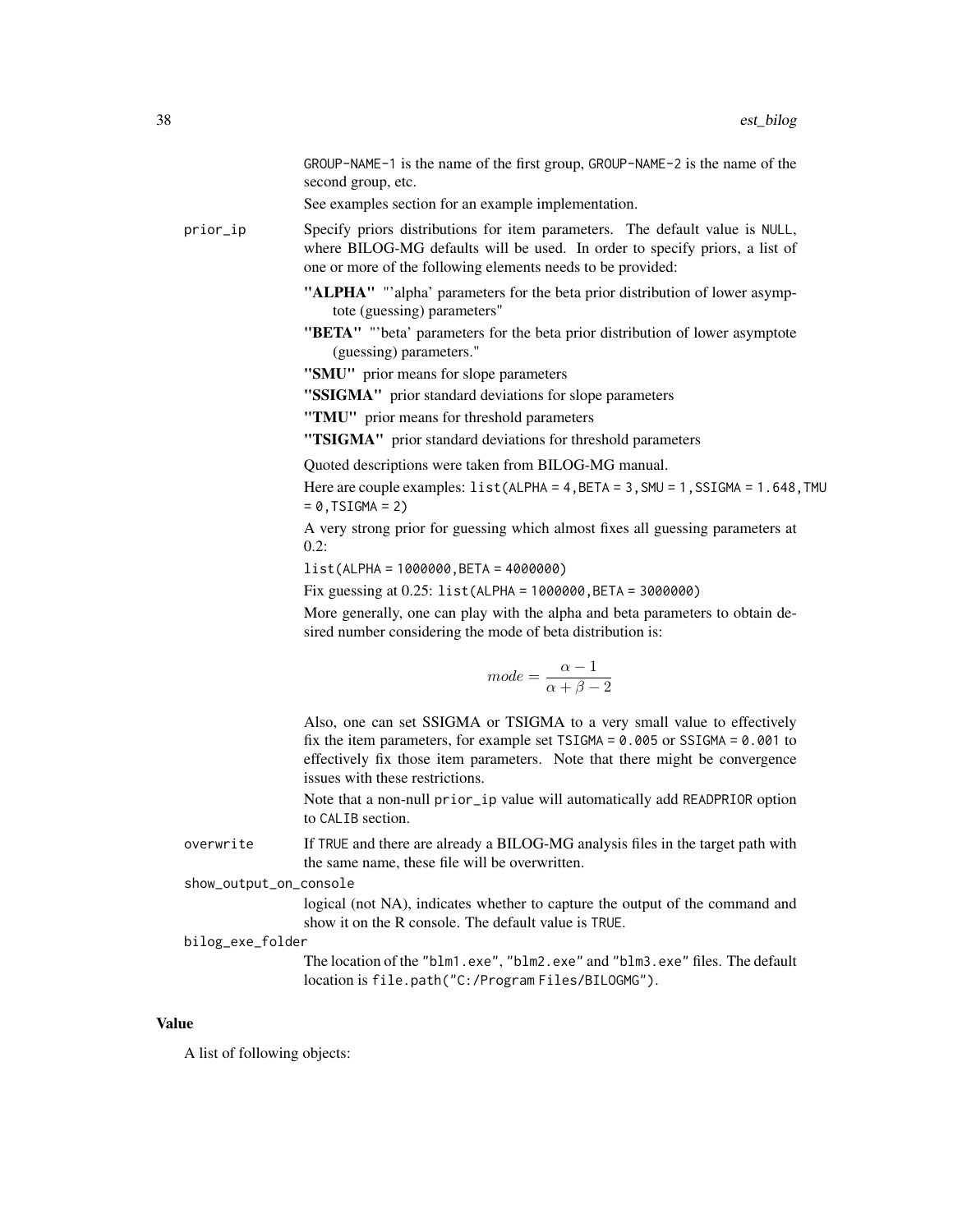- "ip" An [Itempool-class](#page-68-0) object holding the item parameters. Please check whether model converged (using ...\$converged) before interpreting/using ip. This element will not be created when  $model = "CTT".$
- "score" A data frame object that holds the number of item examinee has attempted (tried), the number of item examinee got right (right), the estimated scores of examinees (ability), the standard errors of ability estimates (se), and the probability of the response string (prob). This element will not be created when model = "CTT".
- "ctt" The Classical Test Theory (CTT) stats such as p-value, biserial, point-biserial estimated by BILOG-MG. If there are groups, then the CTT statistics for groups can be found in ctt\$group\$GROUP-NAME. Overall statistics for the whole group is at ctt\$overall.
- "failed\_items" A data frame consist of items that cannot be estimated.
- "syntax" The syntax file.
- "converged" A logical value indicating whether a model has been converged or not. If the value is TRUE, model has been converged. This element will not be created when model = "CTT".
- "cycle" Number of cycles run before calibration converge or fail to converge.
- "largest\_change" Largest change between the last two cycles.
- "neg\_2\_log\_likelihood" -2 Log Likelihood value. This value is NULL, when model does not converge. This element will not be created when model = "CTT".
- "input" A list object that stores the arguments that are passed to the function.

#### Author(s)

Emre Gonulates

```
## Not run:
#############################################
############## Example 1 - 2PL ##############
#############################################
# IRT Two-parameter Logistic Model Calibration
# Create responses to be used in BILOG-MG estimation
true_theta <- rnorm(4000)
true_ip \leftarrow generate_ip(n = 30, model = "2PL")resp <- sim_resp(true_ip, true_theta)
# The following line will run BILOG-MG, estimate 2PL model and put the
# analysis results under the target directory:
bilog_calib <- est_bilog(x = resp, model = "2PL",
                         target_dir = "C:/Temp/Analysis",
                         overwrite = TRUE)
# Check whether the calibration converged
bilog_calib$converged
# Get the estimated item pool
bilog_calib$ip
```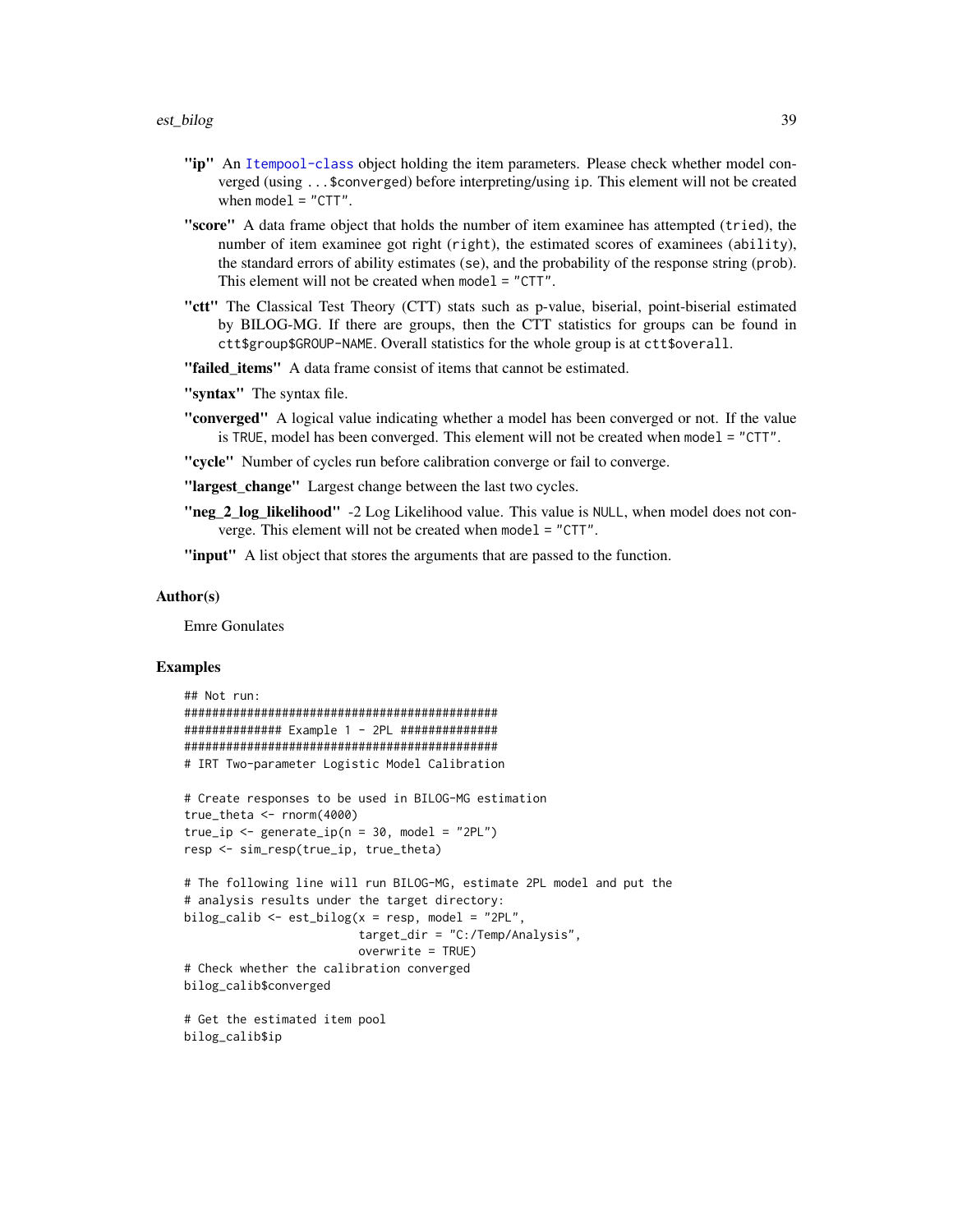```
# See the BILOG-MG syntax
cat(bilog_calib$syntax)
# See the classical test theory statistics estimated by BILOG-MG:
bilog_calib$ctt
# Get -2LogLikelihood for the model (mainly for model comparison purposes):
bilog_calib$neg_2_log_likelihood
# Get estimated scores
head(bilog_calib$score)
# Compare true and estimated abilities
plot(true_theta, bilog_calib$score$ability, xlab = "True Theta",
     ylab = "Estimated theta")
abline(a = 0, b = 1, col = "red", lty = 2)# Compare true item parameters
plot(true_ip$a, bilog_calib$ip$a, xlab = "True 'a'", ylab = "Estimated 'a'")
abline(a = 0, b = 1, col = "red", lty = 2)plot(true_ip$b, bilog_calib$ip$b, xlab = "True 'b'", ylab = "Estimated 'b'")
abline(a = 0, b = 1, col = "red", lty = 2)mean(bilog_calib$score$ability)
# Quadrature points and posterior weights:
head(bilog_calib$posterior_dist)
#############################################
############## Example 2 - EAP ##############
#############################################
# Getting Expected-a-posteriori theta scores
result <- est_bilog(x = resp, model = "2PL",
                    scoring_options = c("METHOD=2", "NOPRINT"),
                    target_dir = "C:/Temp/Analysis",
                    overwrite = TRUE)
head(result$score)
###############################################
############## Example 3 - Rasch ##############
###############################################
# Rasch Model Calibration
true_theta <- rnorm(400)
true_i <- generate_ip(n = 30, model = "Rasch")
resp <- sim_resp(true_ip, true_theta)
# Run calibration
bilog_calib <- est_bilog(x = resp, model = "Rasch",
                         target_dir = "C:/Temp/Analysis",
                         overwrite = TRUE)
bilog_calib$ip
```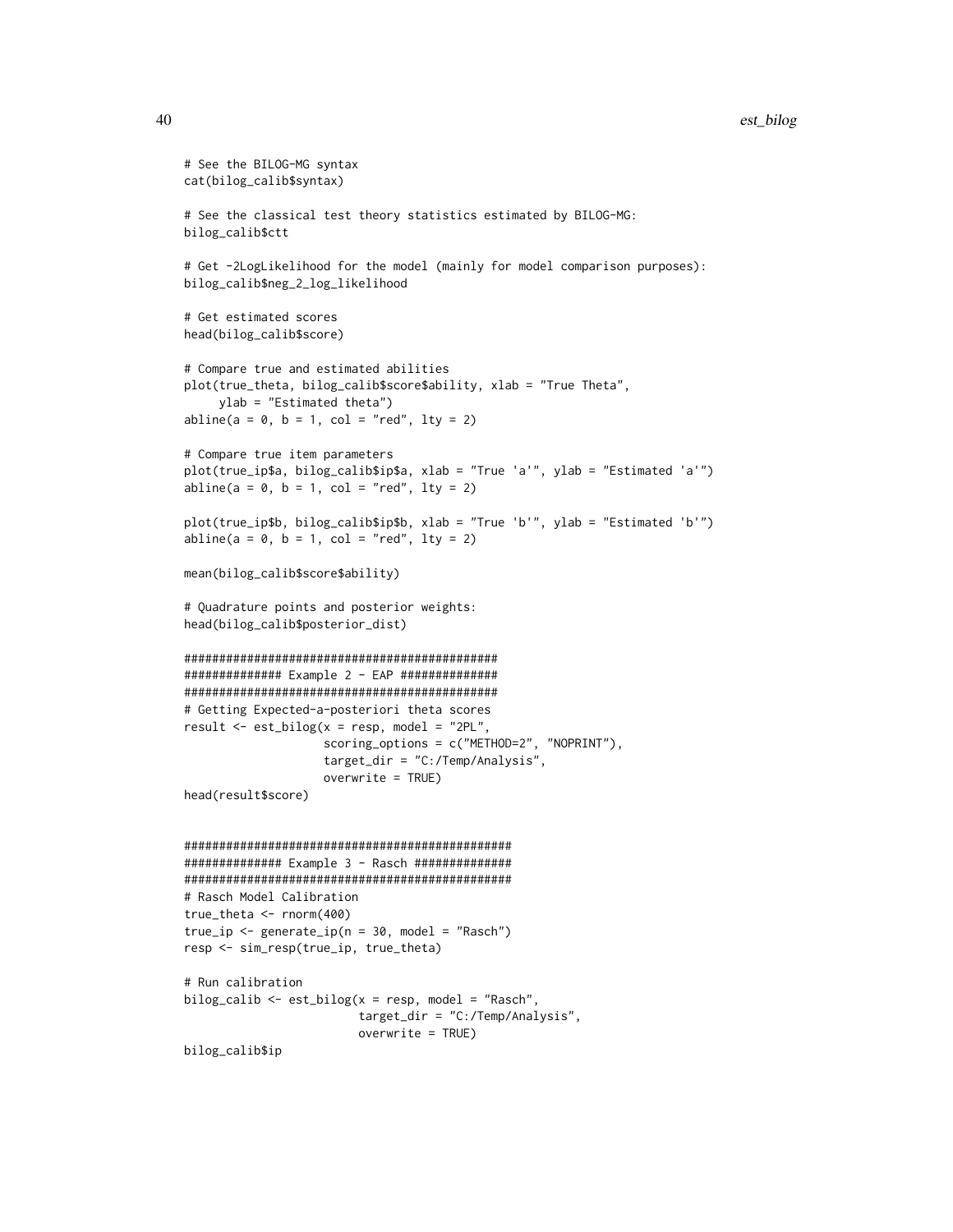```
plot(true_ip$b, bilog_calib$ip$b, xlab = "True 'b'", ylab = "Estimated 'b'")
abline(a = 0, b = 1, col = "red", lty = 2)# Note that the 'b' parameters are rescaled so that their arithmetic mean
# equals 0.0.
mean(bilog_calib$ip$b)
#############################################
############## Example 4 - 3PL ##############
#############################################
# IRT Three-parameter Logistic Model Calibration
# Create responses to be used in BILOG-MG estimation
true_theta <- rnorm(4000)
true_ip <- generate_ip(n = 30, model = "3PL")
resp <- sim_resp(true_ip, true_theta)
# The following line will run BILOG-MG, estimate 2PL model and put the
# analysis results under the target directory:
bilog_calib \leq est_bilog(x = resp, model = "3PL",
                        target_dir = "C:/Temp/Analysis",
                        overwrite = TRUE)
bilog_calib$ip
#############################################
############## Example 5 - 1PL ##############
#############################################
# One-Parameter Logistic Model Calibration
true_theta <- rnorm(800)
true_i <- generate_ip(n = 30, model = "2PL")
# Set 'a' parameters to a fixed number
true_ip$a <- 1.5
resp <- sim_resp(true_ip, true_theta)
# Run calibration
bilog_calib <- est_bilog(x = resp, model = "1PL",
                         target_dir = "C:/Temp/Analysis",
                         overwrite = TRUE)
# Note that all 'a' parameter values and all 'se_a' values are the same:
bilog_calib$ip
plot(true_ip$b, bilog_calib$ip$b, xlab = "True 'b'", ylab = "Estimated 'b'")
abline(a = 0, b = 1, col = "red", lty = 2)#############################################################
############### Example 6.1 - Multi-group - 3PL ###############
#############################################################
# Multi-group IRT calibration - 3PL
```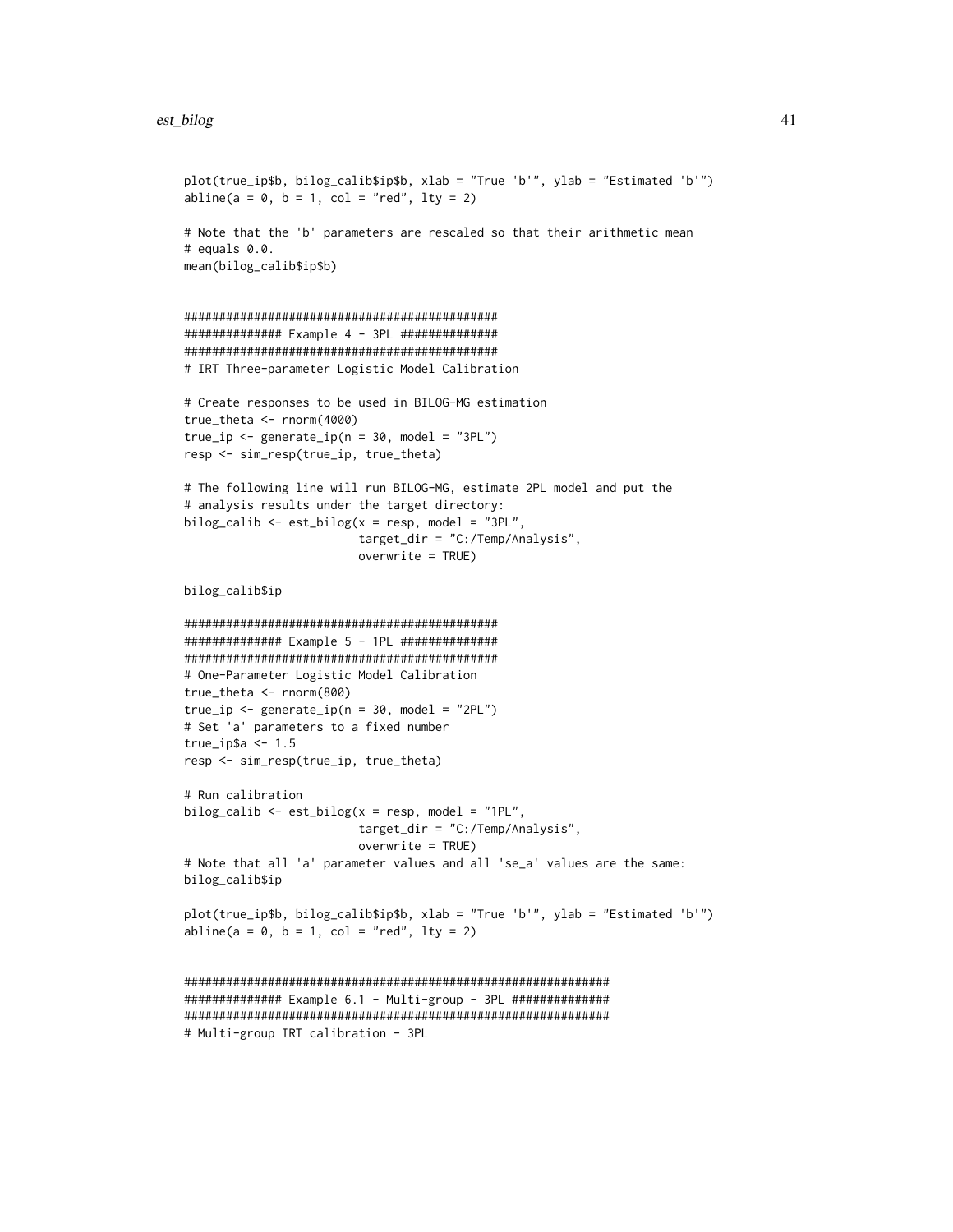```
## Generate Data ##
ip \leftarrow generate_ip(n = 35, model = "3PL", D = 1.7)
n_upper <- sample(1200:3000, 1)
n_lower <- sample(1900:2800, 1)
theta_upper <- rnorm(n_upper, 1.5, .25)
theta_lower <- rnorm(n_lower)
resp \leq sim_resp(ip = ip, theta = c(theta_lower, theta_upper))
# Create response data where first column group information
dt <- data.frame(level = c(rep("Lower", n_lower), rep("Upper", n_upper)),
                 resp)
## Run Calibration ##
mg\_calib \leftarrow est\_bilog(x = dt, model = "3PL",group_var = "level",
                      reference_group = "Lower",
                      items = 2:ncol(dt), # Exclude the 'group' column
                      num_of_alternatives = 5,
                      # Use MAP ability estimation.
                      # "FIT": calculate GOF for response patterns
                      scoring_options = c("METHOD=3", "NOPRINT", "FIT"),
                      target_dir = "C:/Temp/Analysis", overwrite = TRUE,
                      show_output_on_console = FALSE)
# Estimated item pool
mg_calib$ip
# Print group means
mg_calib$group_info
# Check Convergence
mg_calib$converged
# Print estimated scores of first five examinees
head(mg_calib$score)
# Posterior distributions of 'Lower' (in red) and 'Upper' group
plot(mg_calib$posterior_dist$Upper$point,
     mg_calib$posterior_dist$Upper$weight)
points(mg_calib$posterior_dist$Lower$point,
       mg_calib$posterior_dist$Lower$weight, col = "red")
#############################################################
############## Example 6.2 - Multi-group - Response_set #####
#############################################################
# Multi-group IRT calibration - Response_set 2PL
## Generate Data ##
ip \leq generate_ip(n = 35, model = "2PL", D = 1.7)
n_upper <- sample(1000:2000, 1)
n_lower <- sample(1000:2000, 1)
resp_set <- generate_resp_set(
  ip = ip, theta = c(rnorm(n_lower), rnorm(n_upper, 1.5, .25)))
# Attach the group information
resp_set$mygroup <- c(rep("Lower", n_lower), rep("Upper", n_upper))
## Run Calibration ##
```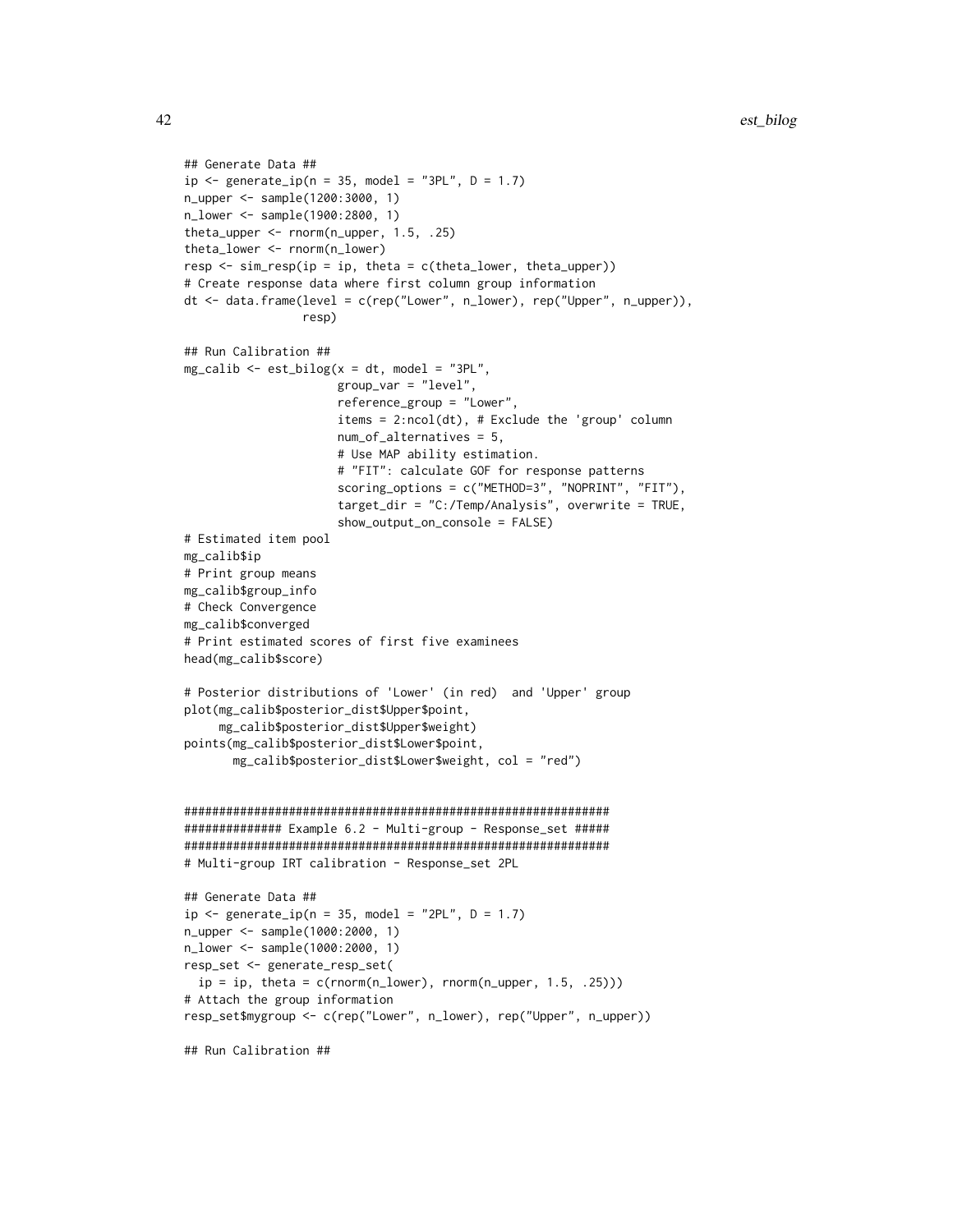```
mg\_calib \leq -est\_bilog(x = resp\_set,model = "2PL",group_var = "mygroup",
                      reference_group = "Lower",
                      target_dir = "C:/Temp/Analysis",
                      overwrite = TRUE,
                      show_output_on_console = FALSE)
# Estimated item pool
mg_calib$ip
# Print group means
mg_calib$group_info
###############################################################
############## Example 6.3 - Multi-group - 1PL ################
###############################################################
# Multi-group IRT calibration - 1PL
## Generate Data ##
n_item <- sample(30:40, 1)
ip \leq generate_ip(n = n_item, model = "2PL", D = 1.7)
ip$a <- 1.25
n_upper <- sample(700:1000, 1)
n_lower <- sample(1200:1800, 1)
theta_upper <- rnorm(n_upper, 1.5, .25)
theta_lower <- rnorm(n_lower)
resp \leq sim_resp(ip = ip, theta = c(theta_lower, theta_upper))
# Create response data where first column group information
dt <- data.frame(level = c(rep("Lower", n_lower), rep("Upper", n_upper)),
                 resp)
## Run Calibration ##
mg\_calib \leq -est\_bilog(x = dt,model = "1PL",group_var = "level",
                      reference_group = "Lower",
                      items = 2:ncol(dt), # Exclude the 'group' column
                      target_dir = "C:/Temp/Analysis",
                      overwrite = TRUE,
                      show_output_on_console = FALSE)
# Estimated item pool
mg_calib$ip
# Print group means
mg_calib$group_info
# Check Convergence
mg_calib$converged
# Print estimated scores of first five examinees
head(mg_calib$score)
```

```
###############################################################
############### Example 6.4 - Multi-group - Prior Ability ######
###############################################################
# Multi-group IRT calibration - 3PL with user supplied prior ability
```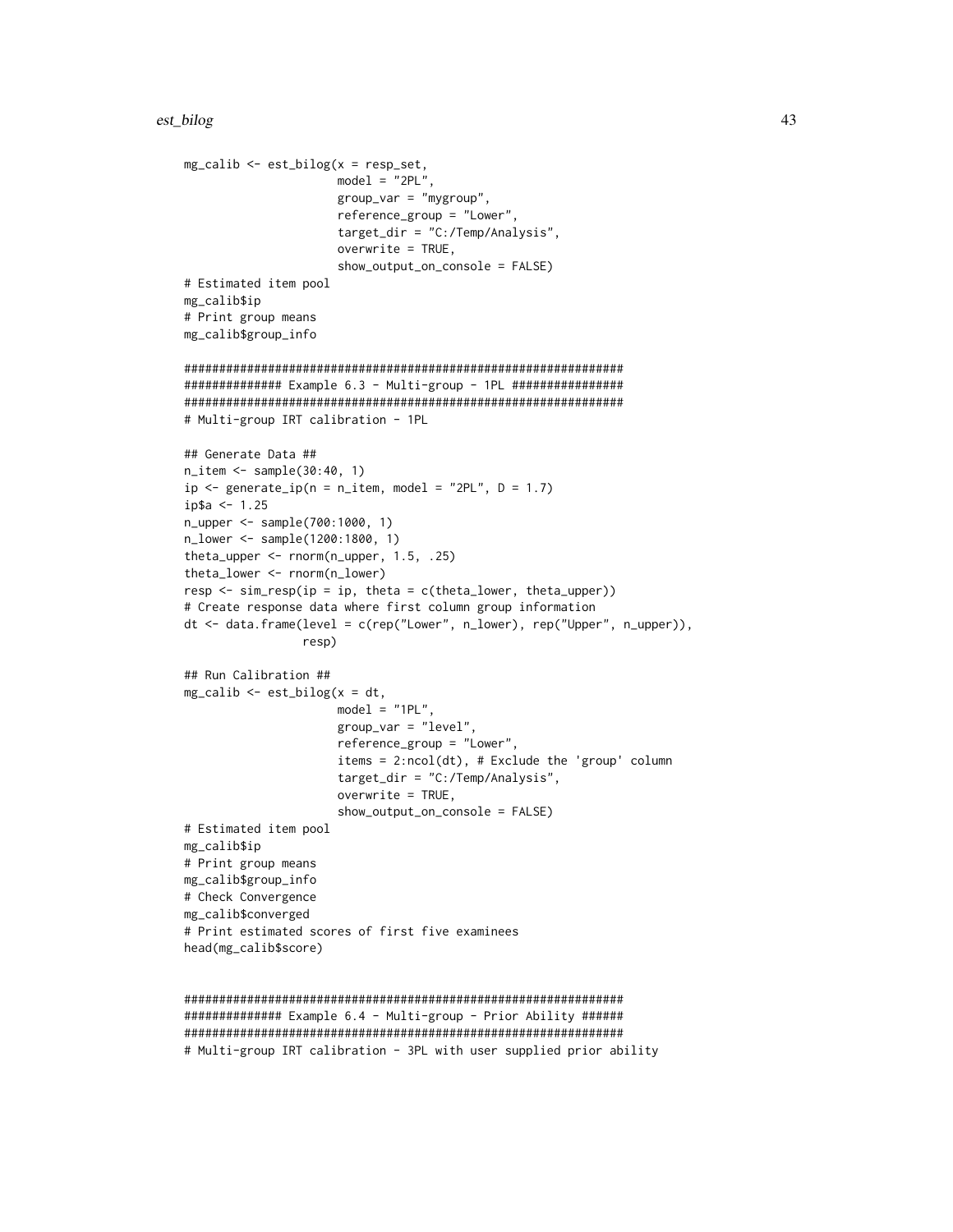```
# parameters
n_item <- sample(40:70, 1)
ip \leftarrow generate\_ip(n = n\_item, model = "3PL", D = 1.7)n_upper <- sample(2000:4000, 1)
n_lower <- sample(3000:5000, 1)
theta_upper \leq rgamma(n_upper, shape = 2, rate = 2)
# hist(theta_upper)
theta_lower <- rnorm(n_lower)
true_theta <- c(theta_lower, theta_upper)
resp \leq sim_resp(ip = ip, theta = true_theta, prop_missing = .2)
# Create response data where first column group information
dt <- data.frame(level = c(rep("Lower", n_lower), rep("Upper", n_upper)),
                 resp)
# Set prior ability parameters
points \leq seq(-4, 4, .1)
prior_ability = list(
  Lower = list(points = points, weights = dnorm(points)),
  # Also try misspecified prior:
  # Upper = list(points = points, weights = dnorm(points, 1, .25))
  Upper = list(points = points, weights = dgamma(points, 2, 2))
  \lambdamg_calib <- est_bilog(x = dt,
                      model = "3PL",group_var = "level",
                      reference_group = "Lower",
                      items = 2:ncol(dt), # Exclude the 'group' column
                      calib_options = c("IDIST = 2"),
                      prior_ability = prior_ability,
                      # Use MAP ability estimation.
                      scoring_options = c("METHOD=3"),
                      target_dir = target_dir,
                      overwrite = TRUE,
                      show_output_on_console = FALSE)
# Check whether model has convergence
mg_calib$converged
# Group information
mg_calib$group_info
# Quadrature points and posterior weights:
head(mg_calib$posterior_dist$Lower)
plot(mg_calib$posterior_dist$Lower$point,
     mg_calib$posterior_dist$Lower$weight,
     xlab = "Quadrature Points",
     ylab = "Weights",
     xlim = c(min(c(mg_calib$posterior_dist$Lower$point,
                    mg_calib$posterior_dist$Upper$point)),
              max(c(mg_calib$posterior_dist$Lower$point,
                    mg_calib$posterior_dist$Upper$point))),
     ylim = c(min(c(mg_calib$posterior_dist$Lower$weight,
```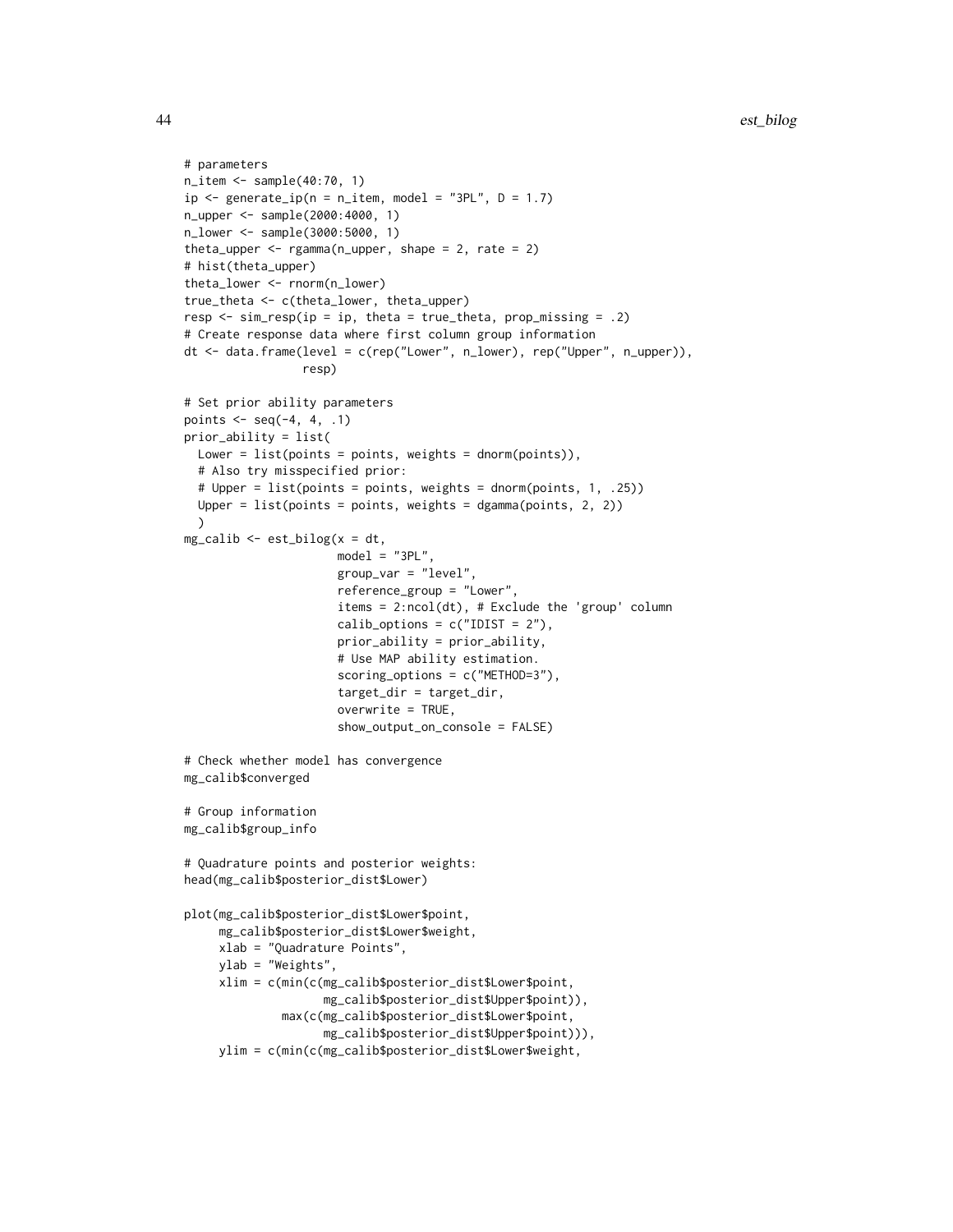```
mg_calib$posterior_dist$Upper$weight)),
              max(c(mg_calib$posterior_dist$Lower$weight,
                   mg_calib$posterior_dist$Upper$weight))))
points(mg_calib$posterior_dist$Upper$point,
     mg_calib$posterior_dist$Upper$weight, col = "red")
# Comparison of true and estimated item parameters
plot(ip$a, mg_calib$ip$a, xlab = "True 'a'", ylab = "Estimated 'a'")
plot(ip$b, mg_calib$ip$b, xlab = "True 'b'", ylab = "Estimated 'b'")
plot(ip$c, mg_calib$ip$c, xlab = "True 'c'", ylab = "Estimated 'c'")
# Ability parameters
plot(true_theta, mg_calib$score$ability,
     xlab = "True Theta",
     ylab = "Estimated Theta")
abline(a = 0, b = 1, col = "red")####################################################################
############## Example 7 - Read Pars without BILOG-MG ##############
####################################################################
# When user wants to read BILOG-MG output saved in the directory "Analysis/"
# with file names "my_analysis.PH1", "my_analysis.PH2", etc.,
use the following syntax to read Bilog output files without running the
calibration:
# (The following code does not require an installed BILOG-MG program on the
# computer.)
result <- est_bilog(target_dir = file.path("Analysis/"), model = "3PL",
                    analysis_name = "my_analysis", overwrite = FALSE)
####################################################################
############## Example 8 - Fixed Item Parameters ###################
####################################################################
# The idea is to fix individual item parameters to certain values.
# If all of values of a certain item parameter(s) need to be fixed,
# then, strong priors can also be used. See the documentation for
# "prior_ip" argument.
# Create responses to be used in BILOG-MG estimation
true_theta <- rnorm(3000)
true_i <- generate_ip(n = 30, model = "3PL")
resp <- sim_resp(true_ip, true_theta)
# Setup the data frame that will hold 'item_id's to be fixed, and the
# item parameters to be fixed.
fix_pars <- data.frame(item_id = c("Item_5", "Item_4", "Item_10"),a = c(1, 1.5, 1.75),
                       b = c(-1, 0.25, 0.75),
                       c = c(.15, .25, .35))
```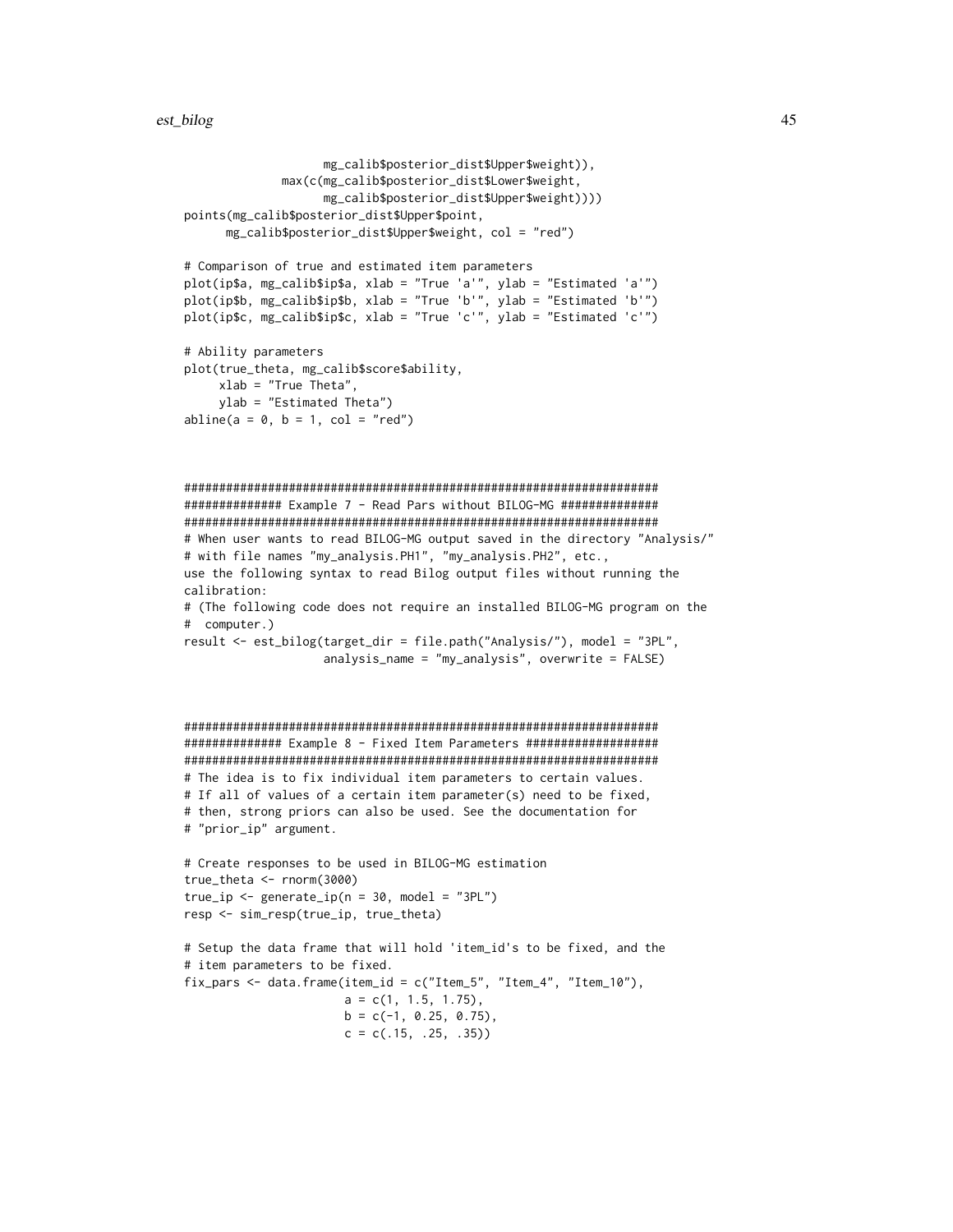```
fixed_calib \leq est_bilog(x = resp, fix = fix_pars,
                        target_dir = "C:/Temp/Analysis", overwrite = TRUE)
# Check item parameters for Item_4, Item_5, Item_10:
fixed_calib$ip
######### #########
# If only some of the parameters are supplied, the defaults will be used
# for the missing parameters. For example, for the example below, the
# default 'a' parameter value is 1, and the default 'c' parameter value is
# (1/num_of_alternative) = (1/5) = 0.2.
fix_pars2 <- data.frame(item_id = c("Item_1", "Item_2", "Item_3"),
                        b = c(-1, 0.25, 0.75)fixed_calib2 <- est_bilog(x = resp, fix = fix_pars2,
                          target_dir = "C:/Temp/Analysis", overwrite = TRUE)
# Check item parameters for Item_4, Item_5, Item_10:
fixed_calib2$ip
##################################################################
############## Example 9 - 3PL with Common Guessing ##############
##################################################################
# IRT Three-parameter Logistic Model Calibration with Common Guessing
# Create responses to be used in BILOG-MG estimation
true_theta <- rnorm(4000)
true_i <- generate_ip(n = 30, model = "3PL")
resp <- sim_resp(true_ip, true_theta)
# Run calibration:
bilog_calib \leq est_bilog(x = resp, model = "3PL",
                         target_dir = "C:/Temp/Analysis",
                         calib_options = c("NORMAL", "COMMON"),
                         overwrite = TRUE)
# Note the 'c' parameters
bilog_calib$ip
##################################################################
############## Example 10 - 3PL with Fixed Guessing ##############
##################################################################
# IRT Three-parameter Logistic Model Calibration with Fixed Guessing
# The aim is to fix guessing parameters of all items to a fixed
# number like 0.25
true_theta <- rnorm(3000)
true_i <- generate_ip(n = 30, model = "3PL")
true_ip$c <- 0.25
resp <- sim_resp(true_ip, true_theta)
prc1 <- est_bilog(x = resp, model = "3PL", target_dir = "C:/Temp/Analysis",
                 prior_ip = list(ALPHA = 10000000, BETA = 30000000),
                  overwrite = TRUE)
```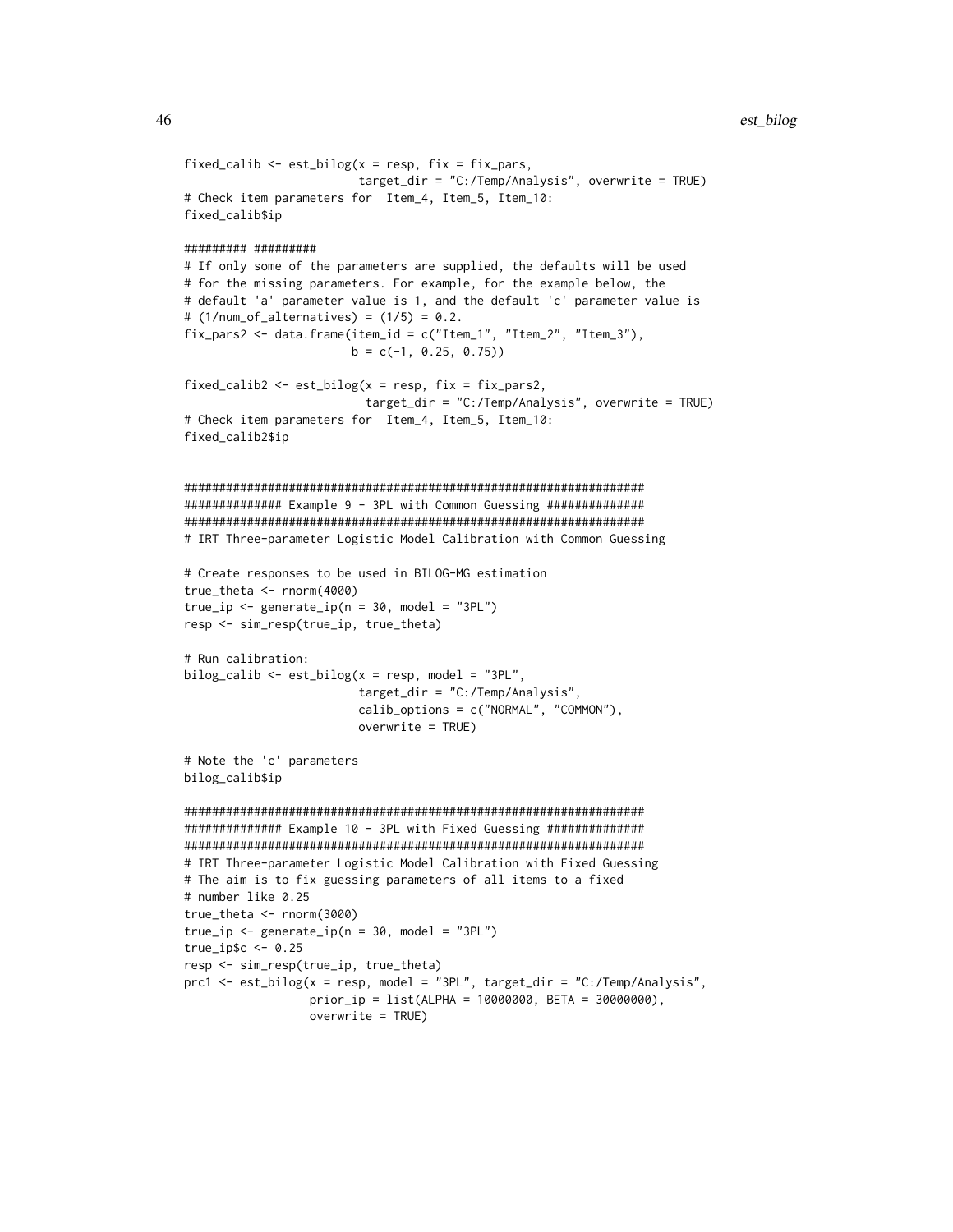## End(Not run) # end dontrun

generate\_ip *Generate a random* Itempool *object*

## Description

Generate a random Itempool object

## Usage

```
generate_ip(
 model = "3PL",n = NULL,output = "Itempool",
 n_categories = 4,
 se = NULL,
  ...
)
```
## Arguments

| model        | The model of the item pool                                                                                                                                                                                                                                                                                                                                             |
|--------------|------------------------------------------------------------------------------------------------------------------------------------------------------------------------------------------------------------------------------------------------------------------------------------------------------------------------------------------------------------------------|
| n            | The number of items in the item pool.                                                                                                                                                                                                                                                                                                                                  |
| output       | The type of object returned. The default value is "I tempool".                                                                                                                                                                                                                                                                                                         |
|              | "Itempool" Return an Itempool-class object.<br>"Item" If $n = 1$ return an Item-class object. If $n > 1$ , returns a list of Item-class<br>object.<br>"list" Return a list of item Item-class objects.                                                                                                                                                                 |
| n_categories | For polytomous items, designate the number of categories each item should<br>have. It can be a single integer value larger than 1. In this case all of the poly-<br>tomous items will have this number of categories. It can be a vector of length<br>n designating the categories of each item. For dichotomous items, the values in<br>n_categories will be ignored. |
| se           | The values of parameter standard errors for each item, i.e. a list object with<br>elements named as parameter names (excluding "D" parameter).<br>If the value is TRUE, this function will generate standard error values from a                                                                                                                                       |
|              | uniform distribution between 0.05 and 0.75 for each parameter of each item.                                                                                                                                                                                                                                                                                            |
| $\cdots$     | Additional parameters passed to itempool () function.                                                                                                                                                                                                                                                                                                                  |

### Value

An [Itempool-class](#page-68-0) object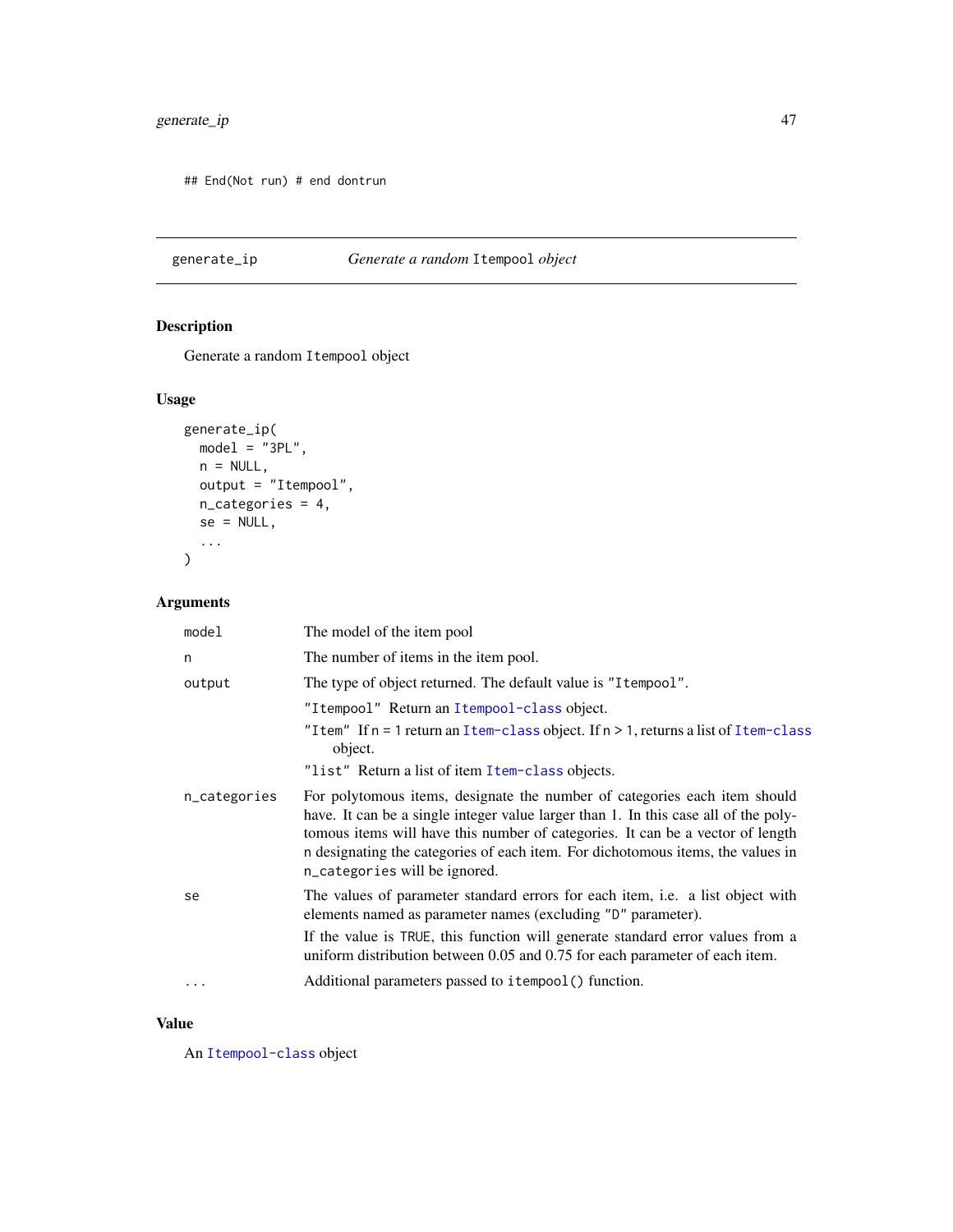### Author(s)

Emre Gonulates

## Examples

```
# By default, a '3PL' model item pool generated
generate_ip()
# Designate the number of items
generate_ip(n = 12)# Generate item pools for other models
generate_ip(model = "Rasch")
generate_ip(model = "1PL")
generate_ip(model = "2PL")
generate_ip(model = "4PL")
generate_ip(model = "GRM") # Graded Response Model
generate_ip(model = "GPCM") # Generalized Partial Credit Model
generate_ip(model = "PCM") # Partial Credit Model
generate_ip(model = "GPCM2") # Reparametrized GPCM
# Mixture of models
generate_ip(model = c("4PL", "Rasch"))
generate_ip(model = sample(c("4PL", "GPCM"), 12, TRUE))
generate_ip(model = c("2PL", "GRM", "Rasch"), n = 11)
# Generate parameters standard errors for each item
generate_ip(se_paramters = TRUE)
# Generate an item pool consist of testlets and standalone items
temp_list <- list(ids = paste0("testlet-", 1:7), n = c(2, 3, 4, 2, 3, 4, 2))
ip <- itempool(sample(c(
  generate_ip(n = 10, output = "list"),sapply(1:length(temp_list$ids), function(i)
    generate_testlet(testlet_id = temp_list$ids[i],
                     n = temp_list$item_models[i],
                     item_id\_preamble = paste@("t", i, "-"))))
```
generate\_item *Generate a random Item object*

#### Description

Generate a random Item object

#### Usage

```
generate_item(model = "3PL", n_categories = 4, se = NULL, \ldots)
```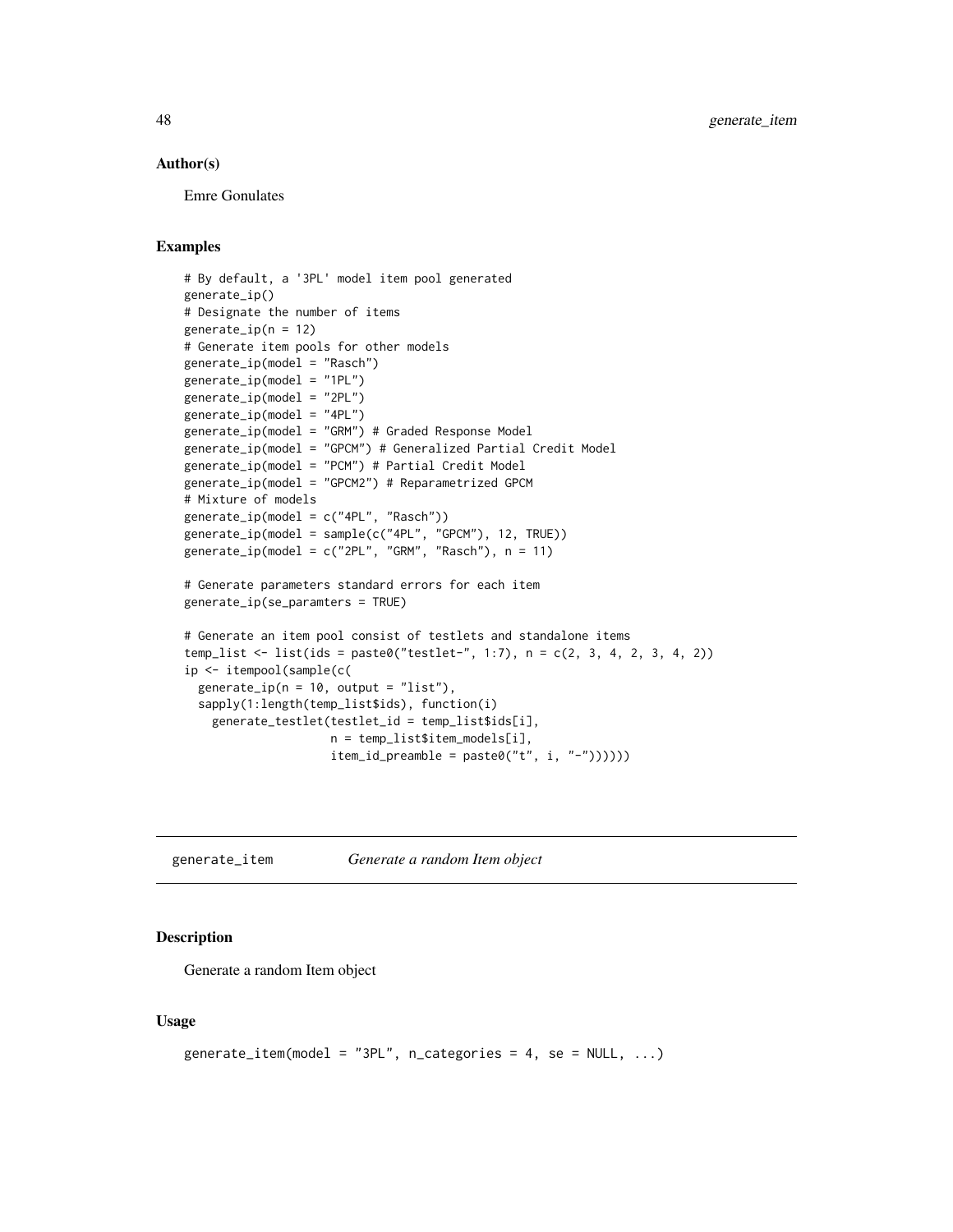## generate\_resp 49

### Arguments

| model        | The model of the Item object.                                                                                                                    |
|--------------|--------------------------------------------------------------------------------------------------------------------------------------------------|
| n_categories | For polytomous models, the number of categories for an 'item' object.                                                                            |
| se           | The values of parameter standard errors, i.e. a list object with elements named<br>as parameter names (excluding "D" parameter).                 |
|              | If the value is TRUE, this function will generate standard error values from a<br>uniform distribution between 0.05 and 0.75 for each parameter. |
| $\cdot$      | Additional parameters passed to item() function.                                                                                                 |

## Value

An [Item-class](#page-64-0) object

#### Author(s)

Emre Gonulates

#### Examples

```
# By default, a '3PL' model Item generated
generate_item()
# Generate item pools for other models
generate_item("Rasch")
generate_item("1PL")
generate_item("2PL")
generate_item("4PL")
# Polytomous items
generate_item("GRM")
generate_item("GPCM")
generate_item("PCM")
generate_item("GPCM2")
# Different number of categories
generate_item("GRM", n_categories = 2)
generate_item("GPCM", n_categories = 5)
# Generate standard errors for item parameters
```

```
generate_item(se = TRUE)
```
generate\_resp *Generate random item responses (Response object)*

#### Description

generate\_resp Generate dichotomous (0 or 1) or polytomous responses for given ability and item parameter(s). This function returns a [Response-class](#page-102-0) object.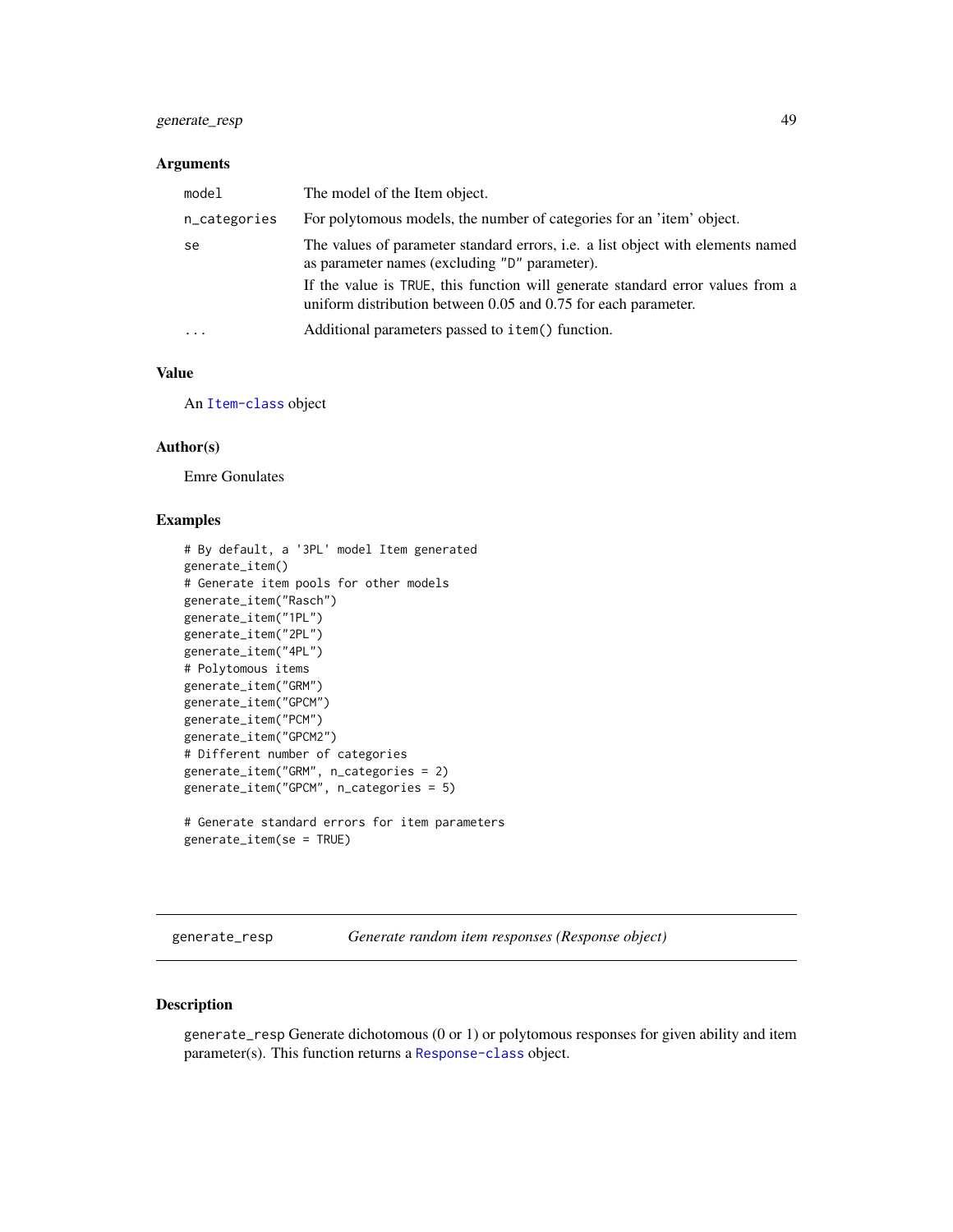### Usage

```
generate_resp(ip, theta, prop\_missing = 0)
```
#### Arguments

| ip           | An Item-class, Itempool-class, Testlet-class object containing the item |
|--------------|-------------------------------------------------------------------------|
|              | parameters.                                                             |
| theta        | An object containing the subject ability parameters.                    |
| prop_missing | Proportion of responses that should be missing. Default value is 0.     |

## Value

Returns a list of [Response-class](#page-102-0) objects with equal length to the length of theta.

### Author(s)

Emre Gonulates

## Examples

```
ip \leftarrow generate_ip(model = "3PL", n = 15)
generate_resp(ip, theta = rnorm(1))
# A list of Response objects
generate_resp(ip, theta = rnorm(5))# Set the proportion of missing responses:
generate_resp(ip, theta = rnorm(5), prop_missing = 0.3)
```
generate\_resp\_set *Generate a random item responses (Response\_set object)*

### Description

generate\_resp\_set Generate dichotomous (0 or 1) or polytomous responses for given ability and item parameter(s). This function returns a [Response\\_set-class](#page-106-0) object,

### Usage

```
generate_resp_set(ip, theta, prop\_missing = 0)
```
## Arguments

| ıp           | An Item-class, Itempool-class, Testlet-class object containing the item |
|--------------|-------------------------------------------------------------------------|
|              | parameters.                                                             |
| theta        | An object containing the subject ability parameters.                    |
| prop_missing | Proportion of responses that should be missing. Default value is 0.     |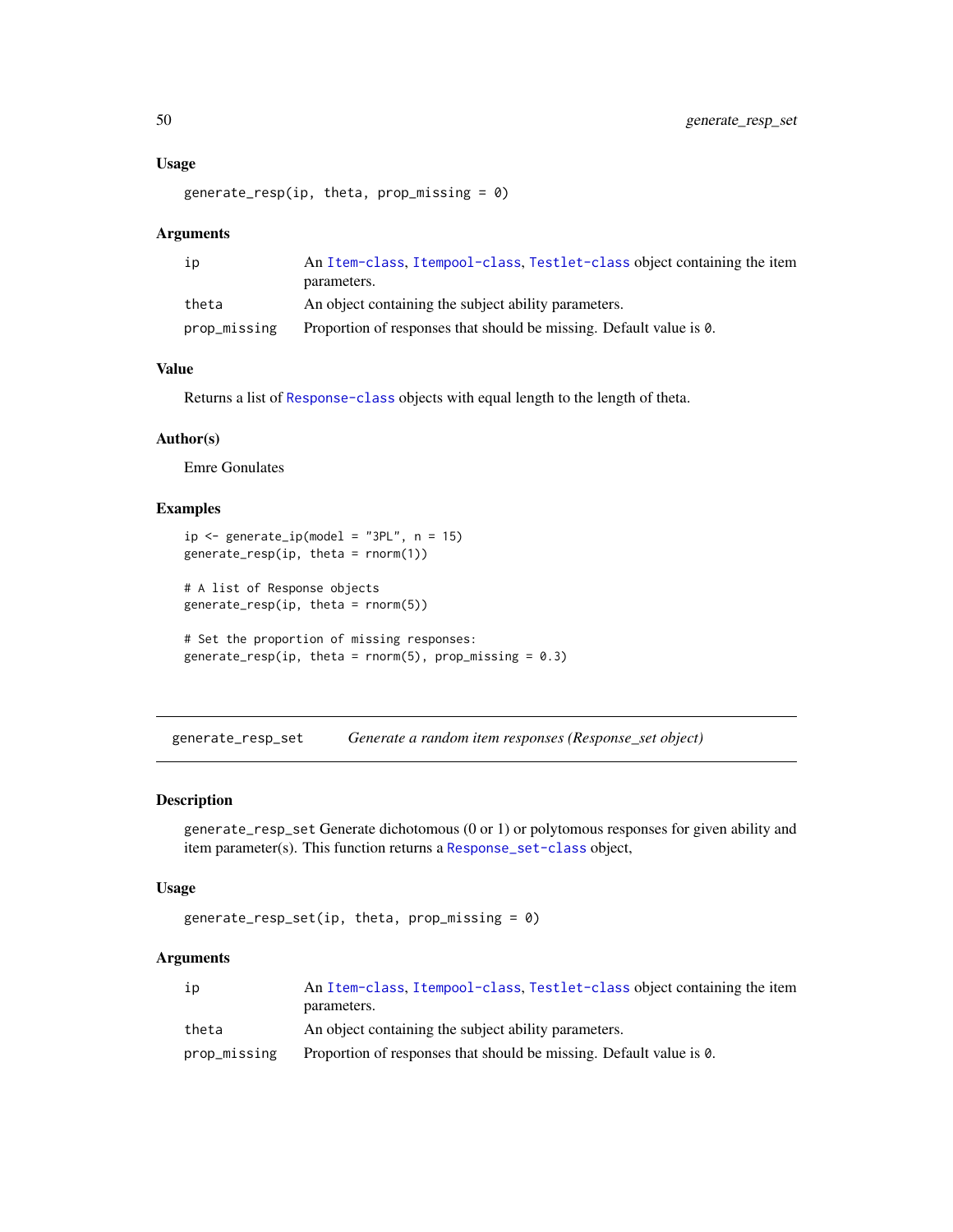generate\_testlet 51

## Value

Returns a [Response\\_set-class](#page-106-0) object.

## Author(s)

Emre Gonulates

## Examples

```
ip \leftarrow generate_ip(model = "3PL", n = 15)
generate_resp_set(ip, theta = rnorm(5))
```

```
# Set the proportion of missing responses:
generate_resp_set(ip, theta = rnorm(7), prop_missing = 0.3)
```
generate\_testlet *Generate a random Testlet object*

### Description

Generate a random Testlet object

### Usage

```
generate_testlet(
 model = "BTM",
 n = NULL,item_models = "3PL",
  item_id_preamble = NULL,
 n_categories = 4,
  ...
\mathcal{L}
```
## Arguments

| model            | The model of the Testlet                                                                                                                                                                                                                                                                                                                                                              |  |
|------------------|---------------------------------------------------------------------------------------------------------------------------------------------------------------------------------------------------------------------------------------------------------------------------------------------------------------------------------------------------------------------------------------|--|
| n                | The number of items in the Testlet.                                                                                                                                                                                                                                                                                                                                                   |  |
| item_models      | A single model name or a vector of model names with the size of n that repre-<br>sents the models of items in the Testlet object.                                                                                                                                                                                                                                                     |  |
| item_id_preamble |                                                                                                                                                                                                                                                                                                                                                                                       |  |
|                  | The preamble for the item ids within the Testlet.                                                                                                                                                                                                                                                                                                                                     |  |
| n_categories     | For polytomous items, designate the number of categories each item should<br>have. It can be a single integer value larger than 1. In this case all of the polyto-<br>mous items of the testlet will have this number of categories. It can be a vector<br>of length n designating the categories of each item. For dichotomous items, the<br>values in n_categories will be ignored. |  |
|                  | Additional parameters passed to testlet () function.                                                                                                                                                                                                                                                                                                                                  |  |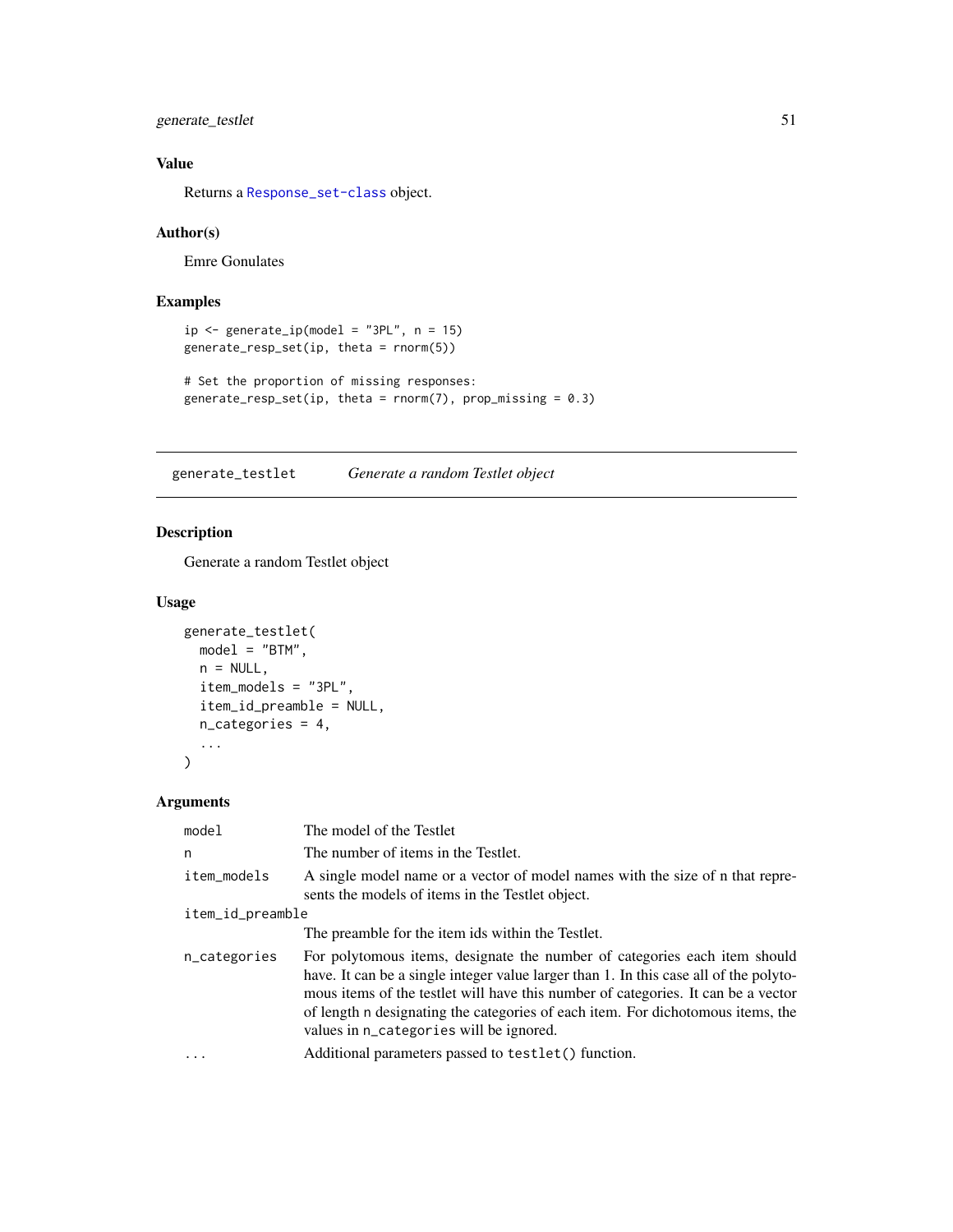#### Value

A [Testlet-class](#page-115-0) object

#### Author(s)

Emre Gonulates

```
# By default, a Testlet object with '3PL' model items generated
generate_testlet()
# Designate the number of items in the testlet
generate_testlet(n = 12)
# Set the ID of the testlet
generate_testlet(testlet_ = "my-testlet")
# Designate the ID of testlet and preamble for item ids
generate_testlet(testlet_id = "my-testlet", item_id_preamble = "mt-")
# Generate item pools for other models
generate_testlet(item_model = "Rasch")
generate_testlet(item_model = "1PL")
generate_testlet(item_model = "2PL")
generate_testlet(item_model = "4PL")
generate_testlet(item_model = "GRM") # Graded Response Model
generate_testlet(item_model = "GPCM") # Generalized Partial Credit Model
generate_testlet(item_model = "PCM") # Partial Credit Model
generate_testlet(item_model = "GPCM2") # Reparametrized GPCM
# Mixture of models
generate_testlet(item_models = c("4PL", "Rasch"))
generate_testlet(model = c("2PL", "GRM", "Rasch"), n = 11)
# Generating multiple testlet objects with custom ids
sapply(paste0("testlet-", 1:4), function(x) generate_testlet(testlet_id = x))# Generate testlet with dichotomous and polytomous with different number of
# categories.
generate_testlet(
  item_models = c("3PL", "GRM", "GPCM", "GRM", "GRM", "2PL"),n_categories = c(2, 3, 6, 7, 2))
# # Generating multiple testlet objects with custom ids and item models and
# # put them in an item pool:
# temp_list <- list(ids = paste0("testlet-", 1:3),
# item_models = c("Rasch", "2PL", "GPCM"))
# itempool(sapply(1:length(temp_list$item_id), function(i)
# generate_testlet(item_id = temp_list$item_id[i],
# item_models = temp_list$item_models[i])))
```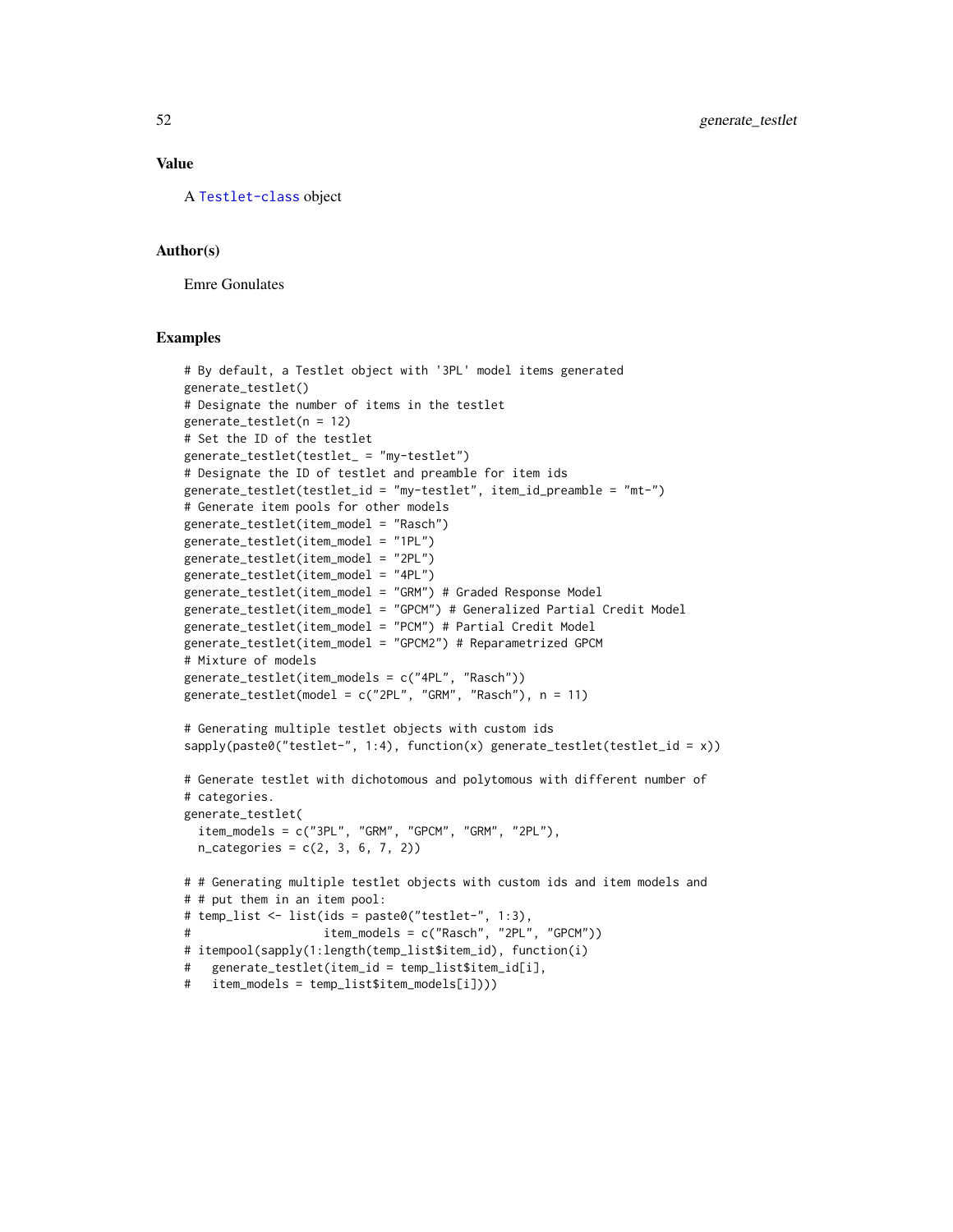get\_cat\_administered\_items

*Get administered items from a CAT output*

#### **Description**

This function returns an item pool object of the administered items using the items in estimate history. If there is one

#### Usage

```
get_cat_administered_items(cat_sim_output)
```
#### Arguments

cat\_sim\_output This is a list object containing elements that are "cat\_output" class.

### Value

For cat\_output with only one adaptive test, an Itempool class object will be returned. For cat\_output with more than one adaptive tests, a list of Itempool class objects will be returned.

## Author(s)

Emre Gonulates

#### Examples

```
cd \le create_cat_design(ip = generate_ip(n = 30), next_item_rule = 'mfi',
                        termination_rule = 'max_item',
                        termination_par = list(max_item = 10))
cat_data \leq cat\_sim(true\_ability = rnorm(10), cd = cd)get_cat_administered_items(cat_data)
```
get\_cat\_response\_data *Extracts the response data of CAT output.*

#### **Description**

This function extracts the response data from a single cat\_output object or a list of cat\_output objects and gives either a vector (if there is a single cat\_output object) or a matrix (if there is a lit of cat\_output objects) of response data.

If cd, cat design, object is given, then the item pool in the cd will be used.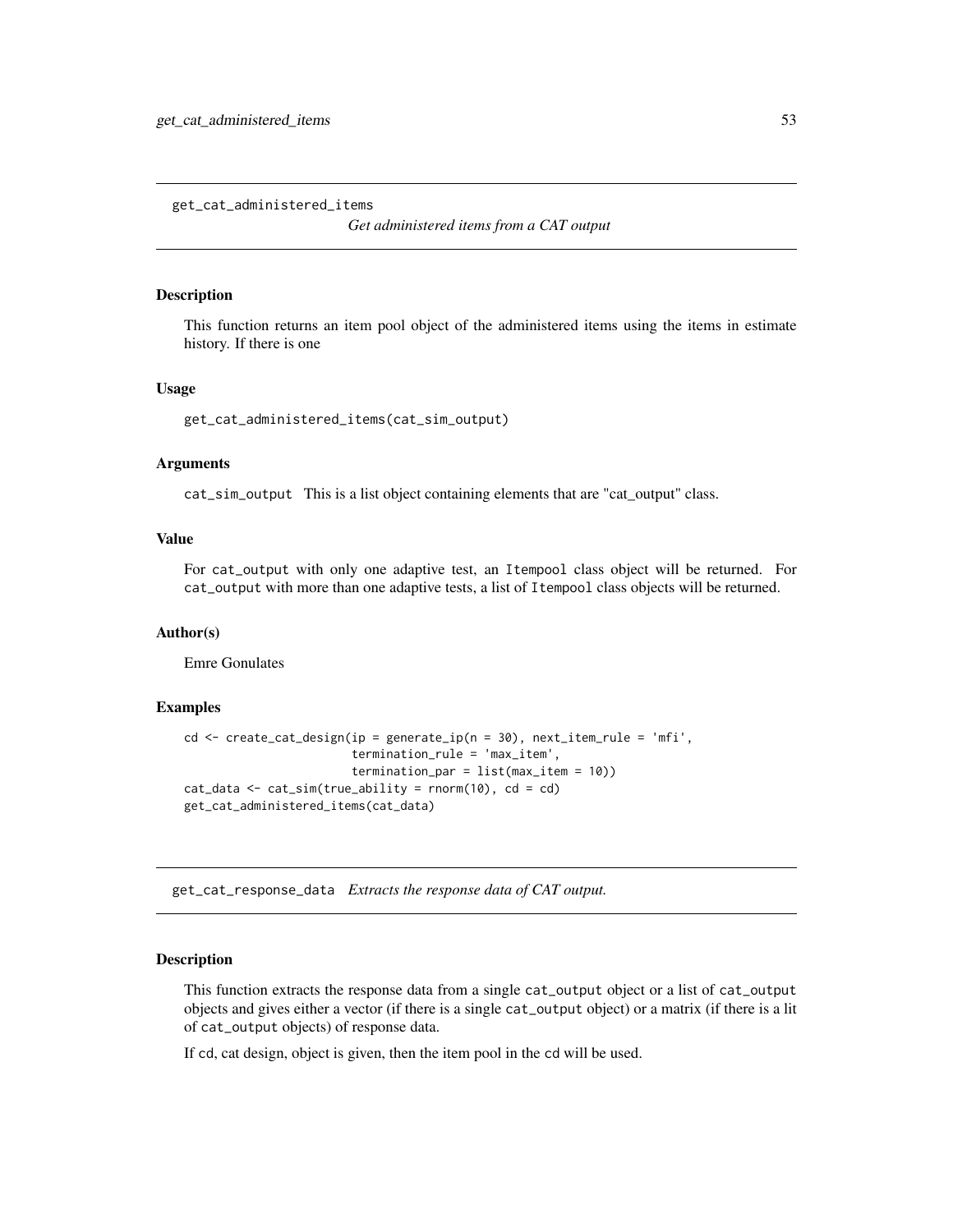### Usage

```
get_cat_response_data(
 cat_sim_output,
 cd = NULL,remove_na = FALSE,
 attach_summary = FALSE
)
```
## Arguments

|           | cat_sim_output This is a list object containing elements that are "cat output" class.                                                               |
|-----------|-----------------------------------------------------------------------------------------------------------------------------------------------------|
| cd        | A cat design object that is created by function create cat design.                                                                                  |
| remove na | If TRUE, the columns that are all NA will be removed.                                                                                               |
|           | attach_summary If TRUE, the summary of each CAT will be attached to the beginning of the<br>response string as columns. The default value is FALSE. |

## Value

This function returns a response matrix of adaptive tests. If the input is a list of cat\_output, then the rows will represent examinees and columns will represent items. For single cat\_output object the vector names will be the element

## Author(s)

Emre Gonulates

## See Also

[cat\\_sim](#page-18-0)

```
n <- 40 # number of items
ip \leq generate_ip(n = n,
                  content = sample(c("Algebra", "Arithmetic", "Geometry"),
                                   n, replace = TRUE))
cd <- create_cat_design(ip = ip, next_item_rule = 'mfi',
                        termination_rule = 'max_item',
                        termination_par = list(max_item = 10))
cat_data \leq cat\_sim(true\_ability = rnorm(10), cd = cd)get_cat_response_data(cat_sim_output = cat_data, cd)
```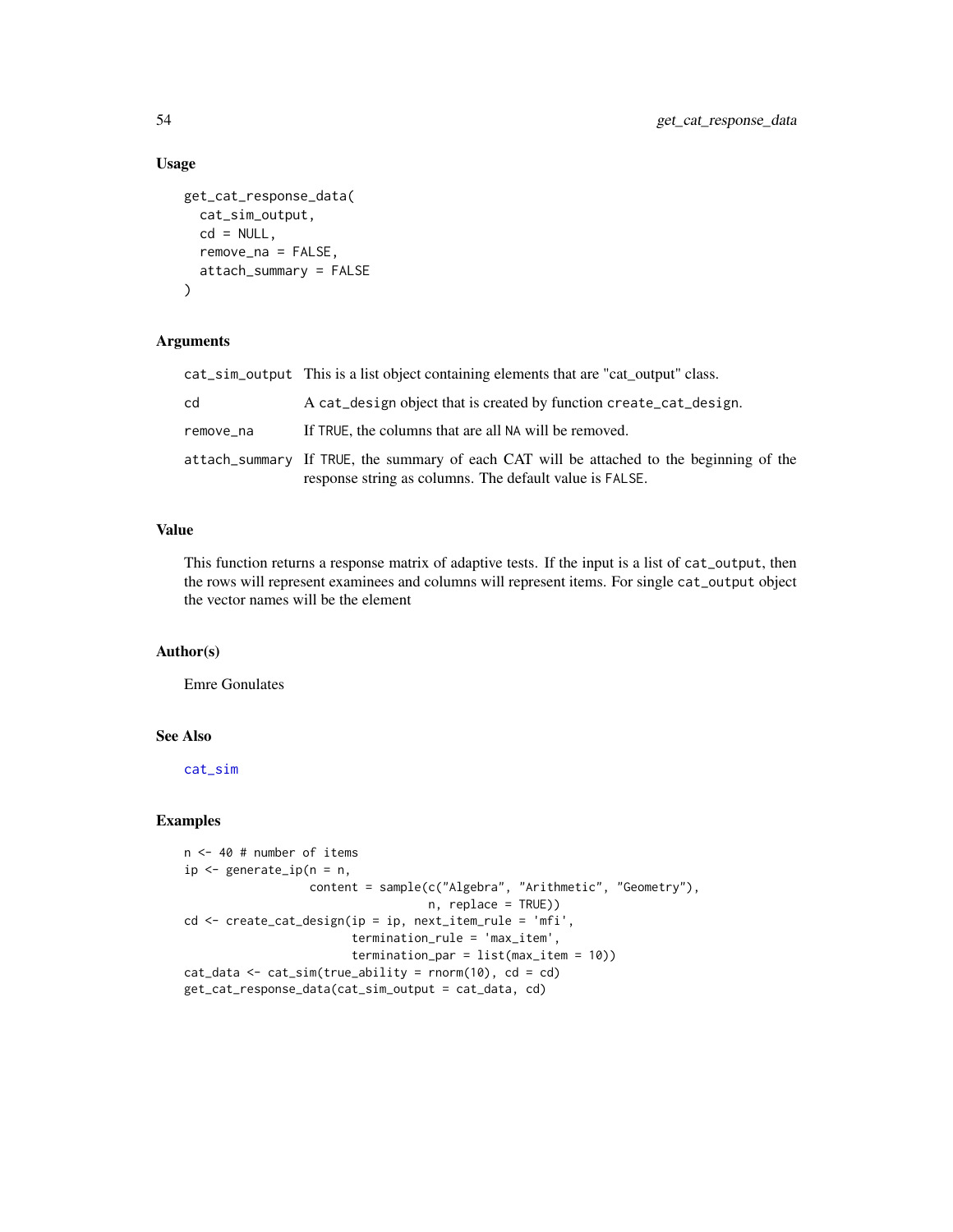get\_max\_possible\_total\_score

*Calculate the maximum score of a set of items*

## Description

Calculate the maximum score of a set of items

### Usage

```
get_max_possible_total_score(ip, resp = NULL)
```
### Arguments

| ip   | An Itempool-class object.                                                                                                                                                                                                                                                                                               |
|------|-------------------------------------------------------------------------------------------------------------------------------------------------------------------------------------------------------------------------------------------------------------------------------------------------------------------------|
| resp | (optional) A response vector or a response matrix. The contents are not im-<br>portant. The function only checks whether an element is missing or not. If an<br>element is missing, then that item will not count towards the maximum possible<br>score. If the maximum score of all items are needed, set resp = NULL. |
|      |                                                                                                                                                                                                                                                                                                                         |

## Value

A vector of numbers showing the maximum possible scores.

### Author(s)

Emre Gonulates

```
ip \leftarrow generate_ip(n = 10)get_max_possible_total_score(ip)
# A mixture of dichotomous and polytomous items
ip \leq - generate_ip(model = c("3PL", "GRM", "3PL", "GRM", "GRM"),
                   n_{\text{categories}} = c(2, 5, 2, 4, 6)# 1 + 4 + 1 + 3 + 5 = 14
get_max_possible_total_score(ip)
```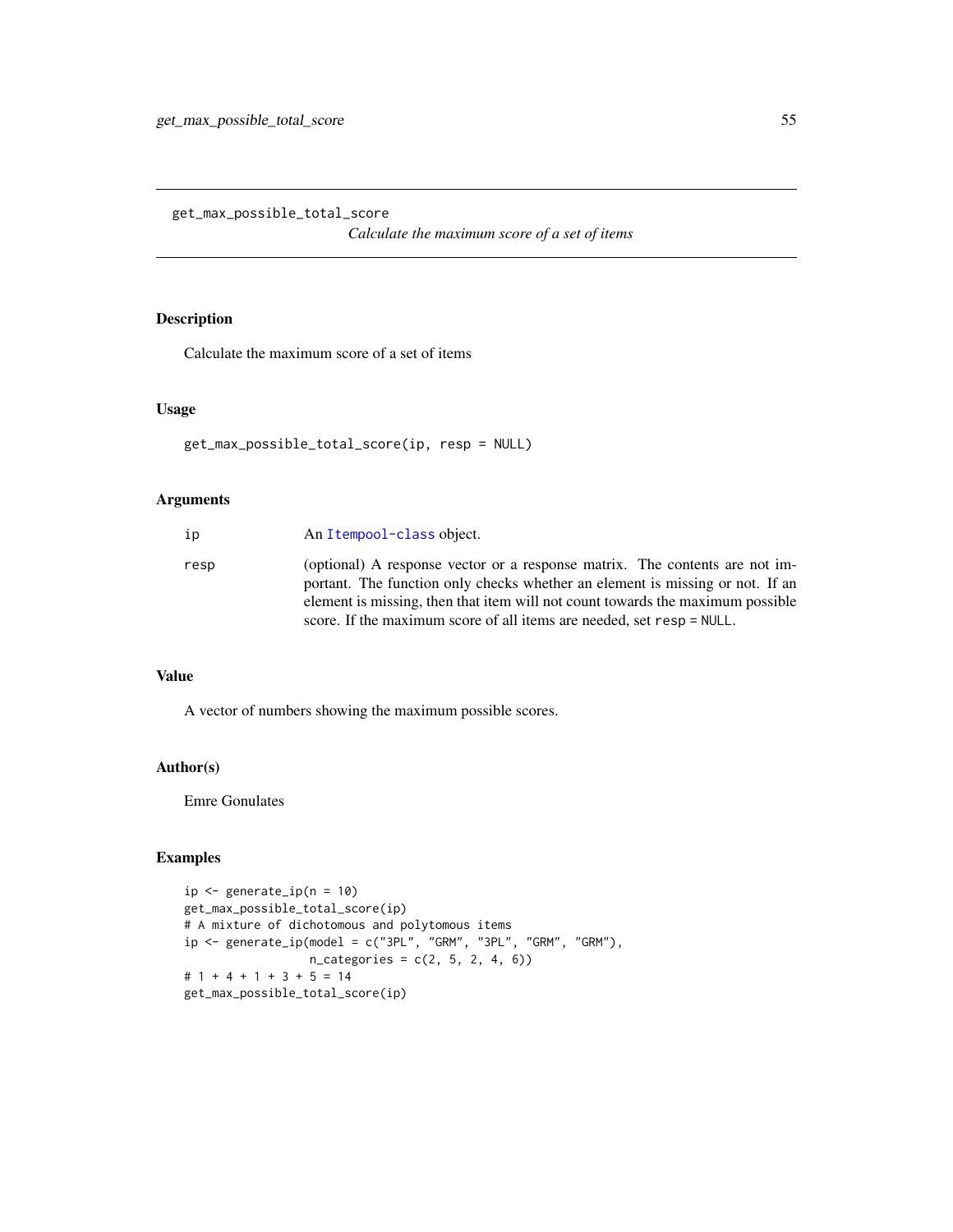## Description

Generalized Partial Credit Model

## Slots

- a Item discrimination parameter
- b A vector of threshold parameters
- D Scaling constant
- se\_a Standard error of item discrimination parameter
- se\_b A vector of standard error of item threshold parameters

## Author(s)

Emre Gonulates

GPCM2-class *Reparametrized Generalized Partial Credit Model*

### Description

Reparametrized Generalized Partial Credit Model

## Slots

- a Item discrimination parameter
- b Overall location parameter
- d A vector of threshold parameters
- D Scaling constant
- se\_a Standard error of item discrimination parameter
- se\_b Standard error of overall location parameter
- se\_d A vector of standard error of item threshold parameters

### Author(s)

Emre Gonulates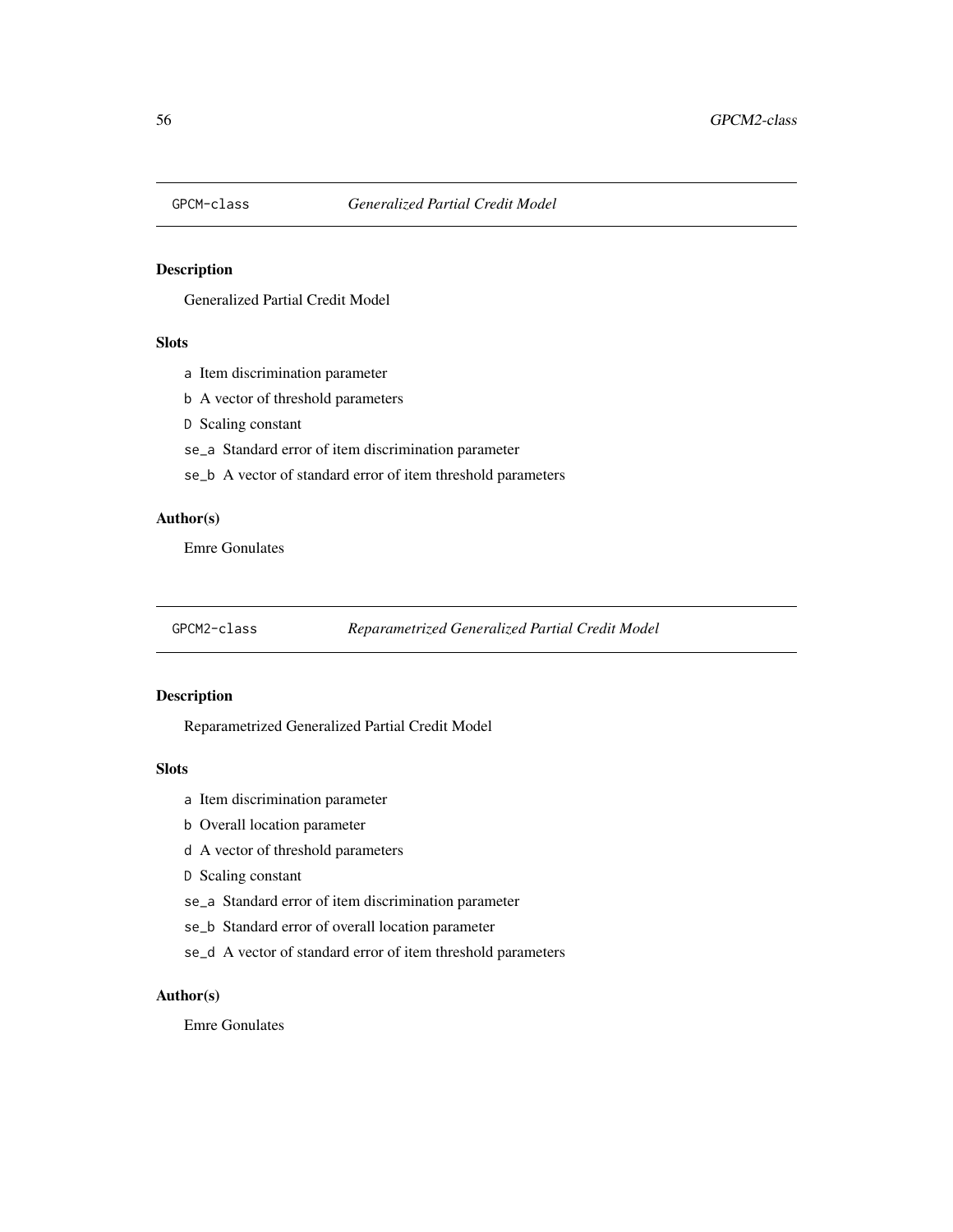#### Description

Graded Response Model

### **Slots**

- a Item discrimination parameter
- b A vector of threshold parameters
- D Scaling constant
- se\_a Standard error of item discrimination parameter
- se\_b A vector of standard error of item threshold parameters

## Author(s)

Emre Gonulates

info *Calculates the information of an "Item" object*

### Description

This function sets a generic method for calculating the information of a suitable object

#### Usage

```
info(ip, theta, tif = FALSE, observed = FALSE, resp = NULL)## S4 method for signature 'Item'
info(ip, theta, tif = FALSE, observed = FALSE, resp = NULL)## S4 method for signature 'Rasch'
info(ip, theta, tif = FALSE, observed = FALSE, resp = NULL)## S4 method for signature '`1PL`'
info(ip, theta, tif = FALSE, observed = FALSE, resp = NULL)## S4 method for signature '`2PL`'
info(ip, theta, tif = FALSE, observed = FALSE, resp = NULL)## S4 method for signature '`3PL`'
info(ip, theta, tif = FALSE, observed = FALSE, resp = NULL)
```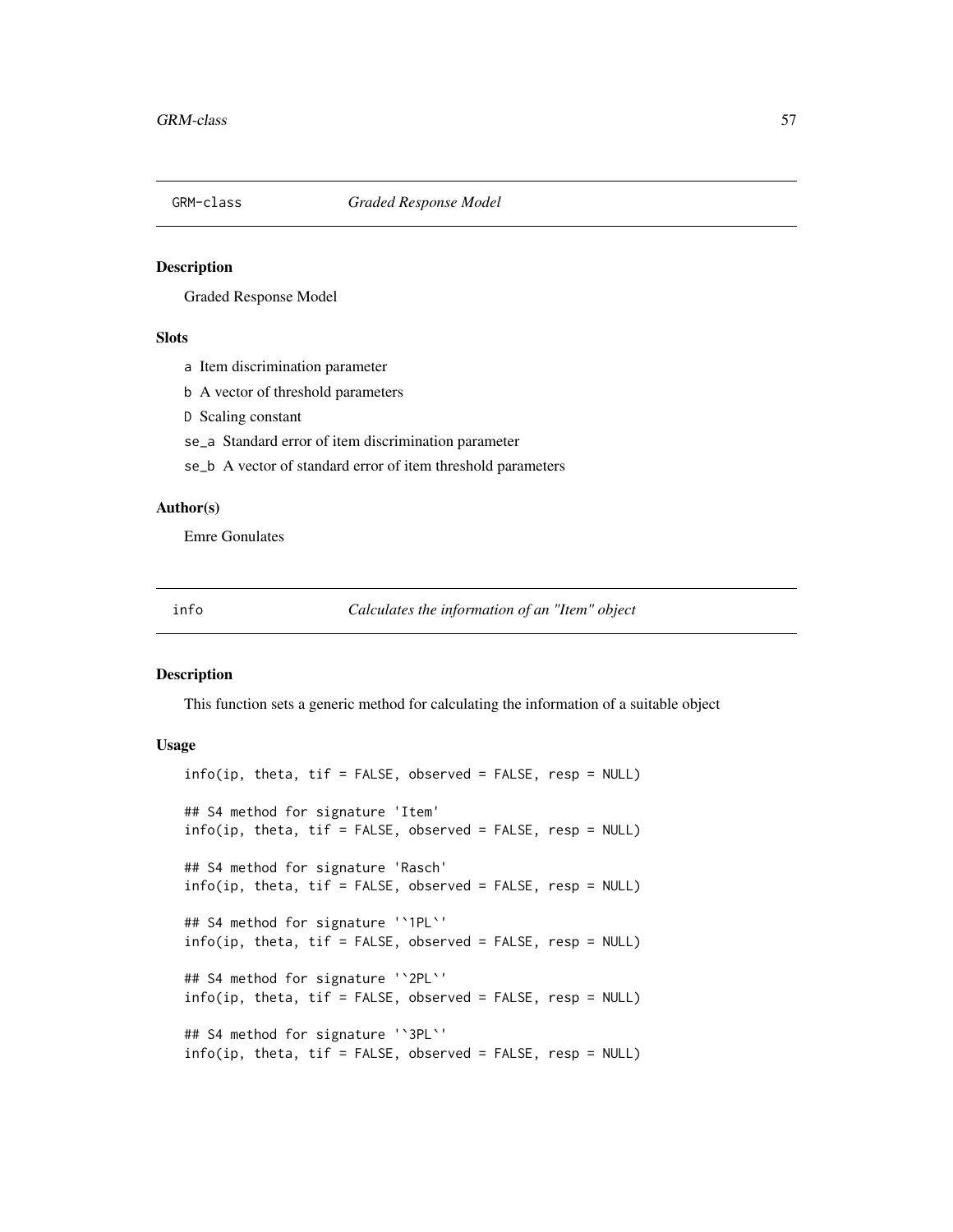```
## S4 method for signature '`4PL`'
info(ip, theta, tif = FALSE, observed = FALSE, resp = NULL)## S4 method for signature 'PCM'
info(ip, theta, tif = FALSE, observed = FALSE, resp = NULL)## S4 method for signature 'GRM'
info(ip, theta, tif = FALSE, observed = FALSE, resp = NULL)## S4 method for signature 'GPCM'
info(ip, theta, tif = FALSE, observed = FALSE, resp = NULL)## S4 method for signature 'GPCM2'
info(ip, theta, tif = FALSE, observed = FALSE, resp = NULL)## S4 method for signature 'Itempool'
info(ip, theta, tif = FALSE, observed = FALSE, resp = NULL)## S4 method for signature 'Testlet'
info(ip, theta, tif = FALSE, observed = FALSE, resp = NULL)## S4 method for signature 'numMatDfListChar'
```
 $info(ip, theta, tif = FALSE, observed = FALSE, resp = NULL)$ 

#### Arguments

| ip       | An Item-class, Itempool-class or Testlet-class object.                                                                                              |
|----------|-----------------------------------------------------------------------------------------------------------------------------------------------------|
| theta    | An vector of ability parameters.                                                                                                                    |
| tif      | If it is TRUE, function will return total information obtained from each item for<br>a given theta. It simply adds information of individual items. |
| observed | If TRUE, observed information calculated instead of the default expected infor-<br>mation.                                                          |
| resp     | A response string (vector or a matrix). Necessary for observed information.                                                                         |

### Value

A vector (or matrix) consist of item or test information.

### Author(s)

Emre Gonulates

```
info(ip = generate\_item(model = "1PL"), theta = rnorm(1))info(ip = generate\_item(model = "2PL"), theta = rnorm(1))
info(ip = generate\_item(model = "3PL"), theta = rnorm(1)
```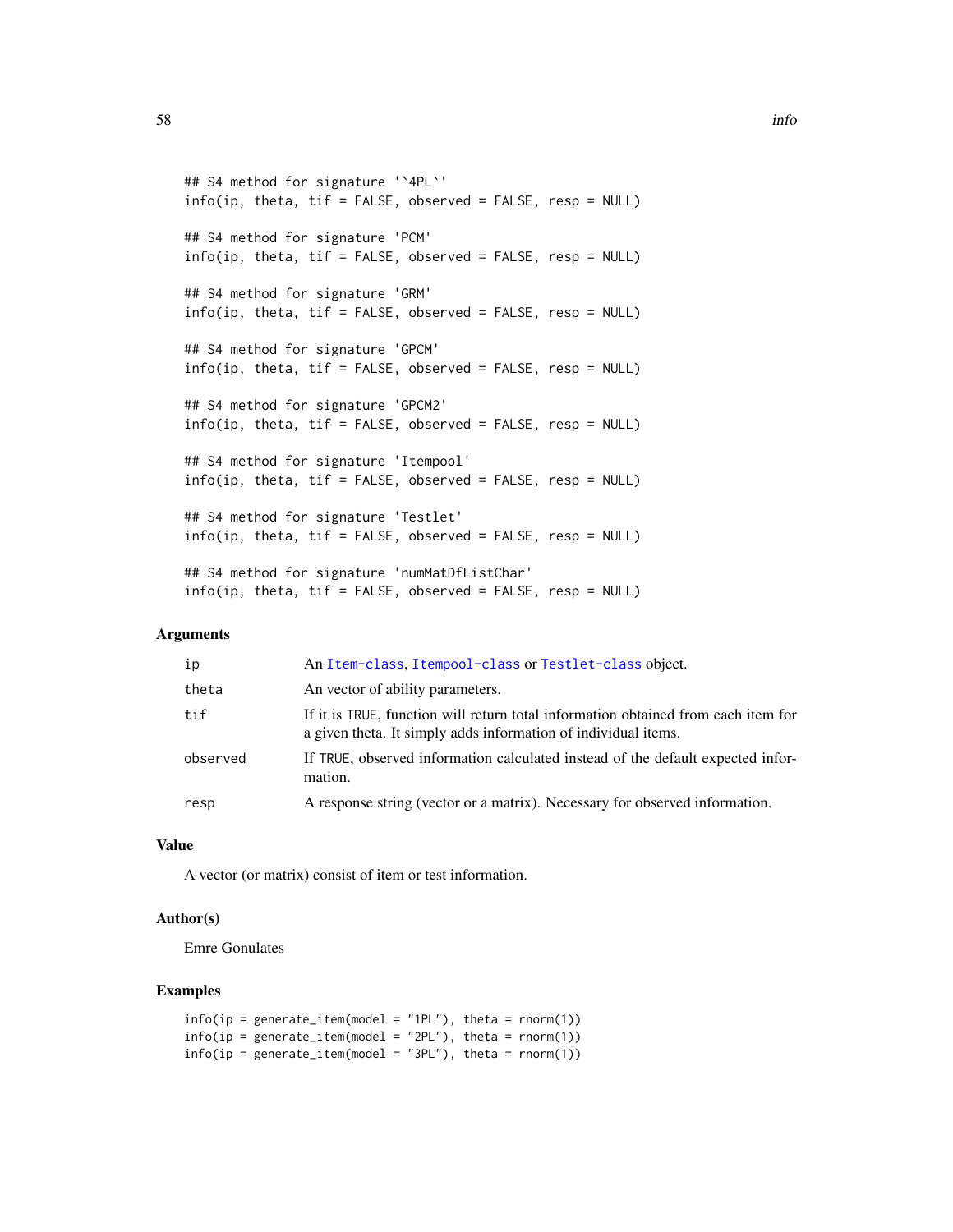```
info(ip = generate\_item(model = "4PL"), theta = rnorm(1)info(ip = generate\_item(model = "GRM"), theta = rnorm(1)info(ip = generate_item(model = "GPCM"), theta = rnorm(1))
info(ip = generate\_item(model = "PCM"), theta = rnorm(1)info(ip = generate\_item(model = "GPCM2"), theta = rnorm(1)info(ip = generate\_item(model = "Rasch"), theta = rnorm(1))info(ip = generate\_item(model = "1PL"), theta = rnorm(1))info(ip = generate\_item(model = "2PL"), theta = rnorm(1)info(ip = generate\_item(model = "3PL"), theta = rnorm(1)info(ip = generate\_item(model = "4PL"), theta = rnorm(1))info(ip = generate\_item(model = "PCM"), theta = rnorm(1)info(ip = generate\_item(model = "GRM"), theta = rnorm(1)info(ip = generate\_item(model = "GPCM"), theta = rnorm(1)info(ip = generate\_item(model = "GPCM2"), theta = rnorm(1)info(ip = generate_ip(model = "Rasch"), theta = rnonm(1)info(ip = generate_ip(model = "1PL"), theta = rnorm(1)info(ip = generate_ip(model = "2PL"), theta = rnorm(1)info(ip = generate_ip(model = "3PL"), theta = rnorm(1)info(ip = generate_ip(model = "4PL"), theta = rnorm(1)info(ip = generate_ip(model = "GRM"), theta = rnorm(1)info(ip = generate_ip(model = "GPCM"), theta = rnorm(1)info(ip = generate_ip(model = "PCM"), theta = rnorm(1)info(ip = generate_ip(model = "GPCM2"), theta = rnorm(1)# Multiple Thetas
info(ip = generate_ip(model = "3PL"), theta = rnorm(5)info(ip = generate_ip(model = "GRM"), theta = rnorm(7)# Test information function value at theta
info(ip = generate_ip(model = "3PL"), theta = rnorm(5), tif = TRUE)
info(ip = generate_ip(model = "GRM"), theta = rnorm(7), tif = TRUE)
# Information values of an item pool with multiple models
ip \leftarrow generate_ip(\text{model} = c("2PL", "3PL", "GPCM", "3PL", "GPCM")theta \leq rnorm(sample(6:10, 1))
info(ip = ip, theta = theta[1])info(ip = ip, theta = theta)info(ip = ip, theta = theta, tif = TRUE)t1 <- generate_testlet(item_models = c("2PL", "3PL", "GRM", "3PL", "GRM"))
theta \leq rnorm(sample(6:10, 1))
info(ip = t1, theta = theta[1])info(ip = t1, theta = theta)
```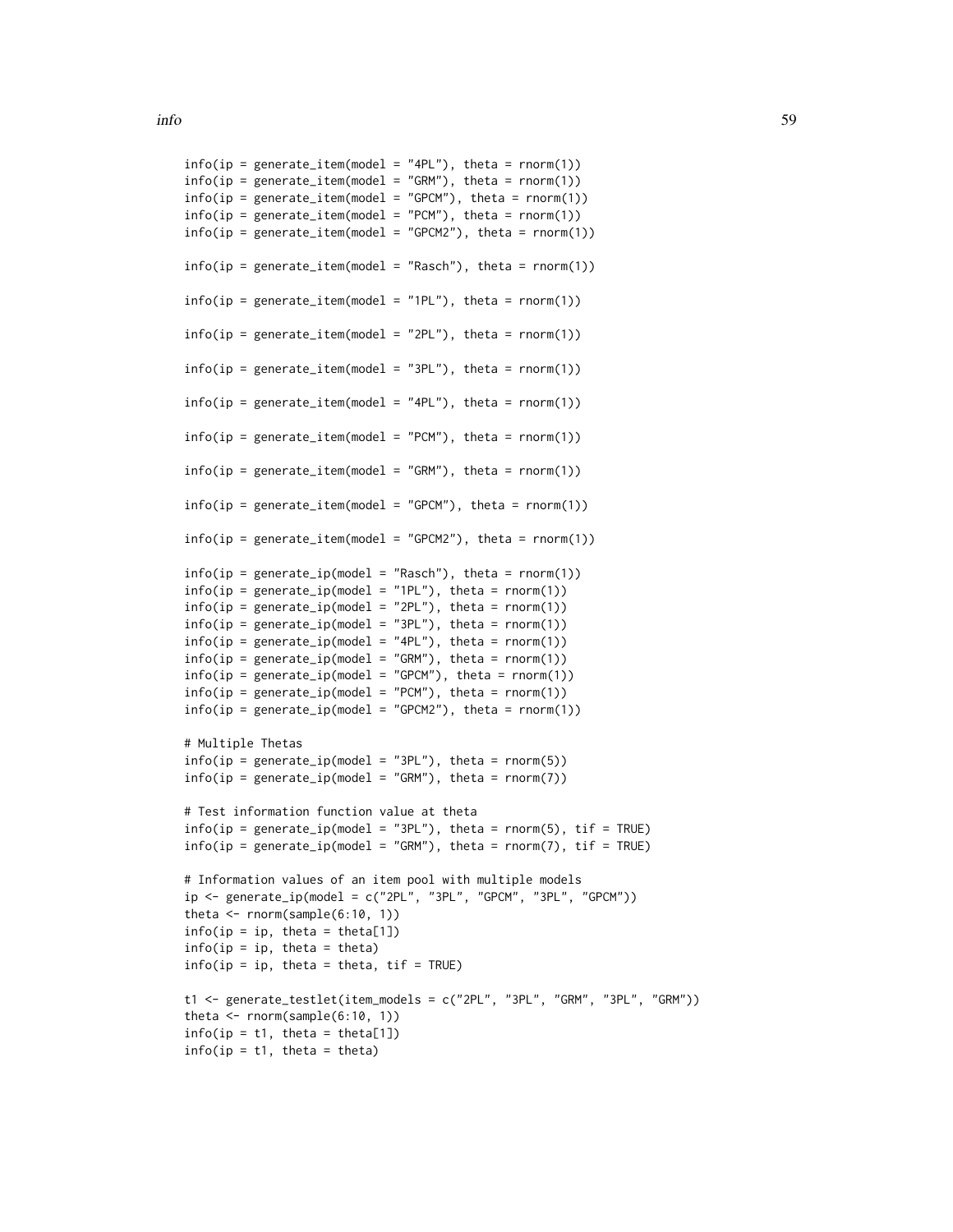```
info(ip = t1, theta = theta, tif = TRUE)
```
ipd *Item Parameter Drift*

#### Description

This function detects the unstable (i.e. items whose item parameter values drifted) for a given two sets of items.

### Usage

```
ipd(ip1, ip2, method = "robust-z", anchor\_item\_ids = NULL, alpha = 0.01)
```
## **Arguments**

| ip1             | Itempool object for the first calibration.                             |  |
|-----------------|------------------------------------------------------------------------|--|
| ip2             | Itempool object for the second calibration.                            |  |
| method          | The method of item parameter drift analysis.                           |  |
| anchor_item_ids |                                                                        |  |
|                 | Anchor item ids. If NULL, all items are assumed to be anchor items.    |  |
| alpha           | Two tailed critical value to detect the unstable items. For example if |  |
|                 | $alpha = 0.05$                                                         |  |

, the critical value is calculated using qnorm(1-alpha/2)  $(= 1.96)$ . Items whose absolute robust z values are larger than this number will be flagged as unstable. "robust-z" Robust-Z method based on the Huynh and Meyer (2010).

#### Value

Return a list depending on the method:

- robust-z output\$a\$cor Correlation between two \$a\$ parameter sets.
	- output\$a\$sd\_ratio The ratio of the standard deviation of ip2 to the standard deviation of ip1.
		- output\$a\$robust\_z Robust-z statistic values for each item discrimination parameter.
		- output\$a\$unstable Item ID's which were flagged if robust z statistic value for a parameters is larger than the absolute value of the critical value (i.e. qnorm(1-alphe/2)).
		- output\$b\$robust\_z Robust-z statistic values for each item difficulty or threshold parameter. If an item has threshold parameters, robust z statistic will be calculated for each threshold. output\$b\$unstable Item ID's which were flagged if robust z statistic for difficulty/threshold parameters are larger than the absolute value of the critical value (i.e. qnorm(1-alphe/2)).

### Author(s)

Emre Gonulates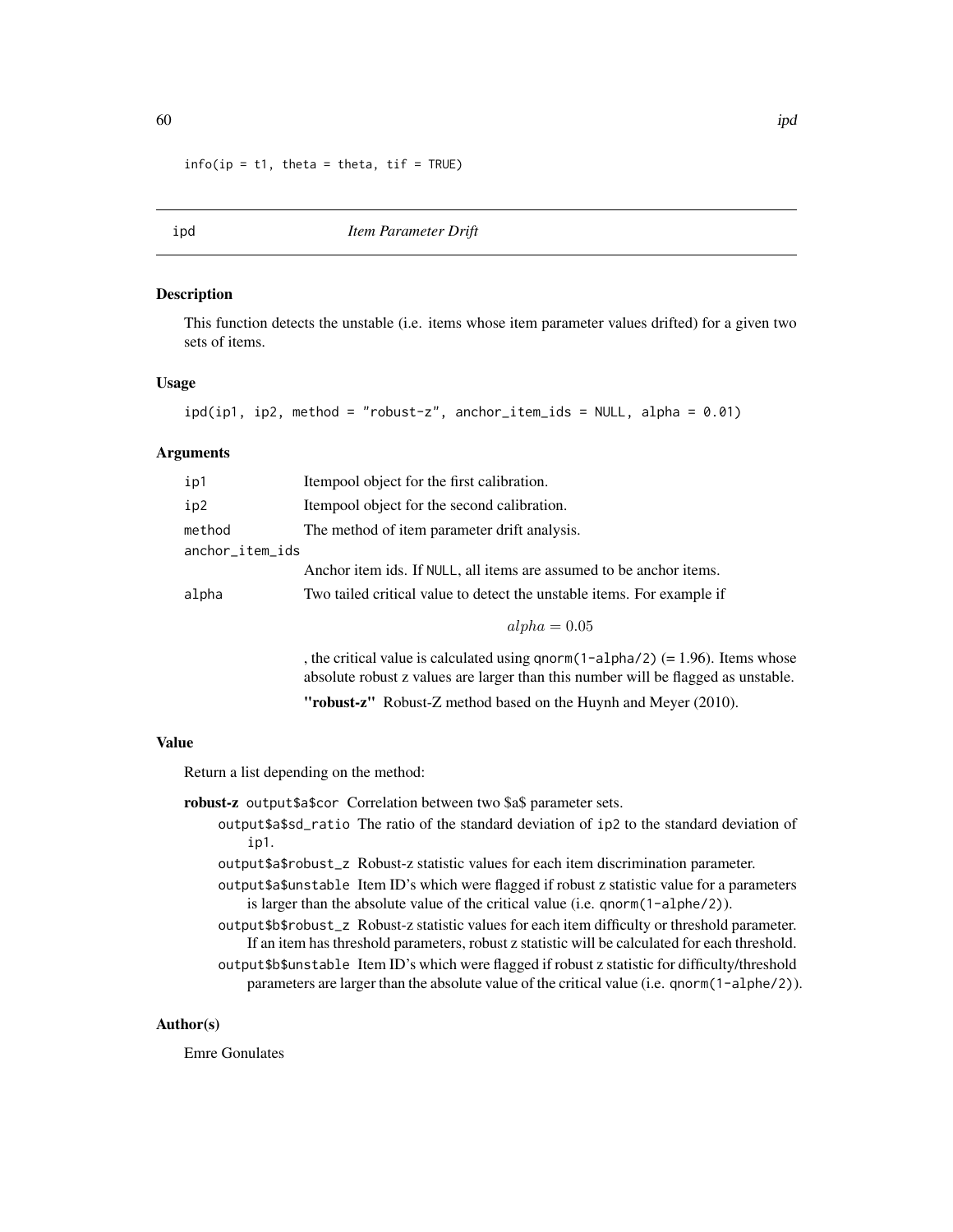#### References

Huynh, Huynh and Meyer, Patrick (2010) "Use of Robust z in Detecting Unstable Items in Item Response Theory Models," *Practical Assessment, Research, and Evaluation*: Vol. 15 , Article 2. DOI: <doi:10.7275/ycx6-e864> Available at: [https://scholarworks.umass.edu/pare/vol15/](https://scholarworks.umass.edu/pare/vol15/iss1/2/) [iss1/2/](https://scholarworks.umass.edu/pare/vol15/iss1/2/)

```
# The example from Huynh and Meyer (2010)
ip1 <- c(itempool(
 a = c(0.729, 0.846, 0.909, 0.818, 0.742, 0.890, 1.741, 0.907, 1.487, 1.228,0.672, 1.007, 1.016, 0.776, 0.921, 0.550, 0.624, 0.984, 0.506, 0.594,
       0.687, 0.541, 0.691, 0.843, 0.530, 0.462, 1.007, 0.825, 0.608, 1.177,
       0.900, 0.861, 0.843, 1.404, 0.446, 1.014, 1.632, 0.831, 1.560, 0.798),
 b = c(1.585, 0.635, -0.378, -0.100, -0.195, 0.749, 1.246, 1.016, -0.234,0.537, 0.070, 1.985, 1.101, -0.742, 0.463, -0.060, 0.477, 1.084,
        -2.340, 1.068, -0.055, -1.045, 1.859, 0.645, -0.689, -2.583, 1.922,
       0.709, 0.499, 1.973, 0.104, 0.809, 0.640, 0.247, 0.820, 1.837,
       2.129, 1.012, 1.774, 0.095),
 c = c(0.134, 0.304, 0.267, 0.176, 0.215, 0.194, 0.267, 0.159, 0.095,0.197, 0.089, 0.272, 0.229, 0.159, 0.162, 0.100, 0.259, 0.167,
       0.000, 0.242, 0.323, 0.000, 0.196, 0.189, 0.000, 0.000, 0.334,
       0.538, 0.125, 0.511, 0.192, 0.353, 0.103, 0.241, 0.245, 0.118,
       0.155, 0.132, 0.215, 0.148),
 model = "3PL"),
 item(a = 0.561, b = c(0.784, -0.113, 1.166), model = "GPCM"),
 item(a = 0.745, b = c(3.687, 2.506, -0.001), model = "GPCM")ip2 <- c(itempool(
  a = c(0.650, 0.782, 0.816, 0.787, 0.611, 0.888, 1.192, 0.589, 1.211,0.742, 0.526, 0.690, 0.996, 0.816, 0.781, 0.507, 0.378, 0.976,
        0.473, 0.364, 0.585, 0.566, 0.511, 0.718, 0.354, 1.080, 0.840,
       0.865, 0.528, 0.814, 0.555, 0.701, 0.530, 1.220, 0.344, 0.966,
       1.044, 0.358, 1.192, 0.615),
 b = c(0.676, -0.525, -1.749, -1.092, -1.619, -0.406, -0.132, 0.006,-1.352, -0.872, -1.242, 0.873, 0.239, -2.038, -0.487, -1.372,-1.492, 0.214, -4.537, 0.220, -0.686, -2.394, 0.747, -0.467,
       -3.629, -5.000, 0.927, 0.305, -0.839, 1.270, -1.618, -0.091,
       -1.228, -1.019, -1.453, 1.090, 1.743, -1.436, 1.024, -1.358),
 c = c(0.110, 0.316, 0.161, 0.149, 0.145, 0.200, 0.243, 0.059, 0.081,0.075, 0.028, 0.267, 0.242, 0.189, 0.184, 0.121, 0.000, 0.170,
       0.000, 0.151, 0.383, 0.000, 0.195, 0.177, 0.000, 0.000, 0.352,
       0.647, 0.116, 0.501, 0.000, 0.286, 0.000, 0.248, 0.064, 0.150,
       0.126, 0.000, 0.187, 0.007),
 model = "3PL"),
 item(a = 0.486, b = c(-0.539, -1.489, -0.052), model = "GPCM"),
  item(a = 0.737, b = c(2.599, 1.250, -1.209), model = "GPCM"))
ipd(ip1, ip2)
```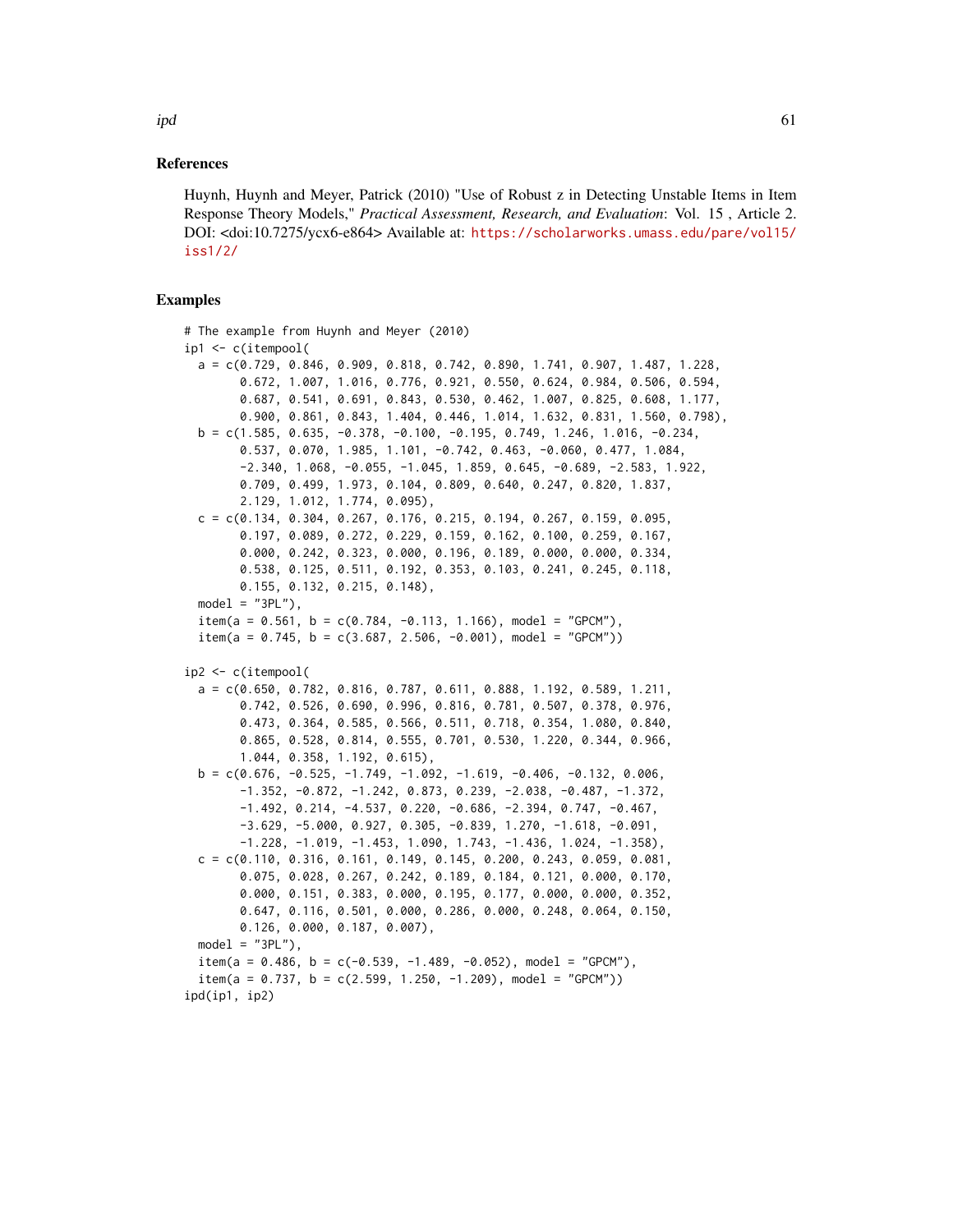62 is.Item

irt *A Collection of Item Response Theory (IRT) and Computerized Adaptive Testing (CAT) Functions*

## Description

A collection of Item Response Theory (IRT) and Computerized Adaptive Testing (CAT) functions that are used in psychometrics.

#### Author(s)

Emre Gonulates <egonulates@gmail.com>

is.Item *Check whether an object is an* [Item-class](#page-64-0)

### Description

Check whether an object is an [Item-class](#page-64-0)

Check whether an object is an [Itempool-class](#page-68-0) object

Check whether an object is a [Testlet-class](#page-115-0) object

## Usage

is.Item(x)

is.Itempool(x)

is.Testlet(x)

### Arguments

x an object that is checked for being a member of 'Testlet' class

### Author(s)

Emre Gonulates Emre Gonulates Emre Gonulates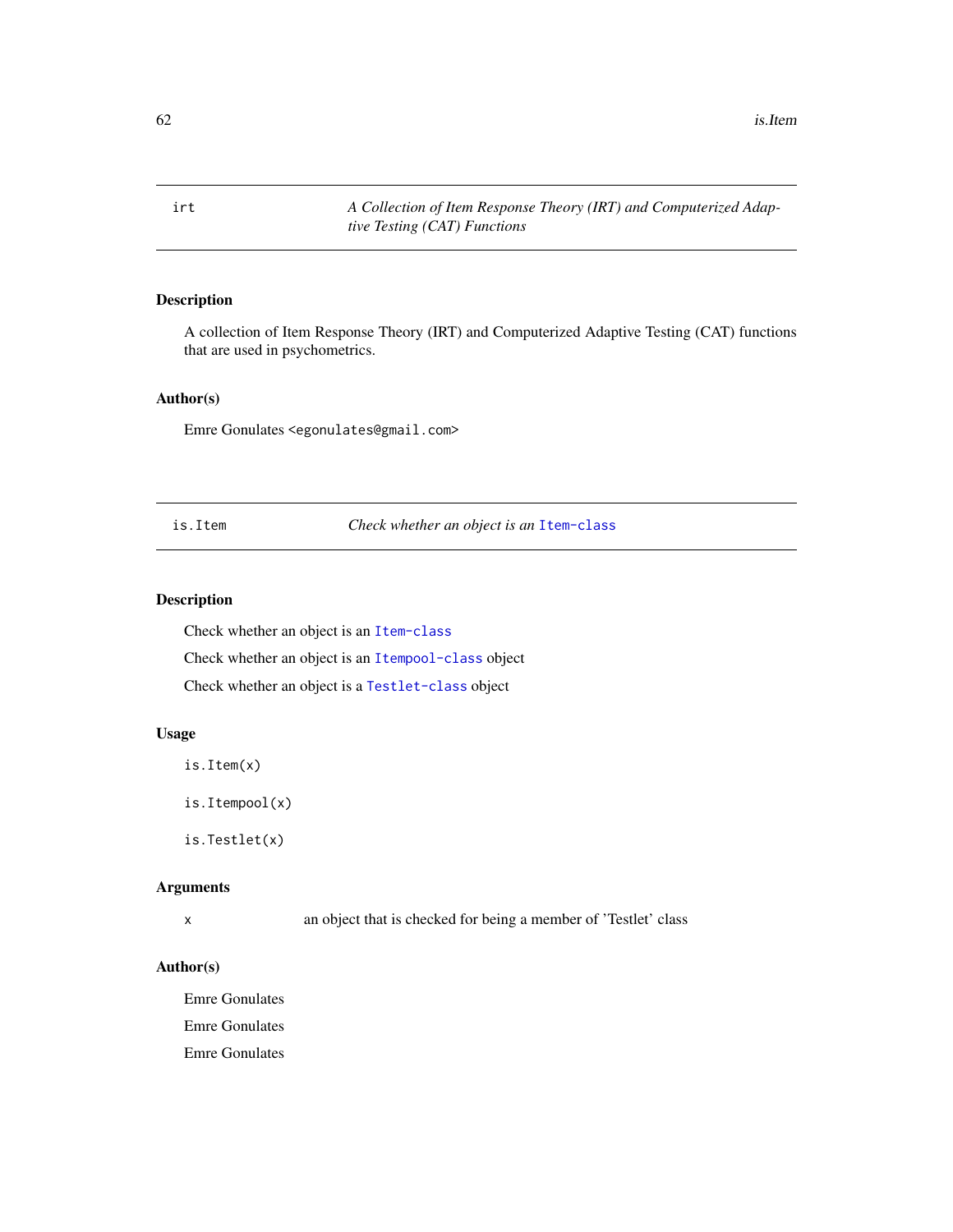item 63 and 53 and 63 and 63 and 63 and 63 and 63 and 63 and 63 and 63 and 63 and 63 and 63 and 63 and 63 and 63

## Examples

```
i1 <- item(a = 1, b = 2)
is.Item(i1)
# Alternatively:
is(i1, "Item")
# Not an item:
is.Item("abc")
```
## item *Create an* Item *object*

## Description

This function is used for creating [Item-class](#page-64-0) objects.

## Usage

```
item(
  ...,
 model = NULL,item_id = NULL,
 parameters = NULL,
 se = NULL,content = NULL,
 misc = NULL
)
```
## Arguments

| $\cdots$   | The item parameter arguments.                                                                                                                                                                                                                                                                               |
|------------|-------------------------------------------------------------------------------------------------------------------------------------------------------------------------------------------------------------------------------------------------------------------------------------------------------------|
| model      | The model that item parameters represents. Currently model can be: 1PL, 2PL,<br>3PL, 4PL, M1PL, M2PL and M3PL, GRM, PCM or GPCM. Ideally, a model<br>should be specified for the construction of an Item-class object.                                                                                      |
| item_id    | Item ID. Default value is NULL.                                                                                                                                                                                                                                                                             |
| parameters | A list containing numeric vectors that represent item parameters. Depending on<br>the model these can change.                                                                                                                                                                                               |
| se         | A list object containing standard error of item parameters.                                                                                                                                                                                                                                                 |
| content    | Content information for item.                                                                                                                                                                                                                                                                               |
| misc       | This slot is a list where one can put any information about the item. For ex-<br>ample, one can enter the ID's of the enemies of the current item as $misc =$<br>$list$ (enemies = c("i1", i2)). Or, one can enter Sympson-Hetter exposure<br>control parameter K: $misc = list(sympson_{letter_k = .75}).$ |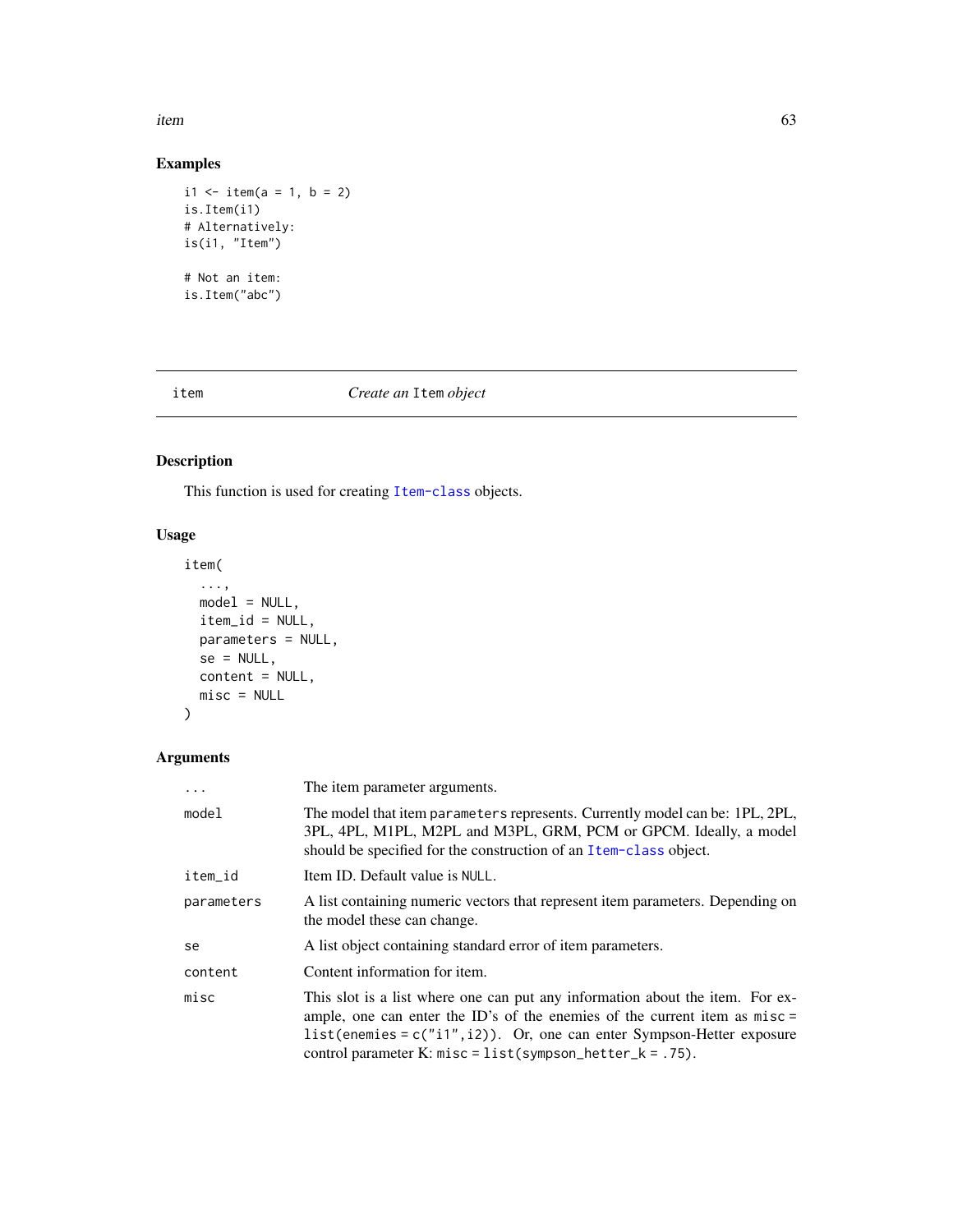## Value

An [Item-class](#page-64-0) class object.

## Author(s)

Emre Gonulates

## Examples

```
# Create 2PL item:
item(a = 1.2, b = -0.94)item(a = 1.2, b = -0.94, model = "2PL")# Specify scaling constant D:
item(a = 1.2, b = -0.94, D = 1.7)
# Add additional item specifications:
# Add item_id
item(a = 1.2, b = -0.94, item_id = "My-Item-1")
# Add content
item(a = 1.2, b = -0.94, item_id = "My-Item-1", content = "Geometry")# Add additional parameter
item(a = 1.2, b = -0.94, misc = list(sympson_hetter_k = 1))
# Add any argument to 'misc' field
i1 <- item(a = 1.2, b = -0.94, item_id = "item1", content = "Earth Science",
          misc = list(key = "C", operational = TRUE, type = "MC",enemies = c("i2", "i3")))
# Access fields
i1$misc
i1$misc$key
i1$misc$operational
i1$misc$enemies
i1$a
i1$b
i1$D
i1$parameters
i1$item_id
i1$content
# Rasch Model
item(b = 1.2)item(b = 1.2, model = "Rasch")# 1PL model:
item(b = 1.2, model = "1PL")item(b = 1.2, D = 1)# 3PL model:
item(a = 0.92, b = 2.7, c = 0.17)
item(a = 0.92, b = 2.7, c = 0.17, model = "3PL")
item(a = 0.92, b = 2.7, c = 0.17, D = 1.7, model = "3PL")
```
64 item in the set of the set of the set of the set of the set of the set of the set of the set of the set of the set of the set of the set of the set of the set of the set of the set of the set of the set of the set of th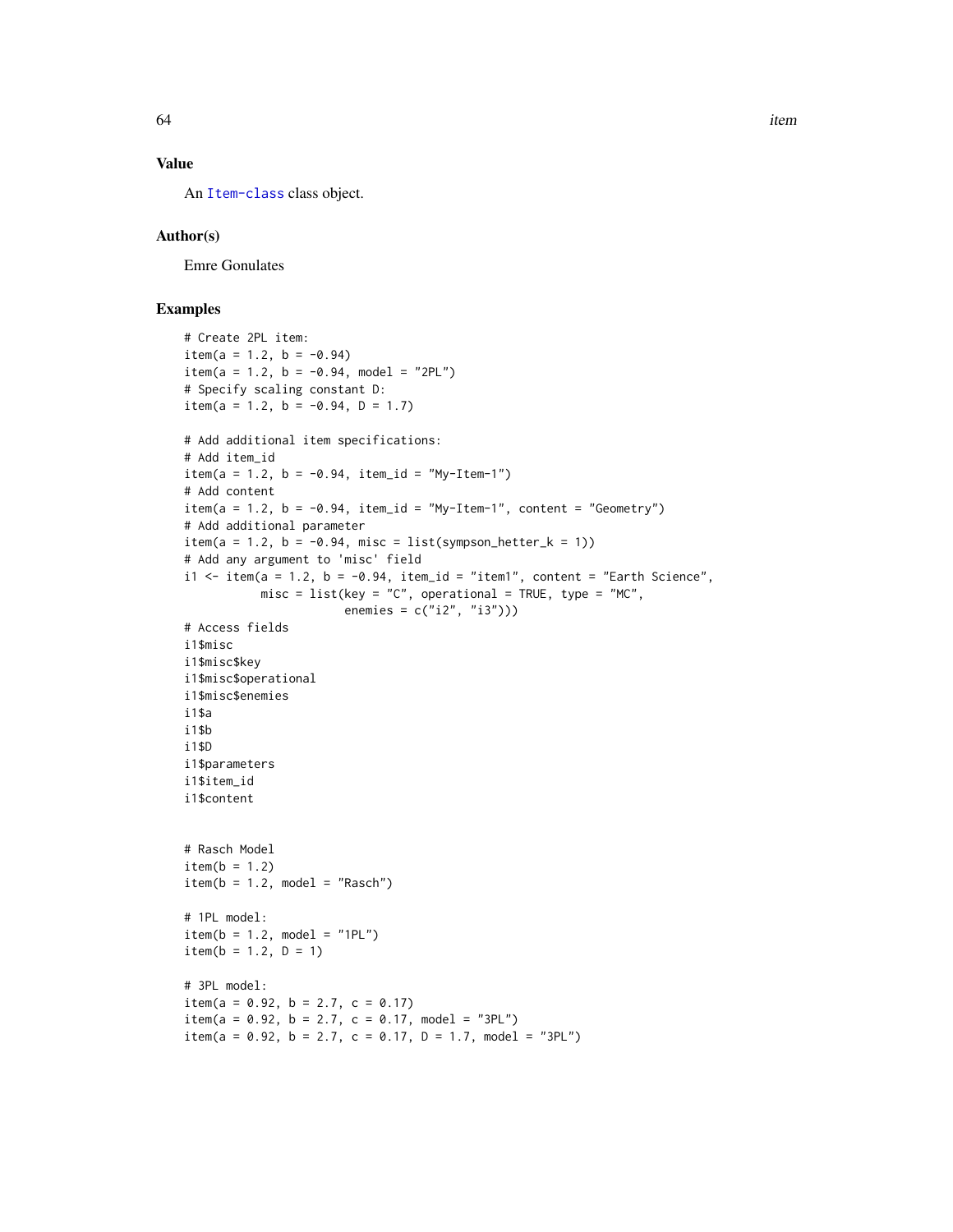#### Item-class 65

```
# 4PL model:
item(a = 0.92, b = 2.7, c = 0.17, d = 0.98)
item(a = 0.92, b = 2.7, c = 0.17, d = 0.98, model = "4PL")
item(a = 0.92, b = 2.7, c = 0.17, d = 0.92, D = 1.7, model = "4PL")
item(parameters = list(a = 0.92, b = 2.7, c = 0.17, d = 0.92, D = 1.7),
    model = "4PL")# Create a GRM model
item(a = 1.9, b = c(-1, 0.82, 1.5), model = "GRM")item(parameters = list(a = 1.9, b = c(-1, 2), D = 1), model = "GRM")
# Create a GPCM model
item(a = 1.9, b = c(-1.6, -0.09, 1.25), model = "GPCM")item(parameters = list(a = 1.9, b = c(-1, 2), D = 1), model = "GPCM")
# Create a GPCM2 model (Reparametrized GPCM model)
item(a = 1.9, b = 0.65, d = c(-1.6, -0.09, 1.25), model = "GPCM2")item(parameters = list(a = 1.9, b = 0.65, d = c(-1.6, -0.09, 1.25), D = 1.7),
    model = "GPCM2")# Create a PCM model
item(b = c(-0.7, 0.72, 1.9), model = "PCM")item(parameters = list(b = c(-1, 2)), model = "PCM")# Add additional arguments to items
i1 <- item(a = 1.2, b = 2)
i1 \le -i item(i1, item_id = "new_item_id", content = "Algebra")
```
<span id="page-64-0"></span>Item-class *An S4 class to represent an Item*

#### Description

Item is a class to represent an item. An object in Item class should have a model name and parameters.

The model that item parameters represents. Currently, following models are available:

"Rasch" Rasch Model.

Required parameters:

"b" Item difficulty parameter.

Probability of correct response at ability estimate  $\theta$ :

$$
P(\theta) = \frac{e^{(\theta - b)}}{1 + e^{(\theta - b)}}
$$

Model family: Unidimensional Item Response Theory (UIRT) Models

"1PL" Unidimensional One-Parameter Logistic Model.

Required parameters: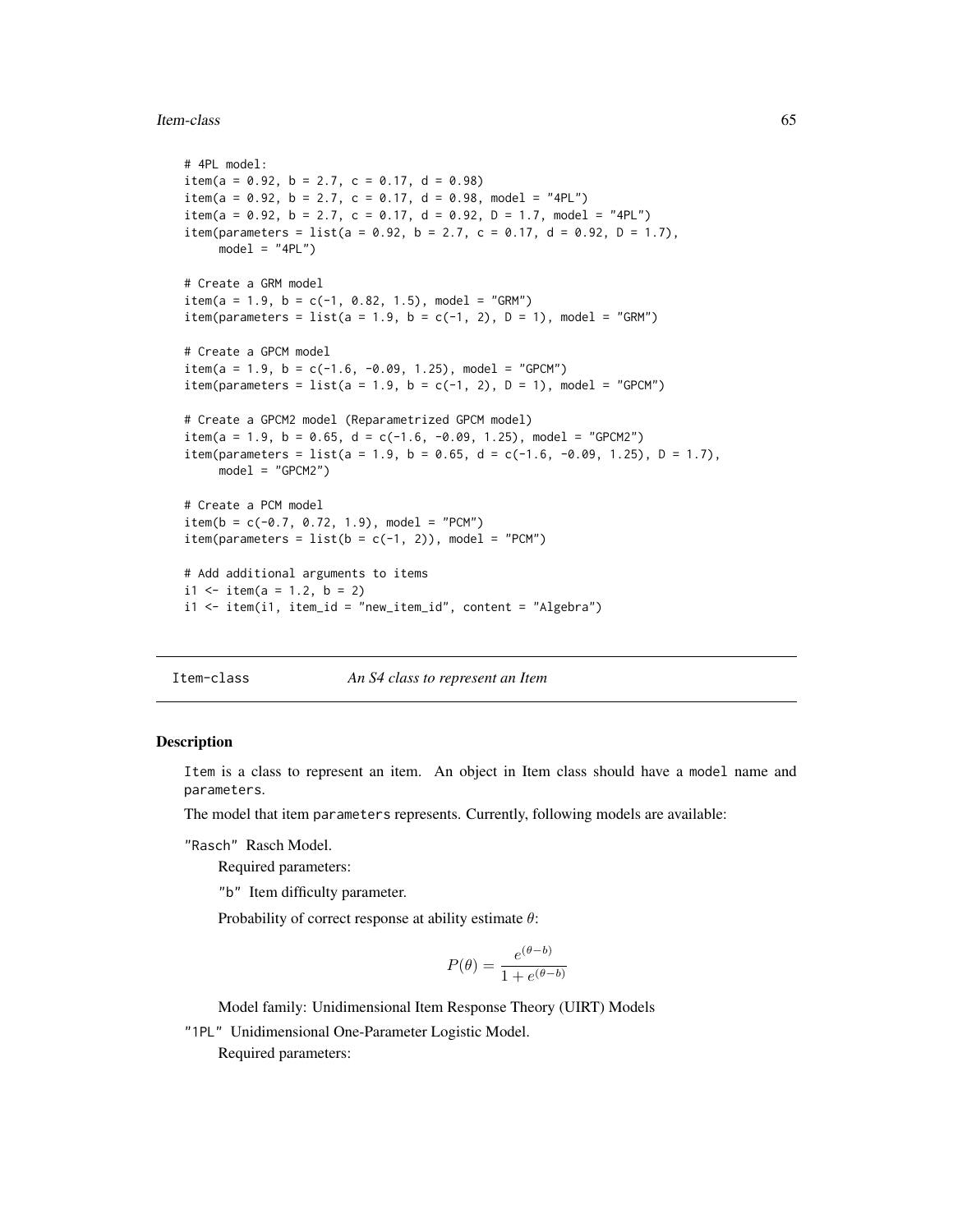"b" Item difficulty parameter.

"D" Scaling constant. Default value is 1.

Probability of correct response at ability estimate  $\theta$ :

$$
P(\theta) = \frac{e^{D(\theta - b)}}{1 + e^{D(\theta - b)}}
$$

Model family: Unidimensional Item Response Theory (UIRT) Models

"2PL" Unidimensional Two-Parameter Logistic Model.

Required parameters:

- "a" Item discrimination parameter.
- "b" Item difficulty parameter.
- "D" Scaling constant. Default value is 1.

Probability of correct response at ability estimate  $\theta$ :

$$
P(\theta) = \frac{e^{Da(\theta - b)}}{1 + e^{Da(\theta - b)}}
$$

Model family: Unidimensional Item Response Theory (UIRT) Models

"3PL" Unidimensional Three-Parameter Logistic Model.

Required parameters:

- "a" Item discrimination parameter.
- "b" Item difficulty parameter.
- "c" Pseudo-guessing parameter (lower asymptote).
- "D" Scaling constant. Default value is 1.

Probability of correct response at ability estimate  $\theta$ :

$$
P(\theta) = c + (1 - c) \frac{e^{Da(\theta - b)}}{1 + e^{Da(\theta - b)}}
$$

Model family: Unidimensional Item Response Theory (UIRT) Models

"4PL" Unidimensional Four-Parameter Logistic Model.

Required parameters:

- "a" Item discrimination parameter.
- "b" Item difficulty parameter.
- "c" Pseudo-guessing parameter (lower asymptote).
- "d" Upper asymptote parameter.
- "D" Scaling constant. Default value is 1.

Probability of correct response at ability estimate  $\theta$ :

$$
P(\theta) = c + (d - c) \frac{e^{Da(\theta - b)}}{1 + e^{Da(\theta - b)}}
$$

Model family: Unidimensional Item Response Theory (UIRT) Models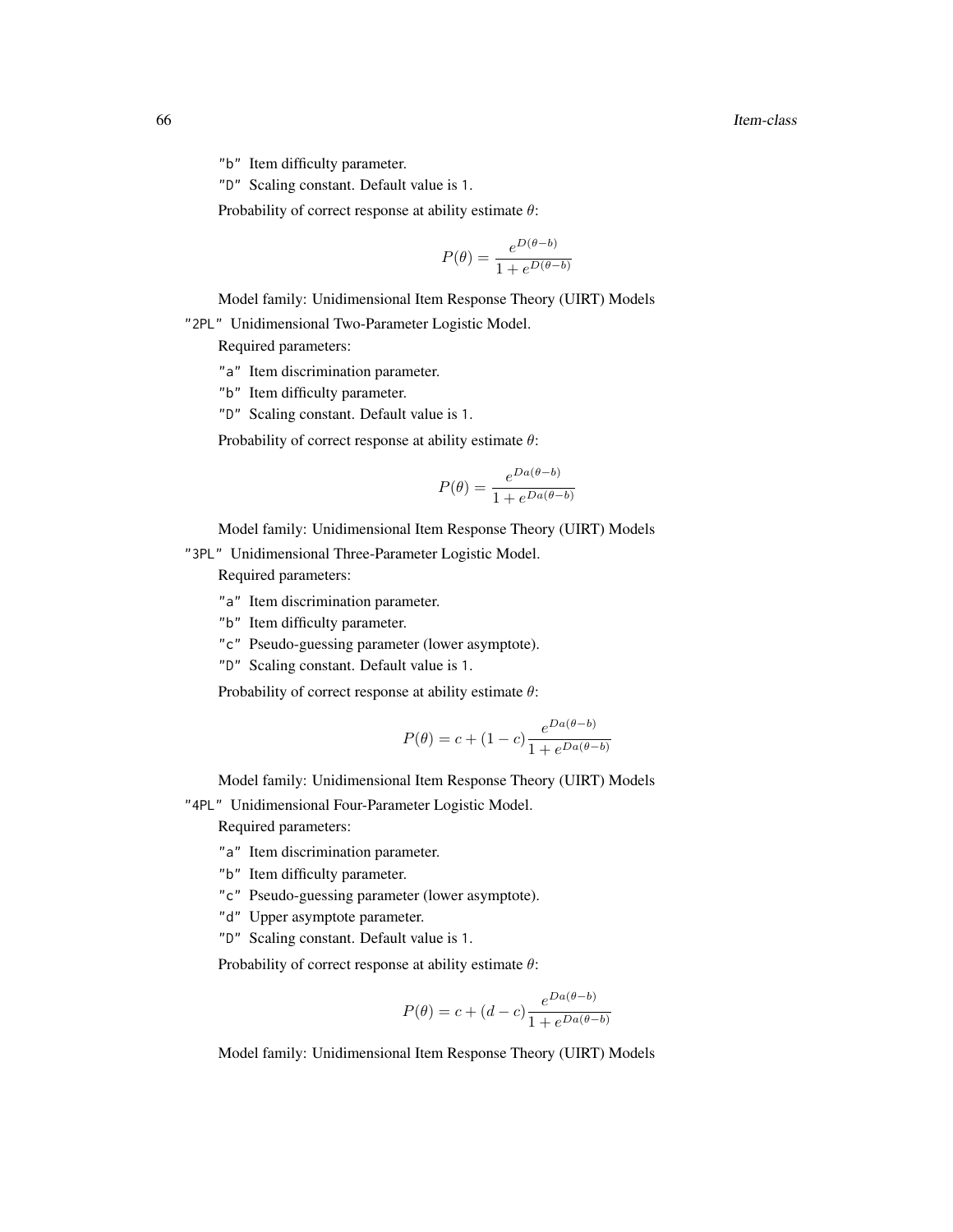#### Item-class 67

"GRM" Graded Response Model

Required parameters:

- "a" Item discrimination parameter.
- "b" Item threshold parameters (a vector of values). Each value refers to the ability level for which the probability of responding at or above that category is equal to 0.5.
- "D" Scaling constant. Default value is 1.

Probability of scoring at or above the category  $k$ :

$$
P_k^*(\theta) = \frac{e^{Da(\theta - b_k)}}{1 + e^{Da(\theta - b_k)}}
$$

Probability of responding at category k where the possible scores are  $0, \ldots, m$ :

$$
P_0(\theta) = 1 - P_1^*(\theta)
$$
  
\n
$$
P_1(\theta) = P_1^*(\theta) - P_2^*(\theta)
$$
  
\n...  
\n
$$
P_k(\theta) = P_k^*(\theta) - P_{k+1}^*(\theta)
$$
  
\n...  
\n
$$
P_m(\theta) = P_m^*(\theta)
$$

Model family: Polytomous Item Response Theory (PIRT) Models

"GPCM" Generalized Partial Credit Model

Required parameters:

"a" Item discrimination parameter.

"b" Item step difficulty parameters (a vector of values).

"D" Scaling constant. Default value is 1.

Probability of scoring at category  $k$ :

$$
P_k(\theta) = \frac{exp[\sum_{v=0}^{k} Da(\theta - b_v)]}{\sum_{c=0}^{m-1} exp[\sum_{v=0}^{c} Da(\theta - b_v)]}
$$

Model family: Polytomous Item Response Theory (PIRT) Models "PCM" Partial Credit Model (Masters, 1982)

Required parameters:

"b" Item step difficulty parameters (a vector of values).

Probability of scoring at category  $k$ :

$$
P_k(\theta) = \frac{exp[\sum_{v=0}^k (\theta - b_v)]}{\sum_{c=0}^{m-1} exp[\sum_{v=0}^c (\theta - b_v)]}
$$

Model family: Polytomous Item Response Theory (PIRT) Models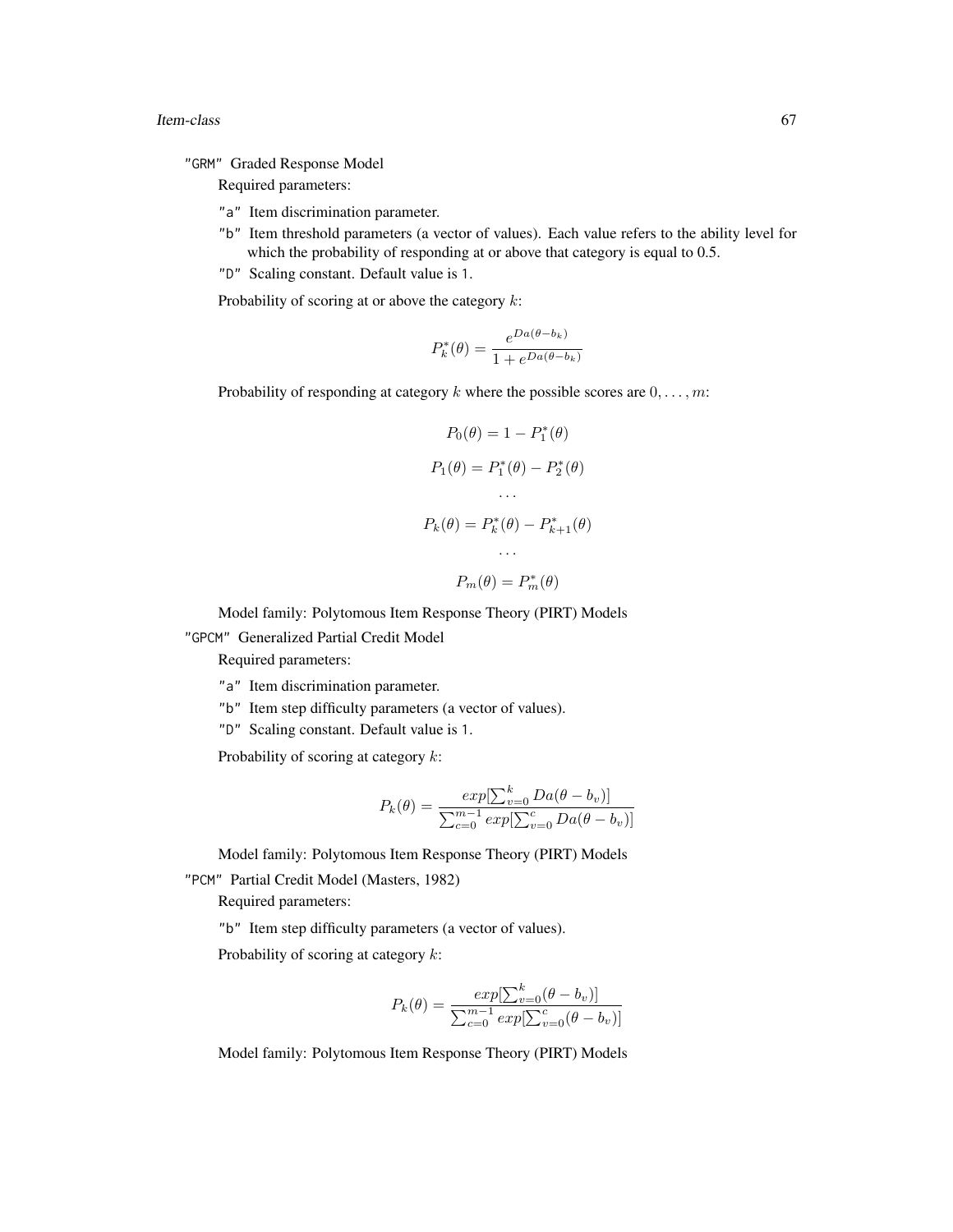"GPCM2" An alternative parametrization of Generalized Partial Credit Model "GPCM" where  $b_k =$  $b - d_k$ . See Muraki (1997), Equation 15 on page 164.

Required parameters:

- "a" Item discrimination parameter.
- "b" Location parameter.
- "d" A vector of threshold parameters.
- "D" Scaling constant. Default value is 1.

Probability of scoring at category  $k$ :

$$
P_k(\theta) = \frac{exp[\sum_{v=0}^{k} Da(\theta - b + d_v)]}{\sum_{c=0}^{m-1} exp[\sum_{v=0}^{c} Da(\theta - b + d_v)]}
$$

Model family: Polytomous Item Response Theory (PIRT) Models

A model must be specified for the construction of an Item object.

### **Slots**

item\_id Item ID. Default value is NULL.

content Content information for the Item object.

misc This slot is a list where one can put any information about the Item object. For example, one can enter the ID's of the enemies of the current Item as misc = list(enemies = c("i1",i2)). Or, one can enter Sympson-Hetter exposure control parameter K: misc = list(sympson\_hetter\_k = .75).

#### Author(s)

Emre Gonulates

### References

Masters, G. N. (1982). A Rasch model for partial credit scoring. *Psychometrika*, 47, 149–174.

Muraki, E. (1992). A generalized partial credit model: Application of an EM algorithm. *Applied Psychological Measurement*, 16, 159–176.

itempool *Create an* Itempool *object*

### Description

This method creates a new [Itempool-class](#page-68-0) object.

#### Usage

itempool(...)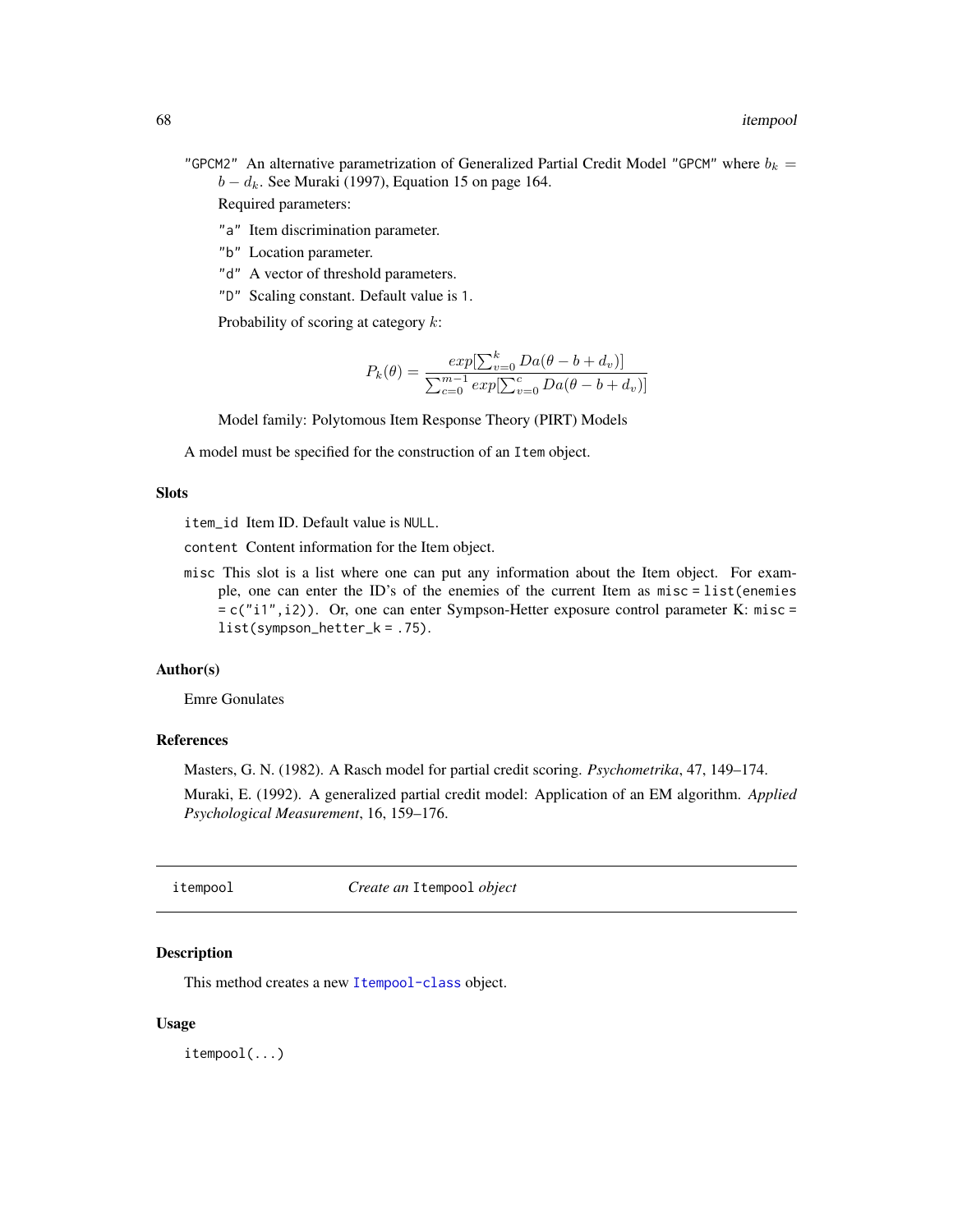### Itempool-class 69

#### Arguments

... The object that is desired to be converted to an 'Itempool' object. Also additional arguments related to the Itempool.

#### Value

An [Itempool-class](#page-68-0) object.

#### Author(s)

Emre Gonulates

### Examples

```
# Create an item pool with two 2PL items
itempool(a = c(1, 1.4), b = c(-2, 1))
itempool(a = c(1, 1.4), b = c(-2, 1), model = "2PL")# Set D parameter
itempool(a = c(1, 1.4), b = c(-2, 1), D = 1.7)
# Set item IDs
itempool(a = c(1, 1.4), b = c(-2, 1), item_id = c("i1", "i2"))# Set content
itempool(a = c(1, 1.4), b = c(-2, 1), content = c("Algebra", "Geometry"))# Create GRM (Graded Response Model) items
# itempool(data.frame(a = rlnorm(10, 0, .3), b1 = rnorm(10), b2 = rnorm(10)),
# model = "GRM")
# Create a Rasch model item pool
itempool(b = c(-1, 0.2, 1.1), model = "Rasch")# Add 'misc' field:
ip \leftarrow \text{itempool}(b = \text{norm}(2), \text{item_id} = \text{past} \cdot \theta("t1-i", 1:2),misc = list(list(sympson_hetter_k = .8),list(sympson_hetter_k = .9)))
ip[[1]] # First item of the item pool
```
<span id="page-68-0"></span>Itempool-class *An S4 class to represent an Itempool*

## Description

[Itempool-class](#page-68-0) is a class to represent an item pool. This class is composed of the collection of 'Item' class objects.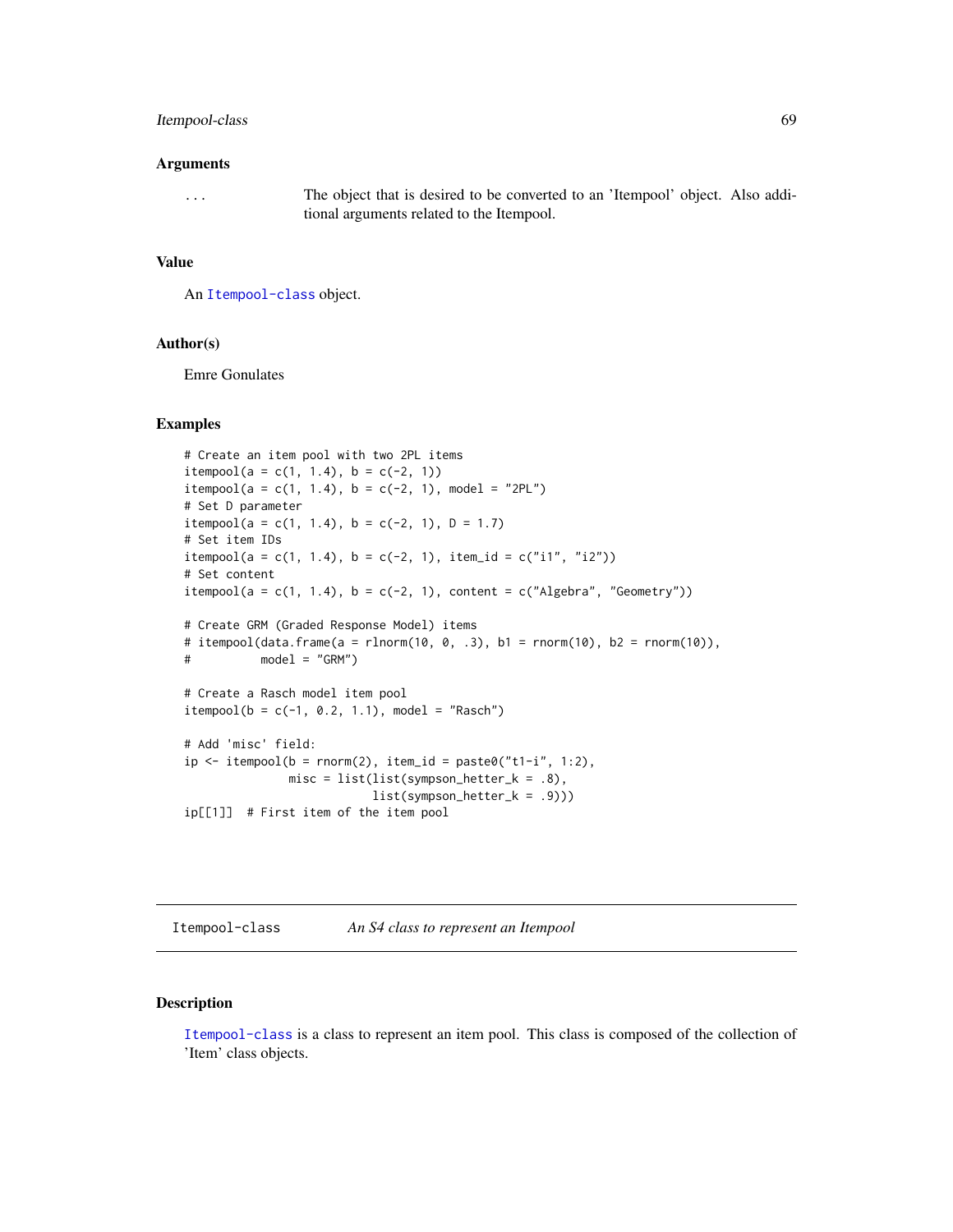# Slots

item\_list The list of items that are 'Item' class

misc A list of additional parameters for the item pool. For example, one can put the calibration date of the item pool as misc = list(calibration\_date = as.Date("2020-01-17")).

## Author(s)

Emre Gonulates

item\_analysis *Item Analysis Function*

#### Description

Item Analysis Function

#### Usage

```
item_analysis(resp, criterion = NULL, ip = NULL, suppress_output = FALSE)
```
#### Arguments

| resp            | A Response_set-class object, matrix or data. frame containing the item re-<br>sponses.                                                                                                                                                                                                                                                                                                                                        |
|-----------------|-------------------------------------------------------------------------------------------------------------------------------------------------------------------------------------------------------------------------------------------------------------------------------------------------------------------------------------------------------------------------------------------------------------------------------|
| criterion       | Provide a continuous criterion variable such as a total raw score, or theta score<br>that will be used in the calculation of correlation calculations. If this value is<br>NULL, the total score will be used.                                                                                                                                                                                                                |
| ip              | An Itempool-class object. This will help function in two ways. First, if the<br>resp is a Response_set-class object, the function will help the responses to<br>be arranged in the same order as ip. Second, if there are polytomous items in<br>the data, ip will help finding the maximum values of each item. Otherwise, the<br>maximum values each item can take will be calculated using data, which may<br>be fallible. |
| suppress_output |                                                                                                                                                                                                                                                                                                                                                                                                                               |
|                 | If TRUE, the function will suppress console output. Default value is FALSE                                                                                                                                                                                                                                                                                                                                                    |

#### Value

A list of

'item\_id' Item ID.

'n' Number of examinees responded this item.

'pval' p-value, proportion of examinees correctly answered items. If there are polytomous items in the data, p-value will be calculated by dividing the mean of the scores for the item by the maximum possible score of the item.

'pbis' Point biserial correlation.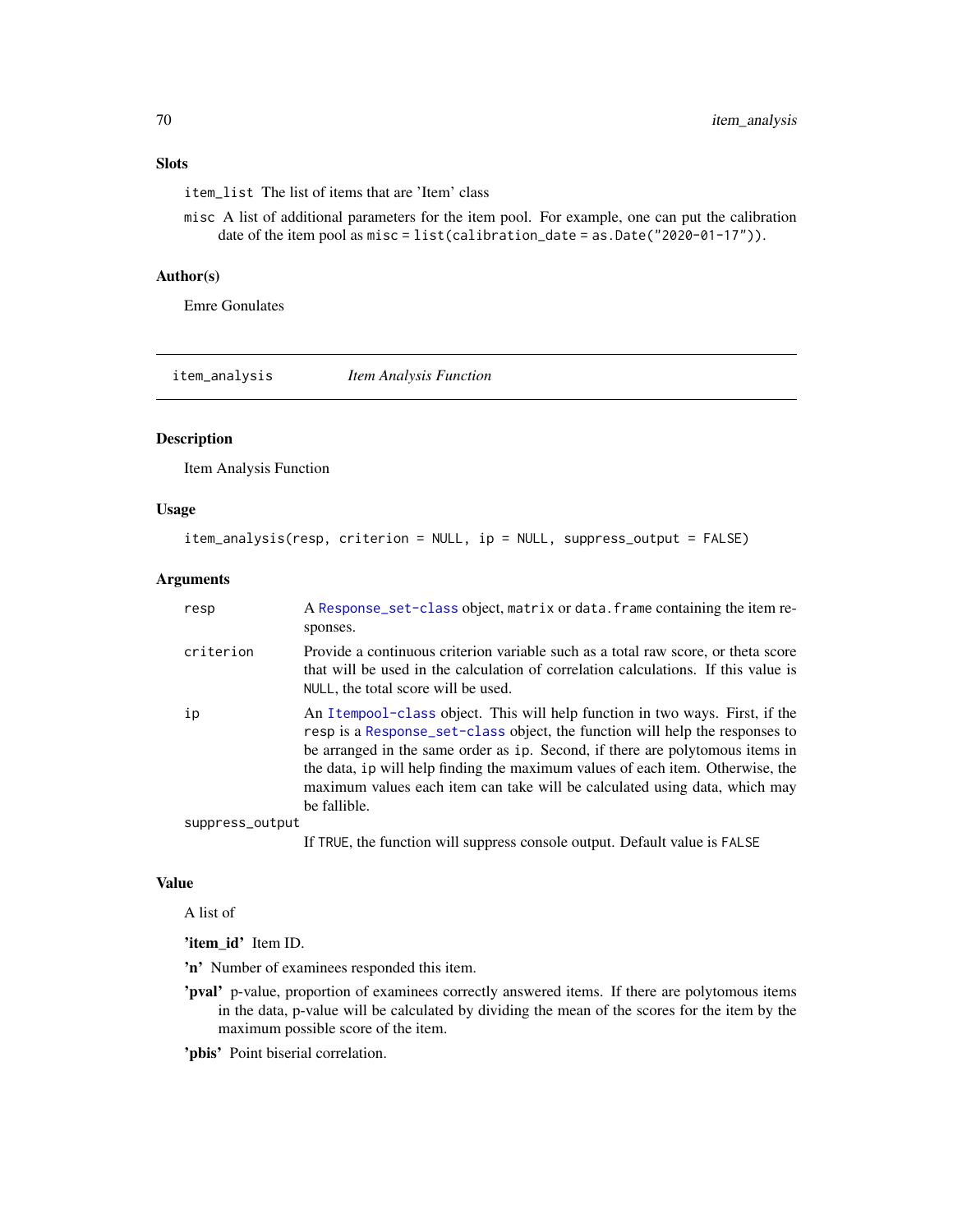#### item\_fit 71

'bis' Biserial correlation.

'pbis\_adj' Point biserial correlation between item and total score without this item.

'bis\_adj' Biserial correlation between item and total score without this item.

## Author(s)

Emre Gonulates

## Examples

```
theta <- rnorm(100)
ip \leq generate_ip(n = 20)
resp \leq sim_resp(ip = ip, theta = theta, prop_missing = .2)
# Item analysis based on total scores
item_analysis(resp)
# Item analysis based on theta scores
item_analysis(resp, criterion = theta)
```
### item\_fit *Calculate item-fit indices*

### Description

item\_fit calculates the fit of an item to a given psychometric model.

#### Usage

item\_fit(ip, resp, theta = NULL, type = "Q1", item\_id = NULL, n\_groups = NULL)

## Arguments

| ip    | An Itempool-class object.                                                                                                                                                                                                                                                                    |
|-------|----------------------------------------------------------------------------------------------------------------------------------------------------------------------------------------------------------------------------------------------------------------------------------------------|
| resp  | A Response_set-class object, matrix or data. frame containing the item re-<br>sponses.                                                                                                                                                                                                       |
| theta | An vector containing ability parameters. When type = $"Q1"$ and theta = NULL<br>or an invalid theta vector provided, theta values will be estimated using item<br>parameters and responses. In order to speed up the function for large data sets,<br>theta values can be supplied.          |
| type  | The type of the item-fit index. Currently the following indices are available:<br>" $O3$ " Yen's O3 index (Yen, 1984)<br>"Q1" Yen's Q1 index (Yen, 1981). Only available for unidimensional dichoto-<br>mous <i>items</i> .<br>"G2" PARSCALE's fit statistic. See DeMars (2005) for details. |
|       | The default value is "Q1".                                                                                                                                                                                                                                                                   |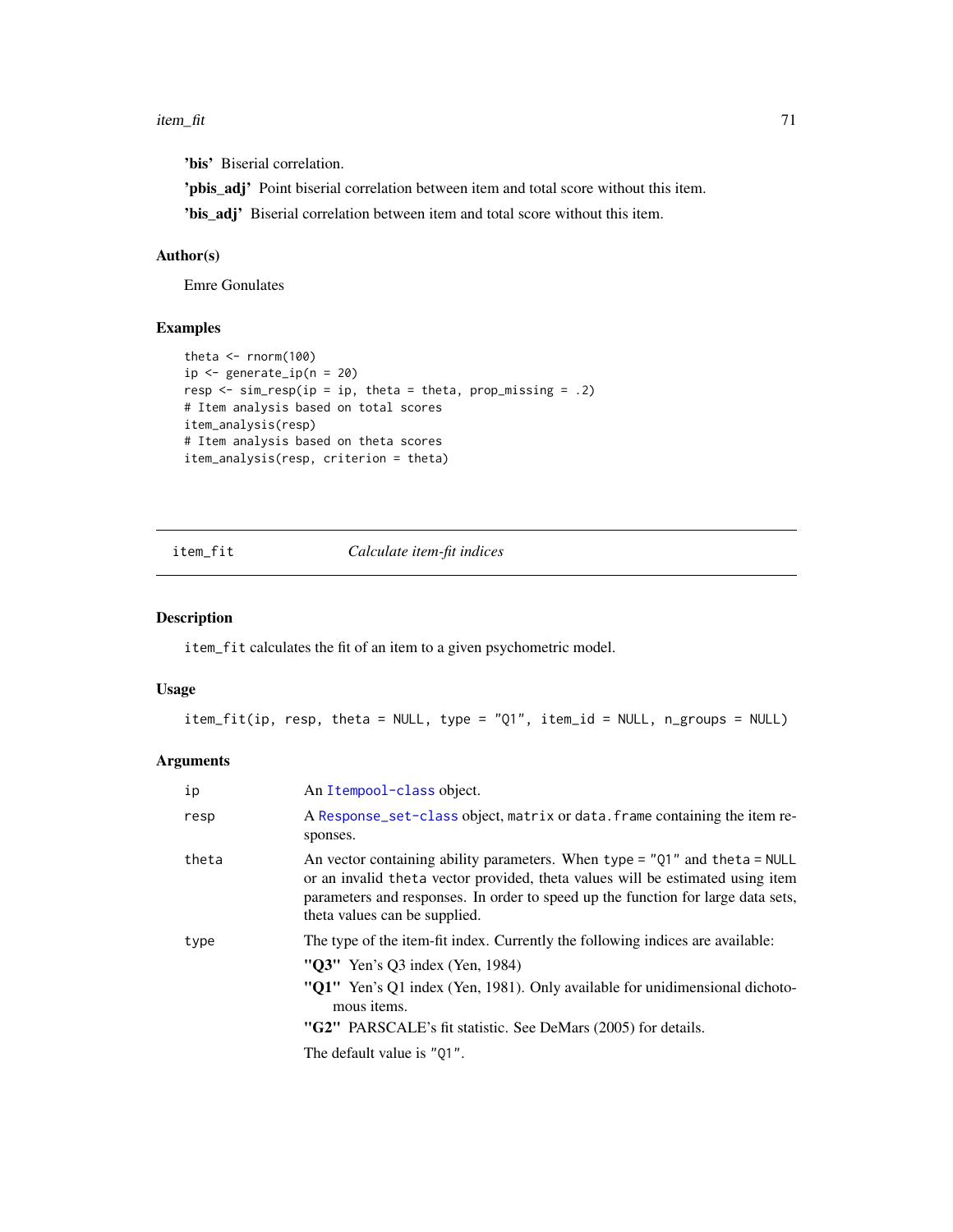| item_id  | A string vector that is holding the ID's of the item for which item fit should be<br>calculated. The default value is NULL where item fit statistic of all items will be<br>calculated.                                                                                                                                                                                                                                                                           |
|----------|-------------------------------------------------------------------------------------------------------------------------------------------------------------------------------------------------------------------------------------------------------------------------------------------------------------------------------------------------------------------------------------------------------------------------------------------------------------------|
| n_groups | An integer representing the number of groups of examinees. When $type = "01"$<br>and $n_{\text{g}}$ roups = NULL, the default value will be 10 (as specified in Yen (1981)).<br>For example, if there are 900 examinees, when $n_{\text{g}$ roups = 10, first examinees<br>will be sorted according to their theta scores and separated into 10 equally sized<br>groups of approximately 90 examinees each. The same default value is used<br>when type = $"G2".$ |

#### Details

# Yen's Q3

The details of Yen's Q3 can be found in Yen (1984). It is mainly used as a measure of local dependence between two set of items.

# Yen's Q1

The details of Yen's Q1 can be found in Yen (1981). Please note that Q1 can have inflated Type-I error rates (Orlando & Thissen, 2000).

# PARSCALE's G2

PARSCALE's fit statistic G2 is explained in Kang and Chen (2008) and DeMars (2005) in detail. DeMars also detailed the situations when G2 index yields inflated Type-I error rates. Specifically, she did not recommend this index for short tests.

## Value

A vector of item-fit index values for Q1 and G2. A correlation matrix will be returned for Q3.

### Author(s)

Emre Gonulates

### References

DeMars, C. E. (2005). Type I error rates for PARSCALE's fit index. Educational and psychological measurement, 65(1), 42-50.

Kang, T., & Chen, T. T. (2008). Performance of the generalized S-X2 item fit index for polytomous IRT models. \*Journal of Educational Measurement\*, 45(4), 391–406. https://doi.org/10.1111/j.1745- 3984.2008.00071.x

Orlando, M., & Thissen, D. (2000). New item fit indices for dichotomous item response theory models. Applied Psychological Measurement, 24, 50–64.

Yen, W. M. (1981). Using simulation results to choose a latent trait model. \*Applied Psychological Measurement\*, 5(2), 245–262. https://doi.org/10.1177/014662168100500212

Yen, W. M. (1984). Effects of local item dependence on the fit and equating performance of the three-parameter logistic model. \*Applied Psychological Measurement\*, 8(2), 125–145.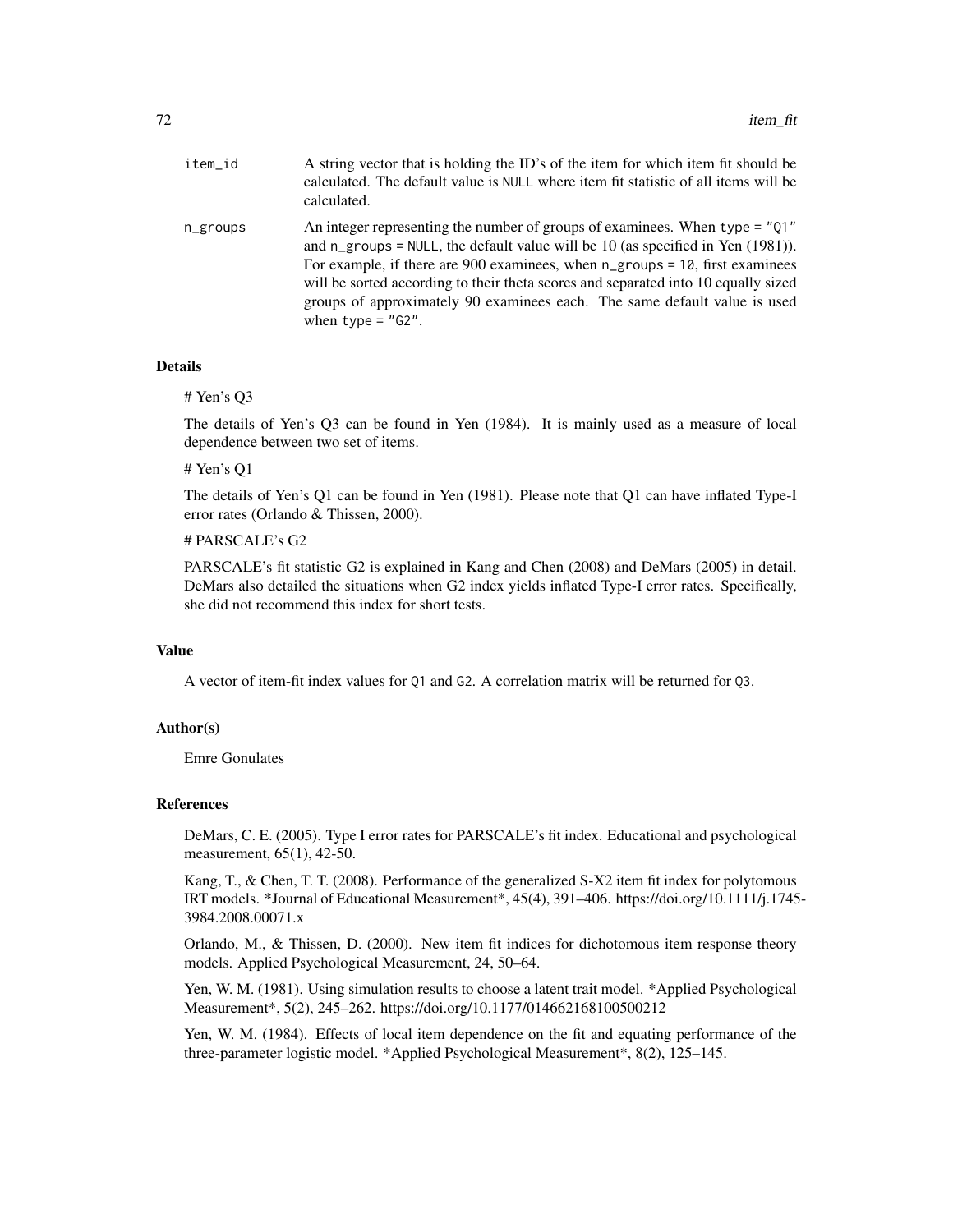## Examples

```
ip \leftarrow generate\_ip(model = "3PL", n = 10)theta \leq rnorm(1000)
resp <- sim_resp(ip = ip, theta = theta, output = "response_set")
### Yen's Q1 ###
# Calculate Yen's Q1 for all items
item_fit(ip = ip, resp = resp, theta = theta, type = "Q1")
# Calculate Yen's Q1 for only selected items
item_fit(ip = ip, resp = resp, theta = theta, type = "Q1",item_id = c("Item_3", "Item_5"))
# Change the number of groups examinees will be separated into:
item_fit(ip = ip, resp = resp, theta = theta, type = "Q1", n_groups = 15)
```
ks *Item Characteristic Curve Estimation using Kernel Smoothing*

#### Description

Item Characteristic Curve Estimation using Kernel Smoothing

## Usage

```
ks(
  resp,
 h = NULL,kernel_func = "gauss",
 criterion = NULL,
 points = seq(-3, 3, 0.05))
```

| resp | A response matrix where each row is the responses of an examinee and each<br>column represents an item.                                                                                                                                                                                                                                                                                                                                           |
|------|---------------------------------------------------------------------------------------------------------------------------------------------------------------------------------------------------------------------------------------------------------------------------------------------------------------------------------------------------------------------------------------------------------------------------------------------------|
|      | resp does not necessarily be a matrix. It can be data. frame or any other object<br>that can be convertible to matrix using as matrix function.                                                                                                                                                                                                                                                                                                   |
|      | resp can contain missing responses.                                                                                                                                                                                                                                                                                                                                                                                                               |
| h    | The bandwidth parameter that controls the amount of smoothing. A small value<br>will decrease the bias whereas increase the sampling variability. For a standard<br>normally distributed criterion and Gaussian kernel smoothing function, $h =$<br>0.2 is recommended for large sample sizes (like 3000), $h = 0.3$ is recommended<br>for medium sample sizes (like 500), and $h = 0.4$ is recommended for small<br>sample sizes (like 100), and |
|      | The default value is $1.06\sigma(criterion)n_{examples}^{-1/5}$ .                                                                                                                                                                                                                                                                                                                                                                                 |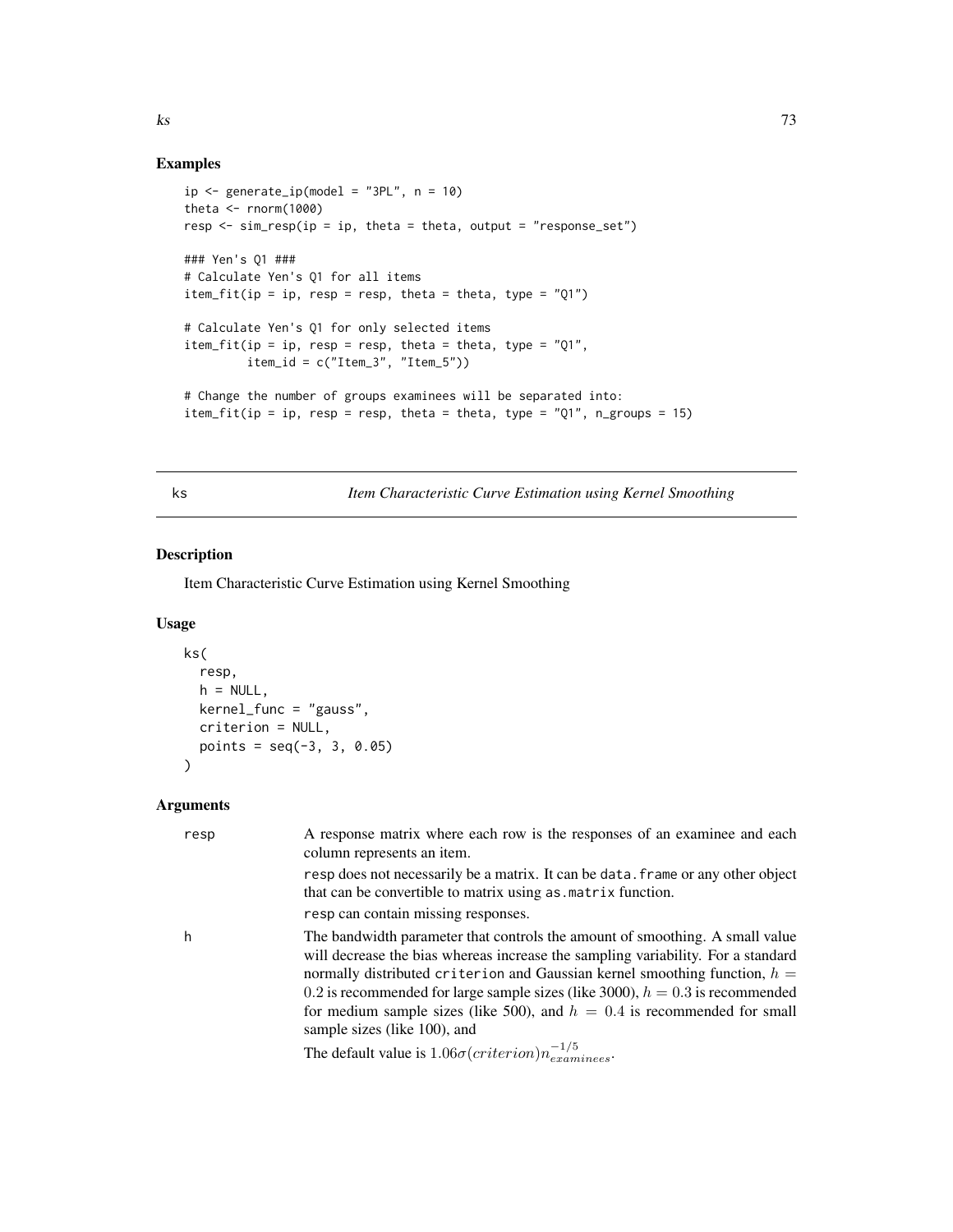| kernel_func | Choice of kernel function. Possible choices are:                                                                                                                                                                                                                                                                                                                                                                           |
|-------------|----------------------------------------------------------------------------------------------------------------------------------------------------------------------------------------------------------------------------------------------------------------------------------------------------------------------------------------------------------------------------------------------------------------------------|
|             | • "gauss" Gaussian kernel. $f(x) = e^{-u^2/2}$ .                                                                                                                                                                                                                                                                                                                                                                           |
|             | • "unif"Uniform kernel. $f(x) = 0.5$ , $ u  < 0.5$ , else 0.                                                                                                                                                                                                                                                                                                                                                               |
|             | • "quadratic"Quadratic kernel. $f(x) = 0.75(1 - u^2),  u  < 1$ , else 0.                                                                                                                                                                                                                                                                                                                                                   |
|             | • Custom Function You can provide a custom kernel function object. The<br>function should be maximum at $u = 0$ and gets closer to 0 on either side.                                                                                                                                                                                                                                                                       |
|             | The default value is "gauss", i.e. Gaussian kernel function.                                                                                                                                                                                                                                                                                                                                                               |
| criterion   | The ability estimates for each examinee. The default is NULL where the abilities<br>will be estimated from the sum scores. First sum scores will be calculated, then<br>the rank of each examinee's sum score will be calculated. These ranks will be<br>divided by the number of examinees plus 1 in order to get values between 0 and<br>1. Finally, these values will be put on standard normal scale (by inverse CDF). |
| points      | The points at which the item characteristic curve will be calculated. The default<br>value is points = $seq(-3, 3, 0.05)$ .                                                                                                                                                                                                                                                                                                |

A list with following elements will be returned:

- pointsThe quadrature points at which ICC is calculated.
- iccA matrix where each cell represents probability of selecting a response (for dichotomous models, probability of correct response). Items are on columns and quadrature points are on rows.
- seA matrix of standard errors of each point of icc. This matrix has the same dimension as icc.
- criterionThe criterion values used for examinees. If criterion = NULL these numbers will be based on sum scores.
- hThe bandwidth parameter.

## Author(s)

Emre Gonulates

```
ip \leftarrow generate_ip(model = "3PL", n = 50)
true_theta <- rnorm(10000)
resp \le sim_resp(ip = ip, theta = true_theta, prop_missing = 0.3)
kern_output <- ks(resp)
# Plot ICC
i <- 12 # select an item to plot
x <- kern_output$icc[, i]
se <- kern_output$se[, i]
p \leq - \text{prob}(ip = ip[i], \text{theta} = \text{kern\_output\$points})p \leftarrow sapply(p, \lceil \cdot \rceil, 2) # get the probability of correct responses
```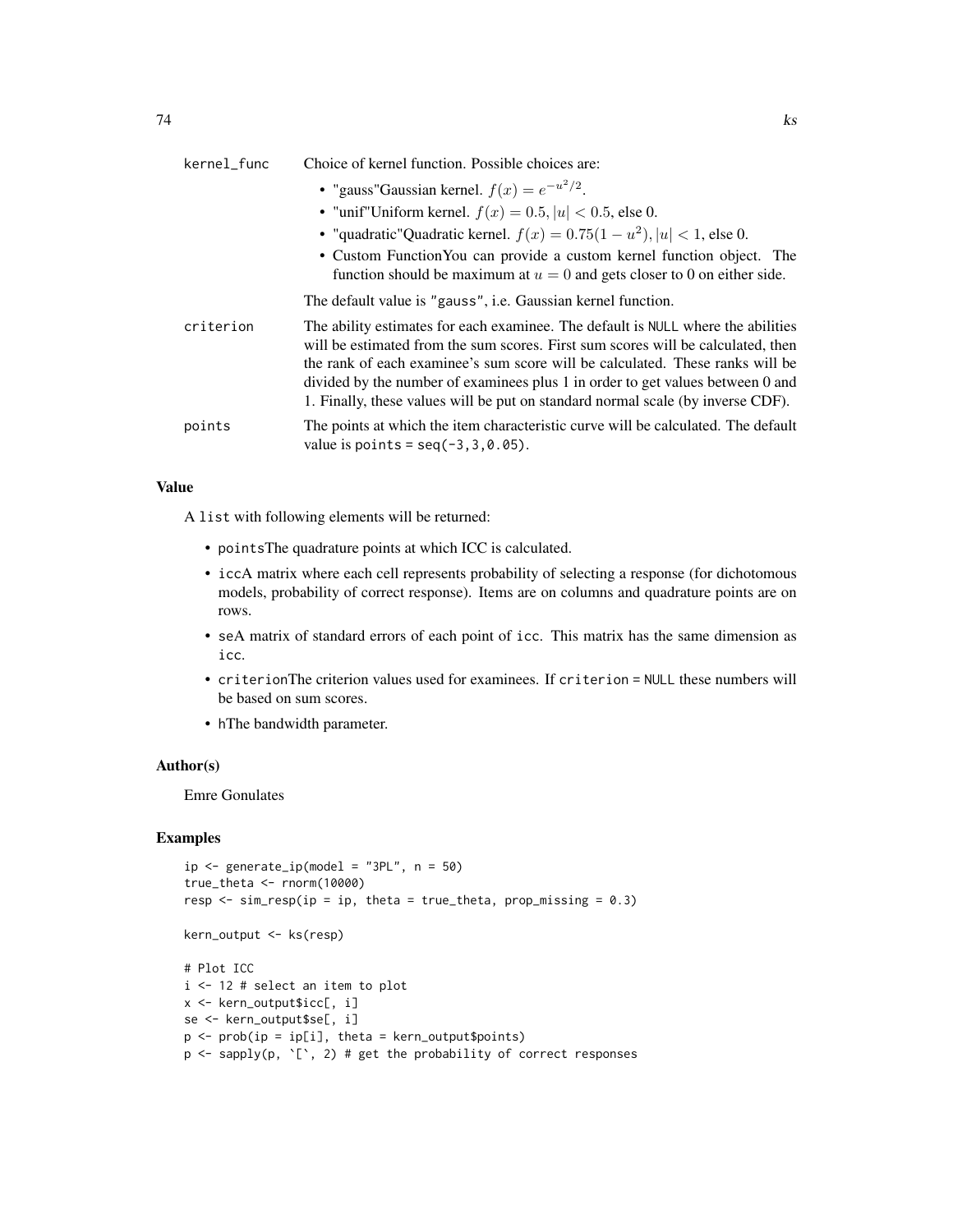```
graph_data <- data.frame(
 theta = kern_output$points,
 \text{icc} = x,
 ci_low = sapply(x - qnorm(.975) * se, function(x) max(x, 0)),ci_high = sapply(x + qnorm(.975) * se, function(x) min(x, 1)),
 p = p## Not run:
p <- ggplot(data = graph_data) +
 geom_line(aes(x = theta, y = icc), color = "blue", alpha = .7, size = 1) +
 geom_line(aes(x = theta, y = p), color = "red", size = 1, alpha = .7) +
 geom_ribbon(data = graph_data,
              aes(x = theta, ymin = ci_low, ymax = ci_high),alpha = .25) +
 ylim(0, 1) +
 labs(x = "Theta", y = "Probability",title = "Item Characteristic Curve") +
 theme_bw()
p
## End(Not run)
```
length,Itempool-method

|  | Find the length of an Itempool-class object |  |
|--|---------------------------------------------|--|
|  |                                             |  |

#### Description

```
Find the length of an Itempool-class object
Find the length of an Response-class object
Find the length of a Response_set-class object
Find the length of a Testlet-class object
```
## Usage

```
## S4 method for signature 'Itempool'
length(x)
```
## S4 method for signature 'Response' length(x)

## S4 method for signature 'Response\_set'  $length(x)$ 

## S4 method for signature 'Testlet' length(x)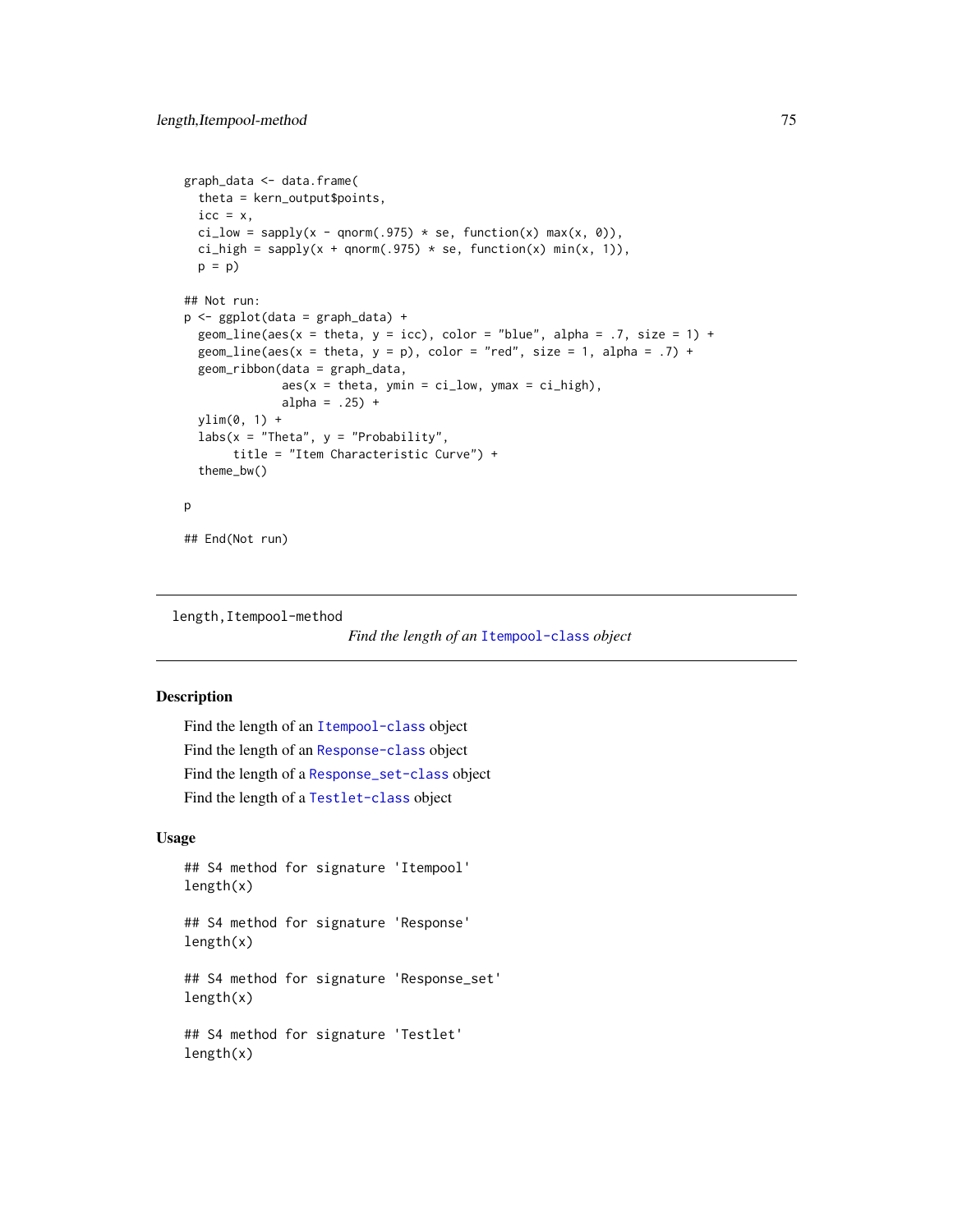## Arguments

x an [Response\\_set-class](#page-106-0) object

## Author(s)

Emre Gonulates

Emre Gonulates

Emre Gonulates

## Examples

r <- response(sample(0:1, 22, TRUE)) length(r)

## M2PL-class *Multidimensional Two-Parameter Logistic Model*

## Description

Multidimensional Two-Parameter Logistic Model

## **Slots**

- a Slope Parameters
- d Intercept Parameter
- D Scaling constant
- se\_a Standard errors of slope parameters
- se\_d Standard error of intercept parameter

## Author(s)

Emre Gonulates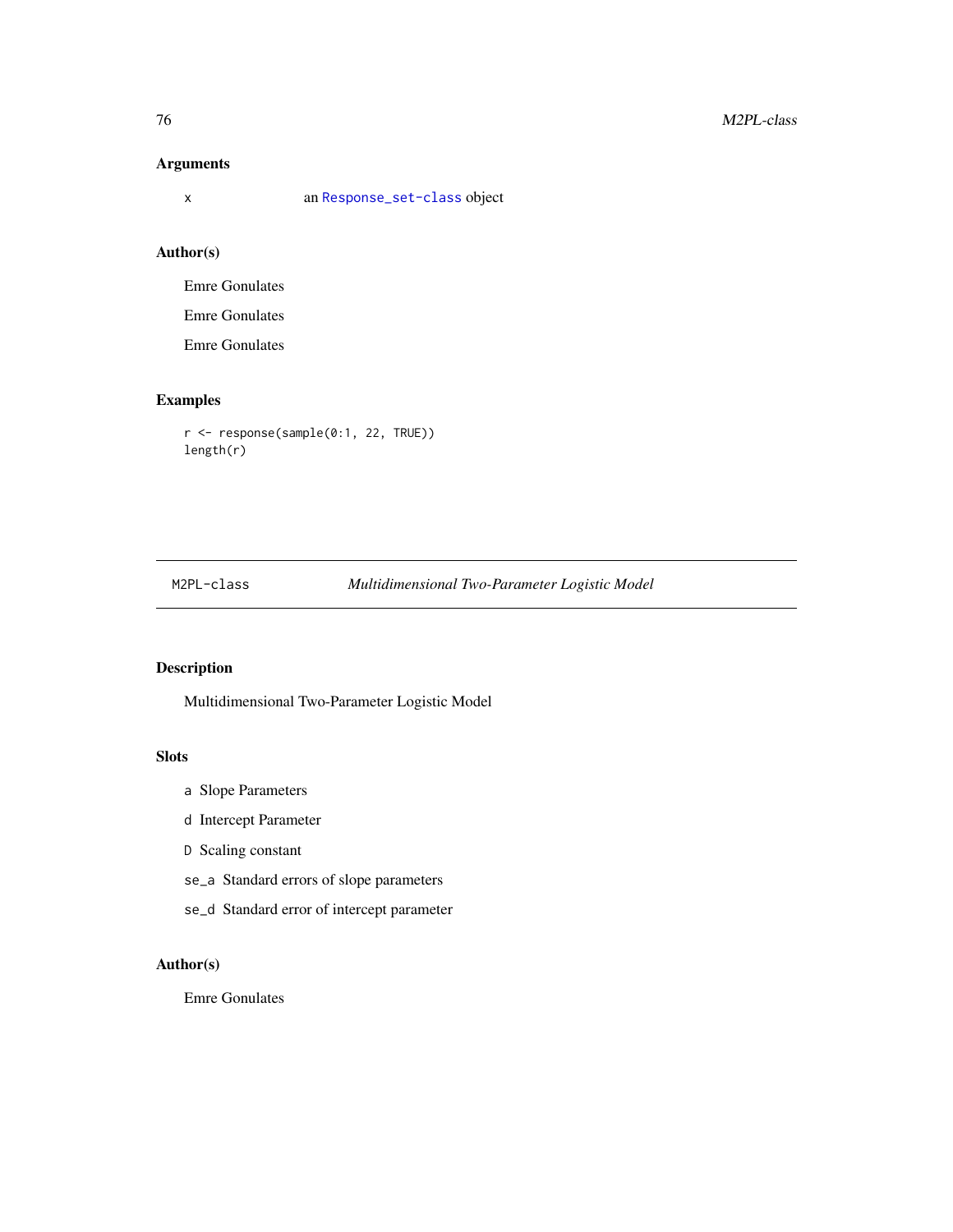## Description

Multidimensional Three-Parameter Logistic Model

## **Slots**

- a Slope Parameters
- d Intercept Parameter
- c Pseudo-Guessing Parameter
- D Scaling constant
- se\_a Standard errors of slope parameters
- se\_d Standard error of intercept parameter
- se\_c Standard error of pseudo-guessing parameter

## Author(s)

Emre Gonulates

#### max\_score *Calculate the maximum possible score*

#### Description

Calculate the maximum possible score

#### Usage

```
max\_score(ip, resp = NULL, sum = TRUE)## S4 method for signature 'Item'
max_score(ip, resp = NULL, sum = TRUE)
## S4 method for signature 'Itempool'
max_score(ip, resp = NULL, sum = TRUE)
```

| ip   | An Item-class or an Itempool-class object containing the item parameters.                                                                                                 |
|------|---------------------------------------------------------------------------------------------------------------------------------------------------------------------------|
| resp | A Response-class or Response_set-class object.                                                                                                                            |
| sum  | If TRUE, when ip is an Itempool-class object the individual maximum possi-<br>ble scores of items will be summed. This argument will be ignored when resp<br>is not NULL. |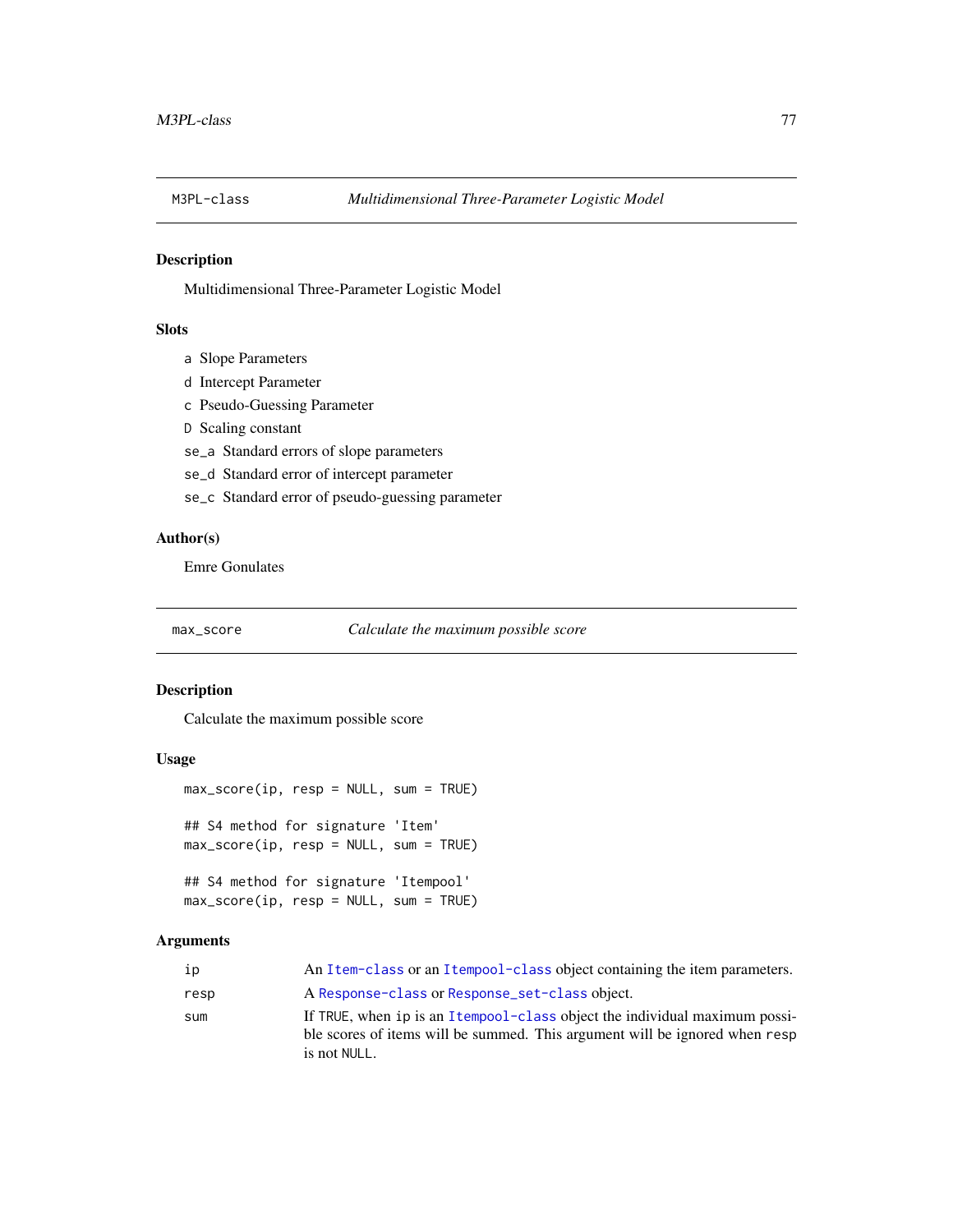Maximum possible score of each item

## Author(s)

Emre Gonulates

mean,Item-method *Calculate the expected value of an Item*

## Description

mean Returns the expected value of an item for given parameters for a given ability or abilities, i.e. θ.

#### Usage

```
## S4 method for signature 'Item'
mean(x, \ldots)## S4 method for signature 'Rasch'
mean(x, \ldots)## S4 method for signature '`1PL`'
mean(x, \ldots)## S4 method for signature '`2PL`'
mean(x, \ldots)## S4 method for signature '`3PL`'
mean(x, \ldots)## S4 method for signature '`4PL`'
mean(x, \ldots)## S4 method for signature 'GPCM'
mean(x, \ldots)## S4 method for signature 'GPCM2'
mean(x, \ldots)## S4 method for signature 'GRM'
mean(x, \ldots)## S4 method for signature 'PCM'
mean(x, \ldots)
```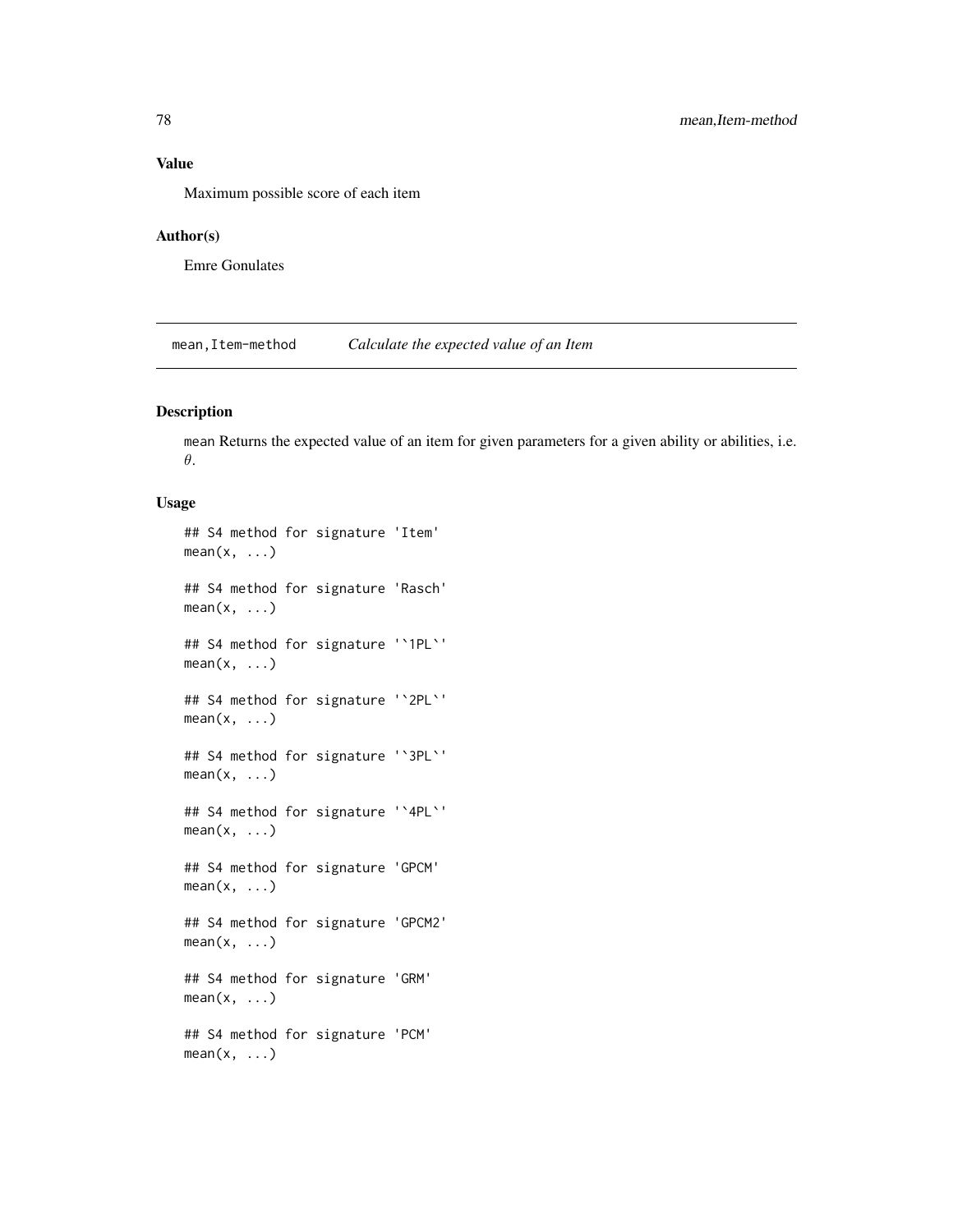#### Arguments

| $\mathsf{x}$ | An Item-class object containing the item parameters.                         |
|--------------|------------------------------------------------------------------------------|
| $\cdots$     | Additional parameters. Specifically theta argument is required. theta should |
|              | be a numeric vector of ability parameters.                                   |

### Value

Item expected values at given theta(s) values will be returned.

#### Author(s)

Emre Gonulates

## Examples

```
itm <- generate_item(model = "Rasch")
mean(itm, theta = 1)
mean(intm, -1.2)itm <- generate_item(model = "GPCM", n_categories = 5)
mean(itm, theta = 1.5)
mean(itm, 0.2)
```
mean,Itempool-method *Calculate the expected value of an Itempool*

## Description

mean Returns the expected values of each item in an [Itempool-class](#page-68-0) object for a given ability or abilities, i.e.  $\theta$ .

#### Usage

## S4 method for signature 'Itempool'  $mean(x, \ldots)$ 

#### Arguments

|          | An Itempool-class object containing the item parameters.                                                                   |
|----------|----------------------------------------------------------------------------------------------------------------------------|
| $\cdots$ | Additional parameters. Specifically theta argument is required, theta should<br>be a numeric vector of ability parameters. |

#### Value

Item expected values at given theta values will be returned.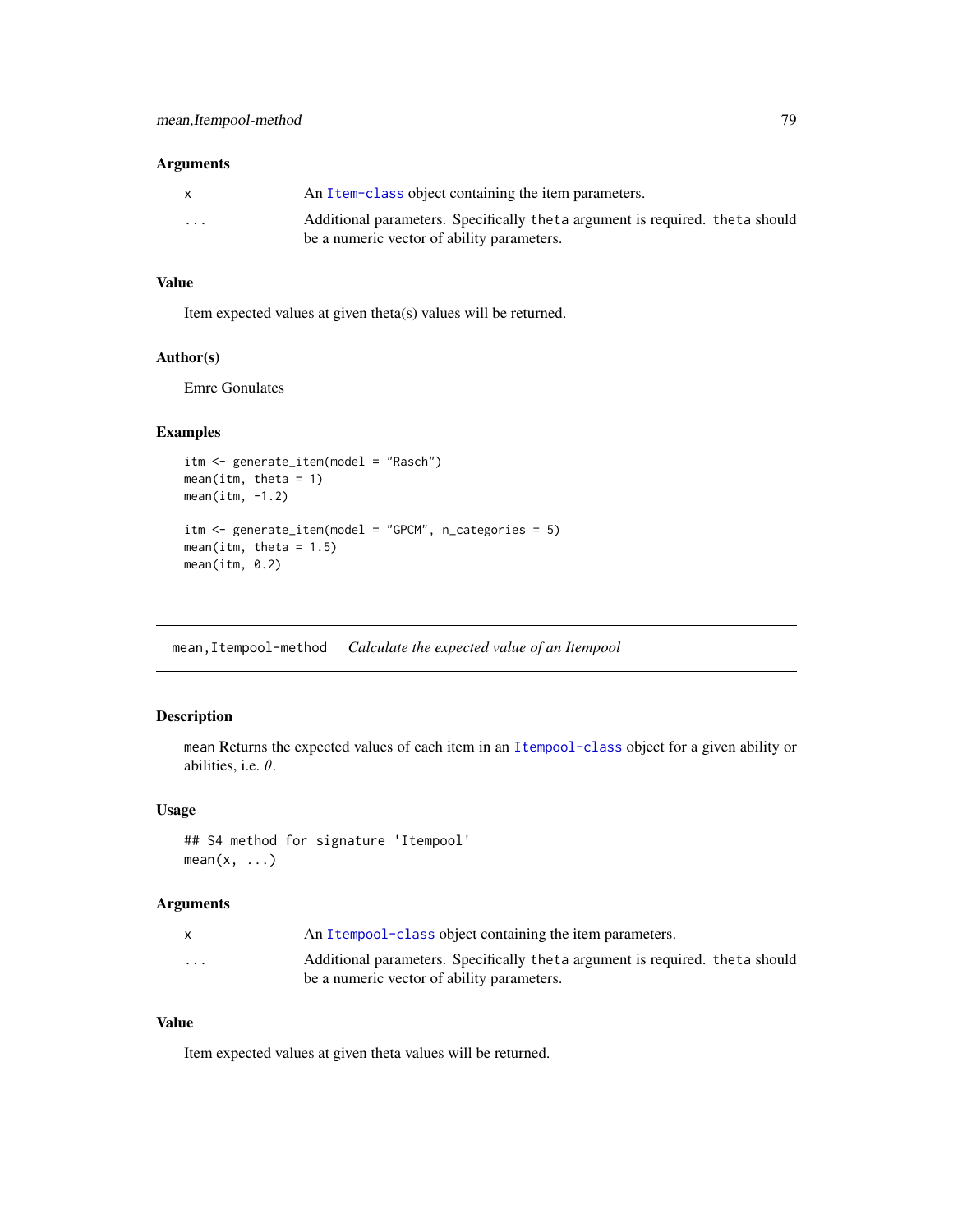## Author(s)

Emre Gonulates

## Examples

```
ip <- generate_ip(model = "2PL")
mean(ip, theta = 1.2)mean(ip, 1.2)
ip <- generate_ip(model = "GPCM")
mean(ip, theta = -0.37)
mean(ip, -1.55)
```
mean,Testlet-method *Calculate the expected value of an Testlet*

## Description

mean Returns the expected values of each item in an [Testlet-class](#page-115-0) object for a given ability or abilities, i.e.  $\theta$ .

## Usage

## S4 method for signature 'Testlet'  $mean(x, \ldots)$ 

#### Arguments

|                         | A Test let-class object containing the item parameters.                                                                    |
|-------------------------|----------------------------------------------------------------------------------------------------------------------------|
| $\cdot$ $\cdot$ $\cdot$ | Additional parameters. Specifically theta argument is required. theta should<br>be a numeric vector of ability parameters. |
|                         |                                                                                                                            |

## Value

Item expected values at given theta values will be returned.

## Author(s)

Emre Gonulates

```
t1 <- generate_testlet()
mean(t1, theta = -1.1)
mean(t1, -1.1)
```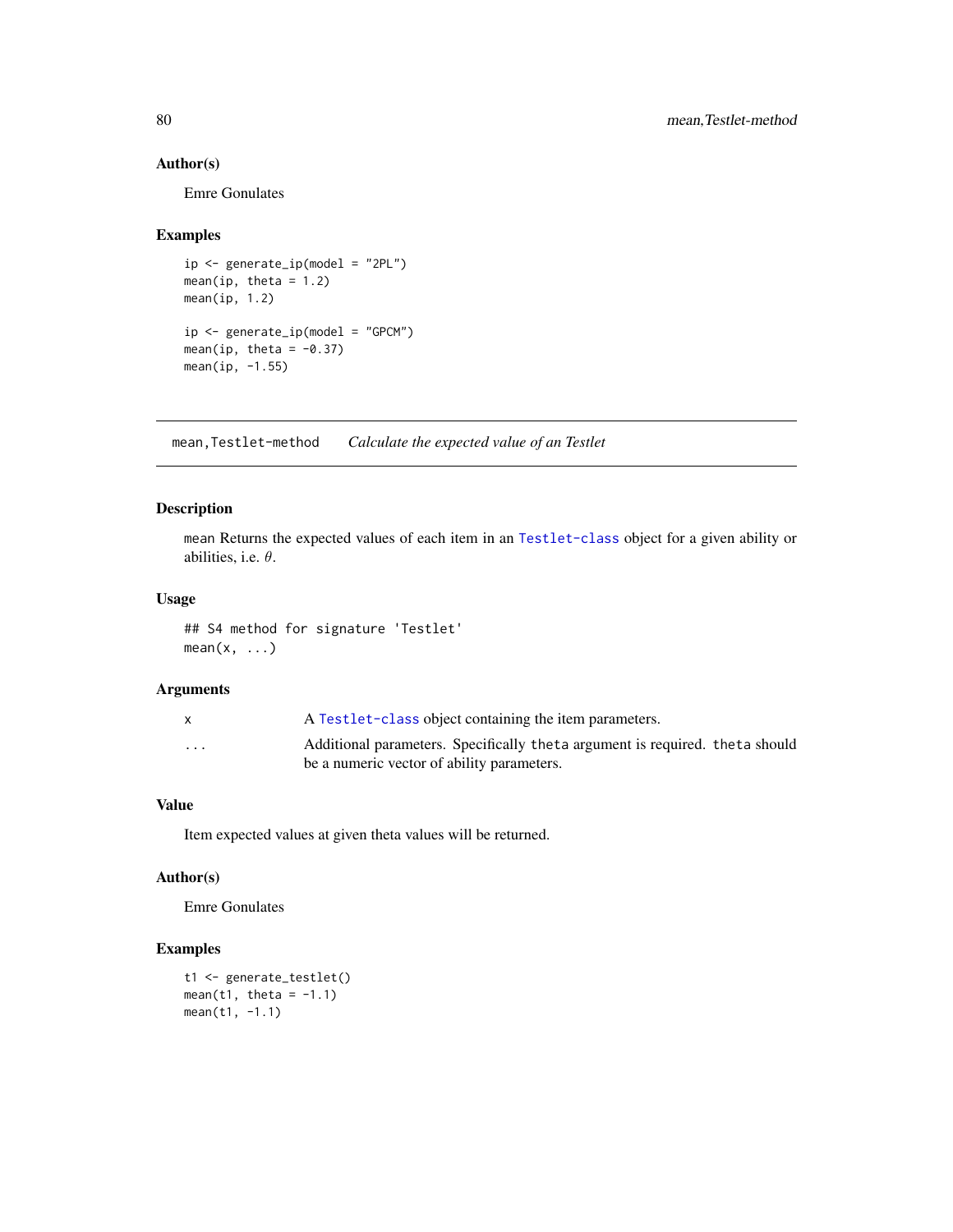## Description

Partial Credit Model

## Slots

b A vector of threshold parameters

se\_b A vector of standard error of item threshold parameters

## Author(s)

Emre Gonulates

person\_fit *Calculate person-fit indices*

#### Description

person\_fit calculates the fit of a person to a given psychometric model.

## Usage

```
person_fit(resp, ip, theta, type = "lz")
## S4 method for signature 'Response_set, Itempool'
person_fit(resp, ip, theta, type = "lz")
## S4 method for signature 'ANY, Itempool'
person_fit(resp, ip, theta, type = "lz")
## S4 method for signature 'ANY,Testlet'
person_fit(resp, ip, theta, type = "lz")
```

| resp  | A vector of item responses.                              |
|-------|----------------------------------------------------------|
| ip    | An Item-class, Itempool-class or a Testlet-class object. |
| theta | An vector containing ability parameters.                 |
| type  | The type of the person-fit index.                        |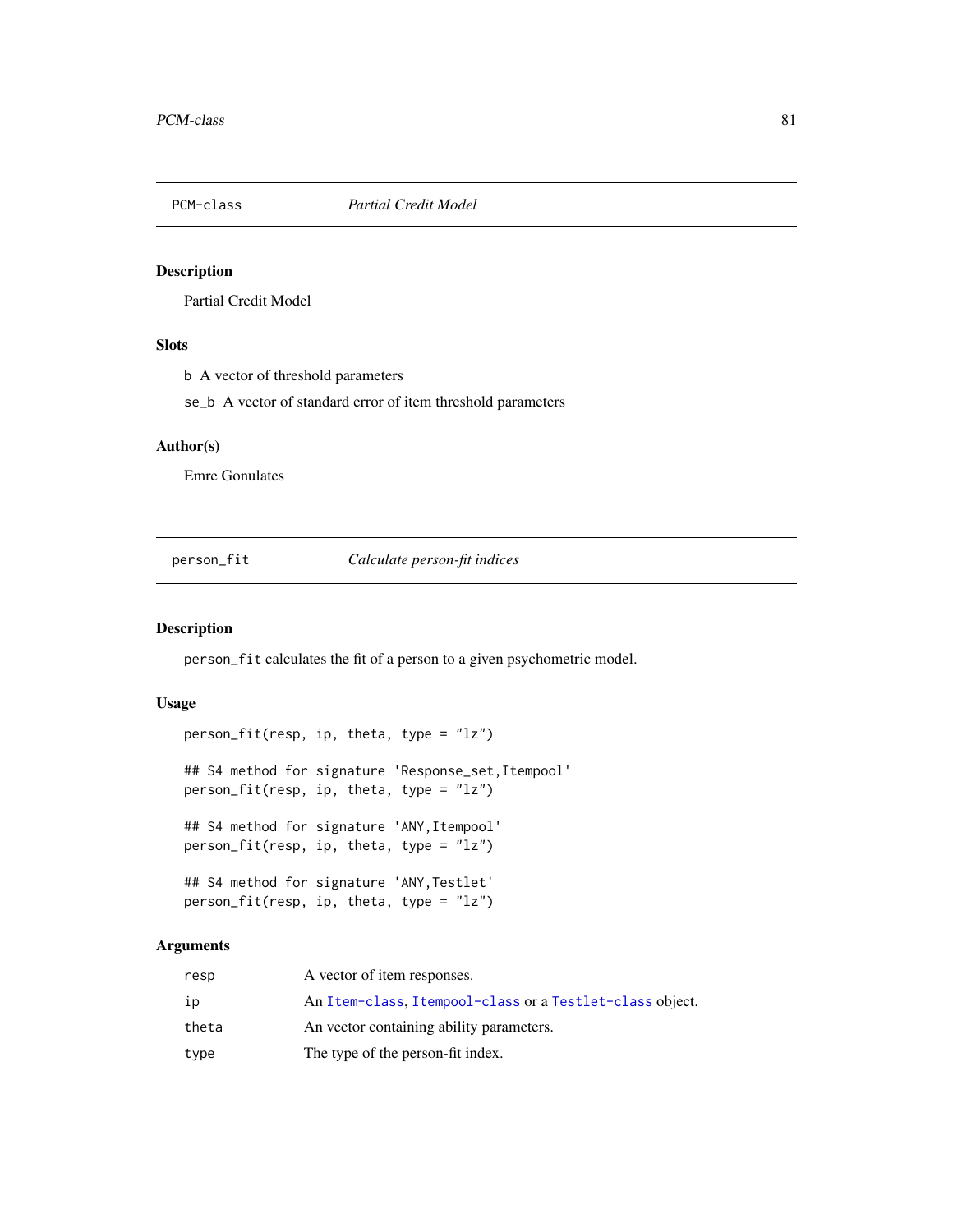A vector of person-fit index values.

## Author(s)

Emre Gonulates

plot.Item *Plot Item Characteristic Curve of an* Item *object*

## Description

plot.Item Plots the item characteristic curve for dichotomous items and category response functions for polytomous items.

#### Usage

```
## S3 method for class 'Item'
plot(
 x,
  theta_range = c(-4, 4),
 title = "",
  suppress_plot = FALSE,
  category_names = FALSE,
  legend_title = NULL,
 base_r_graph = FALSE,
  ...
)
```

| x             | An Item-class object.                                                                                                                                                                                                                                                                                                                                                      |
|---------------|----------------------------------------------------------------------------------------------------------------------------------------------------------------------------------------------------------------------------------------------------------------------------------------------------------------------------------------------------------------------------|
| theta_range   | Either (a) a numeric vector of length two where the values are minimum and<br>maximum theta values, or, (b) a numeric vector of length more than two where<br>values represents the theta values that will be plotted.                                                                                                                                                     |
| title         | Title of the plot. By default if the item is 1-4PM IRT model then the title will<br>be "Item Characteristic Curve" if the item follows Graded Response Model the<br>title will be "Category Response Functions". Set it NULL to remove it.                                                                                                                                 |
| suppress_plot | If FALSE the function will print the plot. If TRUE, function will return the plot ob-<br>ject. Default value is FALSE. Function cannot suppress plot when base_r_graph<br>$=$ TRUE, but graph still can be saved in a variable.                                                                                                                                            |
|               | category_names If the model used is 'GRM' (Graded Response Model) these names will serve<br>as category names. For example, c("Strongly Disagree", "Disagree", "Agree",<br>"Strongly Agree"). The default is FALSE where the default category scores will<br>be printed. If the value is NULL no legend will be printed but the categories will<br>be printed differently. |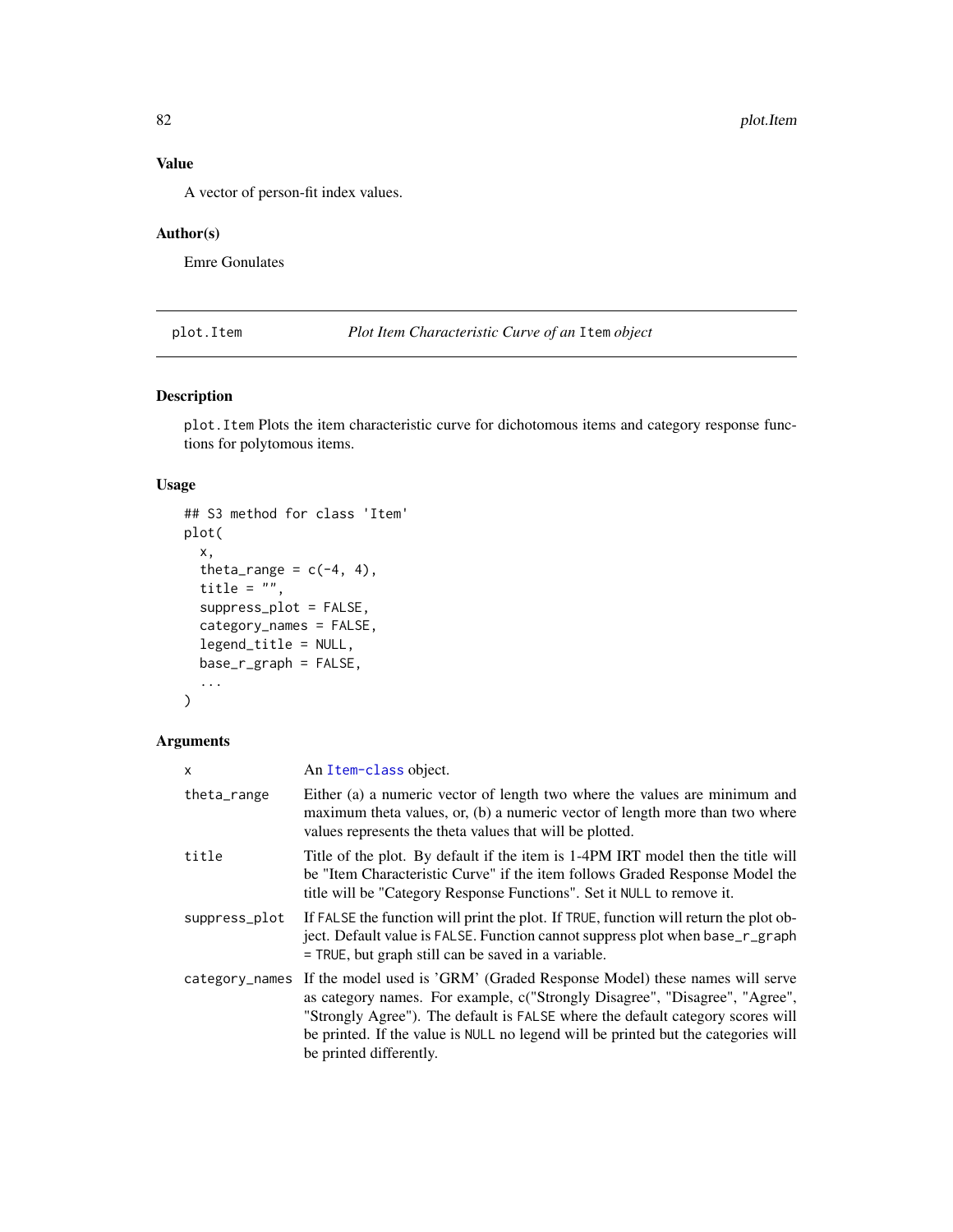#### plot.Item 83

| legend_title | The title of the plot's legend.                                                                                                                                                                                                     |
|--------------|-------------------------------------------------------------------------------------------------------------------------------------------------------------------------------------------------------------------------------------|
| base_r_graph | If TRUE function will plot graphs using base R graphics. If FALSE the function<br>will check whether 'ggplot2' package is installed. If it is installed, it will use<br>'ggplot2' package for the plot. The default value is FALSE. |
| $\cdots$     | Additional arguments that will be passed to geom_line                                                                                                                                                                               |

## Value

Depending on the value of suppress\_plot function either prints the item characteristic curve or returns the plot object.

## Author(s)

Emre Gonulates

```
plot(x = item(b = 0.3, D = 1, model = "1PL"))itm1 <- item(a = 1.2, b = 0.3, c = .2, model = "3PL")
plot(itm1)
plot(item(a = 1.2, b = 0.3, c = .2, d = .89, D = 1))# Use base R graphics for the plot
plot(itm1, base_r_graph = TRUE)
# Plot Graded Response Model
itm2 <- item(a = 0.902, b = c(-1.411, 0.385, 1.79), model = "GRM")
plot(itm2)
plot(itm2, category_names = c("Strongly Disagree", "Disagree", "Agree",
                              "Strongly Agree"))
plot(itm2, category_names = c("Strongly Disagree", "Disagree", "Agree",
                              "Strongly Agree"), base_r_graph = TRUE)
# A Graded Response Model item with two categories (i.e. 2PL item):
itm3 <- item(a = 0.8, b = 1, model = "GRM")
plot(itm3, category_names = c("Incorrect", "Correct"),
     legend_title = "Response")
## Not run:
# Change the y-axis label (Only available if 'ggplot2' is installed)
# plot(itm3, suppress_plot = TRUE) + ylab("New Label")
## End(Not run)
```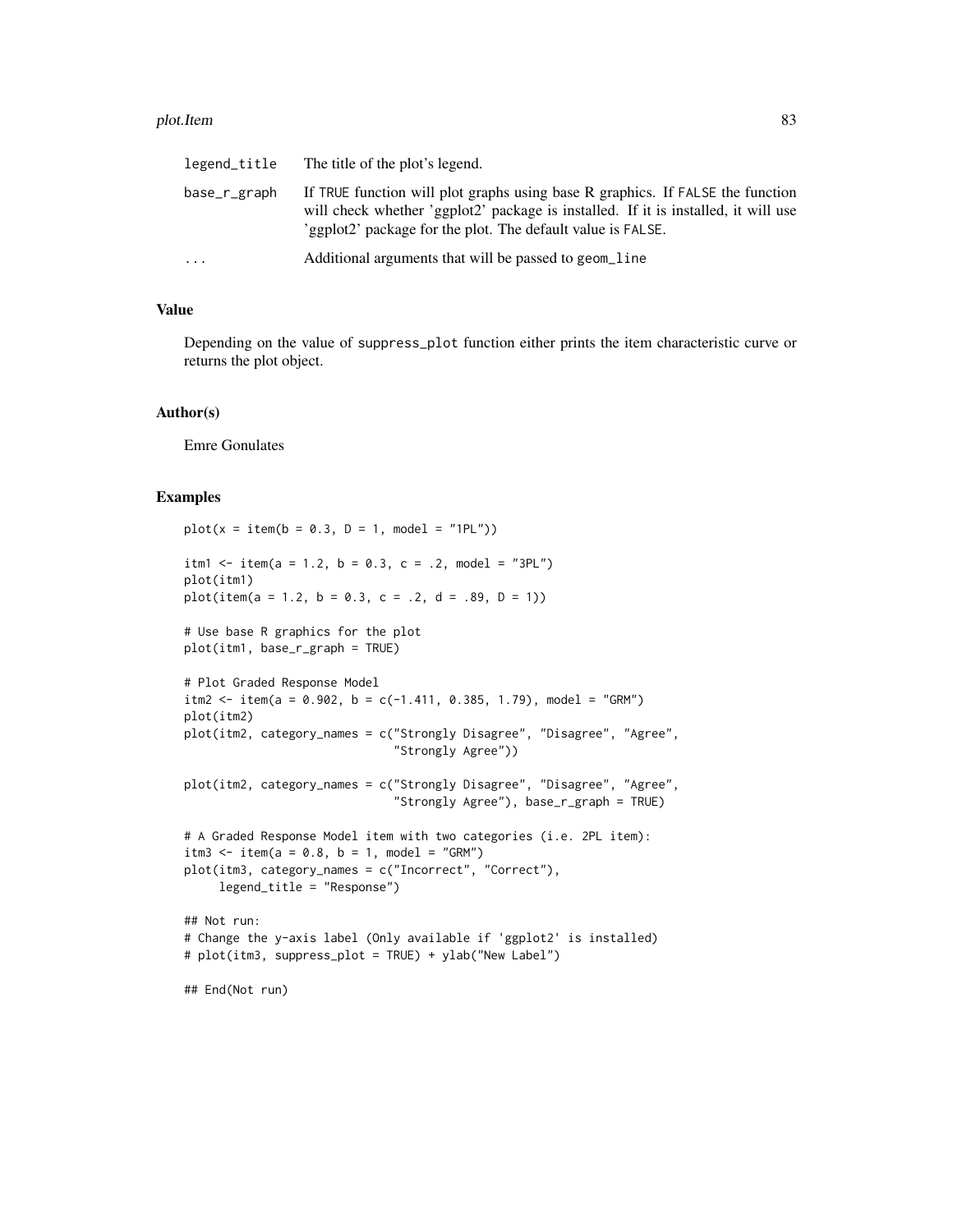## Description

plot.Itempool plots the item characteristic curves (item response curves) or test characteristic curve of an [Itempool-class](#page-68-0) object.

## Usage

```
## S3 method for class 'Itempool'
plot(
 x,
  theta_range = c(-4, 4),
  type = "icc",
  tcc_prop_corr = FALSE,
  focus_item = NULL,
  title = ",
  suppress_plot = FALSE,
  legend_title = NULL,
 base_r_graph = FALSE,
  ...
)
```

| $\mathsf{x}$  | An Itempool-class object.                                                                                                                                                                                    |
|---------------|--------------------------------------------------------------------------------------------------------------------------------------------------------------------------------------------------------------|
| theta_range   | Either a numeric vector of length two setting the boundaries of x-axis, e.g.<br>$c(-4, 4)$ , or, a numeric vector that is includes the theta values that will be plot-<br>ted, e.g. $seq(-3, 3, by = 0.1)$ . |
| type          | The type of the graph. The default value is "icc". Available options are:                                                                                                                                    |
|               | "icc" Plot item characteristic curve of each item                                                                                                                                                            |
|               | "tcc" Plot test characteristic curve                                                                                                                                                                         |
|               | "hist" Plot histograms of item parameters                                                                                                                                                                    |
|               | "pars" Plot dot plot of item parameters                                                                                                                                                                      |
| tcc_prop_corr | If TRUE, test characteristic curve will be show the proportion correct of the test<br>(i.e. the range of y-axis will be $0-1$ instead of 0 to the number of items).                                          |
| focus_item    | A character string of the 'item_id' of the item to be focused. If type = "pars",<br>this item will be shown with a red dot to distinguish it from others.                                                    |
| title         | Title of the plot. Default is NULL. If tcc is TRUE it will be 'Test Characteristic<br>Curve', if FALSE it will be 'Item Characteristic Curve'.                                                               |
| suppress_plot | If FALSE the function will print the plot. If TRUE, function will return the plot<br>object. Default value is FALSE.                                                                                         |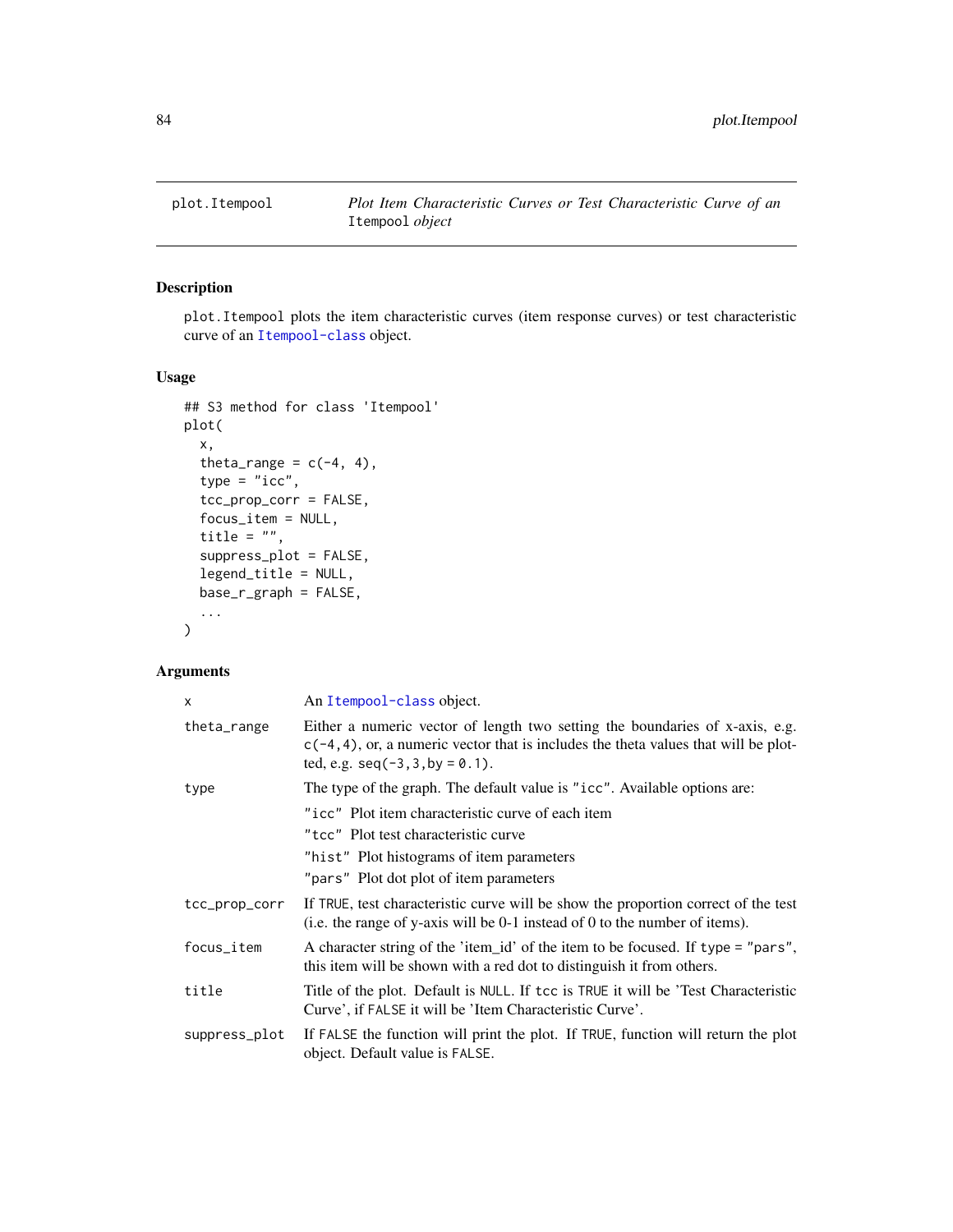| legend_title | The title of the plot's legend.                                                                                                                                                                                                     |
|--------------|-------------------------------------------------------------------------------------------------------------------------------------------------------------------------------------------------------------------------------------|
| base_r_graph | If TRUE function will plot graphs using base R graphics. If FALSE the function<br>will check whether 'ggplot2' package is installed. If it is installed, it will use<br>'ggplot2' package for the plot. The default value is FALSE. |
| $\ddotsc$    | Additional arguments that will be passed to geom_line                                                                                                                                                                               |

Depending on the value of suppress\_plot function either prints the item characteristic curve or returns the plot object.

#### Author(s)

Emre Gonulates

```
ip \leftarrow generate\_ip(n = sample(10:15,1))plot(ip)
# Additional arguments will passed to geom_line
plot(ip, size = .25, alpha = 0.3)
# Set the boundaries of the graph
plot(ip, theta_range = c(-2, 2))
# alternatively provide theta values
plot(ip, theta_range = seq(-6, 6, by = 0.25))
# Test Characteristic Curve
plot(ip, type = "tcc")
# Proportion correct for test characteristic curve
plot(ip, type = "tcc", tcc_prop_corr = TRUE)
# Plot histogram of item parameters
plot(ip, type = "hist")
## Not run:
# Item parameter summary
ip \leftarrow generate_ip(n = 200)plot(ip, type = "pars")
plot(ip, type = "pars", dotsize = .75)
plot(ip, type = "pars", focus_item = "Item_22")
# Use base R graphics
plot(ip, type = "pars", base_r_graph = TRUE)
# # Remove the legend altogether
# plot(ip, suppress_plot = TRUE) + ggplot2::theme(legend.position="none")
```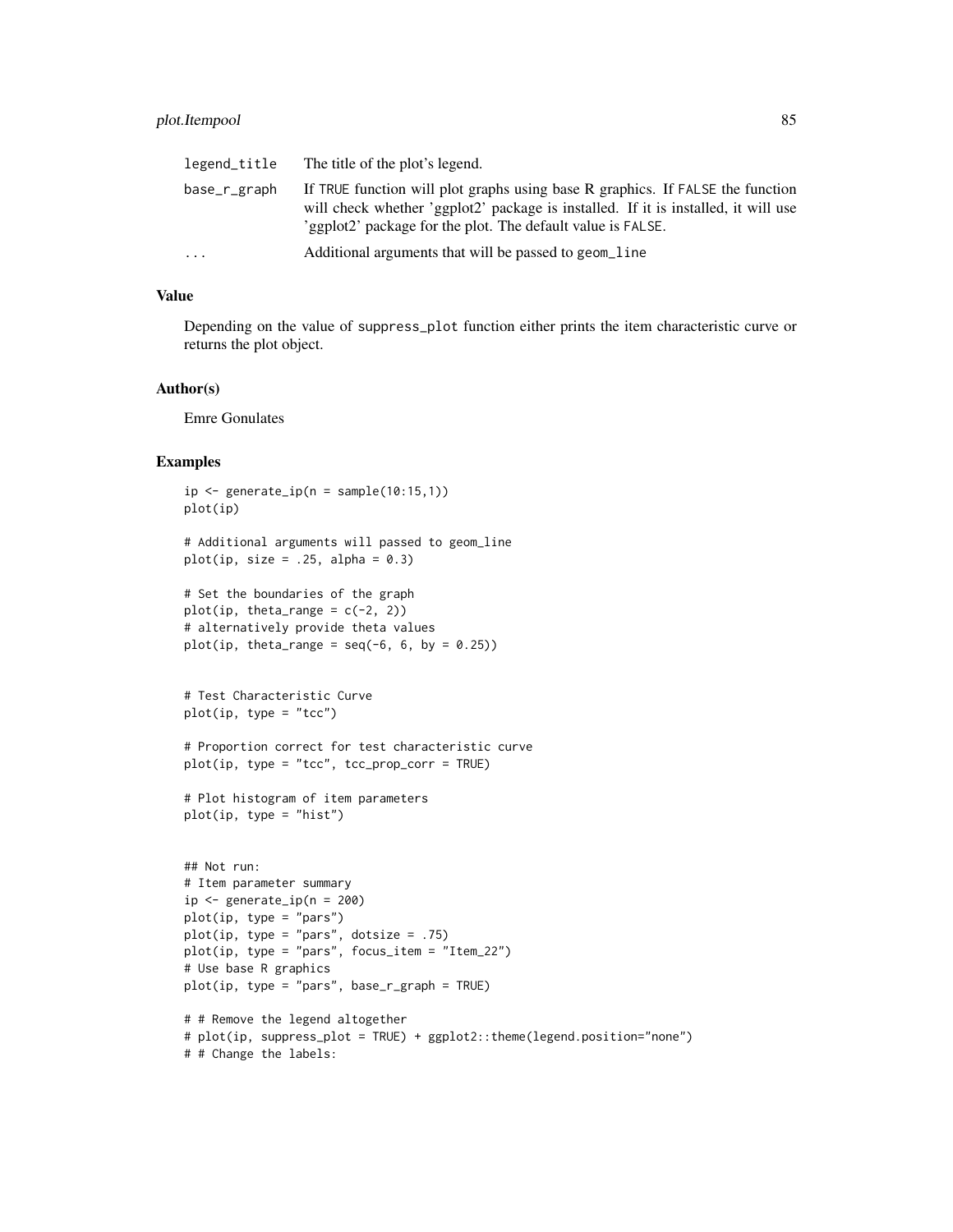```
# plot(ip, suppress_plot = TRUE) +
# ylab("Probability") + xlab("Ability Score")
## End(Not run)
```
plot.ks\_output *Plot Item Fit using Kernel-Smoothing*

## Description

Plot Item Fit using Kernel-Smoothing

## Usage

```
## S3 method for class 'ks_output'
plot(
 x,
 item_no,
 ip = NULL,title = NULL,
 ci = 0.95,base_r_graph = FALSE,
 suppress_plot = FALSE,
  ...
\mathcal{L}
```

| $\mathsf{x}$  | The output of ks() function. If this will be provided the function will run much<br>faster.                                                                                                                                         |
|---------------|-------------------------------------------------------------------------------------------------------------------------------------------------------------------------------------------------------------------------------------|
| item_no       | The order ( <i>i.e.</i> column number) of the item to be plotted.                                                                                                                                                                   |
| ip            | An Itempool-class or Item-class object if expected probabilities are plotted.                                                                                                                                                       |
| title         | Title of the plot                                                                                                                                                                                                                   |
| ci            | It is either a number indicating the confidence interval that will be plotted around<br>the item fit line or NULL if no confidence interval should be plotted. The default<br>value is 0.95, i.e. 95 interval will be plotted.      |
| base_r_graph  | If TRUE function will plot graphs using base R graphics. If FALSE the function<br>will check whether 'ggplot2' package is installed. If it is installed, it will use<br>'ggplot2' package for the plot. The default value is FALSE. |
| suppress_plot | If FALSE the function will print the plot. If TRUE, function will return the plot<br>object. Default value is FALSE.                                                                                                                |
| $\cdots$      | further arguments.                                                                                                                                                                                                                  |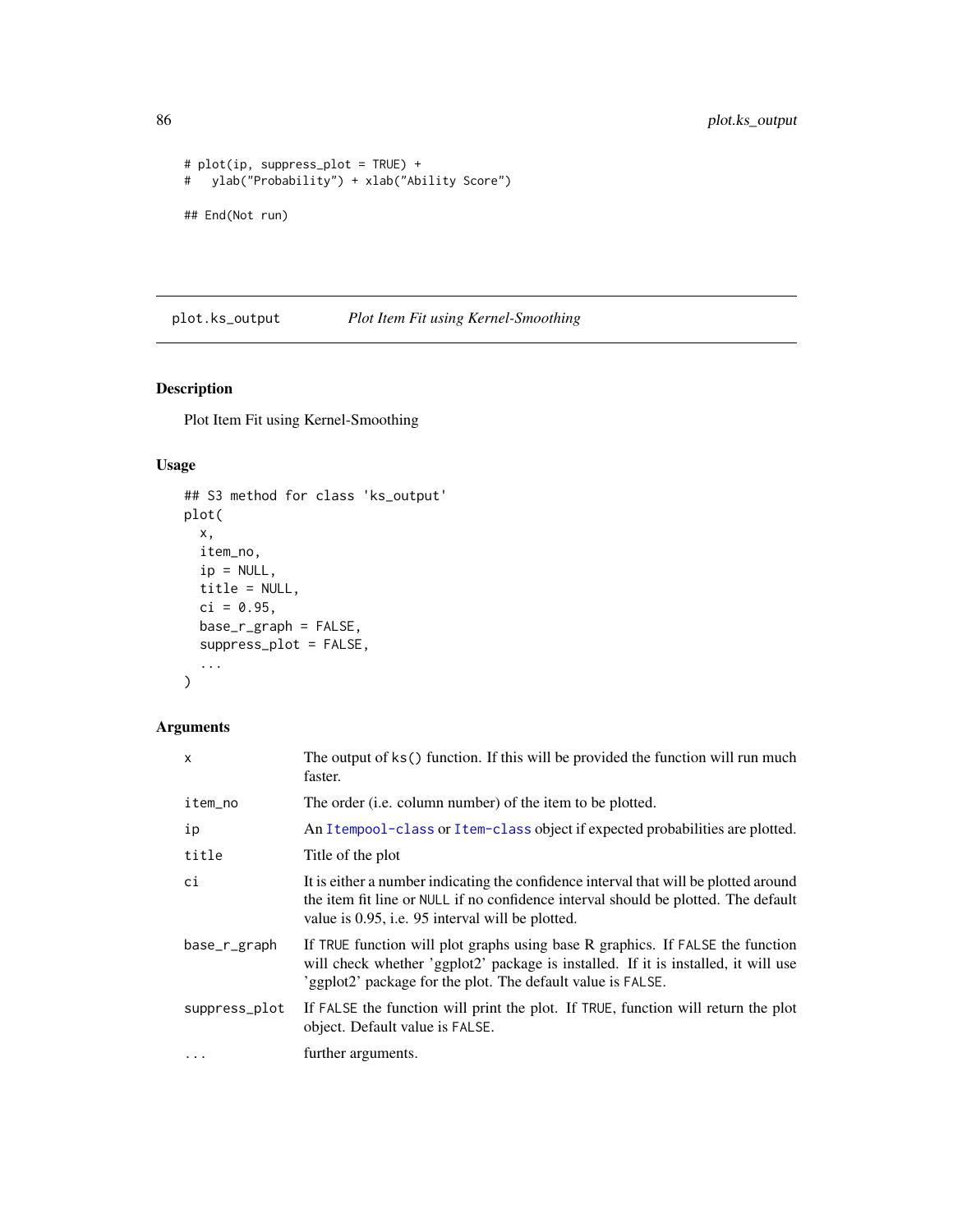plot\_distractor\_icc 87

## Author(s)

Emre Gonulates

## Examples

```
# Generate responses
ip <- generate_ip()
resp \le sim_resp(ip = ip, theta = rnorm(500), prop_missing = .2)
# Run kernel smoothing
ks_data <- ks(resp)
# Plot first item
plot(ks_data, item_no = 1)
# Plot second item with expected probability value
plot(ks_data, item.no = 2, ip = ip)plot(ks_data, item = 2, ip = ip[[2]])
```
plot\_distractor\_icc *Plot Empirical Item or Test characteristic curve*

## Description

plot\_empirical\_icc plots empirical item or test characteristic curve.

## Usage

```
plot_distractor_icc(
  raw_resp,
  item,
  key = NULL,
  ip = NULL,criterion = NULL,
  bins = 10,
  x_axis_scale = NULL,
  add\_icc = FALSE,title = ",
  n\_dodge = 1,
  x<sup>-</sup>lim = NULL,
  base_r_graph = FALSE,
  suppress_plot = FALSE,
  ...
\mathcal{L}
```

| raw_resp | Raw response matrix.                                                      |
|----------|---------------------------------------------------------------------------|
| item     | The column number, column name or the 'ID' of the the item that should be |
|          | plotted.                                                                  |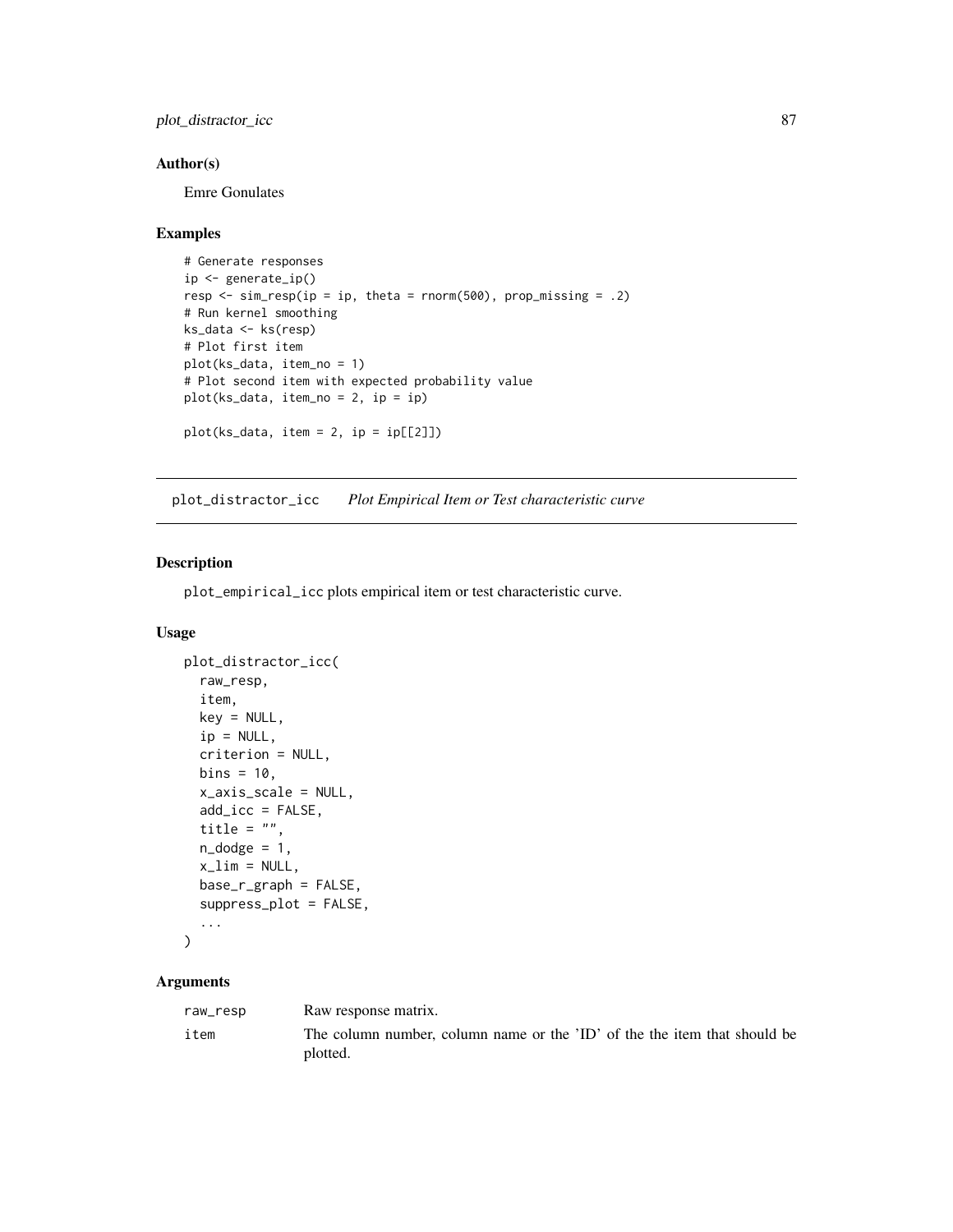| key           | A vector of answer key. If key = NULL, the function will check whether the item<br>pool has keys by checking ip\$key and raise an error if ip\$key is not valid.                                                                                                                                                                       |
|---------------|----------------------------------------------------------------------------------------------------------------------------------------------------------------------------------------------------------------------------------------------------------------------------------------------------------------------------------------|
| ip            | An Itempool-class object that is needed for some plots. If ip provided and<br>criterion is not provided, then ability will be estimated using EAP method<br>with prior mean 0 and prior standard deviation of 1. This is a slower method<br>depending on the size of the data. Also, the key for items can be provided via<br>ip\$key. |
| criterion     | A vector of examinee abilities. If criterion values provided the bins are<br>formed using them instead of sum scores.                                                                                                                                                                                                                  |
| bins          | An integer larger than 2 representing of ability groups examinees should be<br>grouped into. The default is 10. The maximum value of bins $+1$ is the number<br>of possible total scores.                                                                                                                                              |
| x_axis_scale  | Set the scale of the x-axis. The default value is NULL. For if sum score is used<br>scale will be defaulted to "percent", Otherwise if valid criterion or ip argu-<br>ments provided the scale defaults to "criterion".                                                                                                                |
|               | "percent" Percent interval.                                                                                                                                                                                                                                                                                                            |
|               | "number" Numbers between 1 and bins.                                                                                                                                                                                                                                                                                                   |
|               | "criterion" Criterion values equally divided into bins. the middle value of<br>the bin is shown in the x-axis. For example, if $bins = 10$ , the first tick of<br>the x-axis will be the mean of minimum criterion value and tenth percentile<br>criterion value.                                                                      |
| add_icc       | If TRUE, adds item characteristic curve to the plot. Only available if a valid item<br>pool object (ip) is provided and x_axis_scale = "criterion". The default<br>value is FALSE.                                                                                                                                                     |
| title         | Title of the plot                                                                                                                                                                                                                                                                                                                      |
| n_dodge       | The number of lines the x-axis tick labels should be written to. This is especially<br>useful if the x-axis tick labels overlap with each other. The default value is 1,<br>which means all of the labels are written on the same line.                                                                                                |
| x_lim         | The limits of x axis in the form $c(-4, 4)$ . Only available when x_axis_scale =<br>"criterion". The default value is NULL where the limits will be the minimum<br>and maximum 'criterion' values.                                                                                                                                     |
| base_r_graph  | If TRUE function will plot graphs using base R graphics. If FALSE the function<br>will check whether 'ggplot2' package is installed. If it is installed, it will use<br>'ggplot2' package for the plot. The default value is FALSE.                                                                                                    |
| suppress_plot | If FALSE the function will print the plot. If TRUE, function will return the plot<br>object. Default value is FALSE.                                                                                                                                                                                                                   |
| $\cdots$      | Extra parameters that will pass to geom_line.                                                                                                                                                                                                                                                                                          |

Depending on the value of suppress\_plot function either prints the proportion of examinees in each bin respond to each distractor or returns the plot object.

## Author(s)

Emre Gonulates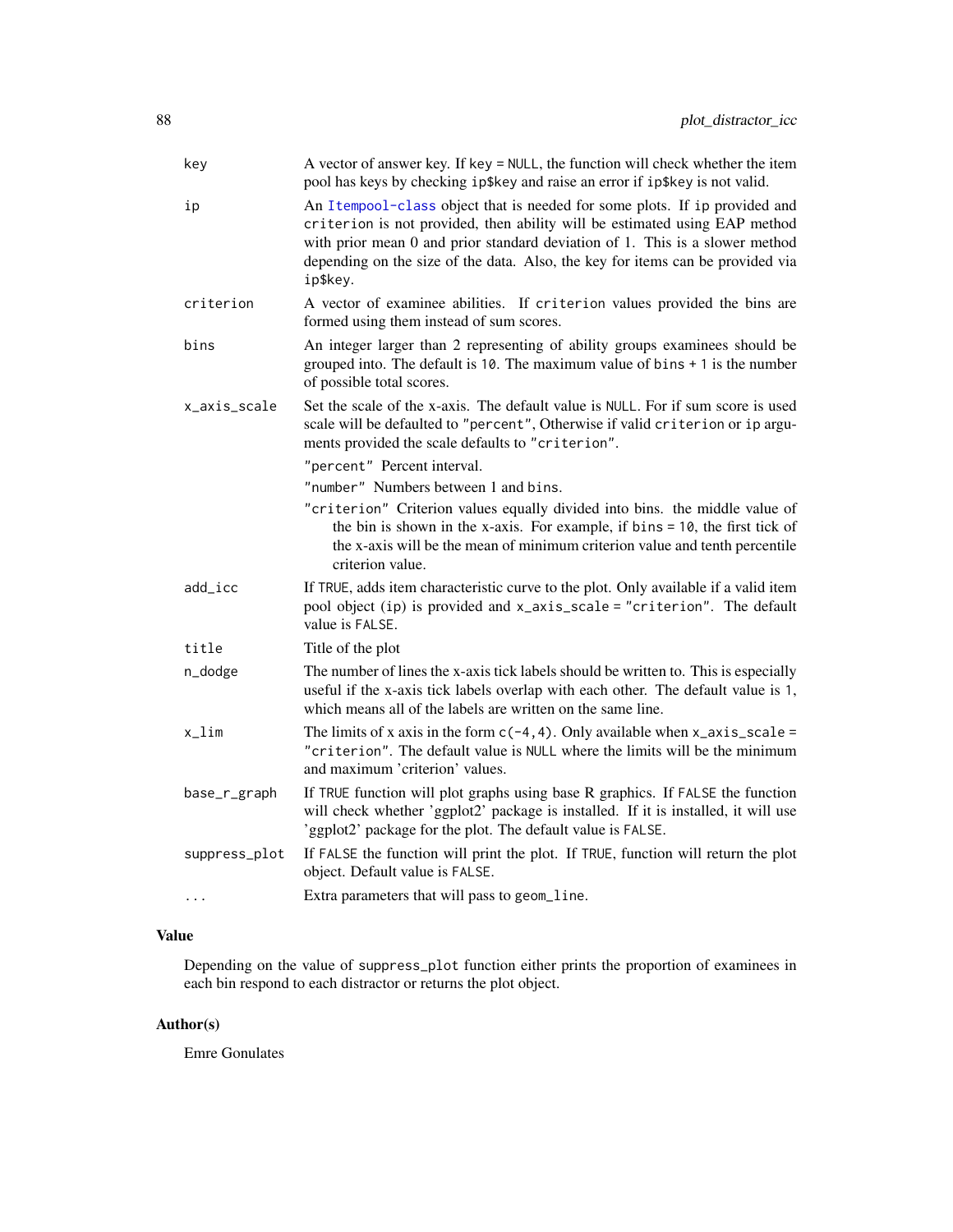plot\_empirical\_icc 89

#### Examples

```
n_item <- 10 # sample(8:12, 1)
n_theta <- 10000 # sample(100:200, 1)
raw_resp <- matrix(sample(LETTERS[1:4], n_item * n_theta, replace = TRUE),
                   nrow = n_{theta}, ncol = n_{th}dimnames = list(paste0("Examinee-", 1:n_theta),
                                   paste0("Item_", 1:n_item)))
key <- sample(LETTERS[1:4], n_item, replace = TRUE)
plot_distractor_icc(raw_resp, 3, key)
# Change the number of bins
plot_distractor_icc(raw_resp, 3, key, bins = 15)
```
plot\_empirical\_icc *Plot Empirical Item characteristic curve*

#### Description

plot\_emprical\_icc plots empirical item characteristic curve. It plots observed p-values vs. expected p-values grouped into bins based theta scores (or any score supplied). Optionally, provide theta vector, otherwise examinee abilities will be estimated by  $est\_ability(...,type = "eap").$ This will slow down the plotting function.

#### Usage

```
plot_empirical_icc(
  resp,
  item,
  ip,
  theta = NULL,
 bins = 10,
  binwidth = NULL,
  title = "".
  suppress_plot = FALSE,
  base_r_graph = FALSE,
  ...
)
```

| resp  | Response matrix.                                                                      |
|-------|---------------------------------------------------------------------------------------|
| item  | The column number, column name or the 'ID' of the the item that should be<br>plotted. |
| ip    | An Itempool-class object that is needed for some plots.                               |
| theta | A vector of examinee abilities.                                                       |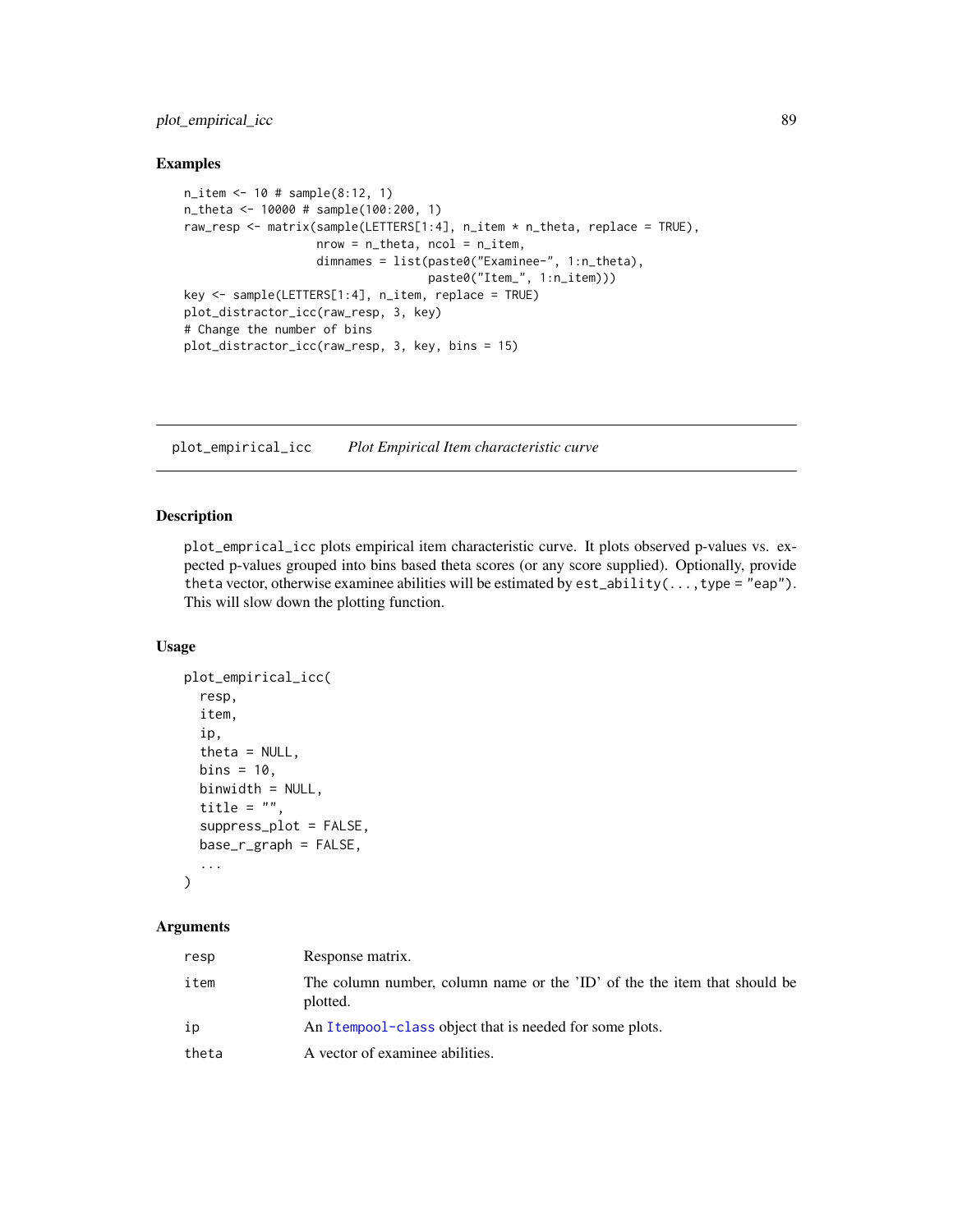| bins          | An integer larger than 2 representing of ability groups examinees should be<br>grouped into. The default is 10. The maximum value of bins $+1$ is the number<br>of possible total scores.                                           |
|---------------|-------------------------------------------------------------------------------------------------------------------------------------------------------------------------------------------------------------------------------------|
| binwidth      | This determines the width of each bin of the theta scale. Within each bin, there<br>might be different number of examinees.                                                                                                         |
| title         | Title of the plot                                                                                                                                                                                                                   |
| suppress_plot | If FALSE the function will print the plot. If TRUE, function will return the plot<br>object. Default value is FALSE.                                                                                                                |
| base_r_graph  | If TRUE function will plot graphs using base R graphics. If FALSE the function<br>will check whether 'ggplot2' package is installed. If it is installed, it will use<br>'ggplot2' package for the plot. The default value is FALSE. |
|               | Extra parameters that will pass to geom_line.                                                                                                                                                                                       |

Depending on the value of suppress\_plot function either prints the empirical item characteristic curve or returns the plot object.

## Author(s)

Emre Gonulates

## Examples

```
ip \leftarrow generate_ip(\text{model} = c("3PL", "GRM"), n = 20)true_theta <- rnorm(2000)
resp \leq generate_resp_set(ip = ip, theta = true_theta)
plot_empirical_icc(resp, "Item_3", ip = ip, theta = true_theta)
plot_empirical_icc(resp, 3, ip = ip, theta = true_theta)
# Change the number of bins
plot_empirical_icc(resp, 3, ip = ip, theta = true_theta, bins = 10)
# Fixed bin width
plot_empirical_icc(resp, 3, ip = ip, theta = true_theta, binwidth = .2)
# Plot GRM item's ICC
plot_empirical_icc(resp, "Item_4", ip = ip, theta = true_theta)
plot_empirical_icc(resp, "Item_4", ip = ip, theta = true_theta, binwidth = .2)
```
plot\_empirical\_icc2 *Plot Empirical Item Characteristic Curve*

## Description

plot\_emprical\_icc plots empirical item characteristic curve. Examinees will be put into bins based on their total raw scores and the proportion of examinees who correctly answered an item for each bin will be plotted.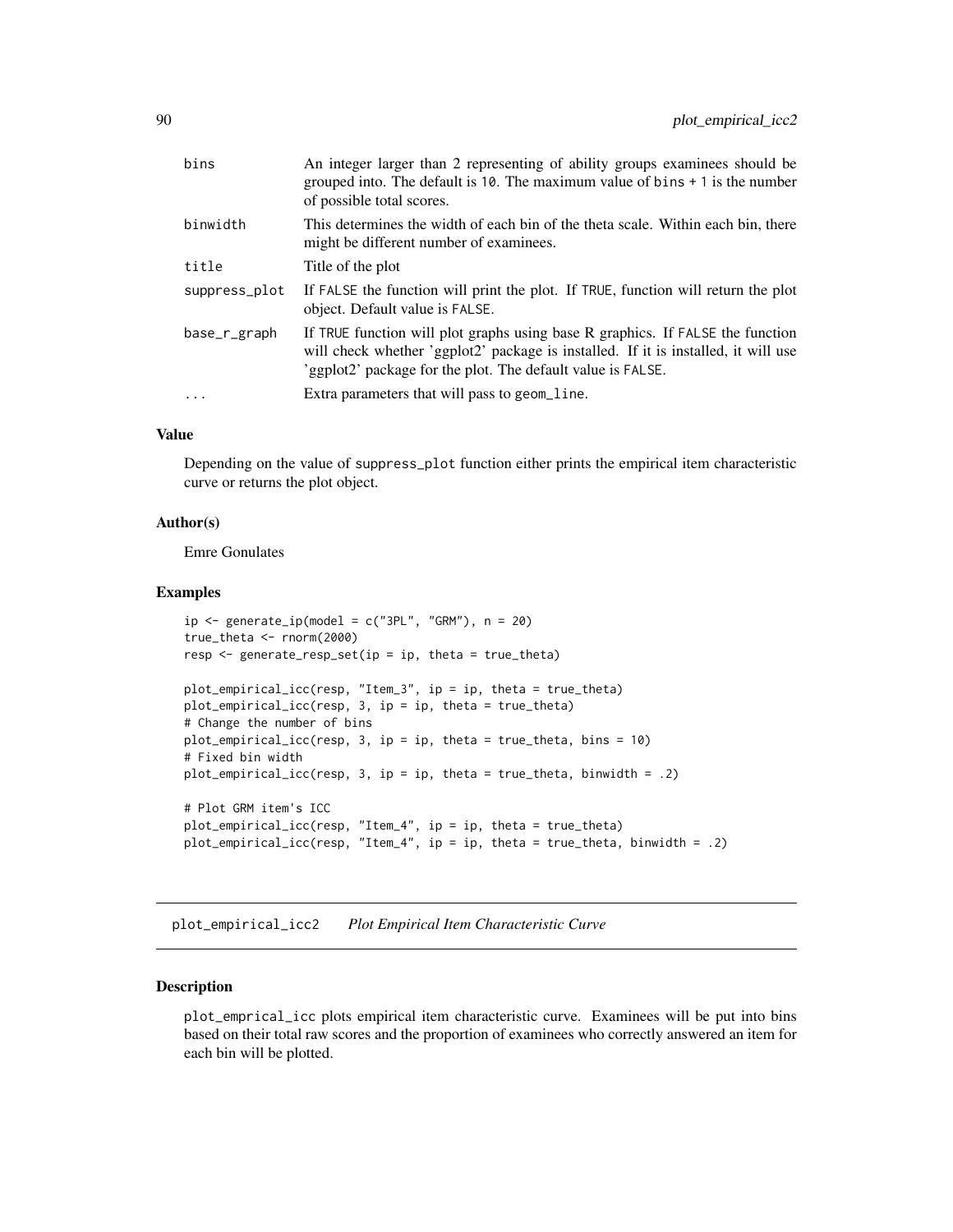plot\_empirical\_icc2 91

## Usage

```
plot_empirical_icc2(
  resp,
  item,
  bins = 10,
  binwidth = NULL,
  ip = NULL,theta = NULL,
  title = ",
  suppress_plot = FALSE,
  x_axis_scale = NULL,
  n\_dodge = 1,
  ...
\mathcal{L}
```
## Arguments

| resp          | Response matrix.                                                                                                                                                                                                                               |
|---------------|------------------------------------------------------------------------------------------------------------------------------------------------------------------------------------------------------------------------------------------------|
| item          | The column number, column name or the 'ID' of the the item that should be<br>plotted.                                                                                                                                                          |
| bins          | An integer larger than 2 representing of ability groups examinees should be<br>grouped into. The default is 10. The maximum value of bins $+1$ is the number<br>of possible total scores.                                                      |
| binwidth      | If 'theta' scale is used, the binwidth determines the width of each bin of the<br>theta scale. Within each bin, there might be different number of examinees.                                                                                  |
| ip            | An Itempool-class object needs to be provided if expected ICC desired.                                                                                                                                                                         |
| theta         | A vector of examinee abilities.                                                                                                                                                                                                                |
| title         | Title of the plot                                                                                                                                                                                                                              |
| suppress_plot | If FALSE the function will print the plot. If TRUE, function will return the plot<br>object. Default value is FALSE.                                                                                                                           |
| x_axis_scale  | Set the scale of the x-axis. The default value is NULL. For total score it will be<br>defaulted to "percent".                                                                                                                                  |
|               | "percent" Percent interval.                                                                                                                                                                                                                    |
|               | "number" Numbers between 1 and bins                                                                                                                                                                                                            |
|               | "theta" Theta values equally divided into bins. the middle value of the bin is<br>shown in the x-axis. For example, if $bins = 10$ , the first tick of the x-axis<br>will be the mean of minimum theta value and tenth percentile theta value. |
| n_dodge       | The number of lines the x-axis tick labels should be written to. This is especially<br>useful if the x-axis tick labels overlap with each other. The default value is 1,<br>which means all of the labels are written on the same line.        |
| $\cdots$      | Extra parameters that will pass to geom_line.                                                                                                                                                                                                  |

## Value

Depending on the value of suppress\_plot function either prints the empirical item or test characteristic curve or returns the plot object.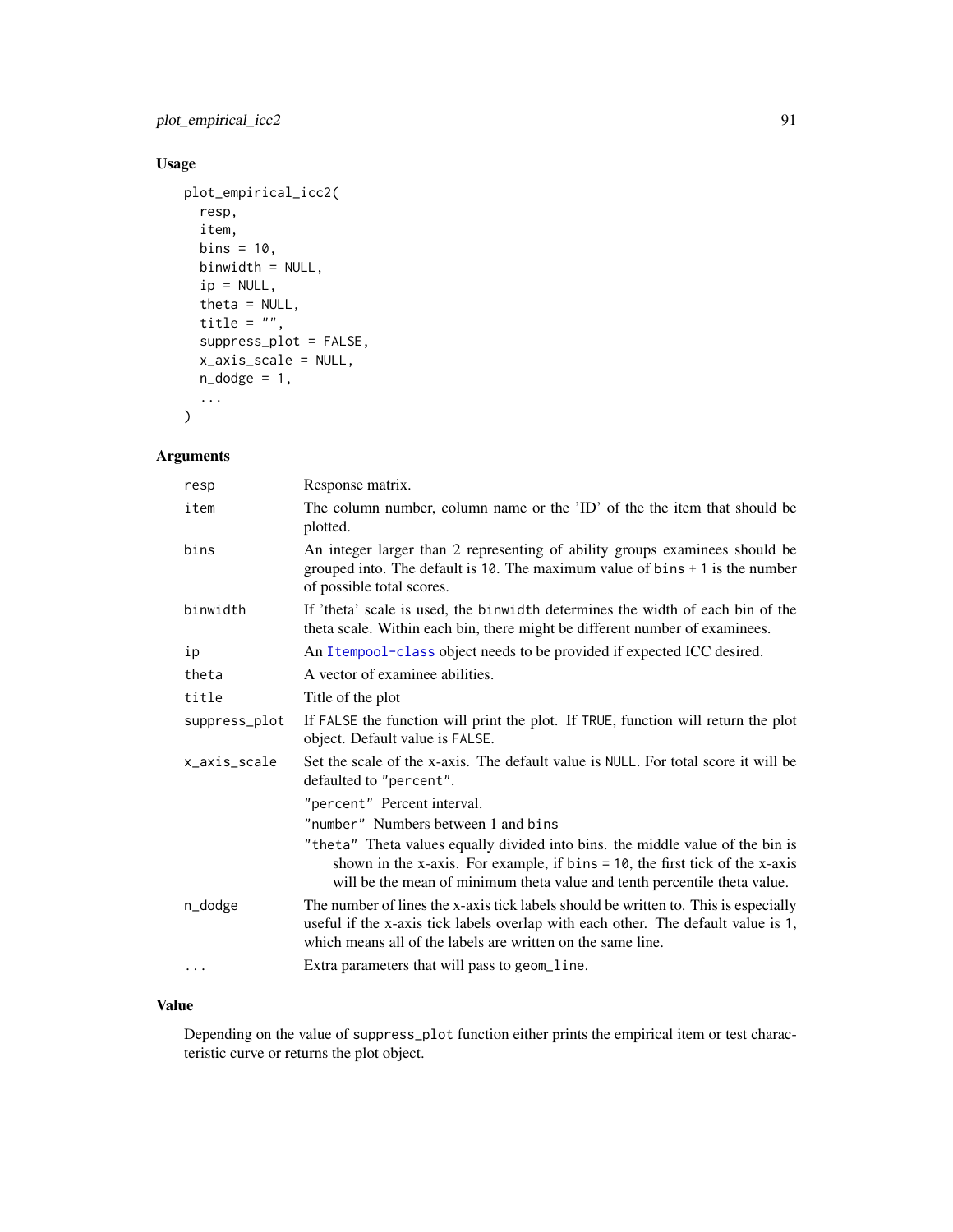#### Author(s)

Emre Gonulates

#### Examples

```
ip \leftarrow generate_ip(\text{model} = c("3PL", "GRM"), n = 20)true_theta <- rnorm(2000)
resp \le sim_resp(ip = ip, theta = true_theta)
# Provide item ID
plot_empirical_icc2(resp = resp, item = "Item_5")
# Provide item number
plot_empirical_icc2(resp, item = 3)
# Change x-axis scale
plot_empirical_icc2(resp, item = 3, x_axis_scale = "number")
# Change number of bins and x-axis scale
plot_empirical_icc2(resp, item = 3, bins = 11, x_axis_scale = "theta")
# Use bin width
plot_empirical_icc2(resp, item = 3, binwidth = 2)
# Use theta scores instead of raw scores
plot_empirical_icc2(resp, item = 3, binwidth = .2, ip = ip,
                    theta = true_theta)
# A GRM item
plot_empirical_icc2(resp, item = 4)
plot_empirical_icc2(resp, item = 4, x_axis_scale = "percent")
plot_empirical_icc2(resp, item = 4, x_axis_scale = "number")
plot_empirical_icc2(resp, item = 4, binwidth = 4)
# Use raw score and custom binwidth
plot_empirical_icc2(resp, item = 4, x_axis_scale = "percent", binwidth = 4)
# Use theta score
plot_empirical_icc2(resp, item = 4, binwidth = .2, ip = ip,
                    theta = true_theta)
# Add arguments for 'geom_line'
plot_empirical_icc2(resp, item = 4, binwidth = .2, ip = ip,
                    theta = true_theta, size = 1, alpha = .25)
```
plot\_info *Plot Item Information Function*

#### Description

plot\_info Plots the item information function.

#### Usage

plot\_info( ip,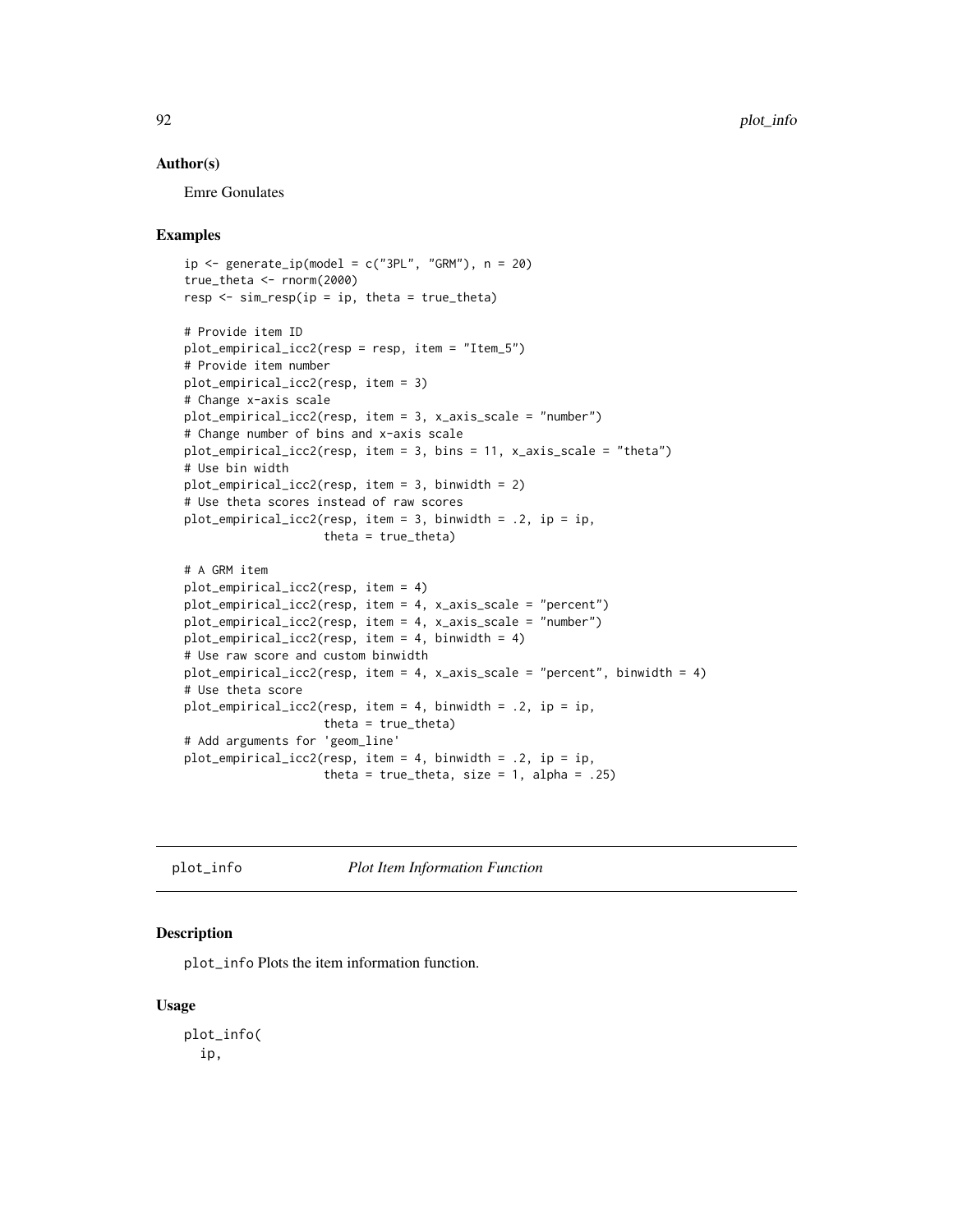#### plot\_info 93

```
\mathsf{tif} = FALSE,
  theta_range = c(-5, 5),
  focus_item = NULL,
  title = ",
  suppress_plot = FALSE,
  base_r_graph = FALSE,
  ...
\mathcal{L}
```
# Arguments

| ip            | An Item-class or Itempool-class object.                                                                                                                                                                                             |
|---------------|-------------------------------------------------------------------------------------------------------------------------------------------------------------------------------------------------------------------------------------|
| tif           | If TRUE a test information plot will be plotted. The default value is FALSE.                                                                                                                                                        |
| theta_range   | Either (a) a numeric vector of length two where the values are minimum and<br>maximum theta values, or, (b) a numeric vector of length more than two where<br>values represents the theta values that will be plotted.              |
| focus_item    | If one or more items information graphs needed to be focused whereas rest of<br>the items' information functions needed to be on the background, provide item<br>numbers or item ID's to be focused.                                |
| title         | Title of the plot                                                                                                                                                                                                                   |
| suppress_plot | If FALSE the function will print the plot. If TRUE, function will return the plot<br>object. Default value is FALSE.                                                                                                                |
| base_r_graph  | If TRUE function will plot graphs using base R graphics. If FALSE the function<br>will check whether 'ggplot2' package is installed. If it is installed, it will use<br>'ggplot2' package for the plot. The default value is FALSE. |
| $\cdots$      | Extra parameters that will pass to geom_line.                                                                                                                                                                                       |

## Value

Depending on the value of suppress\_plot function either prints the item information function or returns the plot object.

## Author(s)

Emre Gonulates

```
# Plot the information function of an item
plot_info(item(b = 1))
# Plot information function(s) of an Itempool object
n <- sample(10:20,1)
ip <- generate_ip()
plot_info(ip)
plot_info(ip, tif = TRUE)
plot_info(ip, tif = TRUE, theta_range = c(-3, 3))# Focus on one item
```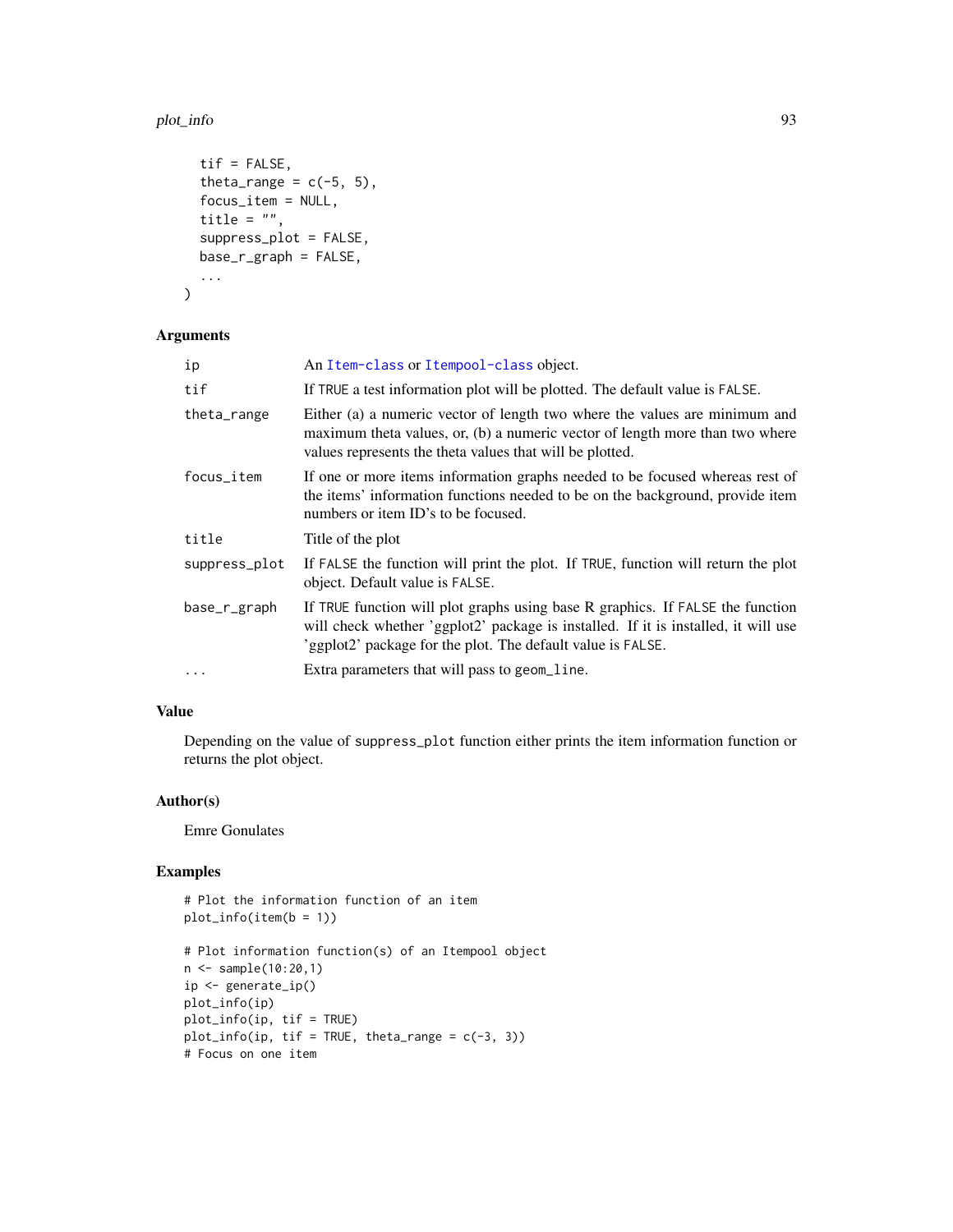```
plot_info(ip, focus_item = "Item_2")
# Base R Graphics
plot_info(ip, base_r_graph = TRUE)
plot_info(ip, focus_item = "Item_2", base_r_graph = TRUE)
# Plot information with focus on a specific item(s)
plot_info(ip, focus_item = "Item_1")
plot_info(ip, focus_item = 3)
# plot_info(ip, focus_item = c(2, 8))
# plot_info(ip, focus_item = c("Item_5", "Item_6"))
plot_info(ip, focus_item = 7, alpha = .7, color = "gray")
plot_info(ip, focus_item = "Item_3", color = "green", base_r_graph = TRUE)
```
plot\_resp\_loglik *Plot the Log-Likelihood of a response string*

## Description

plot\_resp\_loglik plots the log-likelihood of a response string.

## Usage

```
plot_resp_loglik(
  ip,
  resp,
  theta_range = c(-5, 5),
  title = "",
  likelihood = FALSE,
  show_estimate = TRUE,
 base_r_graph = FALSE,
  suppress_plot = FALSE,
  text_size = 12,...
)
```

| ip          | An Itempool-class class object.                                                                                                                                                                                        |
|-------------|------------------------------------------------------------------------------------------------------------------------------------------------------------------------------------------------------------------------|
| resp        | The response string or a Response-class class object.                                                                                                                                                                  |
| theta_range | Either (a) a numeric vector of length two where the values are minimum and<br>maximum theta values, or, (b) a numeric vector of length more than two where<br>values represents the theta values that will be plotted. |
| title       | Title of the Plot                                                                                                                                                                                                      |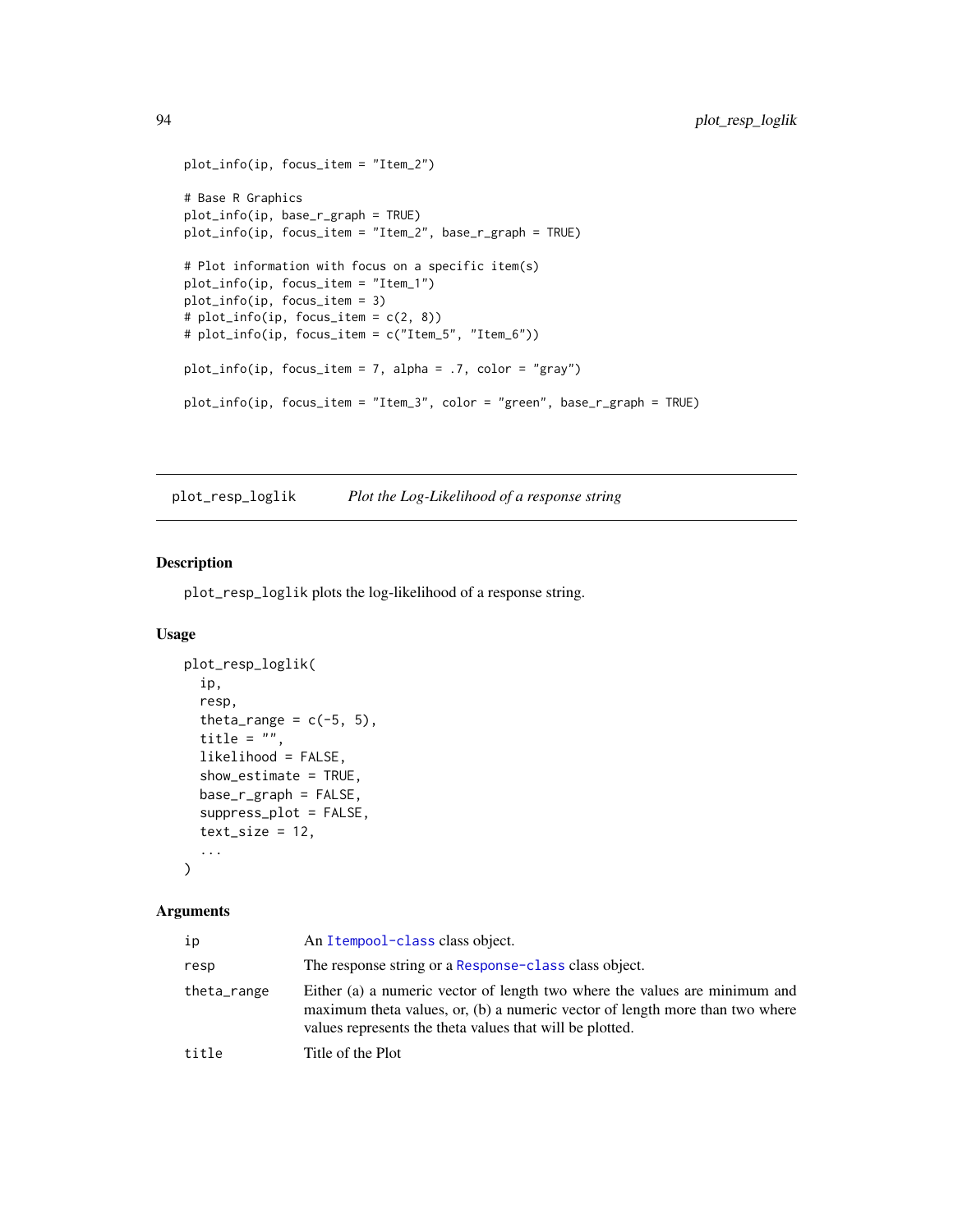| likelihood    | If TRUE, likelihood function will be plotted instead of log-likelihood graph. De-<br>fault value is FALSE.                                                                                                                          |
|---------------|-------------------------------------------------------------------------------------------------------------------------------------------------------------------------------------------------------------------------------------|
| show estimate | If TRUE the maximum likelihood ability estimate will be shown. The default<br>value is TRUE.                                                                                                                                        |
| base_r_graph  | If TRUE function will plot graphs using base R graphics. If FALSE the function<br>will check whether 'ggplot2' package is installed. If it is installed, it will use<br>'ggplot2' package for the plot. The default value is FALSE. |
| suppress_plot | If FALSE the function will print the plot. If TRUE, function will return the plot<br>object. Default value is FALSE.                                                                                                                |
| text size     | The overall text size of the axis and titles. The default value is 12.                                                                                                                                                              |
| $\cdots$      | Additional arguments passed to annotate.                                                                                                                                                                                            |

Depending on the value of suppress\_plot function either prints the Log-likelihood function of the response string or returns the plot object.

## To-do

• Make it to plot multiple test information functions. You can input a list each of which contains item parameters. And the name of the test also.

## Author(s)

Emre Gonulates

```
ip \leq generate_ip(n = 9)
resp_set <- generate_resp_set(ip = ip, theta = rnorm(10))
# Plot second item's response log-likelihood function
plot_resp_loglik(ip, resp_set[[2]])
# Plot response likelihood function of second item
plot_resp_loglik(ip, resp_set[[2]], likelihood = TRUE)
# Plot using base r graphics
plot_resp_loglik(ip, resp_set[[2]], likelihood = TRUE, base_r_graph = TRUE)
# Suppress the MLE estimate
plot_resp_loglik(ip, resp_set[[4]], show_estimate = FALSE)
```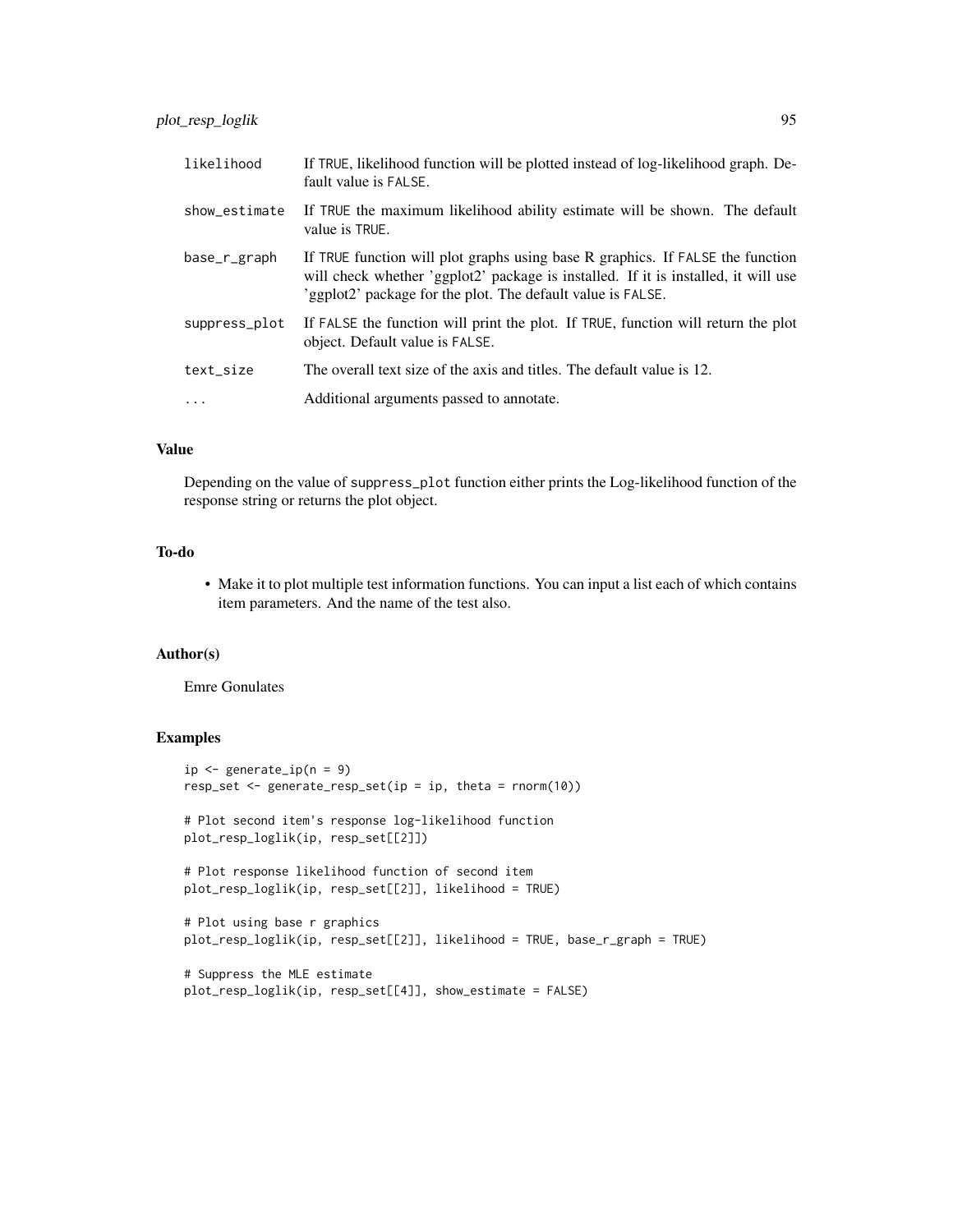#### Description

prob Returns the probability of correct respond to an item or multiple items with given parameters for a given ability or abilities, i.e.  $\theta$ . For polytomous models, where there are multiple possible responses, probability of each response category will be returned.

#### Usage

```
prob(ip, theta, derivative = 0)
## S4 method for signature 'Item'
prob(ip, theta, derivative = \theta)
## S4 method for signature 'Rasch'
prob(ip, theta, derivative = \theta)
## S4 method for signature '`1PL`'
prob(ip, theta, derivative = \theta)
## S4 method for signature '`2PL`'
prob(ip, theta, derivative = \theta)
## S4 method for signature '`3PL`'
prob(ip, theta, derivative = \theta)
## S4 method for signature '`4PL`'
prob(ip, theta, derivative = \theta)
## S4 method for signature 'GRM'
prob(ip, theta, derivative = \theta)
## S4 method for signature 'PCM'
prob(ip, theta, derivative = \theta)
## S4 method for signature 'GPCM'
prob(ip, theta, derivative = \theta)
## S4 method for signature 'GPCM2'
prob(ip, theta, derivative = \theta)
## S4 method for signature 'Itempool'
prob(ip, theta, derivative = \theta)
## S4 method for signature 'Testlet'
```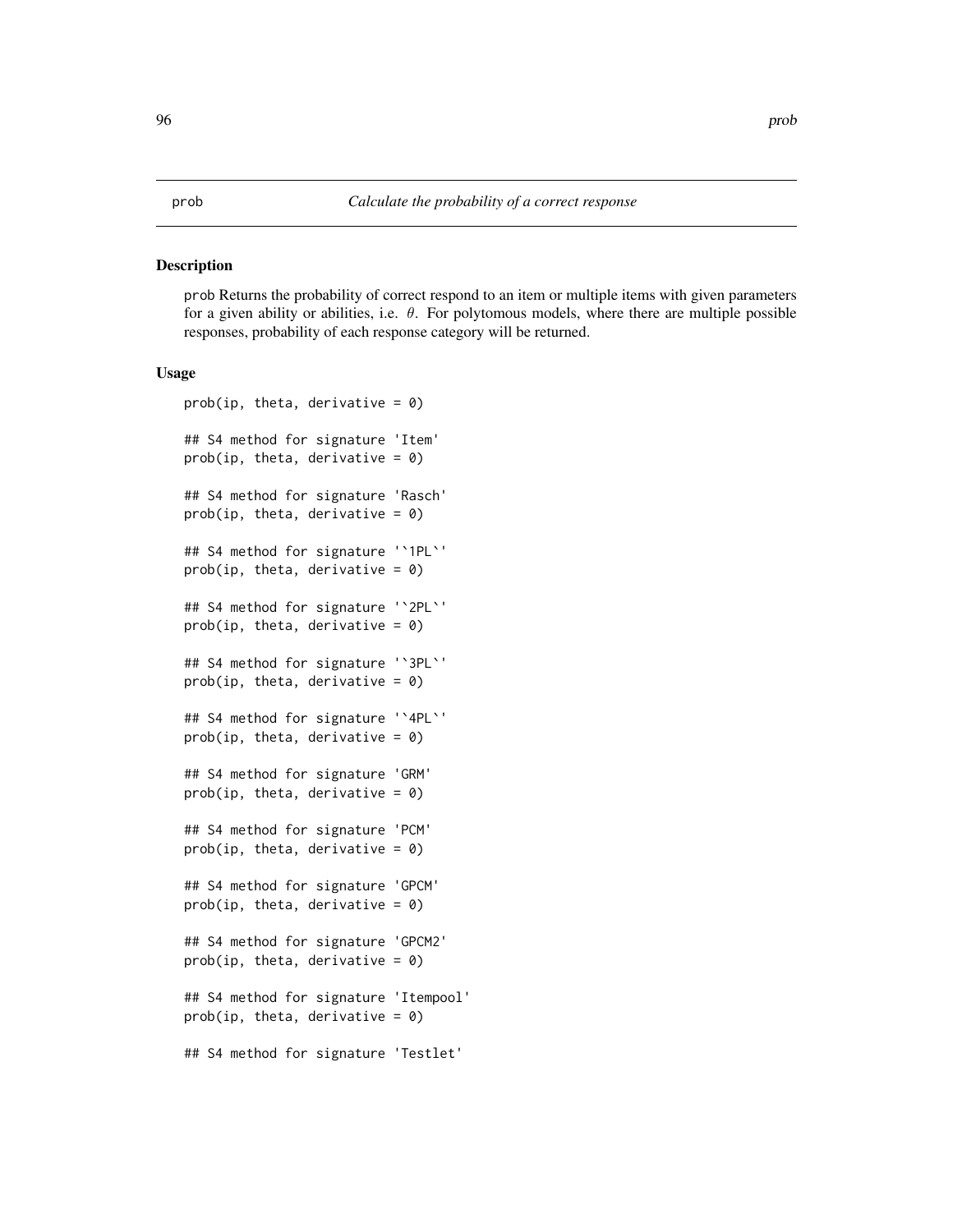```
prob(ip, theta, derivative = \theta)
## S4 method for signature 'numMatDfListChar'
prob(ip, theta, derivative = \theta)
```
## Arguments

| ip         | An Item-class, or an Itempool-class or Testlet-class object containing<br>the item parameters. |
|------------|------------------------------------------------------------------------------------------------|
| theta      | An object containing the ability parameters.                                                   |
| derivative | Whether to calculate the first or second derivative of probability of a response.              |
|            | <b><math>\theta</math></b> No derivative will be calculated. This is the default value.        |
|            | 1 Calculate the first derivative.                                                              |
|            | 2 Calculate the second derivative.                                                             |

## Value

Item probabilities at given theta will be returned.

## Author(s)

Emre Gonulates

```
theta \leq rnorm(1)
item1 <- generate_item(model = "Rasch")
# Probability of correct response
prob(item1, theta)
# First derivative of probability of correct response:
prob(item1, theta, derivative = 1)
# Second derivative of probability of correct response:
prob(item1, theta, derivative = 2)
# Multiple theta values
theta_n \leq rnorm(5)
prob(item1, theta_n)
prob(item1, theta_n, derivative = 1)
prob(item1, theta_n, derivative = 2)
theta \leq rnorm(1)
item1 <- generate_item(model = "1PL")
# Probability of correct response
prob(item1, theta)
```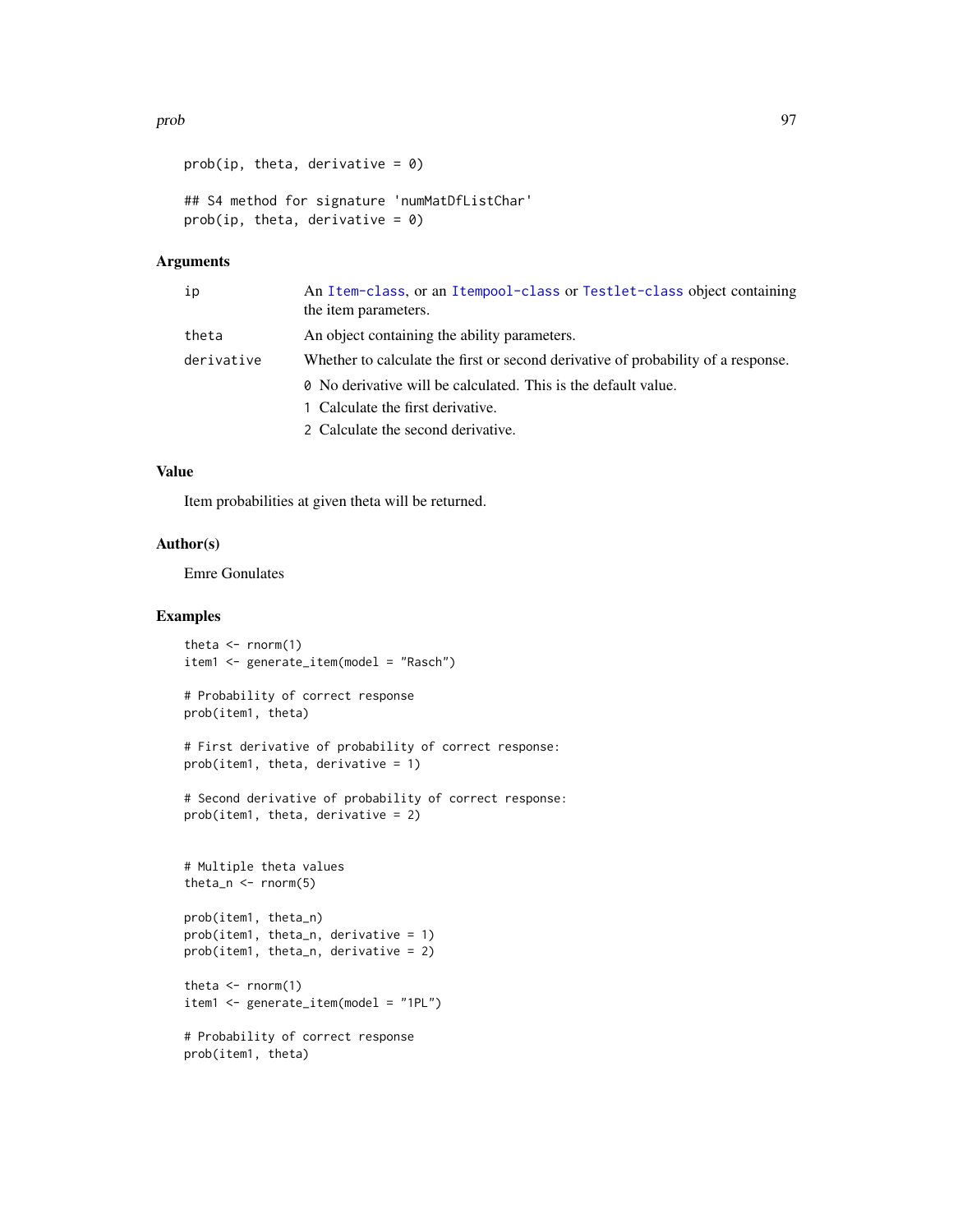```
# First derivative of probability of correct response:
prob(item1, theta, derivative = 1)
# Second derivative of probability of correct response:
prob(item1, theta, derivative = 2)
# Multiple theta values
theta_n \leq rnorm(5)
prob(item1, theta_n)
prob(item1, theta_n, derivative = 1)
prob(item1, theta_n, derivative = 2)
theta \leq rnorm(1)
item1 <- generate_item(model = "2PL")
# Probability of correct response
prob(item1, theta)
# First derivative of probability of correct response:
prob(item1, theta, derivative = 1)
# Second derivative of probability of correct response:
prob(item1, theta, derivative = 2)
# Multiple theta values
theta_n <- rnorm(5)
prob(item1, theta_n)
prob(item1, theta_n, derivative = 1)
prob(item1, theta_n, derivative = 2)
theta \leq rnorm(1)
item1 <- generate_item(model = "3PL")
# Probability of correct response
prob(item1, theta)
# First derivative of probability of correct response:
prob(item1, theta, derivative = 1)
# Second derivative of probability of correct response:
prob(item1, theta, derivative = 2)
# Multiple theta values
theta_n \leq- rnorm(5)
prob(item1, theta_n)
prob(item1, theta_n, derivative = 1)
```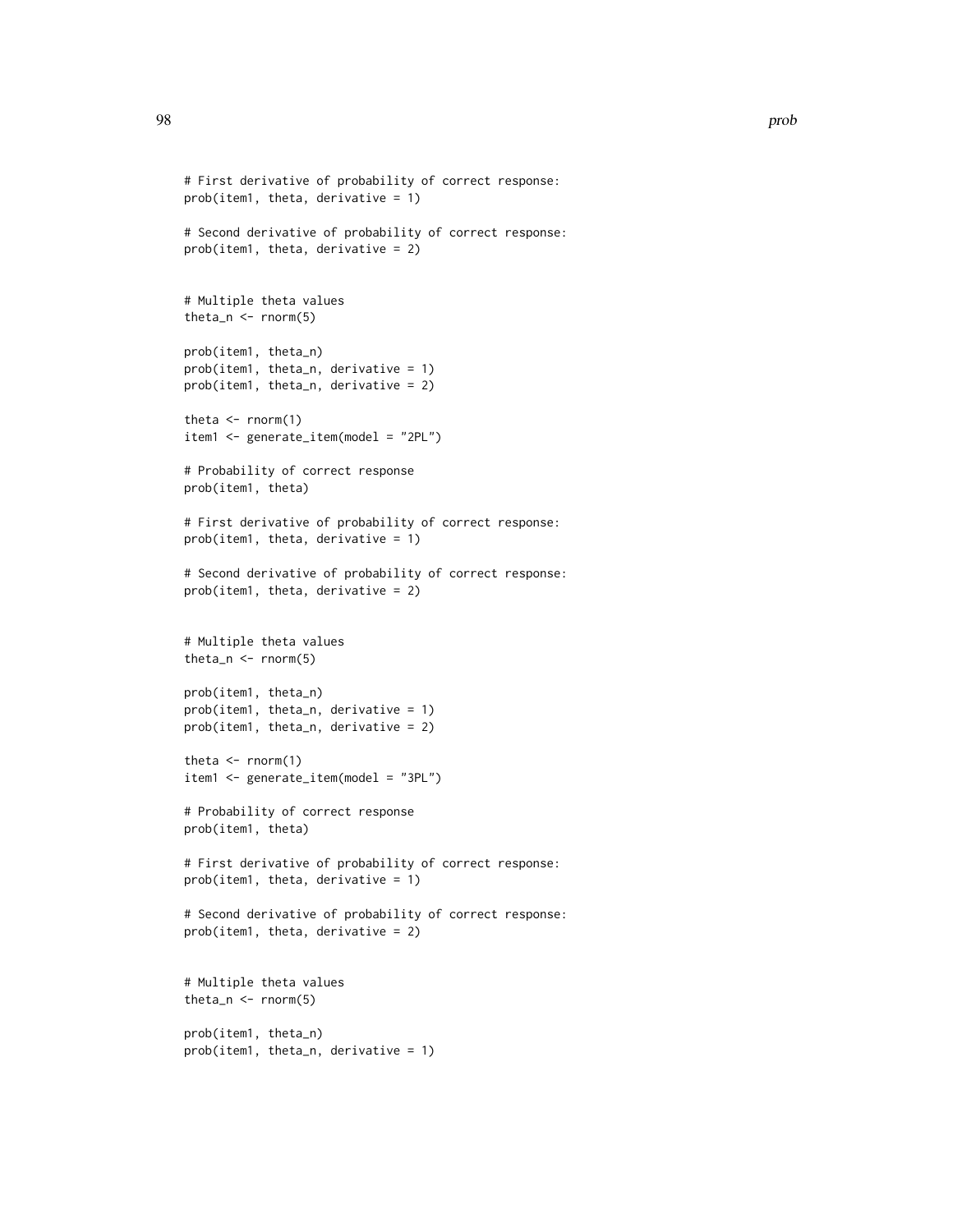```
prob(item1, theta_n, derivative = 2)
theta \leq rnorm(1)
item1 <- generate_item(model = "4PL")
# Probability of correct response
prob(item1, theta)
# First derivative of probability of correct response:
prob(item1, theta, derivative = 1)
# Second derivative of probability of correct response:
prob(item1, theta, derivative = 2)
# Multiple theta values
theta_n \leq rnorm(5)
prob(item1, theta_n)
prob(item1, theta_n, derivative = 1)
prob(item1, theta_n, derivative = 2)
theta \leq rnorm(1)
item1 <- generate_item(model = "GRM")
# Probability of correct response
prob(item1, theta)
# First derivative of probability of correct response:
prob(item1, theta, derivative = 1)
# Multiple theta values
theta_n <- rnorm(5)
prob(item1, theta_n)
prob(item1, theta_n, derivative = 1)
item4 <- generate_item(model = "GRM", n_categories = 5)
prob(item4, theta)
# Partial Credit Model
theta \leq rnorm(1)
item1 <- generate_item(model = "PCM")
# Probability of correct response
prob(item1, theta)
# First derivative of probability of correct response:
prob(item1, theta, derivative = 1)
# Second derivative of probability of correct response:
prob(item1, theta, derivative = 2)
```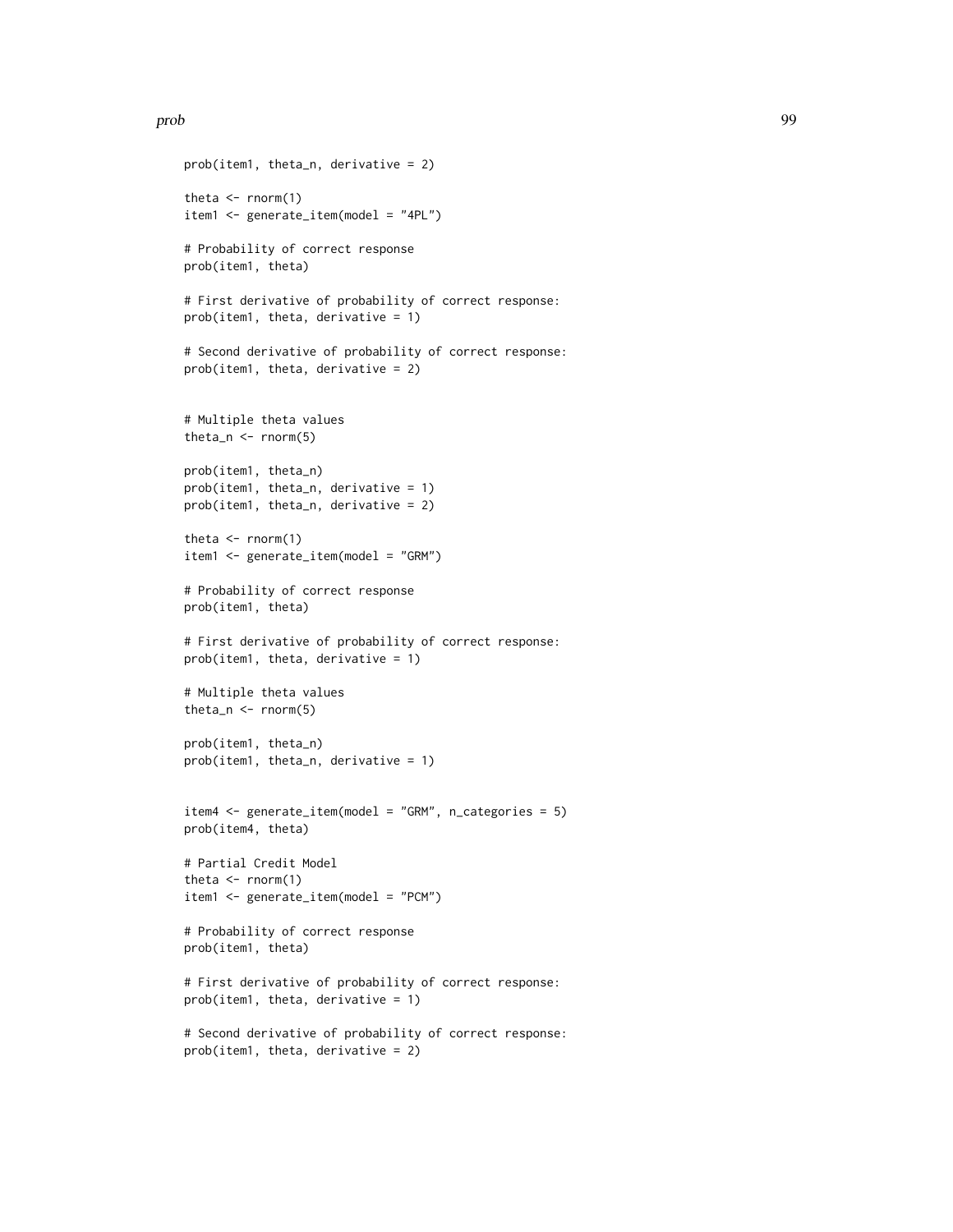```
# Multiple theta values
theta_n <- rnorm(5)
prob(item1, theta_n)
prob(item1, theta_n, derivative = 1)
prob(item1, theta_n, derivative = 2)
item3 <- generate_item(model = "GPCM2", n_categories = 3)
prob(item3, theta)
theta \leq rnorm(1)
item1 <- generate_item(model = "GPCM")
# Probability of correct response
prob(item1, theta)
# First derivative of probability of correct response:
prob(item1, theta, derivative = 1)
# Second derivative of probability of correct response:
prob(item1, theta, derivative = 2)
# Multiple theta values
theta_n \leq rnorm(5)
prob(item1, theta_n)
prob(item1, theta_n, derivative = 1)
prob(item1, theta_n, derivative = 2)
# Probability of each response category for Generalized Partial Credit Model
item2 <- generate_item(model = "GPCM", n_categories = 4)
prob(item2, theta)
# First derivative of each response category
prob(item2, theta, derivative = 1)
# Second derivative of each response category
prob(item2, theta, derivative = 2)
theta \leq rnorm(1)
item1 <- generate_item(model = "GPCM2")
# Probability of correct response
prob(item1, theta)
# First derivative of probability of correct response:
prob(item1, theta, derivative = 1)
# Second derivative of probability of correct response:
```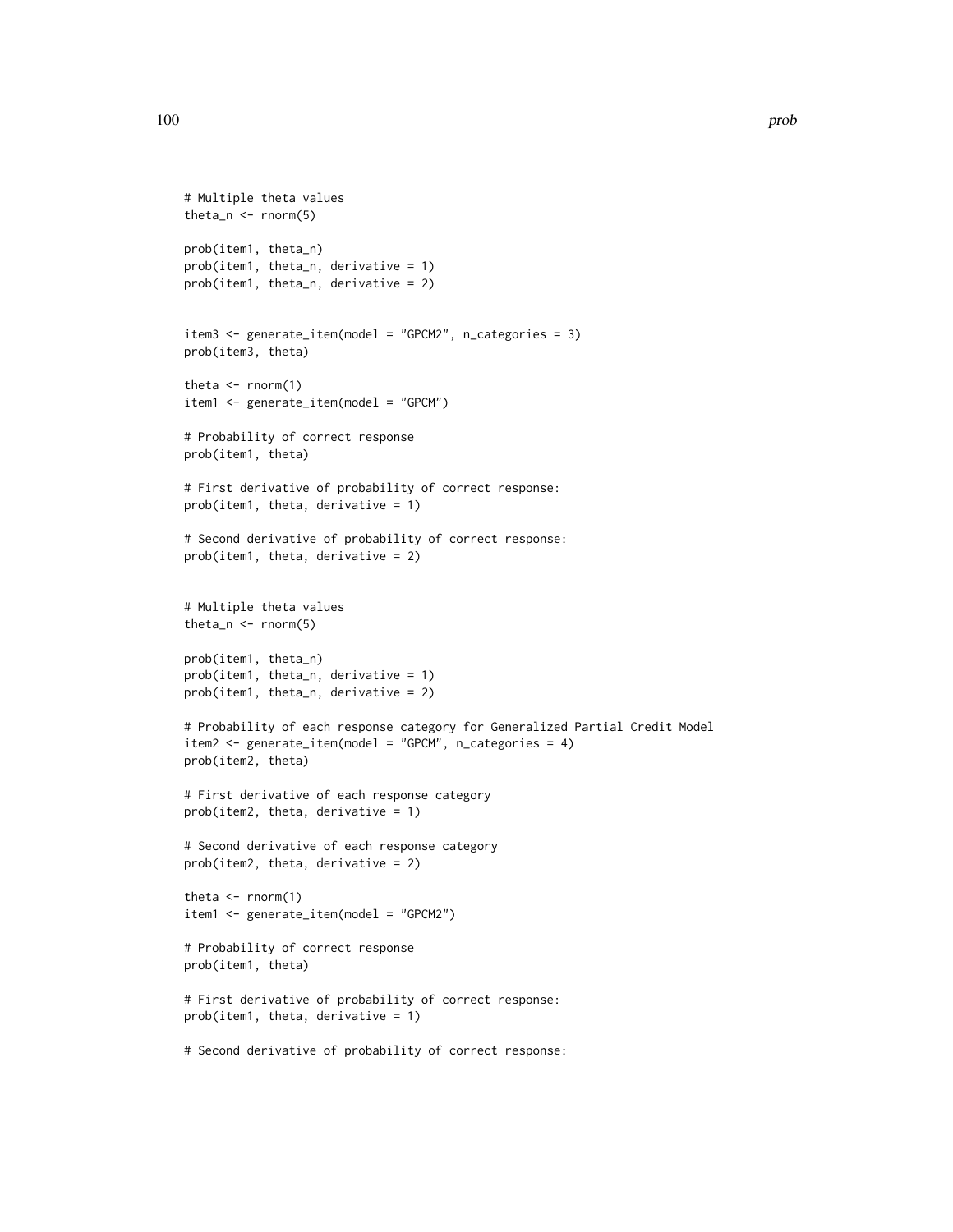#### prob the contract of the contract of the contract of the contract of the contract of the contract of the contract of the contract of the contract of the contract of the contract of the contract of the contract of the contr

```
prob(item1, theta, derivative = 2)
# Multiple theta values
theta_n <- rnorm(5)
prob(item1, theta_n)
prob(item1, theta_n, derivative = 1)
prob(item1, theta_n, derivative = 2)
theta \leq rnorm(1)
ip \leftarrow generate_ip(model = "3PL")
# Probability of correct response
prob(ip, theta)
# First derivative of probability of correct response:
prob(ip, theta, derivative = 1)
# Second derivative of probability of correct response:
prob(ip, theta, derivative = 2)
# Multiple theta
theta_n \leq rnorm(3)
prob(ip, theta_n)
prob(ip, theta_n, derivative = 1)prob(ip, theta_n, derivative = 2)
# Probability of each response category for Generalized Partial Credit Model
ip \leftarrow generate_ip(model = "GPCM", n = 4, n_categories = c(3, 4, 6, 5))
prob(ip, theta)
# First derivative of each response category
prob(ip, theta, derivative = 1)# Second derivative of each response category
prob(ip, theta, derivative = 2)# Probability of a mixture of items models
ip <- generate_ip(model = c("GPCM", "2PL", "3PL", "GPCM"),
                  n_{\text{categories}} = c(4, 2, 2, 3)prob(ip, theta)
theta \leq rnorm(1)
t1 <- generate_testlet(model_items = "3PL")
# Probability of correct response
prob(t1, theta)
# First derivative of probability of correct response:
prob(t1, theta, derivative = 1)
```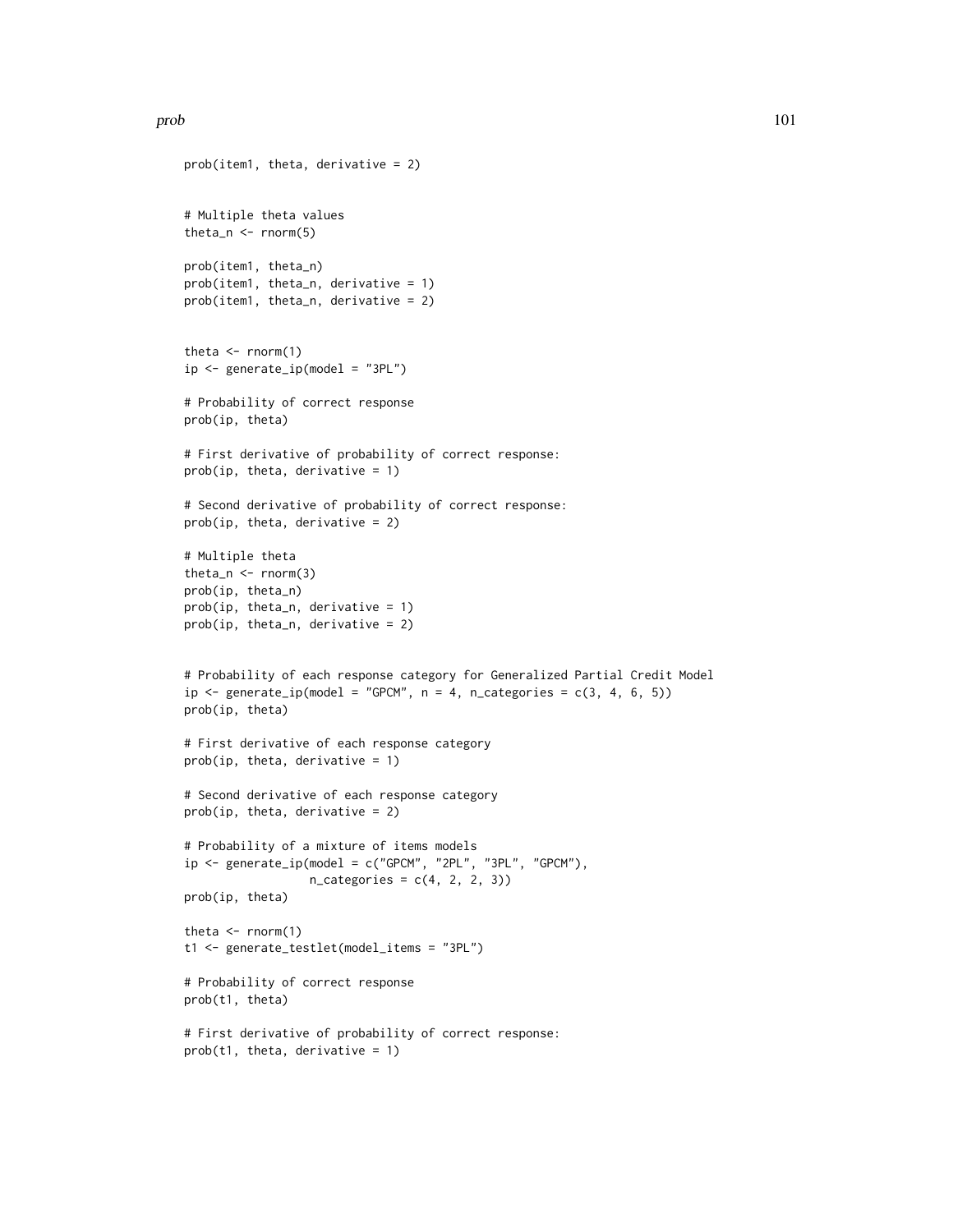```
# Second derivative of probability of correct response:
prob(t1, theta, derivative = 2)
```
Rasch-class *Rasch model*

## Description

Rasch model

## Slots

b Item difficulty parameter

se\_b Standard error of item difficulty parameter

## Author(s)

Emre Gonulates

response *Create a Response object from a vector of responses*

## Description

Create a Response object from a vector of responses

## Usage

```
response(
  score = NULL,
  examinee_id = NULL,
  item_id = NULL,
  raw_response = NULL,
  testlet_id = NULL,
 order = NULL,
  response_time = NULL,
 misc = NULL
)
```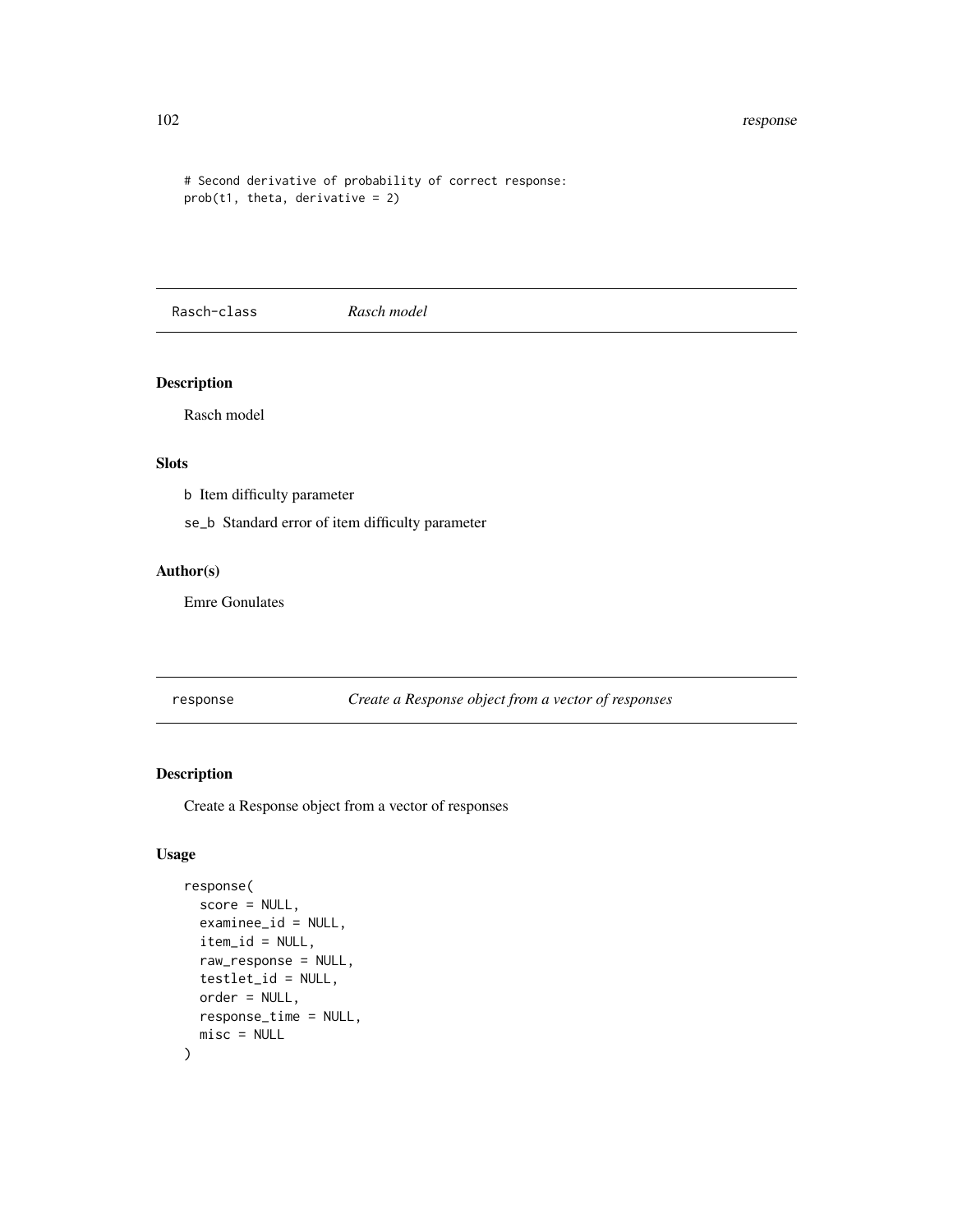## Response-class 103

#### **Arguments**

| score         | A numeric vector holding the scores given to items.                                                                                                                                                                               |
|---------------|-----------------------------------------------------------------------------------------------------------------------------------------------------------------------------------------------------------------------------------|
| examinee_id   | Examinee/Subject/Student ID. A character string to identify an examinee.                                                                                                                                                          |
| item_id       | A character vector holding the item IDs.                                                                                                                                                                                          |
| raw_response  | A vector of strings holding the raw responses to items.                                                                                                                                                                           |
| testlet id    | A character vector holding the testlet IDs that given item belongs. It can be NULL<br>if none of the items belongs to any testlet. Items that do not belong to any testlet<br>should be represented by NA.                        |
| order         | An integer vector representing the administration order of an item.                                                                                                                                                               |
| response_time | A numeric vector representing the response times. By default, numbers are<br>assumed to represent seconds.                                                                                                                        |
| misc          | A list that will hold miscellaneous information about the responses. For ex-<br>ample, codemisc = list(item_role = $c("O", "O", "O", "F"))$ ) will hold whether<br>administered item is a field test or an operational test item. |

#### Author(s)

Emre Gonulates

<span id="page-102-0"></span>Response-class *An S4 class representing responses of a single examinee*

#### Description

An S4 class representing responses of a single examinee

## Slots

examinee\_id Examinee/Subject/Student ID. A string or an integer to identify an examinee.

item\_id A character vector holding the item IDs.

- testlet\_id A character vector holding the testlet IDs that given item belongs. It can be NULL if none of the items belongs to any testlet. Items that do not belong to any testlet should be represented by NA.
- score A numeric vector holding the scores given to items.

raw\_response A vector of strings holding the raw responses to items.

order An integer vector representing the administration order of an item.

- response\_time A numeric vector representing the response times. By default, numbers are assumed to represent seconds.
- misc A list that will hold miscellaneous information about the responses. For example, codemisc  $=$  list(item\_role = c("O", "O", "O","F")) will hold whether administered item is a field test or an operational test item.

## Author(s)

Emre Gonulates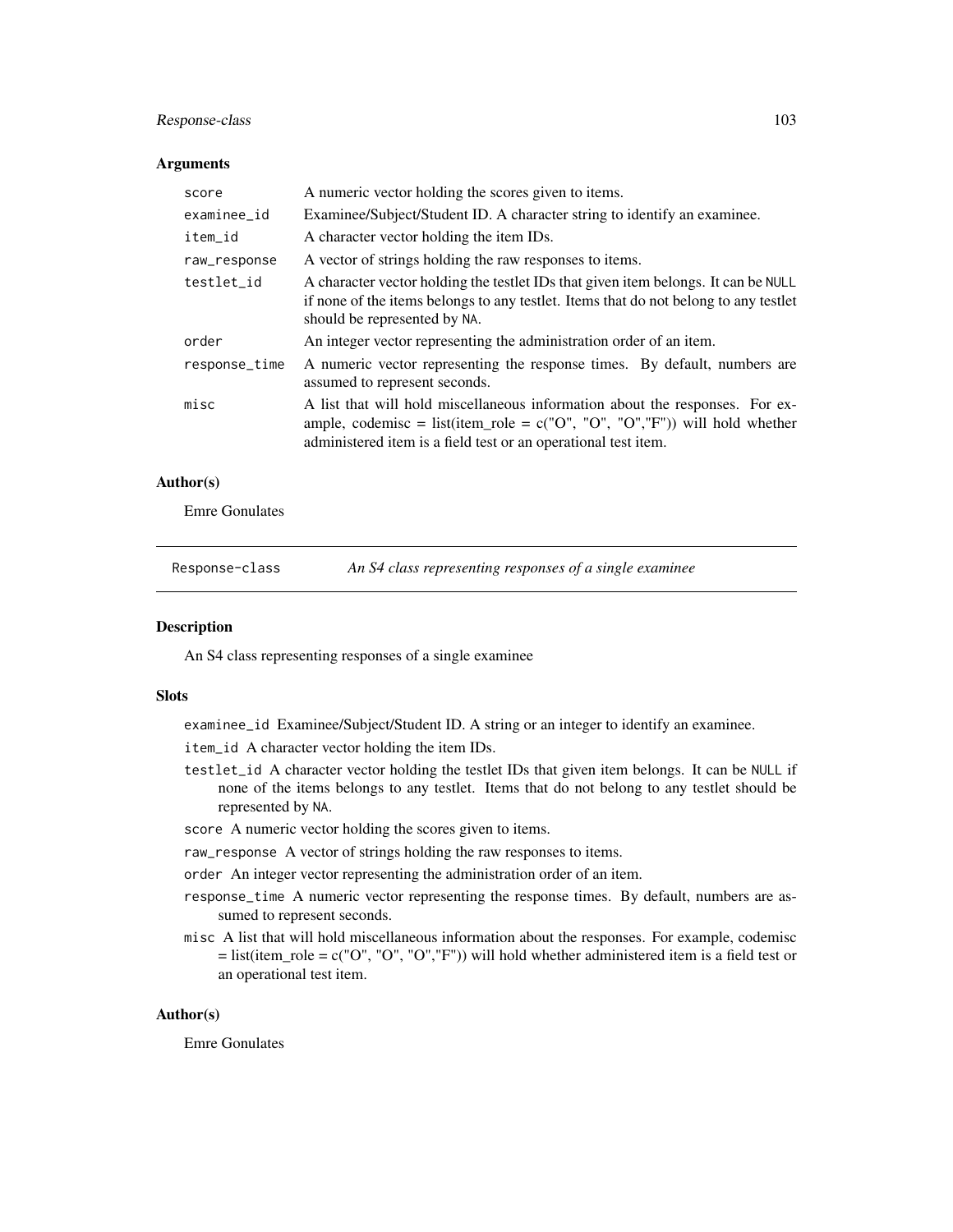## Description

This function creates a [Response\\_set-class](#page-106-0) object from various types of data sets. Currently following scenarios are supported:

## Usage

```
response_set(
 x,
 data_format = "wide",
 ip = NULL,examinee_id_var = NULL,
  testlet_id_var = NULL,
  item_id_var = NULL,
  score_var = NULL,
  raw_response_var = NULL,
 order_var = NULL,
 response_time_var = NULL,
 misc_var = NULL,
 misc_unique_var = NULL,
 misc = NULL,
 fill_na_score = NULL
)
```

| $\mathsf{x}$ | A matrix or data. frame holding item scores. See the description about the<br>options. Additionally, it can be a list of Response-class objects.                                                                                                                                                                                                                                                                                                                                                                 |
|--------------|------------------------------------------------------------------------------------------------------------------------------------------------------------------------------------------------------------------------------------------------------------------------------------------------------------------------------------------------------------------------------------------------------------------------------------------------------------------------------------------------------------------|
| data_format  | A string value representing the format of the data x supplied. The default value<br>is "wide". The following options are available:                                                                                                                                                                                                                                                                                                                                                                              |
|              | <b>"wide"</b> x can be in wide format data where a matrix or data. frame where<br>rows represents examinees and columns represent items. Each row will be<br>converted to a Response-class object.<br>If the columns has names (and an Itempool-class object has not been sup-<br>plied), then the item_ids will be supplied by the column names. If neither<br>column names nor an Itempool-class object supplied, default item_ids<br>will be given.<br>If rows has names, those will be used as examinee_ids. |
|              | "long" x can be in long format where data. frame with at least three columns:<br>$(1)$ a column for examinee_id, $(2)$ a column for item_id and $(3)$ a column<br>for either scores or raw_responses. Additional columns can be added<br>such as testlet_id, item order, response_time.                                                                                                                                                                                                                          |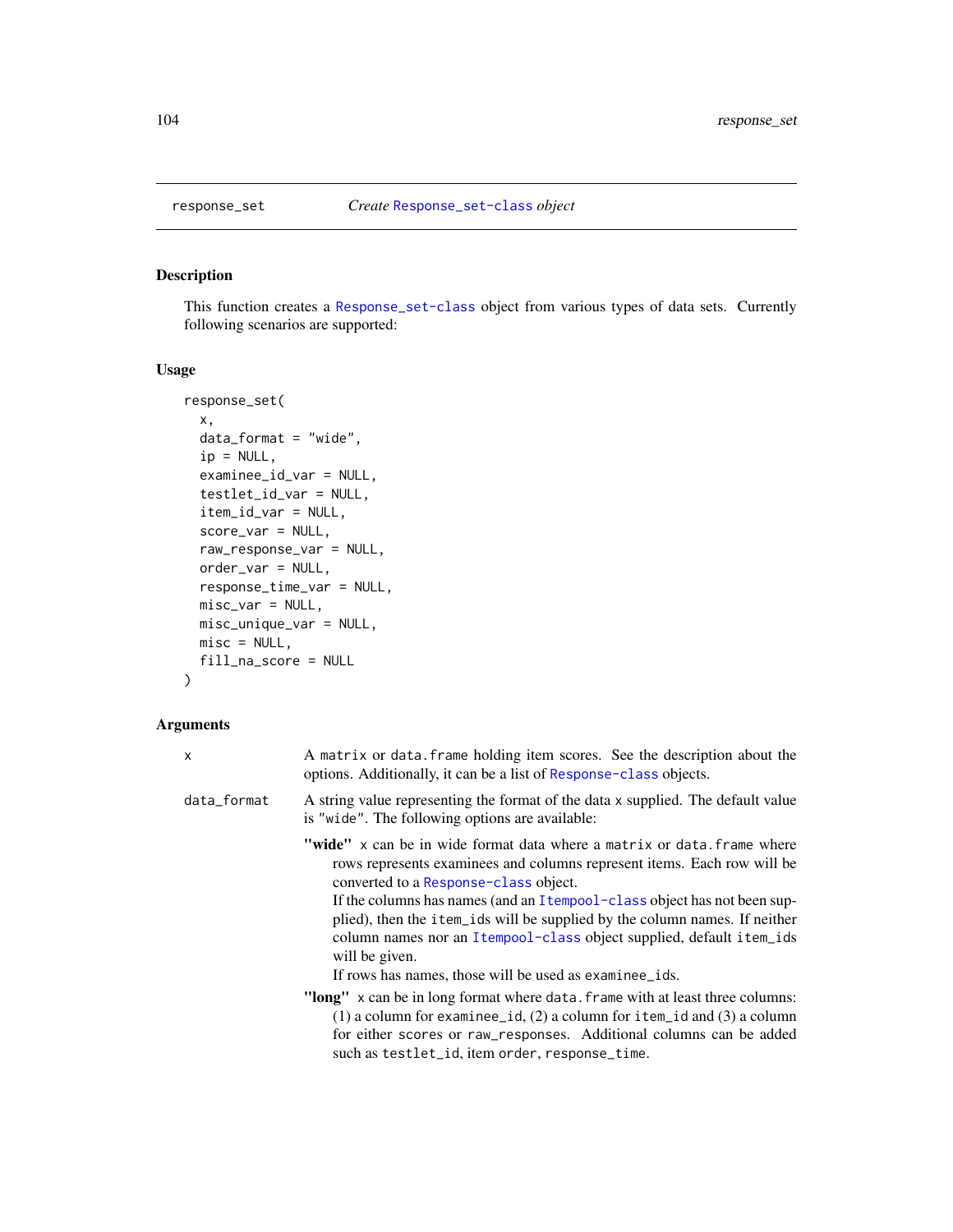| ip                                                                                                                | Optionally an Itempool-class object that is holding the item parameters can<br>be supplied to check whether Response_set object created is compatible with<br>the Itempool-class object.                                                                                                                                                                                                                                                                                                                                                                         |  |
|-------------------------------------------------------------------------------------------------------------------|------------------------------------------------------------------------------------------------------------------------------------------------------------------------------------------------------------------------------------------------------------------------------------------------------------------------------------------------------------------------------------------------------------------------------------------------------------------------------------------------------------------------------------------------------------------|--|
| examinee_id_var                                                                                                   |                                                                                                                                                                                                                                                                                                                                                                                                                                                                                                                                                                  |  |
|                                                                                                                   | A string for the column name that holds examinee ids, if x is in long format.                                                                                                                                                                                                                                                                                                                                                                                                                                                                                    |  |
|                                                                                                                   | testlet_id_var A string for the column name that holds testlet ids, if x is in long format.                                                                                                                                                                                                                                                                                                                                                                                                                                                                      |  |
| item_id_var                                                                                                       | A string for the column name that holds item ids, if x is in long format.                                                                                                                                                                                                                                                                                                                                                                                                                                                                                        |  |
| A string for the column name that holds examinee scores, if x is in long format.<br>score_var<br>raw_response_var |                                                                                                                                                                                                                                                                                                                                                                                                                                                                                                                                                                  |  |
|                                                                                                                   | A string for the column name that holds raw responses of the examinees, if x is<br>in long format.                                                                                                                                                                                                                                                                                                                                                                                                                                                               |  |
| order_var                                                                                                         | A string for the column name that holds the administration order of items, if x<br>is in long format.                                                                                                                                                                                                                                                                                                                                                                                                                                                            |  |
| response_time_var                                                                                                 |                                                                                                                                                                                                                                                                                                                                                                                                                                                                                                                                                                  |  |
|                                                                                                                   | A string for the column name that holds response time information of the items,<br>if $x$ is in long format.                                                                                                                                                                                                                                                                                                                                                                                                                                                     |  |
| misc_var                                                                                                          | A string for the column names that are holding the miscellaneous information of<br>the items. Available only when x is in long format. Within an examinee, if there<br>is additional information for each item (for example, item's type, item's reading<br>level, examinee's raw response to an item, whether an item is operational or<br>not, the date/time item is administered, ratings of multiple raters, etc.), in the<br>dataset, this information can be passed. Later in the code, such information can<br>be extracted by \$ operator. See examples. |  |
| misc_unique_var                                                                                                   |                                                                                                                                                                                                                                                                                                                                                                                                                                                                                                                                                                  |  |
|                                                                                                                   | A string for the column names that are holding the miscellaneous information of<br>the items. Different than misc_var, these columns are assumed to be the same<br>within an examinee, so only the unique value of this column within an examinee<br>will be saved. Examples of variables for this column is gender, race, ability<br>score, school of the examinee that will not vary from one item to another within<br>an examinee. The argument is only available when data_format = "long".                                                                 |  |
| misc                                                                                                              | A list of miscellaneous variables that needs to be added to the Response_set<br>object.                                                                                                                                                                                                                                                                                                                                                                                                                                                                          |  |
| fill_na_score                                                                                                     | If some examinees do not answer all items, the value fill_na_score will be<br>replaced by the scores of unanswered items. If an ip value provided, 'all items'<br>will be all of the items in the item pool. Otherwise, all items will be the list of<br>all unique item_id values.<br>Currently, this feature only works when x is a data frame or matrix.                                                                                                                                                                                                      |  |

A [Response\\_set-class](#page-106-0) object.

## Author(s)

Emre Gonulates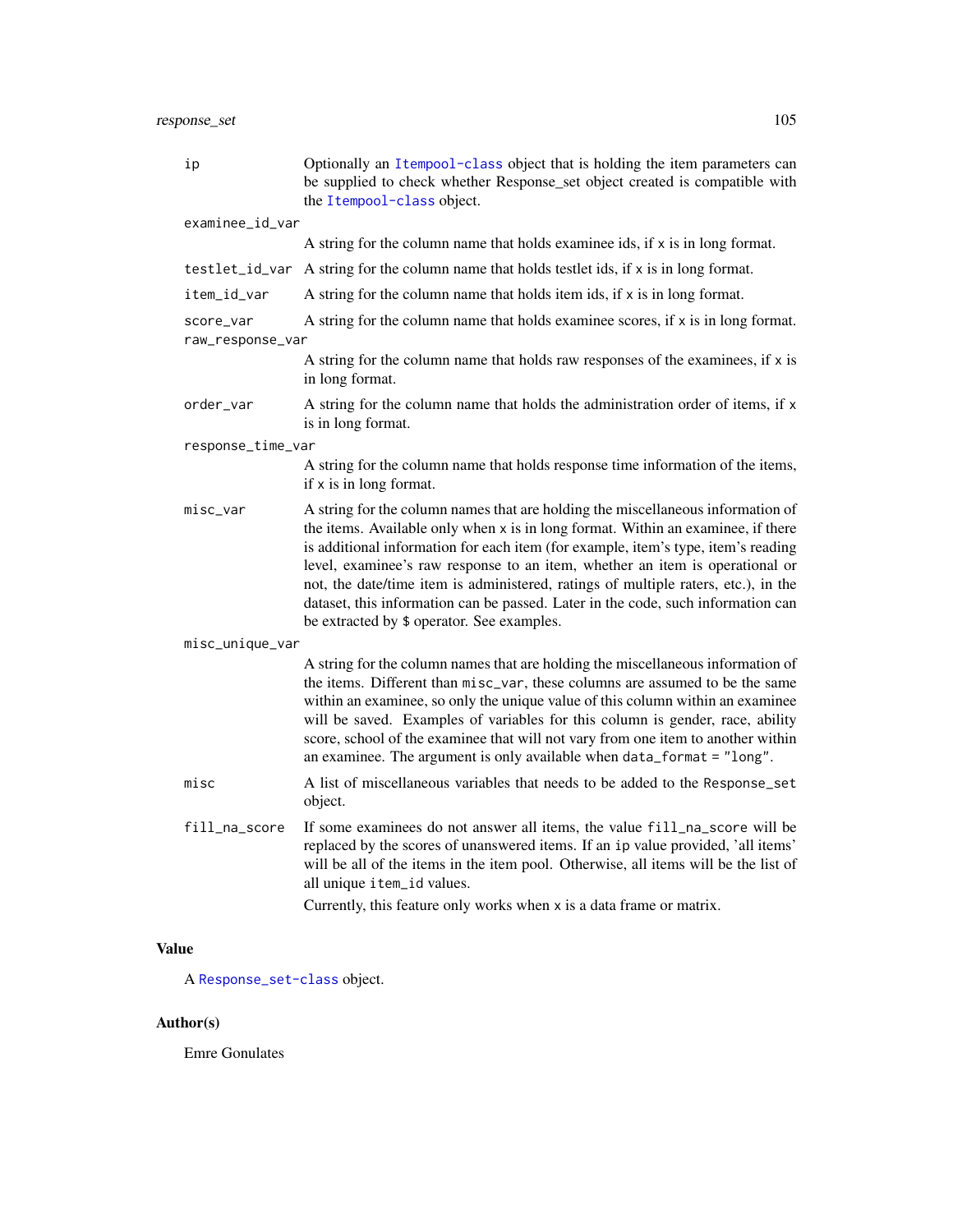```
##### Wide format data #####
## Example 1
x_wide <- matrix(sample(0:1, 35, TRUE), nrow = 7, ncol = 5)
response_set(x_wide)
## Example 2
ip \leq generate_ip(n = 6)
# simulate responses for 10 examinees
resp_matrix \leq sim_resp(ip = ip, theta = rnorm(10), prop_missing = .2,
                        output = "matrix")
# convert it to tibble
resp_wide <- as.data.frame(resp_matrix)
resp_wide$stu_id <- rownames(resp_matrix)
# Create a Response_set object:
resp_set <- response_set(resp_wide, data_format = "wide", ip = ip,
                         examinee_id_var = "stu_id")
# Retrieve examinee ids:
resp_set$examinee_id
# Fourth examinee:
resp_set[[4]]
# Scores of 6th examinee
resp_set[[6]]$score
##### Long format data #####
x_{\text{long}} <- data.frame(examinee_id = c("stu1", "stu1", "stu1", "stu2", "stu2"),
                     item_id = c("i1", "i2", "i4", "i1", "i2").scr = c(0, 1, 0, 1, 0),
                     rwscore = c("A", "D", "B", "C", "D"),
                     resptime = c(33, 55, 22, 66, 31),# These will be passed to misc
                     item_type = c("MC", "MC", "MS", "SA", "MC"),lexile\_level = c(1, 4, 3, 2, 1),word_count = c(123, 442, 552, 342, 666),
                     ability = c(1.1, 1.1, 1.1, -.2, -.2),
                     grade = c("7", "7", "7", "11", "11")\lambdaresp_set \leq response_set(x = x_long,
                         data_format = "long",
                         examinee_id_var = "examinee_id",
                         item_id_var = "item_id",
                         score_var = "scr",
                         raw_response_var = "rwscore",
                         response_time_var ="resptime",
                         misc_var = c("item_type", "lexile_level"),
                         misc_unique_var = c("ability", "grade")
                         \lambdaresp_set[[1]] # Response of the first examinee
resp_set$item_type # extract item_type of each examinee
```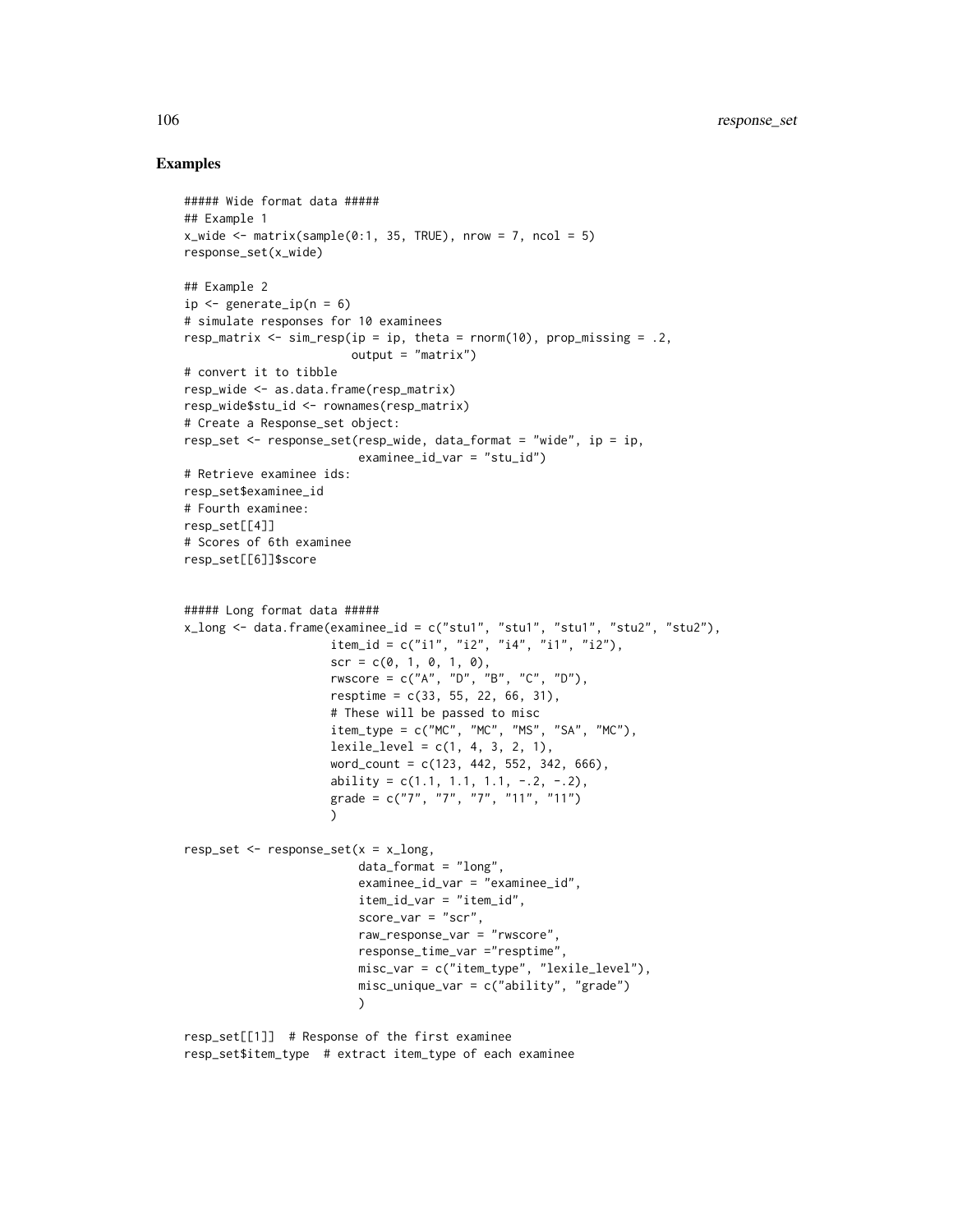## Response\_set-class 107

```
resp_set$grade # extract grade of each examinee
# Also, additional examinee level miscellaneous information can be added:
resp_set$gender <- c("M", "F")
resp_set[[2]]$gender # access second examinee's gender.
resp_set$gender
# Fill missing values with 0.
response_set(x = x_llong,data_format = "long",
             examinee_id_var = "examinee_id",
             item_id_var = "item_id",
             score_var = "scr",
             raw_response_var = "rwscore",
             response_time_var ="resptime",
             misc_var = c("item_type", "lexile_level"),
             fill_na_score = 0
             )
```
<span id="page-106-0"></span>Response\_set-class *An S4 class representing responses of a set of examinees*

## Description

An S4 class representing responses of a set of examinees

## Slots

- response\_list A list of [Response-class](#page-102-0) objects. If the examinee\_id slots of [Response-class](#page-102-0) objects are not NULL, there cannot be duplicates.
- item\_id A character vector of Item ID's in the [Response-class](#page-102-0) objects. The order of this item\_id will be used when converting [Response\\_set-class](#page-106-0) objects to a matrix.
- testlet\_id A character vector of Testlet ID's in the [Response-class](#page-102-0) objects.
- misc This slot will hold any other information about the response set.

#### Author(s)

Emre Gonulates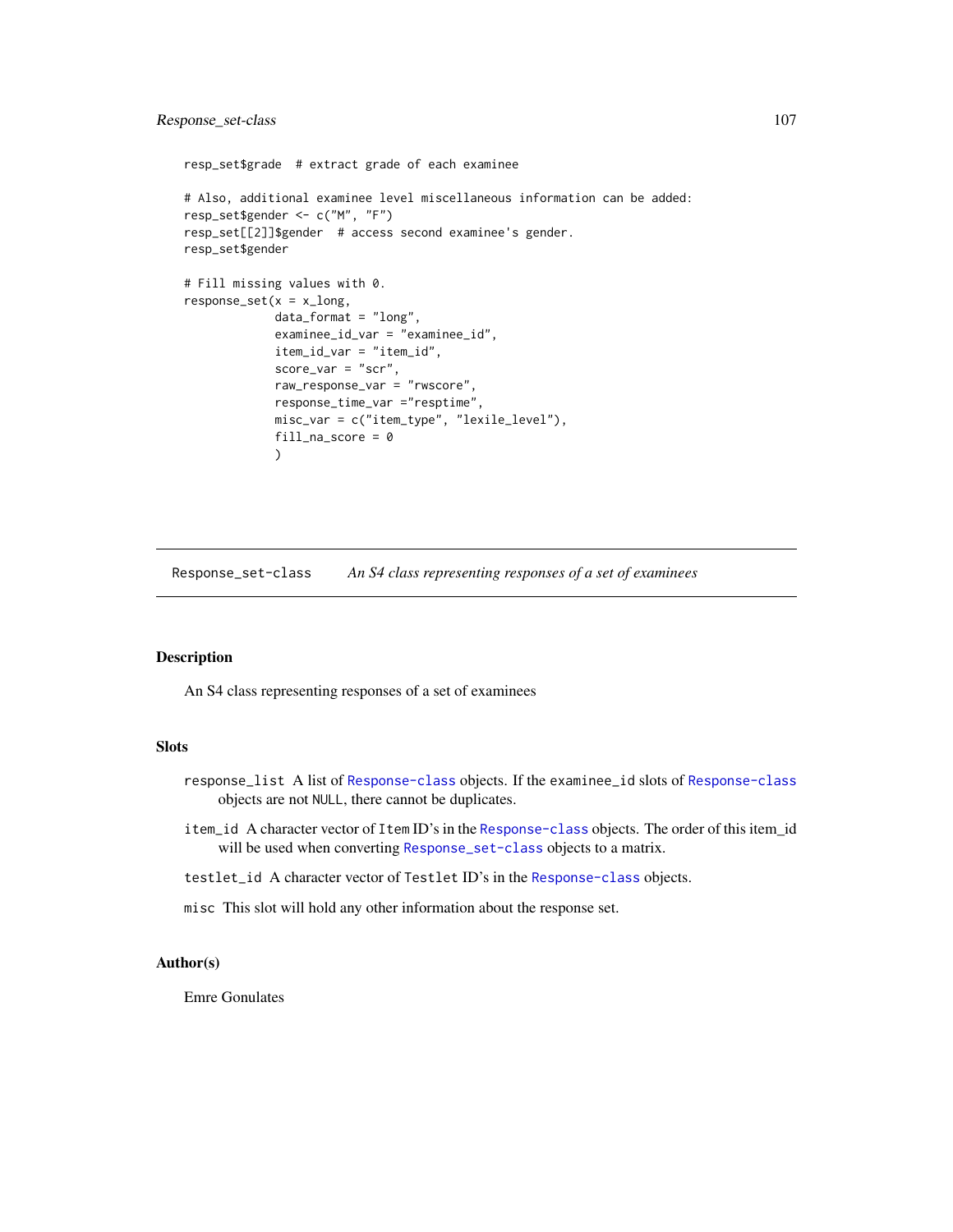#### Description

resp\_lik returns the likelihood of a response string for given items and ability.

## Usage

```
resp_lik(ip, resp, theta)
## S4 method for signature 'Item'
resp_lik(ip, resp, theta)
## S4 method for signature 'Itempool'
resp_lik(ip, resp, theta)
## S4 method for signature 'Testlet'
resp_lik(ip, resp, theta)
```
#### Arguments

| ip    | An Item-class, Itempool-class or a Testlet-class object. |
|-------|----------------------------------------------------------|
| resp  | A vector of item responses.                              |
| theta | An vector containing ability parameters.                 |

#### Value

A matrix of likelihood(s)

#### Author(s)

Emre Gonulates

```
item <- generate_item(model = "3PL")
theta \leq rnorm(6)
resp \le sim_resp(ip = item, theta = theta, prop_missing = .1)
resp\_lik(ip = item, resp = resp, theta = theta)item <- generate_item(model = "GRM")
resp \leq sim_resp(ip = item, theta = theta, prop_missing = .1)
resp\_lik(ip = item, resp = resp, theta = theta)ip \leftarrow generate_ip(model = "3PL")
theta \leq rnorm(6)
resp \leq sim_resp(ip = ip, theta = theta, prop_missing = .1)
resp\_lik(ip = ip, resp = resp, theta = theta)
```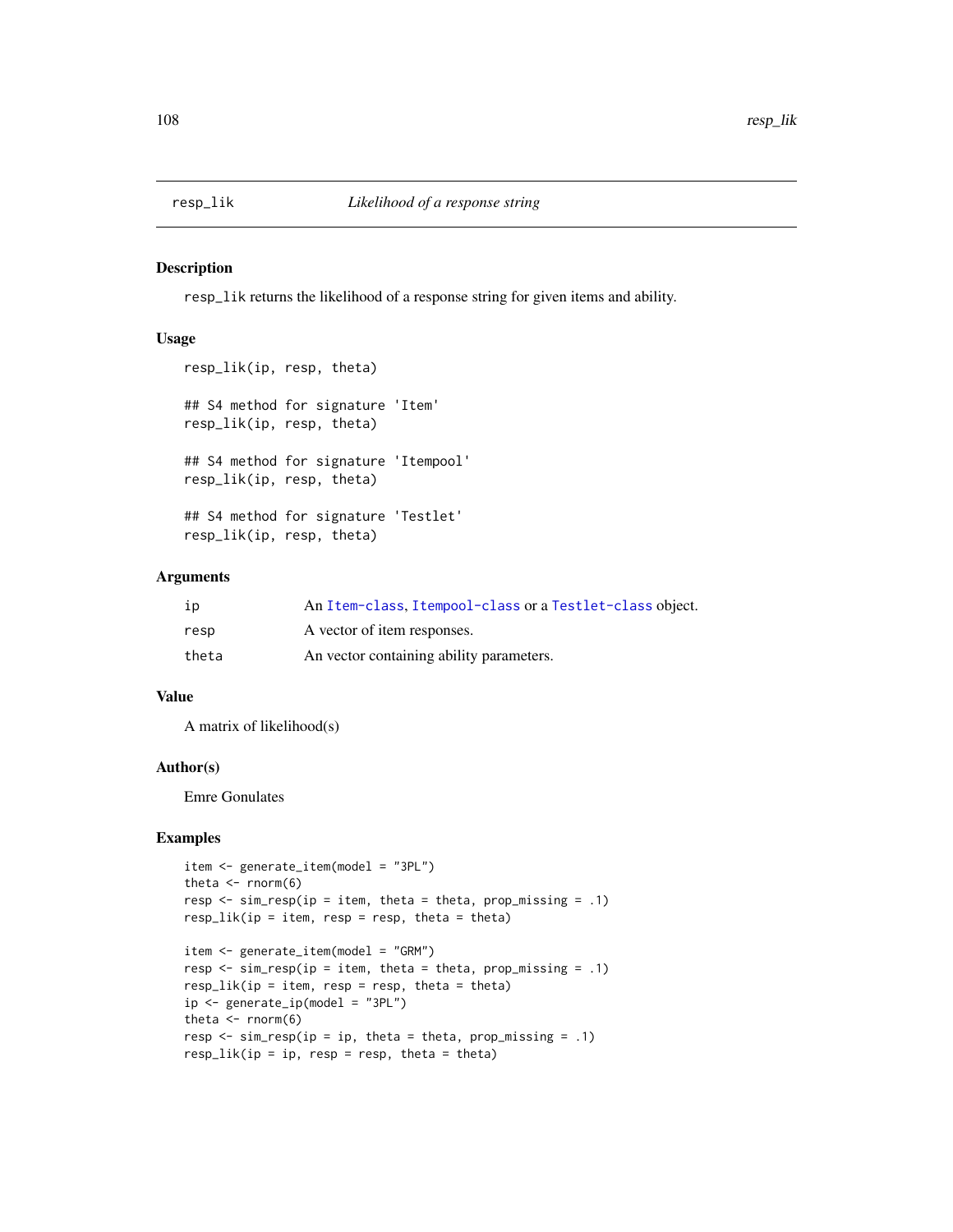```
ip <- generate_ip(model = "GRM")
resp \le sim_resp(ip = ip, theta = theta, prop_missing = .1)
resp\_lik(ip = ip, resp = resp, theta = theta)
```
### resp\_loglik *Log-likelihood of a Response String*

#### Description

resp\_loglik returns the log-likelihood of a response string for given items and ability.

#### Usage

```
resp_loglik(ip, resp, theta, derivative = 0)
## S4 method for signature 'Item,ANY'
resp\_loglik(ip, resp, theta, derivative = 0)## S4 method for signature 'Itempool,ANY'
resp\_loglik(ip, resp, theta, derivative = 0)## S4 method for signature 'Testlet,ANY'
resp\_loglik(ip, resp, theta, derivative = 0)## S4 method for signature 'numMatDfListChar,ANY'
resp\_loglik(ip, resp, theta, derivative = 0)## S4 method for signature 'Itempool,Response'
resp\_loglik(ip, resp, theta, derivative = 0)## S4 method for signature 'Itempool,Response_set'
resp\_loglik(ip, resp, theta, derivative = 0)
```

| ip         | An Item-class, Itempool-class or a Testlet-class object.                               |
|------------|----------------------------------------------------------------------------------------|
| resp       | A vector of item responses.                                                            |
| theta      | An vector containing ability parameters.                                               |
| derivative | Whether to calculate the first or second derivative of response log-likelihood.        |
|            | <b><math>\theta</math></b> No derivative will be calculated. This is the default value |
|            | 1 Calculate the first derivative of the response log-likelihood                        |
|            | 2 Calculate the second derivative of the response log-likelihood                       |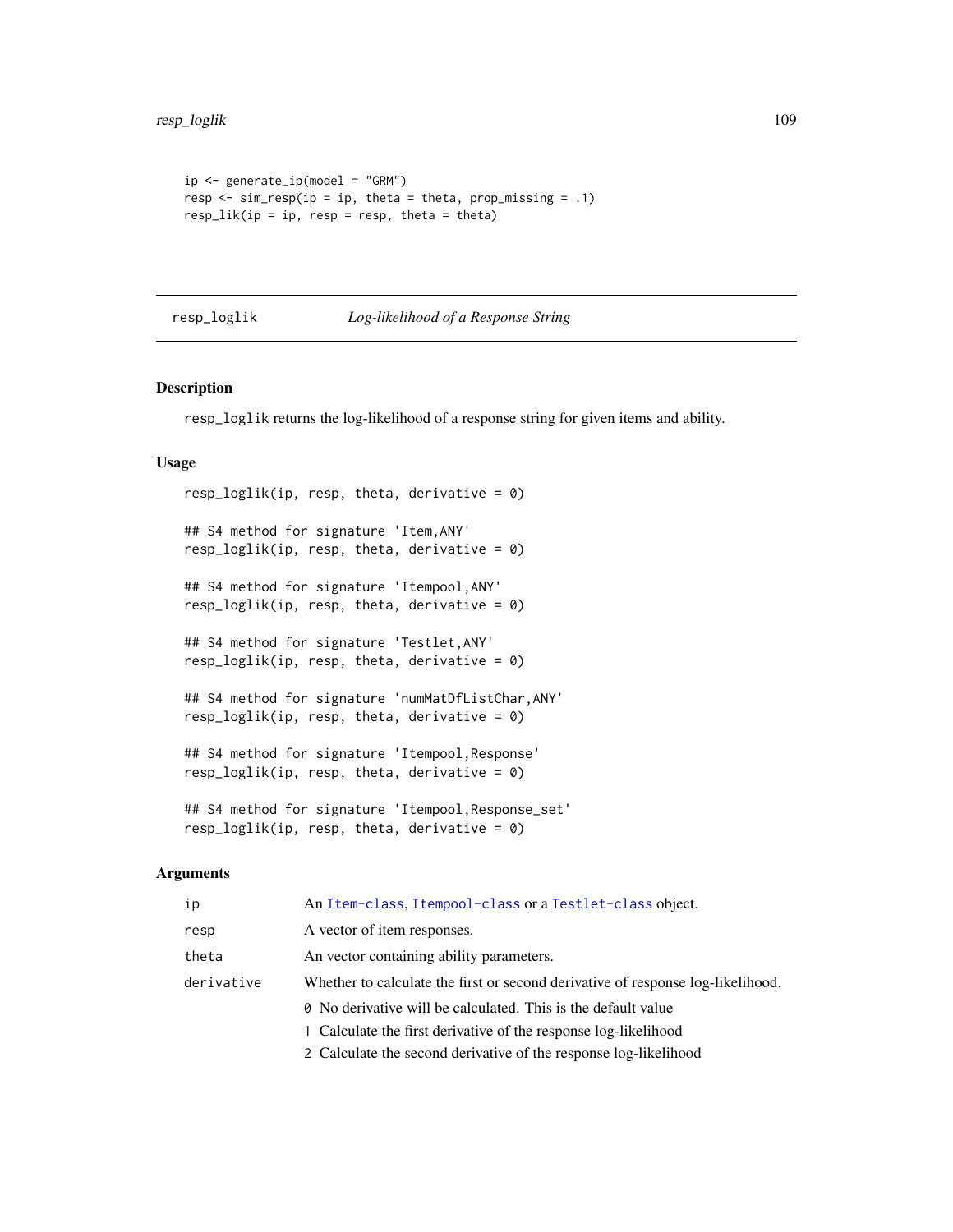### <span id="page-109-0"></span>Value

A matrix of log-likelihood(s)

### Author(s)

Emre Gonulates

### Examples

```
item <- generate_item(model = "3PL")
theta \leq rnorm(6)
resp \leq sim_resp(ip = item, theta = theta, prop_missing = .1)
resp\_loglik(ip = item, resp = resp, theta = theta)item <- generate_item(model = "GRM")
resp \leq sim_resp(ip = item, theta = theta, prop_missing = .1)
resp\_loglik(ip = item, resp = resp, theta = theta)ip <- generate_ip(model = "3PL")
theta \leq rnorm(6)
resp \le sim_resp(ip = ip, theta = theta, prop_missing = .1)
resp\_loglik(ip = ip, resp = resp, theta = theta)resp_loglik(ip = ip, resp = resp, theta = theta, derivative = 1)
resp_loglik(ip = ip, resp = resp, theta = theta, derivative = 2)
ip \leftarrow generate_ip(model = "GPCM")
resp \le sim_resp(ip = ip, theta = theta, prop_missing = .1)
resp\_loglik(ip = ip, resp = resp, theta = theta)resp_loglik(ip = ip, resp = resp, theta = theta, derivative = 1)
resp_loglik(ip = ip, resp = resp, theta = theta, derivative = 2)
```
rsss *Convert raw score to scale score and vice versa*

#### Description

Convert raw score to scale score and vice versa

#### Usage

```
rss(ip, raw_score = NULL, scale_score = NULL, theta_range = c(-5, 5))
```

| ip          | An Itempool-class object.                                  |
|-------------|------------------------------------------------------------|
| raw score   | A value (or vector of values) representing raw score(s).   |
| scale_score | A value (or vector of values) representing scale score(s). |
| theta_range | The limits of the scale score. The default is $c(-5, 5)$ . |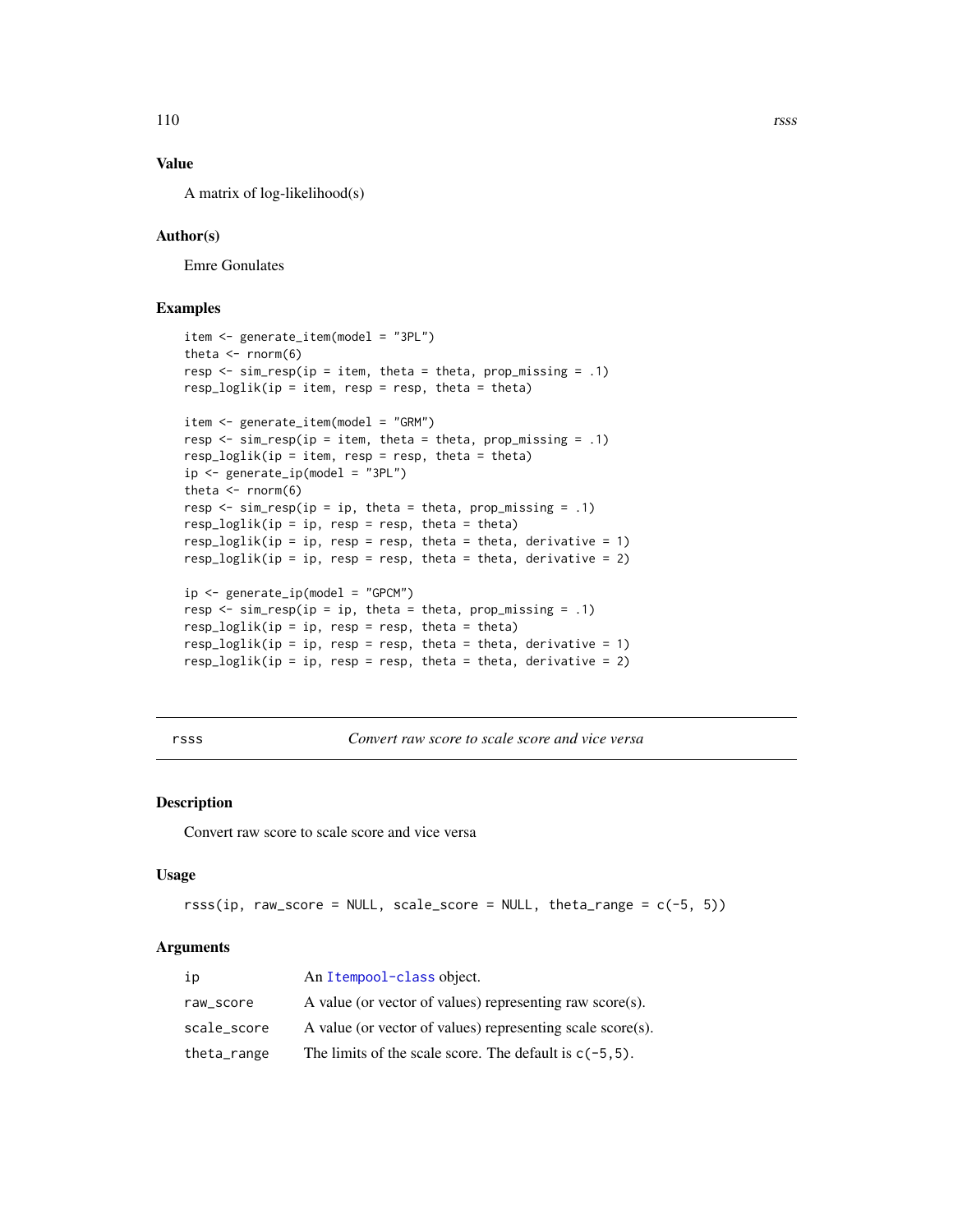### <span id="page-110-0"></span>score\_info 111

### Value

A vector of raw or scale scores.

### Author(s)

Emre Gonulates

score\_info *Calculate Score Information Function*

#### Description

This function calculates the score information function of a given CAT test. Ideally, a large number of simulees (say 1,000) will be simulated at each theta level equally spaced along a large theta range (like [-4, 4]). The score information function at each theta will be calculated using the formulas 11- 2 and 11-3 presented in Sands, Waters and McBride (1997, pages 127-128). Also see Lord (1980), Eqn. 10-7.

For example if 1000 examinees simulated at each of the following theta values (-3, -2, -1, 0, 1, 2, 3), the function will not calculate score information values at theta = -3 and theta = 3. Score information values at second values to the edges (i.e. theta  $= -2$  and theta  $= 2$ ) will be calculated using Equation 11-2 of Sands et.al (1997). The rest of the score information values (at theta  $= -1$ , 0, 1) will be calculated using equation 11-3 (page 128).

#### Usage

score\_info(true\_theta, est\_theta, bins = NULL)

### Arguments

| true_theta | A vector of true theta values.                                                                                                                                                                                                                                                         |
|------------|----------------------------------------------------------------------------------------------------------------------------------------------------------------------------------------------------------------------------------------------------------------------------------------|
| est_theta  | A vector of estimated theta values.                                                                                                                                                                                                                                                    |
| bins       | The number of bins true theta values should be grouped into. Ideally, this value<br>is NULL and equal number of simulees are already in bins, and within each bin<br>true_theta values are equal to each other. If these conditions are not satisfied,<br>a bin value can be supplied. |

#### Value

A data frame of true theta values and score information value at each theta value will be returned.

#### Author(s)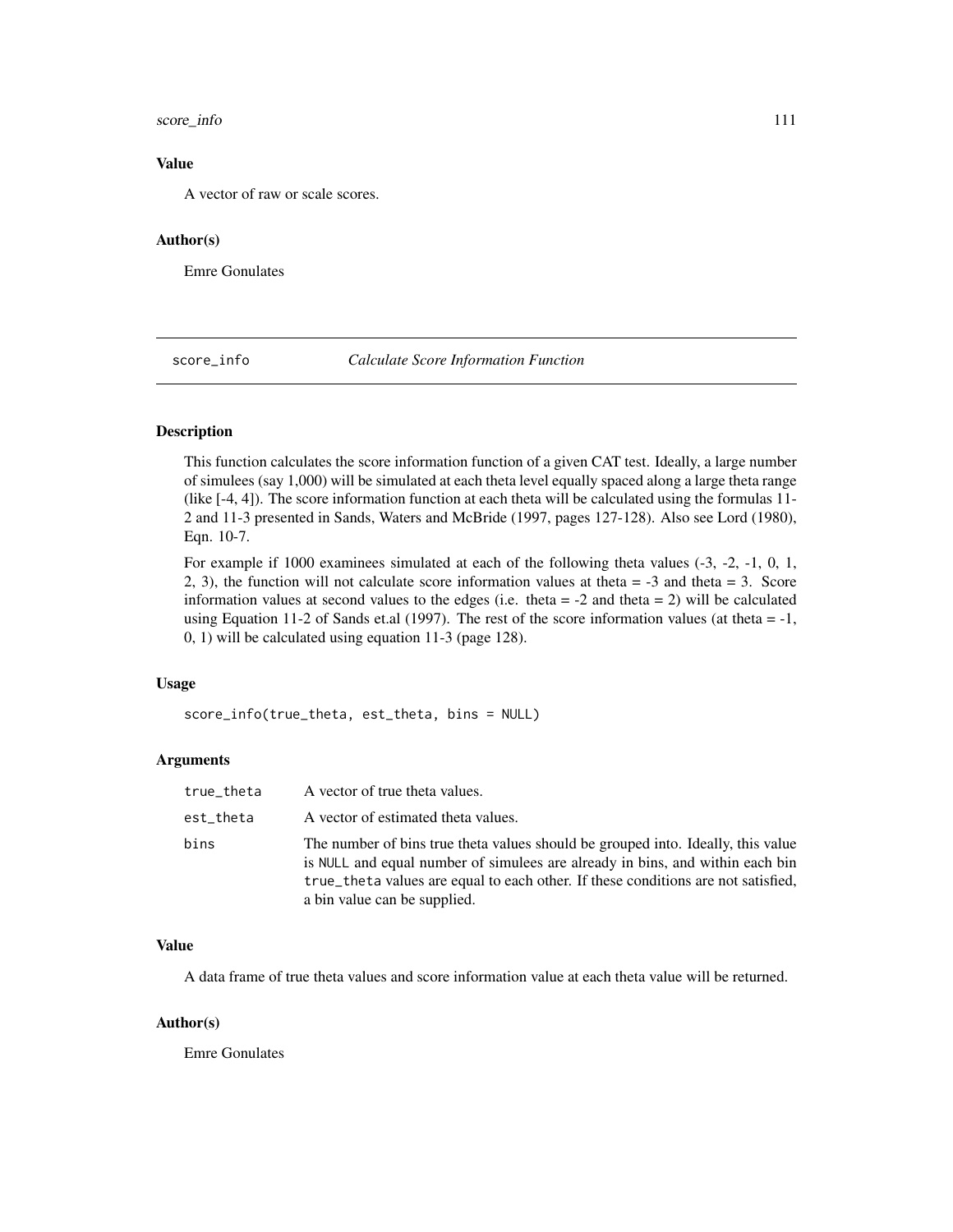#### <span id="page-111-0"></span>References

Lord, F. M. (1980). Applications of item response theory to practical testing problems. Routledge.

Sands, W. A., Waters, B. K., & McBride, J. R. (1997). Computerized adaptive testing: From inquiry to operation. American Psychological Association.

#### Examples

```
ip \leftarrow generate_ip(n = 30)cd <- create_cat_design(ip = ip, next_item_rule = 'mfi',
                        termination_rule = 'max_item',
                        termination_par = list(max_item = 10))
# The following true_theta example is not ideal. For more informative score
# score information functions you can use more bins and more simulees like:
# rep(seq(-4, 4, .1), each = 1000)true_theta <- rep(seq(-3, 3, 1), each = 10)cat_data < -cat\_sim(true\_ability = true\_theta, cd = cd)dtf <- summary(cat_data)
s_info <- score_info(true_theta = dtf$true_ability,
                     est_theta = dtf$est_ability)
s_info
```

| sim resp |
|----------|

Generate responses for a given model

#### **Description**

sim\_resp Generate dichotomous (0 or 1) or polytomous responses for given ability and item parameter.

#### Usage

```
sim\_resp(ip, theta, prop\_missing = 0, output = "matrix")## S4 method for signature 'Item'
sim_resp(ip, theta, prop_missing = 0, output = "matrix")
## S4 method for signature 'Testlet'
sim\_resp(ip, theta, prop\_missing = 0, output = "matrix")## S4 method for signature 'Itempool'
sim\_resp(ip, theta, prop\_missing = 0, output = "matrix")## S4 method for signature 'numMatDfListChar'
sim\_resp(ip, theta, prop\_missing = 0, output = "matrix")
```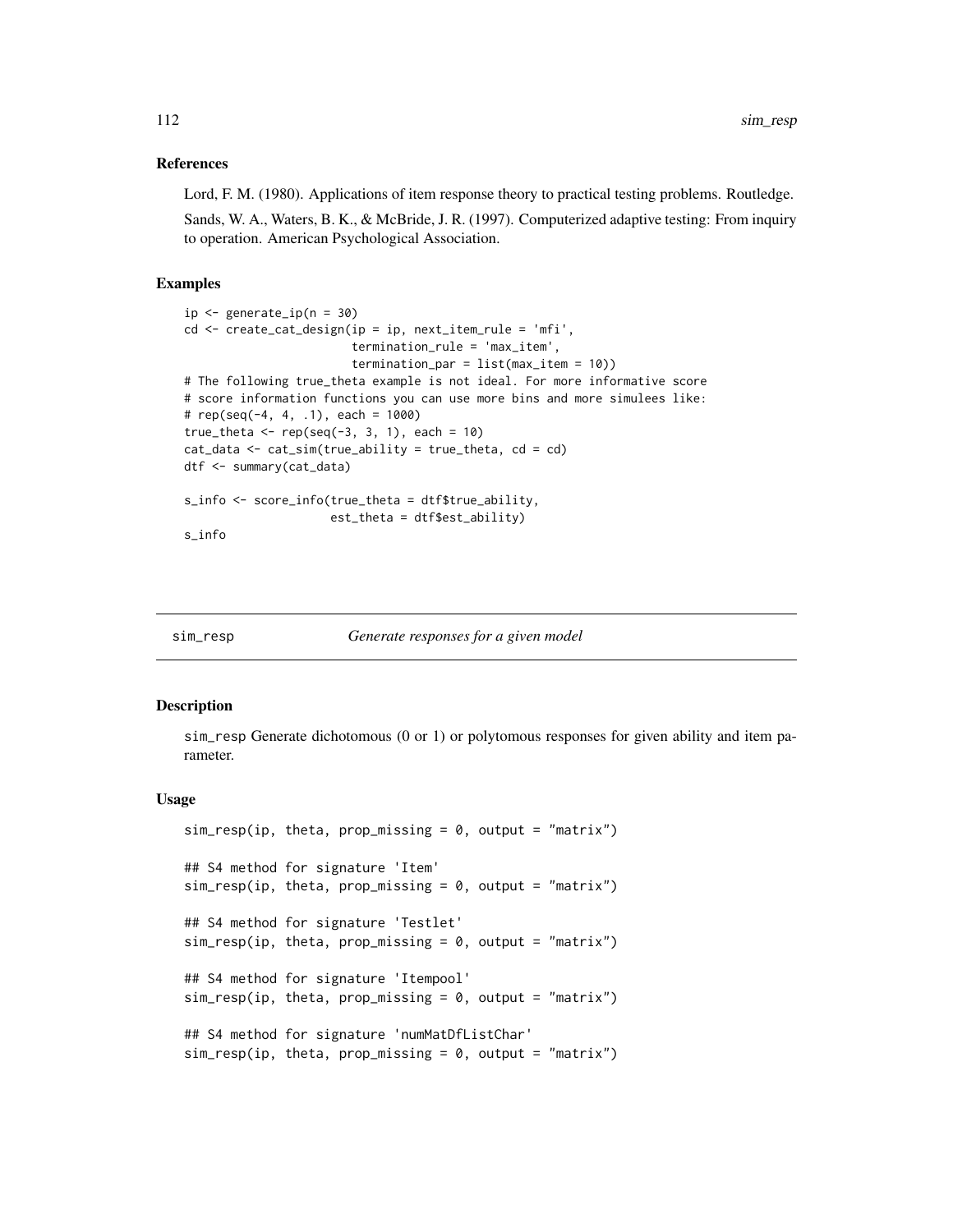#### sim\_resp 113

#### Arguments

| ip           | An Item-class, Itempool-class, Testlet-class object containing the item<br>parameters.                                                             |
|--------------|----------------------------------------------------------------------------------------------------------------------------------------------------|
| theta        | An object containing the subject ability parameters.                                                                                               |
| prop_missing | Proportion of responses that should be missing. Default value is 0. This argu-<br>ment is valid for only Itempool-class and Testlet-class objects. |
| output       | Type of the output. Following options are available:                                                                                               |
|              | "matrix" A matrix object.                                                                                                                          |
|              | "response_set" A Response_set-class object with item pool attached.                                                                                |

#### Value

A vector of responses.

#### Author(s)

Emre Gonulates

### Examples

```
## Simulate Responses for an Item object ##
item <- generate_item(model = "3PL")
sim\_resp(ip = item, theta = rnorm(1))item <- generate_item(model = "GPCM")
sim\_resp(ip = item, theta = rnorm(1))item <- generate_item(model = "GRM")
sim\_resp(ip = item, theta = rnorm(1))## Simulate Responses for a Testlet object ##
# Create a testlet
testlet \le testlet(c(item(b = 1), item(a = .8, b = 3.1),
                   item(b = -1:1, model = "PCM"))
sim\_resp(ip = testlet, theta = rnorm(1))## Simulate Responses for an Itempool object ##
# Create 3PL IRT item parameters
ip \leftarrow itempool(a = rhorm(10, 0, 0.3), b = rnorm(10), c = runif(10, 0, .3))# Simulate responses for one theta:
sim\_resp(ip = ip, theta = rnorm(1))# Simulate responses for eight thetas:
sim\_resp(ip = ip, theta = rnorm(8))# Create Graded Response Model Parameters
ip \leftarrow generate_ip(n = 5, model = "GRM", n_categories = c(3, 4, 8, 5, 4))
# Simulate responses for one theta:
sim\_resp(ip = ip, theta = rnorm(1))# Simulate responses for 5 thetas:
sim\_resp(ip = ip, theta = rnorm(5))
```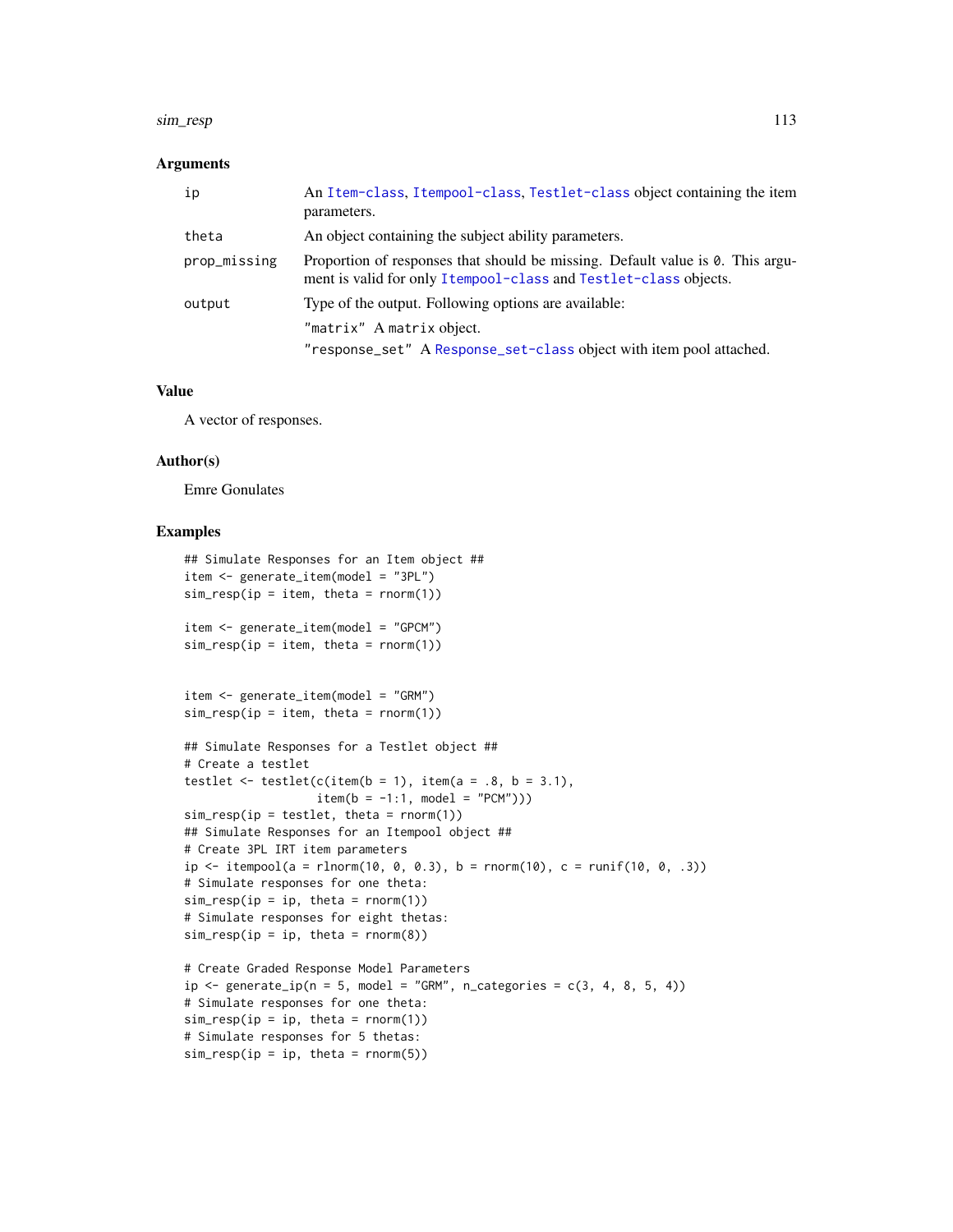```
# Set 10% of the item responses as missing
sim\_resp(ip = ip, theta = rnorm(5), prop\_missing = .1)
```
summary.cat\_output *Summarizes the raw output of cat\_sim*

### Description

This function summarizes a list consist of cat\_output objects. It returns a summary data frame of the CAT simulation.

### Usage

```
## S3 method for class 'cat_output'
summary(
 object,
  ...,
 cols = c("true_ability", "est_ability", "se", "test_length")
)
```
### Arguments

| object   | This is a cat_output object or a list object containing elements that are "cat_output"<br>class.                   |
|----------|--------------------------------------------------------------------------------------------------------------------|
| $\cdots$ | Additional arguments.                                                                                              |
| cols     | The variables that will be included in the summary. There should be at least one<br>column. Available columns are: |
|          | <b>true ability</b> True ability of the simulee                                                                    |
|          | est ability Ability Estimate                                                                                       |
|          | se Standard Error of the ability estimate                                                                          |
|          | test_length Test length.                                                                                           |
|          | <b>bias</b> The difference between true ability and ability estimate                                               |
|          | <b>mse</b> Mean squared error                                                                                      |

### Value

This function returns a summary data frame of adaptive tests. Each row will represent a different adaptive test.

### Author(s)

Emre Gonulates

### See Also

[cat\\_sim](#page-18-0)

<span id="page-113-0"></span>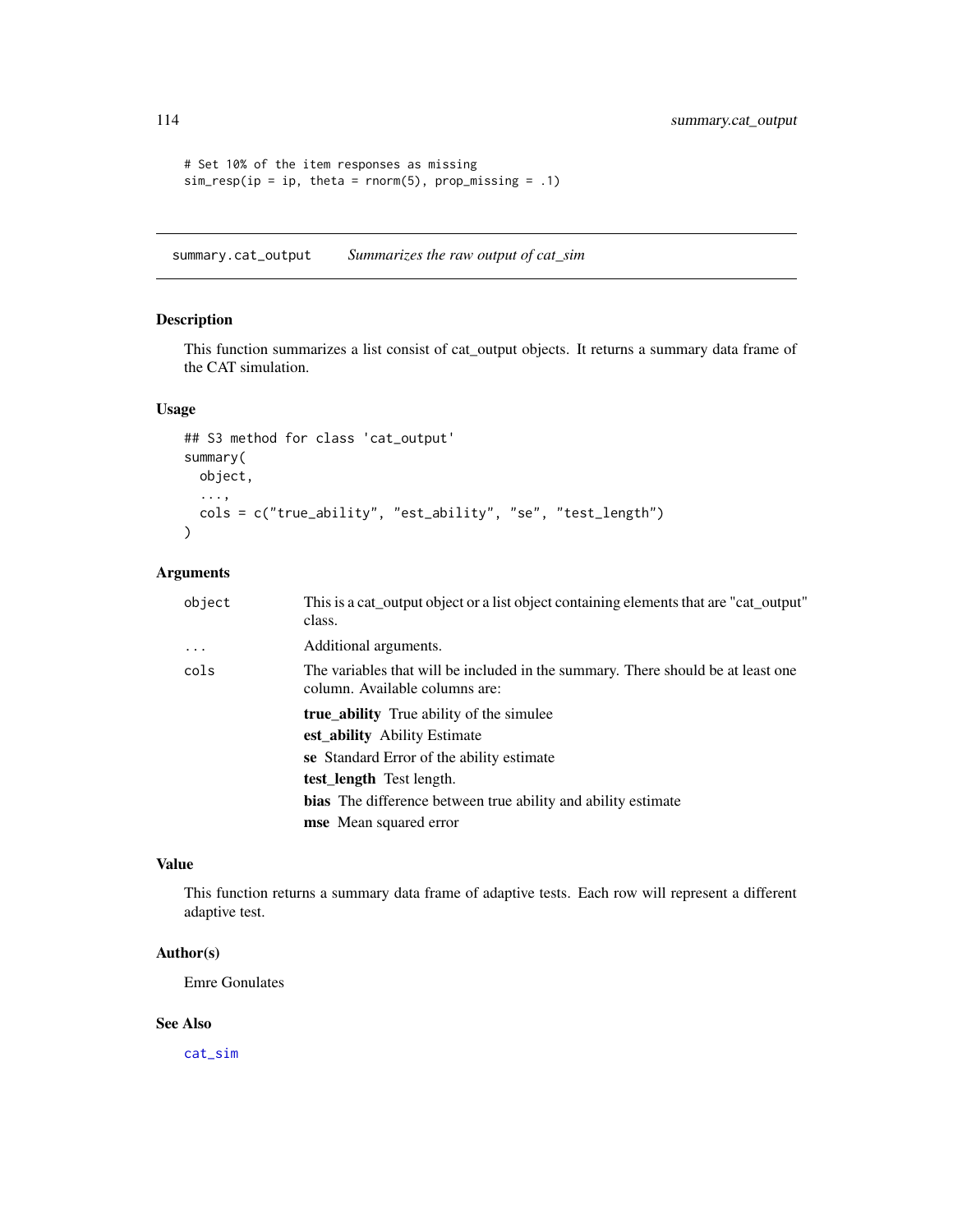<span id="page-114-0"></span>testlet the contract of the contract of the contract of the contract of the contract of the contract of the contract of the contract of the contract of the contract of the contract of the contract of the contract of the co

#### Examples

```
n <- 100 # number of items
ip \leq generate_ip(n = n,
                  content = sample(c("Algebra", "Arithmetic", "Geometry"),
                                   n, replace = TRUE))
cd <- create_cat_design(ip = ip, next_item_rule = 'mfi',
                        termination_rule = 'max_item',
                        termination_par = list(max_item = 10))
cat_data \leq cat\_sim(true\_ability = rnorm(5), cd = cdsummary(cat_data)
```
testlet *Creates a* [Testlet-class](#page-115-0) *object*

#### Description

Create a [Testlet-class](#page-115-0) object. It is recommended to use this function to create new [Testlet-class](#page-115-0) objects.

#### Usage

testlet(...)

#### Arguments

... The object that is desired to be converted to a Testlet object. Also additional arguments related to the Testlet.

### Value

An [Testlet-class](#page-115-0) object.

### Author(s)

Emre Gonulates

#### Examples

```
ip \le itempool(a = c(1, 1.4), b = c(-2, 1))
testlet(ip, testlet_id = "T1")
testlet(ip, testlet_id = "T1", content = "Algebra")
# Add misc field to the testlet:
testlet(ip, testlet_id = "T1", misc = list(form = "A1", operational = TRUE,
                                   admin_date = as.Date("2020-08-01")))
# Add misc field to the testlet items:
testlet(itempool(b = rnorm(2), item_id = paste0("t1-i", 1:2),
                 misc = list(list(sympson_hetter_k = .8, form = "B1"),list(sympson_hetter_k = .9))),
        testlet_id = "t1")
```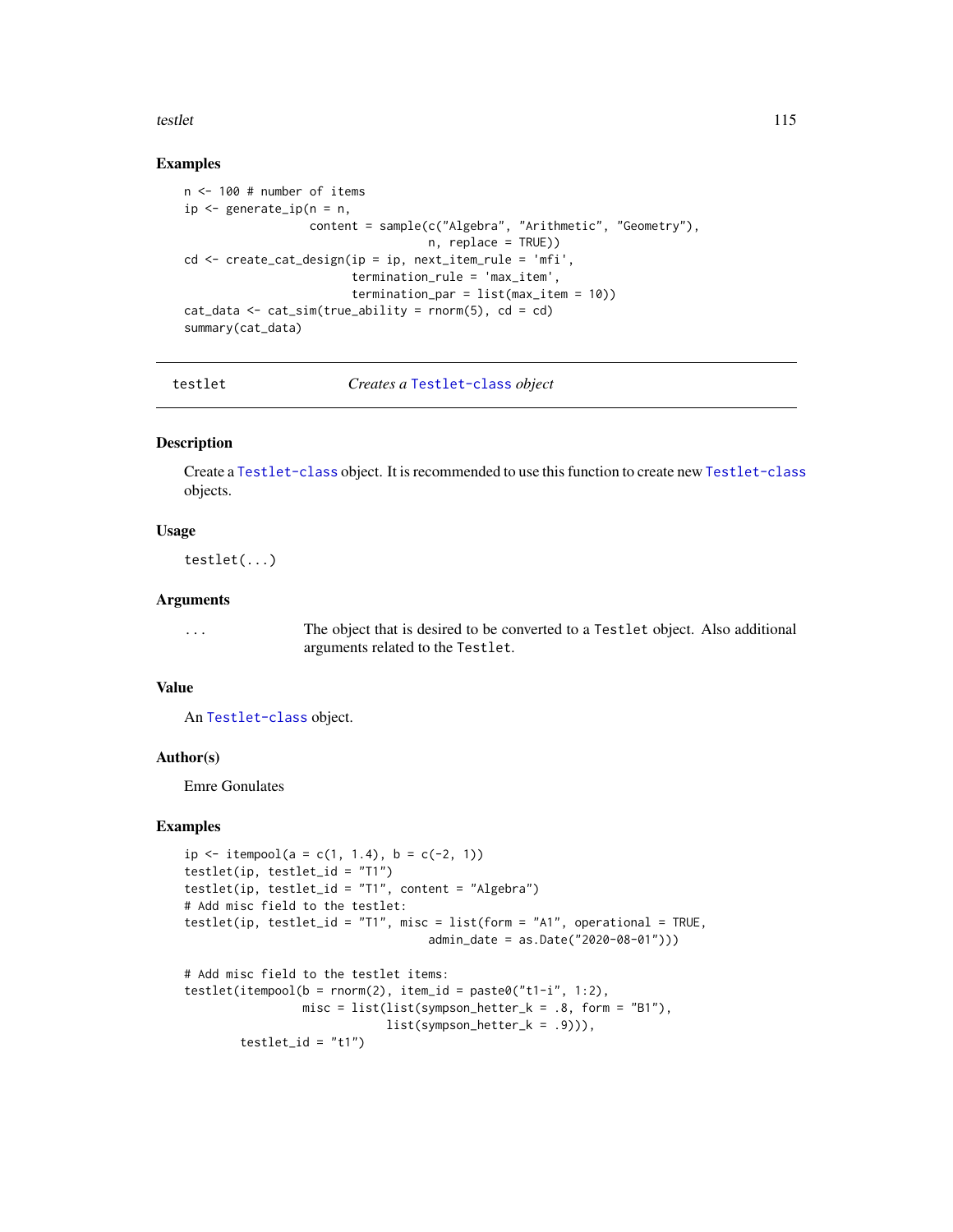<span id="page-115-1"></span><span id="page-115-0"></span>

#### Description

Testlet is a class to represent an a collection of items. Items that are connected by a common stimulus (for example a reading passage, a graph, etc.) can form a testlet. An object in Testlet class should have a model name and item\_list which is an Itempool. object. In fact, a Testlet object is very similar to an [Itempool-class](#page-68-0) object, except, it has a designated model and optional parameters.

### **Slots**

testlet\_id Testlet ID. Default value is NULL.

item\_list A list of Item objects.

- model The model that testlet parameters represents. Currently model can be: BTM (Basic Testlet Model, this is default testlet model where no parameters necessary and testlet simply connects items), RTM (Rasch Testlet Model), BF (Bifactor Model) (Not implemented yet), 2PTM (Two-parameter testlet model), 3PTM (three-parameter testlet model). A model must be specified for the construction of an tetlet object.
- parameters A list containing numeric vectors that represent testlet parameters. Depending on the model these parameters can change.
- se\_parameters Standard error of testlet parameters.
- content Content information for testlet.
- misc A list of additional parameters for the testlet.

#### Author(s)

Emre Gonulates

var,Item-method *Calculate the variance of an Item*

### Description

var Returns the variance of an item or multiple items with given parameters for a given ability or abilities, i.e.  $\theta$ .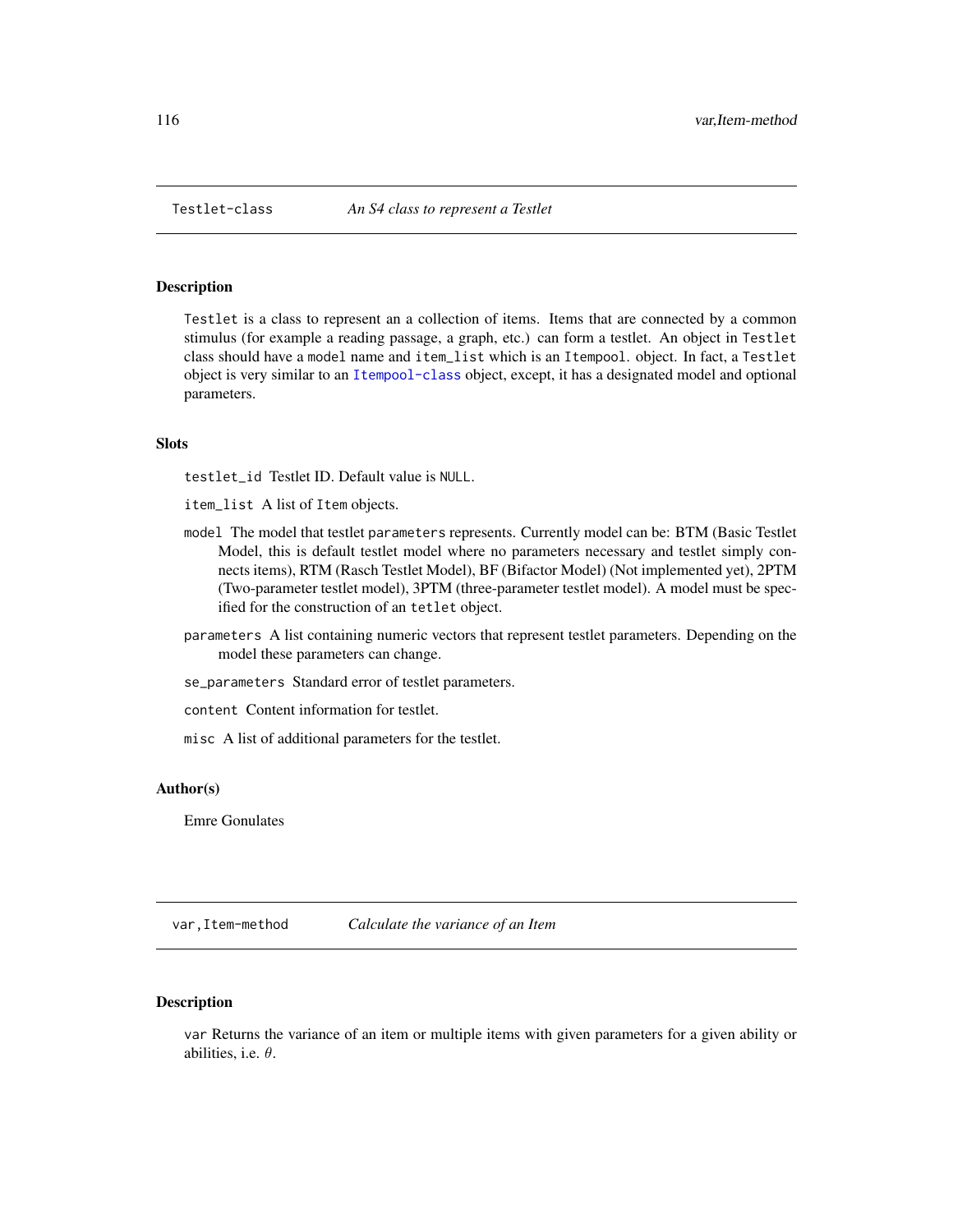### var, Item-method 117

### Usage

```
## S4 method for signature 'Item'
var(x, y = NULL, na.rm = FALSE, use)## S4 method for signature 'Rasch'
var(x, y = NULL, na.rm = FALSE, use)## S4 method for signature '`1PL`'
var(x, y = NULL, na.rm = FALSE, use)## S4 method for signature '`2PL`'
var(x, y = NULL, na.rm = FALSE, use)## S4 method for signature '`3PL`'
var(x, y = NULL, na.rm = FALSE, use)## S4 method for signature '`4PL`'
var(x, y = NULL, na.rm = FALSE, use)## S4 method for signature 'GRM'
var(x, y = NULL, na.rm = FALSE, use)## S4 method for signature 'PCM'
var(x, y = NULL, na.rm = FALSE, use)## S4 method for signature 'GPCM'
var(x, y = NULL, na.rm = FALSE, use)## S4 method for signature 'GPCM2'
var(x, y = NULL, na.rm = FALSE, use)
```
### Arguments

| X     | An Item-class or an Itempool-class object containing the item parameters. |
|-------|---------------------------------------------------------------------------|
| y     | A numeric vector containing the ability parameters (i.e. theta).          |
| na.rm | Ignored for $var(Item, \ldots)$                                           |
| use   | Ignored for $var(Item,)$                                                  |

### Value

Item variances at given theta will be returned.

#### Author(s)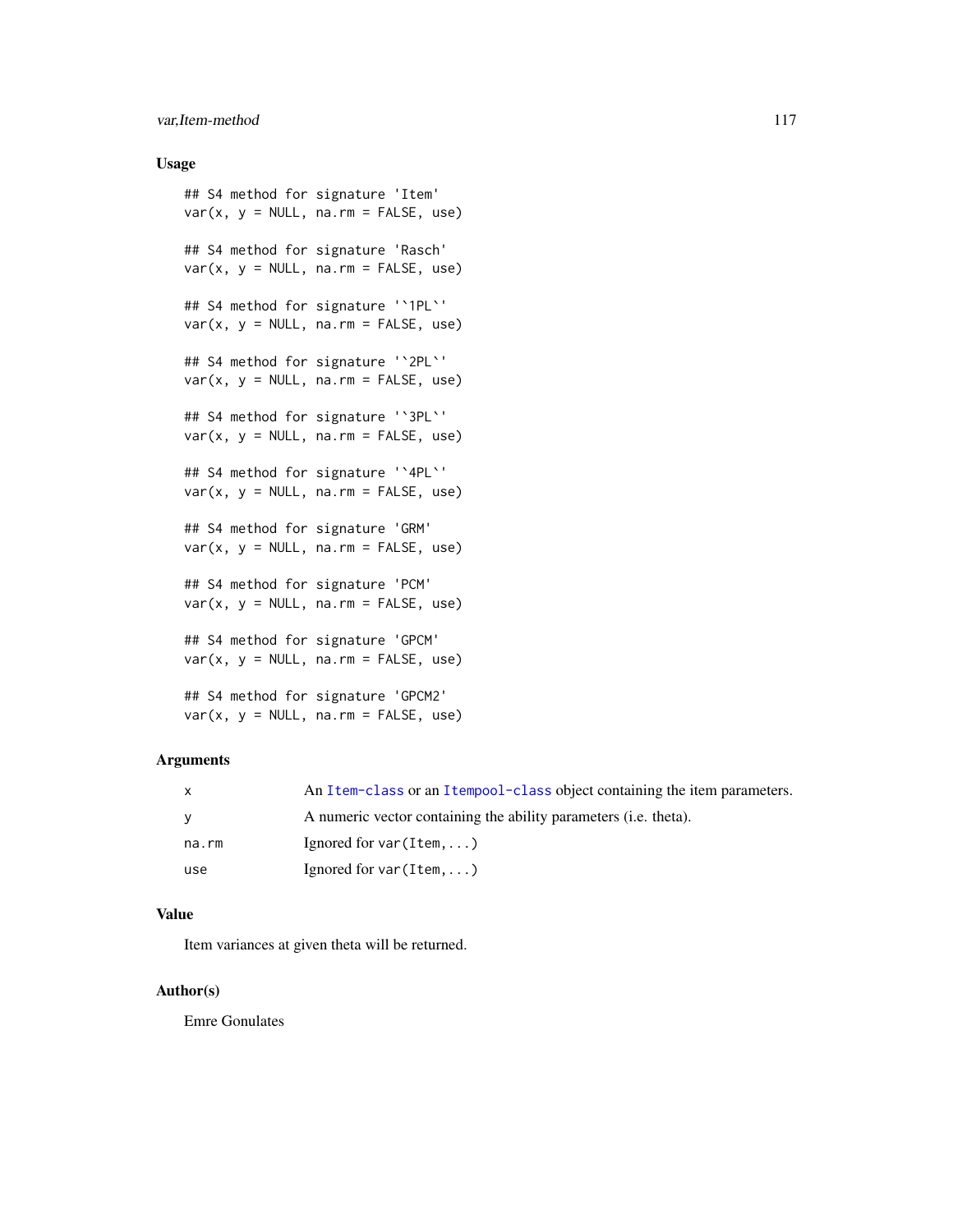<span id="page-117-0"></span>var,Itempool-method *Calculate the variances of items in an Itempool*

#### Description

var Returns the variance of each item of an [Itempool-class](#page-68-0) object for a given ability or abilities, i.e. θ.

#### Usage

## S4 method for signature 'Itempool'  $var(x, y = NULL, na.rm = FALSE, use)$ 

### Arguments

| $\mathsf{x}$ | An Itempool-class object containing the item parameters.         |
|--------------|------------------------------------------------------------------|
| <b>V</b>     | A numeric vector containing the ability parameters (i.e. theta). |
| na.rm        | Ignored for $var(Itempool, \ldots)$                              |
| use          | Ignored for var $(Itempool, \ldots)$                             |

### Value

Item variances at given theta will be returned.

### Author(s)

Emre Gonulates

var,Testlet-method *Calculate the variances of items in a Testlet*

### Description

Calculate the variances of items in a Testlet

### Usage

## S4 method for signature 'Testlet'  $var(x, y = NULL, na.rm = FALSE, use)$ 

| x     | An Testlet-class object containing the item parameters of the testlet.   |
|-------|--------------------------------------------------------------------------|
| V     | A numeric vector containing the ability parameters ( <i>i.e.</i> theta). |
| na.rm | Ignored for $var(Testlet, )$                                             |
| use   | Ignored for $var(Testlet, )$                                             |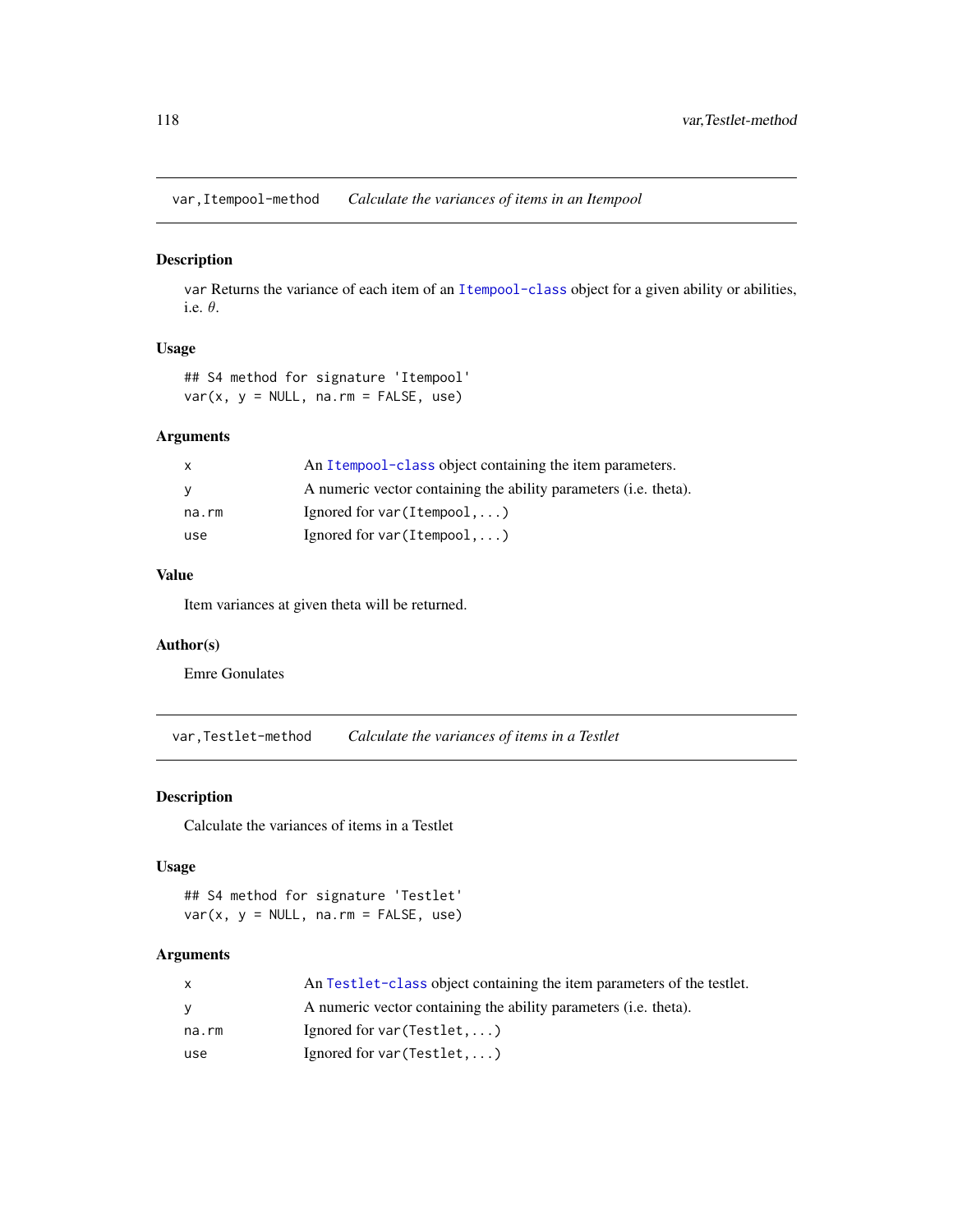### <span id="page-118-0"></span>\$,Item-method 119

### Value

Item variances at given theta will be returned.

### Author(s)

Emre Gonulates

\$,Item-method *Get slots from an* [Item-class](#page-64-0) *object.*

## Description

Get slots from an [Item-class](#page-64-0) object.

### Usage

## S4 method for signature 'Item' x\$name

### Arguments

| X    | An Item-class object.                                                                                        |
|------|--------------------------------------------------------------------------------------------------------------|
| name | Name of the parameter.                                                                                       |
|      | Available values:                                                                                            |
|      | 'item_id' Extract 'item_id' of an Item-class object.                                                         |
|      | 'id' Extract 'item_id' of an Item-class object.                                                              |
|      | 'model' Extract the 'model' of an Item-class object.                                                         |
|      | 'parameters' Extract the 'parameters' of an Item-class object.                                               |
|      | 'se_parameters' Extract the standard error of parameters of an Item-class<br>object.                         |
|      | 'content' Extract the 'content' slot of an Item-class object.                                                |
|      | 'misc' Extract the 'misc' slot of an Item-class object.                                                      |
|      | 'max_score' Extract the maximum possible score of an Item-class object.<br>Minimum score is assumed to be 0. |

### Value

This operation will return the desired slot.

#### Author(s)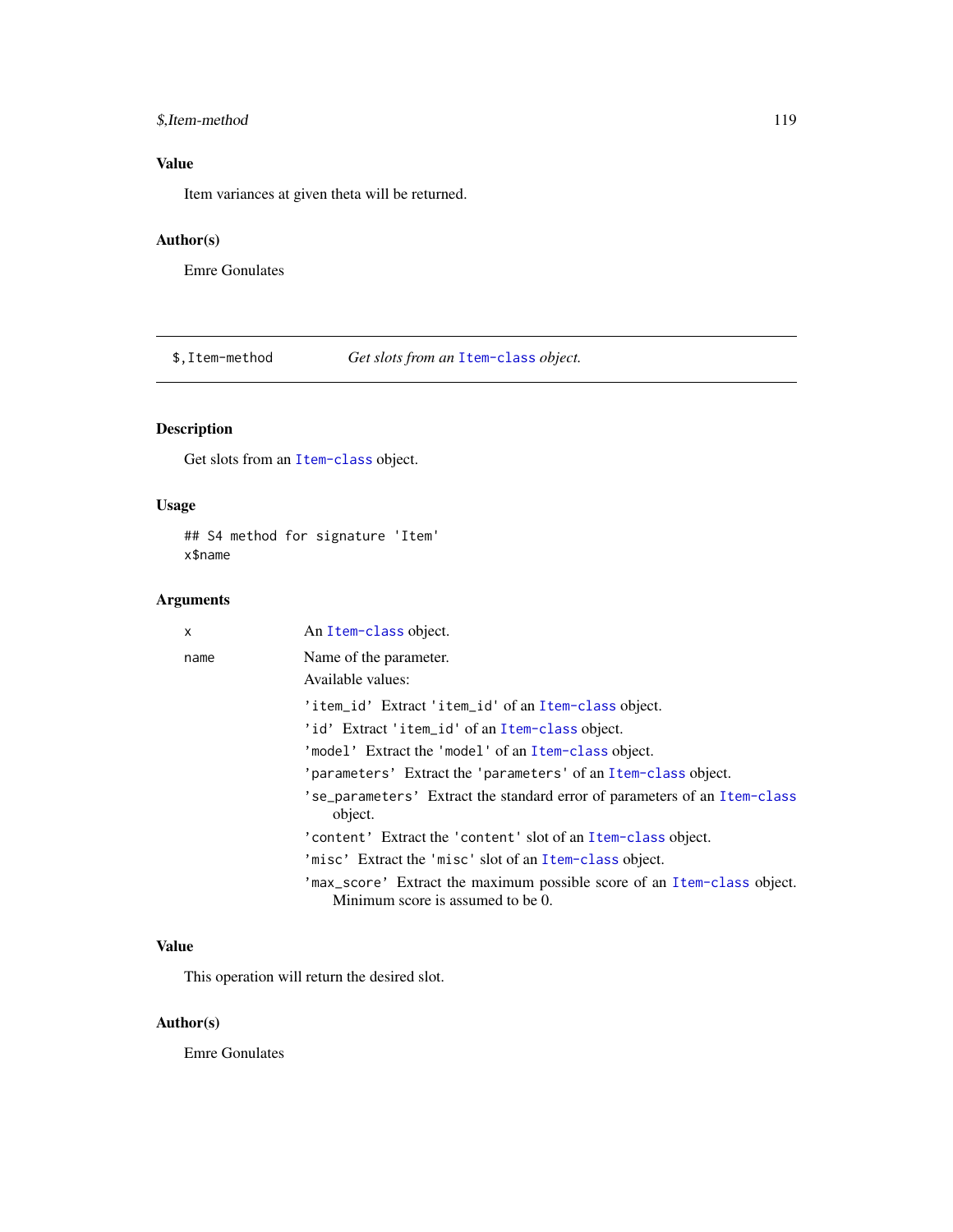### Examples

```
item1 <- item(model = "3PL", item_id = 'item23', content = 'Geometry',
             misc = list(enemies = c("item1", "item2"), key = "C"),
             parameters = list(b = 2, c = .12, a = 1.2, D = 1)# Get individual parameters
item1$a
item1$b
item1$D
# Get item 'model'
item1$model
# Get all parameters
item1$parameters
# Get item ID
item1$item_id
# Get item content
item1$content
# Get misc values
item1$misc
# Get maximum possible score of item
item1$max_score
# Get elements of misc directly:
item1$misc$key # "C"
```

```
item1$key # "C"
```
\$,Itempool-method *Get slots of the an* [Itempool-class](#page-68-0) *object.*

### Description

Get slots of the an [Itempool-class](#page-68-0) object.

#### Usage

```
## S4 method for signature 'Itempool'
x$name
```

| $\mathsf{x}$ | An Itempool-class object.                                                                                                  |
|--------------|----------------------------------------------------------------------------------------------------------------------------|
| name         | Name of the parameter. Available values:                                                                                   |
|              | 'id' Extract id's of all items and testlets. This will not extract the item_id's<br>of items within the testlet.           |
|              | 'content' Extract content's of all items and testlets. This will not extract the<br>content's of items within the testlet. |
|              | 'model' Extract model's of all items and testlets. This will not extract the<br>model's of items within the testlet.       |

<span id="page-119-0"></span>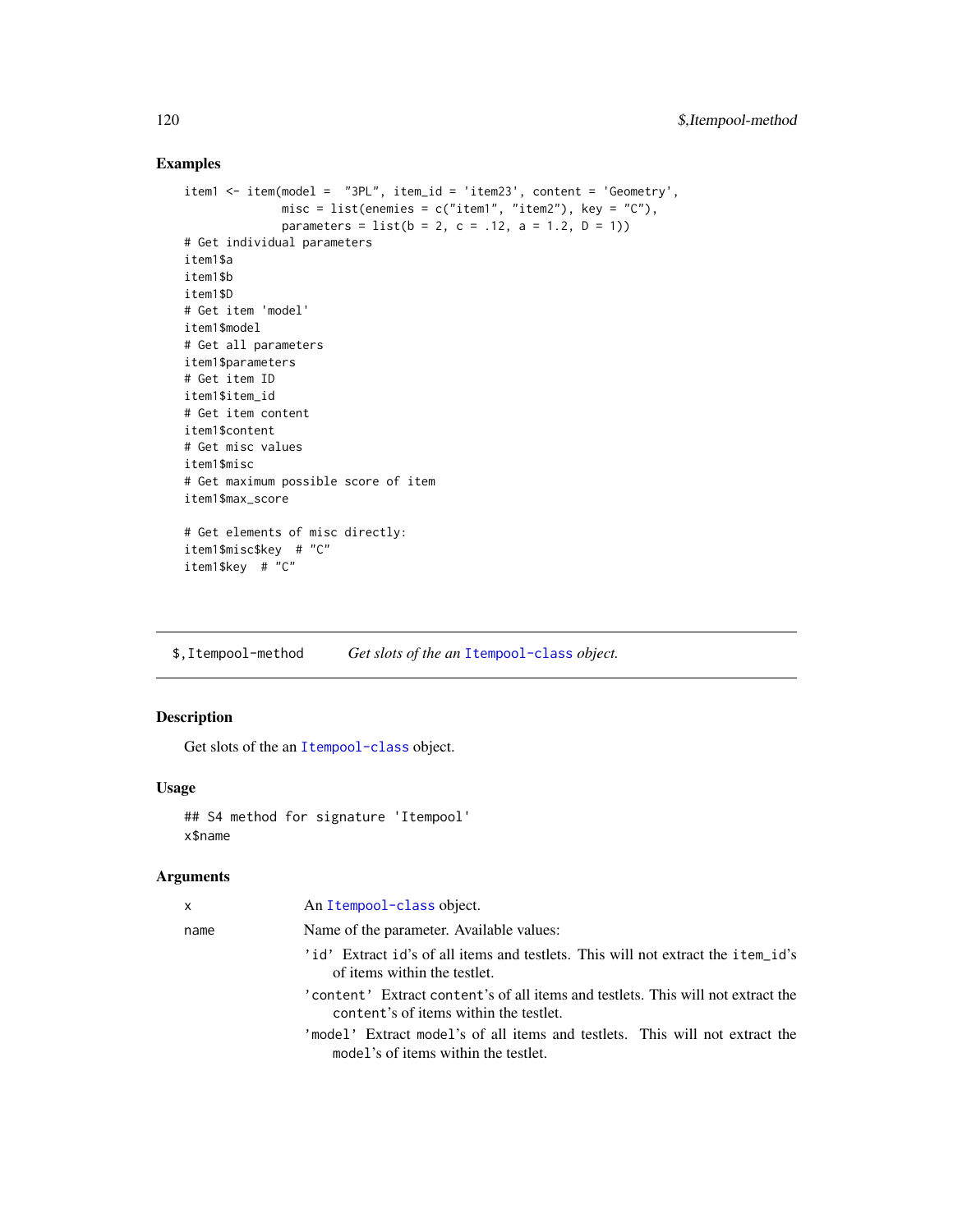- 'misc' Extract misc parameters of all items and testlets. This will not extract the misc parameters of items within the testlet.
- 'item\_list' Extract individual elements of item pool. If there are testlets in the item pool, a testlet will be an item of the resulting list. If individual items within the testlet is desired to be elements of the list, then use \$items.
- 'items' Extract individual items within the item pool. If there are testlets in the item pool individual elements of the testlet will be extracted. Resulting list will only consist of [Item-class](#page-64-0) objects.
- 'parameters' Extract parameters's of all items and testlets. This will not extract the parameters's of items within the testlet.
- 'se' Extract se's of all items and testlets. This will not extract the se's of items within the testlet.
- 'n' Return a list with three objects: elements the number of standalone items and testlets. testlets the number of Testlet objects. items the sum of the number of items within testlets and standalone items.
- 'max\_score' Returns the maximum possible raw score of the item pool.
- 'item\_id' or 'resp\_id' Extract item\_id's of all standalone items and items within the testlets. It will not return testlet\_id's. This is mainly to get the item\_id's of items which has a response.
- 'testlet\_id' Extract testlet\_id's of all items within the testlets. If the item is a standalone item, then a NA vector will be returned for it's testlet ID value.
- 'item\_content' Extract content's of all standalone items and items within the testlets. It will not return testlet content's. This is mainly to get the content's of items which has a response.
- 'item\_model' Extract model's of all standalone items and items within the testlets. It will not return testlet model's. This is mainly to get the model's of items which has a response.
- 'item\_misc' Extract misc fields of all standalone items and items within the testlets. It will not return testlet misc fields.
- 'resp\_item\_list' Combine items that are not in a testlet and items within a testlet and return a list object. This list does not contain any Testlet objects. All of the elements are Item objects. If there are no testlets in the item pool, then this argument will be the same as \$item\_list.
- 'item\_max\_score' Extract the maximum score each standalone item can get.

#### Value

See the 'name' argument above for possible return values.

#### Author(s)

Emre Gonulates

#### Examples

```
ip \leq general(p(n = 7, \text{ model} = "3PL", \text{ content} = c("Geometry", "Algebra"))
```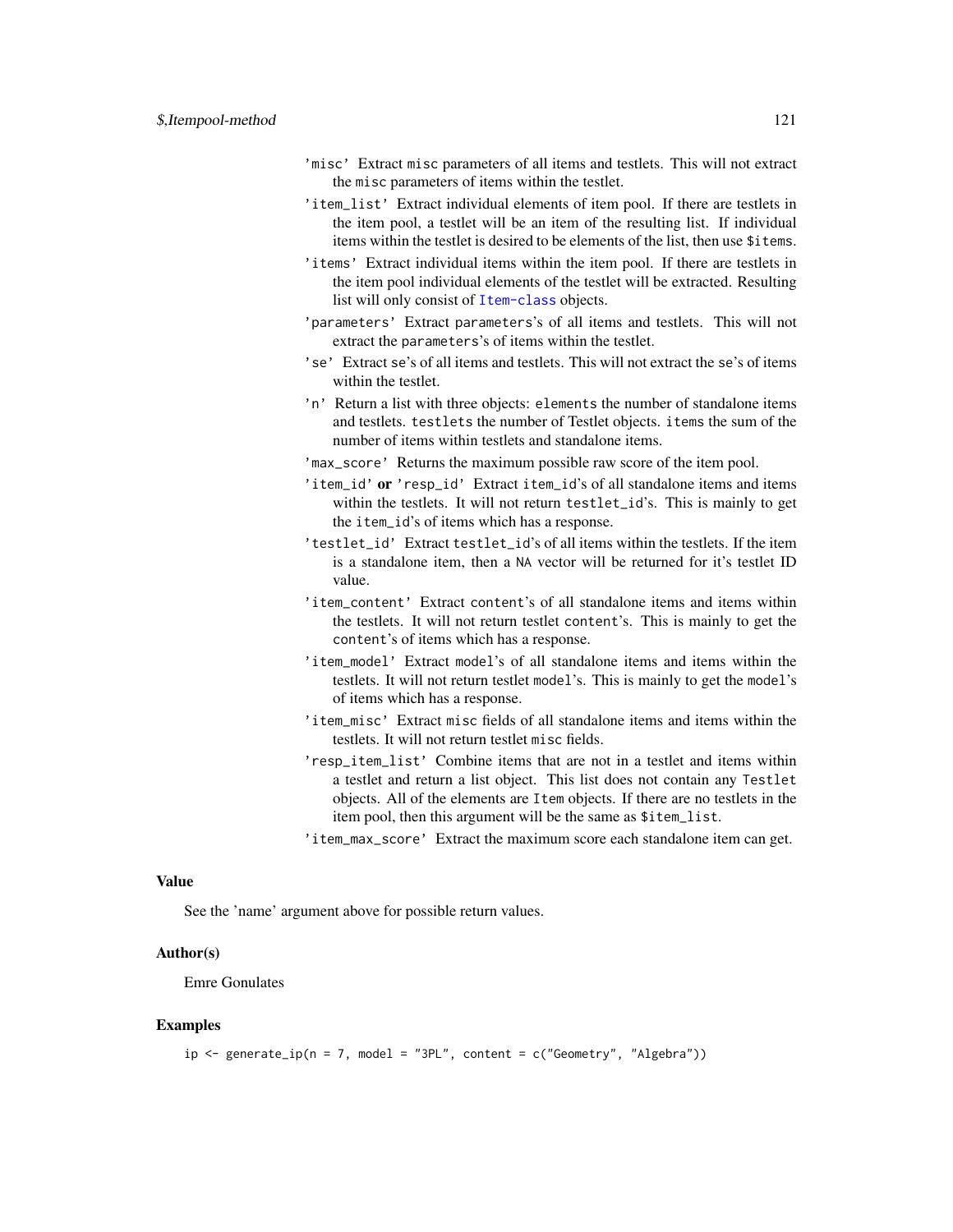ip\$a ip\$b ip\$D ip\$model ip\$id ip\$content

\$,Response-method *Get slots of the an* [Response-class](#page-102-0) *object.*

### Description

Get slots of the an [Response-class](#page-102-0) object.

### Usage

## S4 method for signature 'Response' x\$name

### Arguments

| x    | An Response-class object.                          |
|------|----------------------------------------------------|
| name | Name of the parameter. Available values:           |
|      | 'examinee_id' Extract Examinee/Subject/Student ID. |
|      | 'item_id' Extract item ids                         |
|      | 'testlet_id' Extract testlet IDs, if there is any. |
|      | 'score' Extract item scores.                       |
|      | 'raw_response' Extract raw responses.              |
|      | 'order' Extract item order.                        |
|      | 'response_time' Extract response times.            |
|      | 'misc' Extract 'misc' field.                       |

### Value

See the 'name' argument above for possible return values.

### Author(s)

<span id="page-121-0"></span>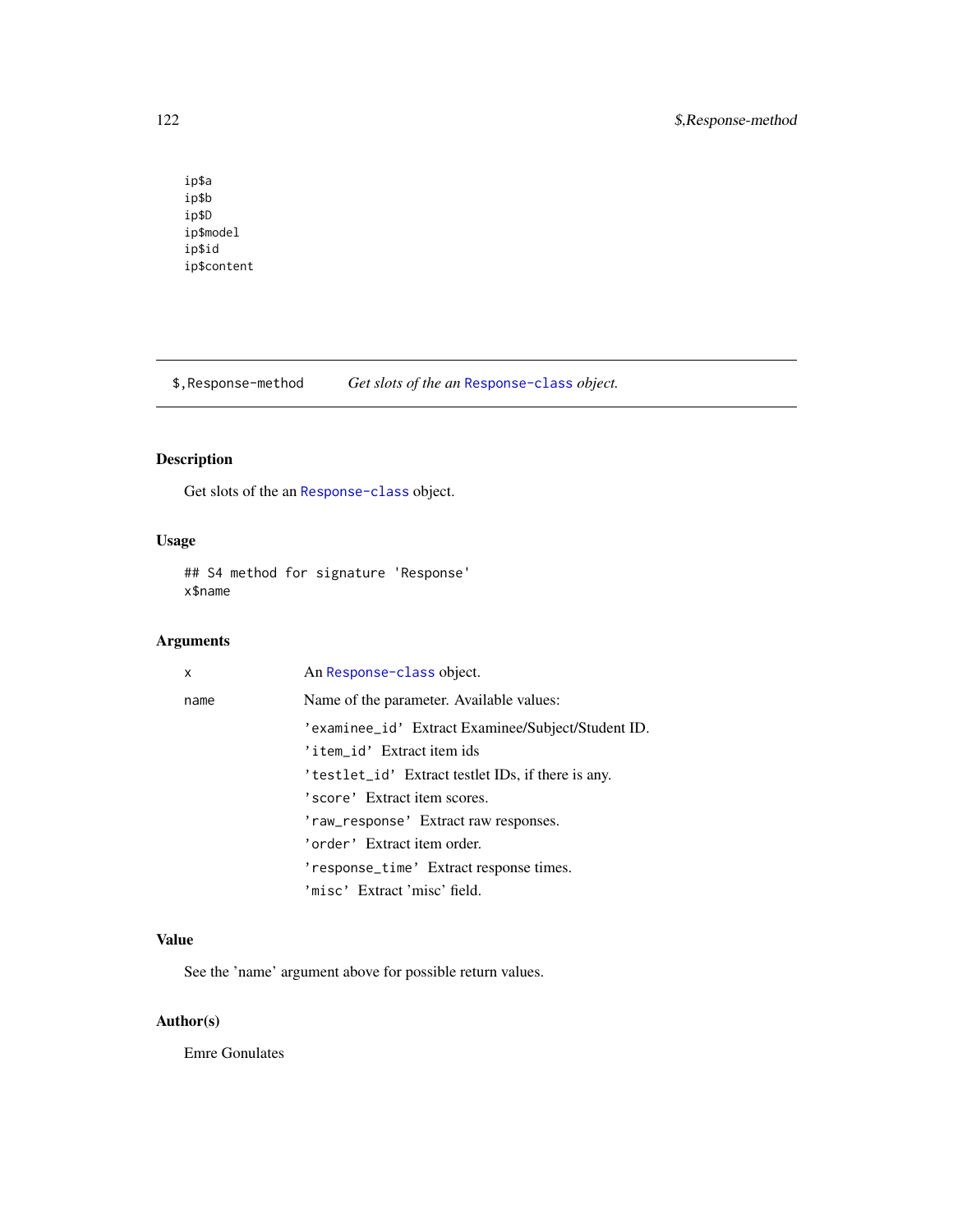### <span id="page-122-0"></span>\$,Response\_set-method 123

### Examples

```
resp \leq response(score = c(0, 1, 0), examinee_id = "Ex-412",
                 item_id = c("I1", "I2", "I3"),
                 raw_response = c("B", "D", "A"),
                 order = 1:3,
                 response_time = c(66, 23, 89),misc = list(form = "A1",
                             operational = c(TRUE, TRUE, FALSE))
                 )
resp$score
resp$item_id
resp$examinee_id
resp$raw_response
resp$order
resp$response_time
resp$misc
resp$misc$form
resp$form
```
\$,Response\_set-method *Get slots of the a* [Response\\_set-class](#page-106-0) *object.*

### Description

Get slots of the a [Response\\_set-class](#page-106-0) object.

#### Usage

```
## S4 method for signature 'Response_set'
x$name
```
### Arguments

| $\mathsf{x}$ | An Response_set-class object.                                                 |
|--------------|-------------------------------------------------------------------------------|
| name         | Name of the parameter. Available values:                                      |
|              | 'response_list' Extract Response objects as a list.                           |
|              | 'item_id' Extract unique list of item IDs that are in the response set.       |
|              | 'testlet_id' Extract unique list of testlet IDs that are in the response set. |
|              | 'misc' Extract 'misc' field.                                                  |
|              | 'score' Return a score matrix of responses                                    |
|              | 'raw_response' Return a raw score matrix of responses                         |

#### Value

See the 'name' argument above for possible return values.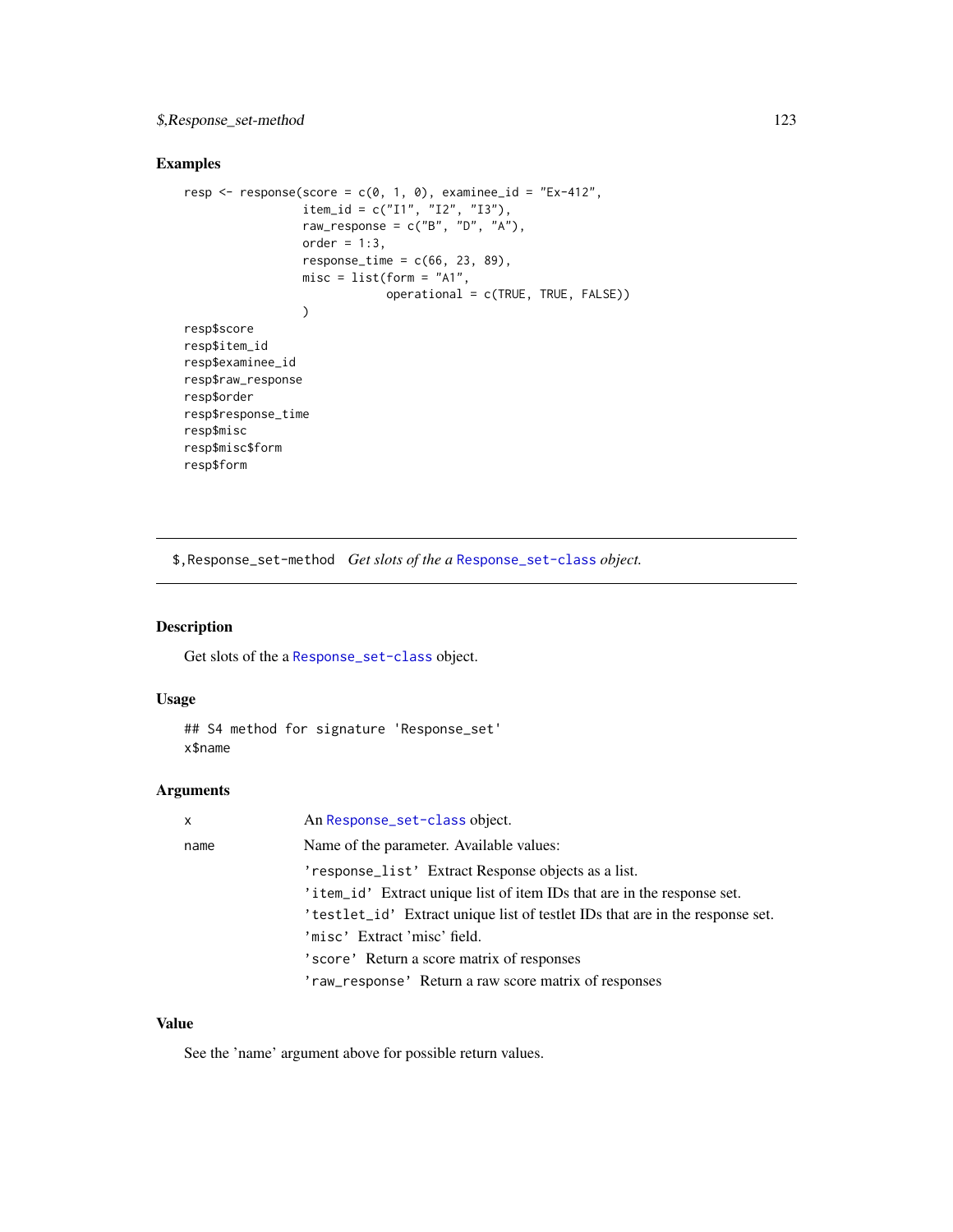### <span id="page-123-0"></span>Author(s)

Emre Gonulates

### Examples

```
resp <- sim_resp(ip = generate_ip(), theta = rnorm(5),
                 output = "response_set")
resp$response_list
```
\$,Testlet-method *Access slots of a* [Testlet-class](#page-115-0) *object*

### Description

Access slots of a [Testlet-class](#page-115-0) object

### Usage

## S4 method for signature 'Testlet' x\$name

### Arguments

| $\mathsf{x}$ | A Testlet-class object from which to extract element(s) or in which to replace<br>$element(s)$ . |
|--------------|--------------------------------------------------------------------------------------------------|
| name         | Name of the parameter. Available values:                                                         |
|              | 'testlet_id' or 'id' Get the testlet_id of the testlet                                           |
|              | 'content' Get the content of the testlet.                                                        |
|              | 'model' Get the model of the testlet.                                                            |
|              | 'item models' Get the models of the items within the testlet.                                    |
|              | 'item id' Get the item ids of the items within the testlet.                                      |
|              | 'parameters' Get the parameters of the testlet.                                                  |
|              | 'se_parameters' Get the se_parameters of the testlets.                                           |
|              | 'item_list' Get the list of Item-class objects of the testlet. Returns a list<br>object.         |
|              | 'max_score' Returns the maximum score obtainable by all of the items within<br>the testlet.      |

#### Value

This operation will return the desired slot.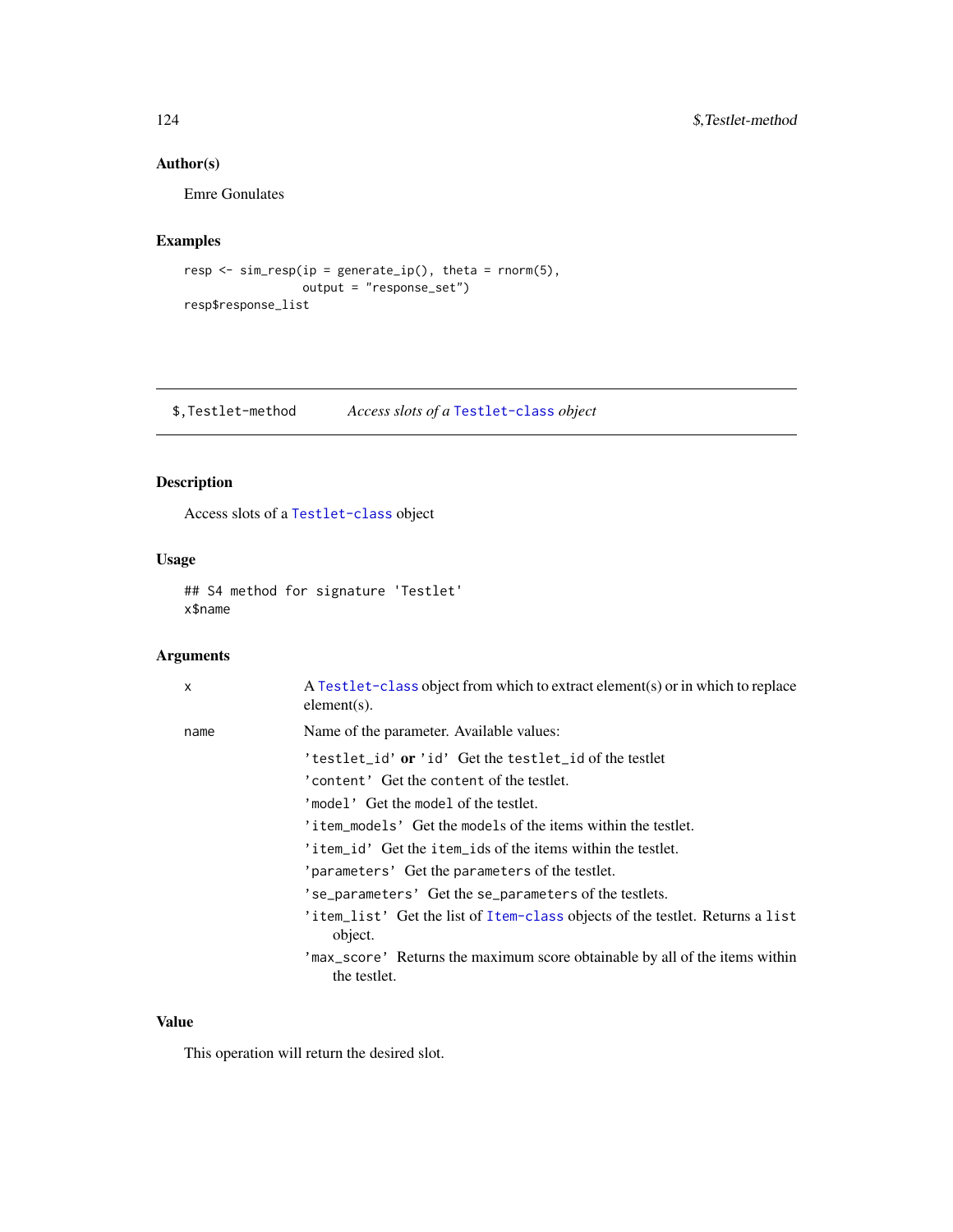### <span id="page-124-0"></span> $\frac{\sqrt{2}}{2}$  S < -, Item-method 125

#### Examples

```
t1 <- testlet(generate_ip(n = 3), testlet_id = "my-testlet", content = "Algebra")
t1$model
t1$testlet_id
t1$item_list
t1$item_models
t1$item_id
t1$content
t1$item_models
```
\$<-,Item-method *Set values to parameters or components of* [Item-class](#page-64-0) *object*

### Description

Set values to parameters or components of [Item-class](#page-64-0) object

#### Usage

```
## S4 replacement method for signature 'Item'
x$name <- value
```
#### Arguments

| $\mathsf{x}$ | An Item-class object.                |
|--------------|--------------------------------------|
| name         | Name of the parameter or component.  |
| value        | The new value that will be assigned. |

#### Value

This operation will not return anything.

#### Author(s)

Emre Gonulates

#### Examples

```
itm <- new("3PL", item_id = 'item23', content = 'Geometry',
           misc = list(enemies = c("item1", "item2")),
            b = 2, c = .12, a = 1.2, D = 1)
itm$a <- 2
itm$D <- 1.7
itm$item_id <- "Item-111"
itm$content <- 'Algebra'
itm$se_a <- 2.2
# Set all misc fields like this
itm$misc <- list(enemies = c("item5"), strands = c("A4", "C2"))
```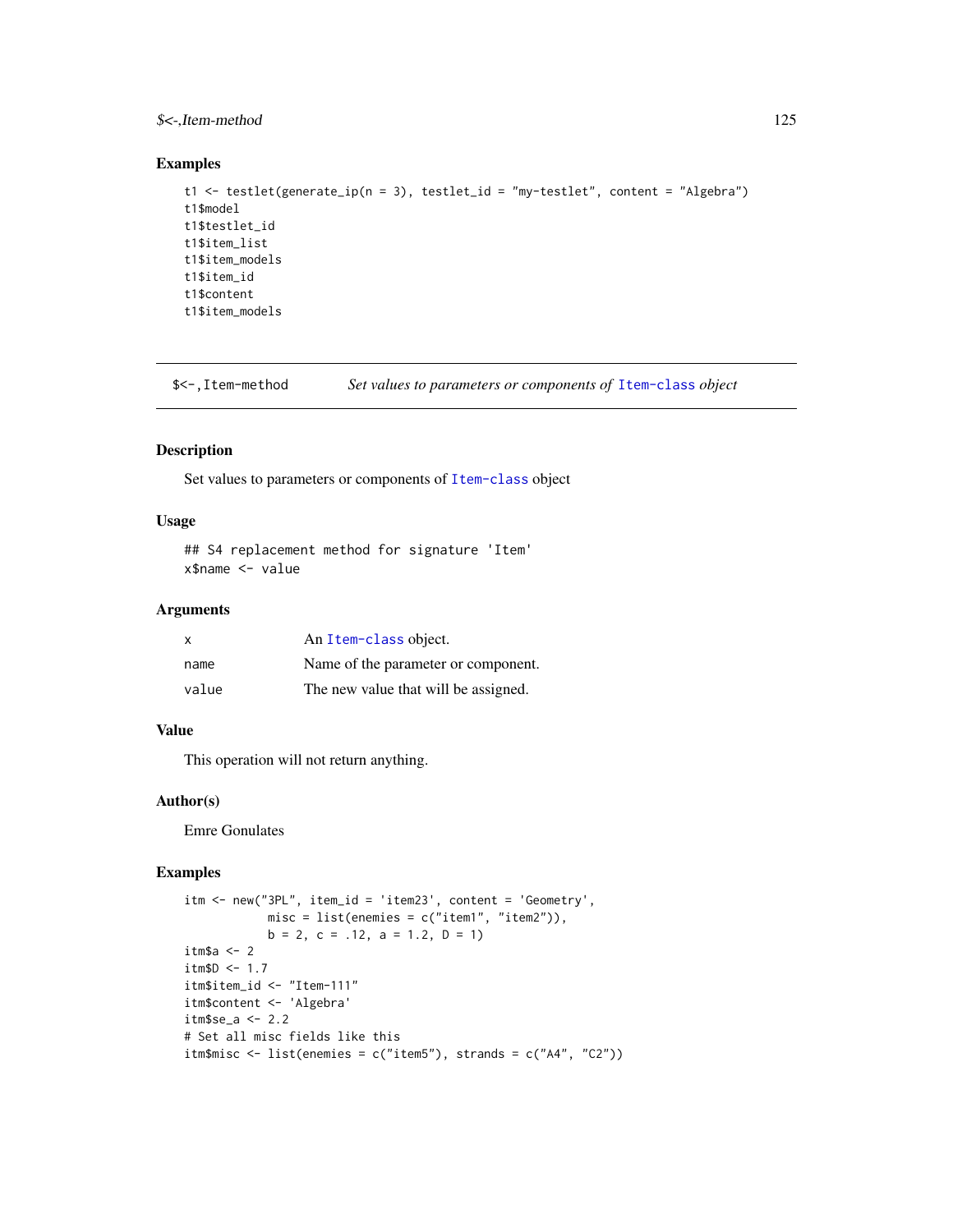```
# Add a misc field
itm$key <- "C"
# Remove a misc field
itm$enemies <- NULL
```
\$<-,Itempool-method *Set values to parameters or components of 'Itempool' class.*

### Description

Set values to parameters or components of 'Itempool' class.

### Usage

```
## S4 replacement method for signature 'Itempool'
x$name <- value
```
### Arguments

| X     | Itempool-class object.                                                                                                                                                                                                                                                                                                                                                                                                                                                                                                                                                                                                                                                                                                                            |
|-------|---------------------------------------------------------------------------------------------------------------------------------------------------------------------------------------------------------------------------------------------------------------------------------------------------------------------------------------------------------------------------------------------------------------------------------------------------------------------------------------------------------------------------------------------------------------------------------------------------------------------------------------------------------------------------------------------------------------------------------------------------|
| name  | Name of the parameter or component. Currently only misc, item_id, id, content,<br>item_list are available.                                                                                                                                                                                                                                                                                                                                                                                                                                                                                                                                                                                                                                        |
| value | The new value that will be assigned.                                                                                                                                                                                                                                                                                                                                                                                                                                                                                                                                                                                                                                                                                                              |
|       | 'item_id' For item_id, the value should be a list of strings that has the same<br>length as the number of items in the Itempool-class object, i.e. ip\$n\$items.<br>There should not be any duplicated ID's. If there are Testlet-class ob-<br>jects in the item pool, the items within the testlet elements will be updated.<br>'id' For id, the value should be a list of strings that has the same length as<br>the length of the Itempool-class object. There should not be any dupli-<br>cated ID's. If there are only Item-class objects, then item ID's will be<br>updated. If there are Testlet-class objects in the item pool, then only the<br>testlet IDs will be updated. Items within the Testlet can be updated using<br>\$item_id. |
|       | 'content' For content, the value should be either NULL or a list of strings that<br>has the same length as the length of the Itempool-class object.                                                                                                                                                                                                                                                                                                                                                                                                                                                                                                                                                                                               |
|       | 'item_list' For item_list, the value should be a list of Item-class or<br>Testlet-class objects.                                                                                                                                                                                                                                                                                                                                                                                                                                                                                                                                                                                                                                                  |
|       | 'misc' For misc, the value should be a list.                                                                                                                                                                                                                                                                                                                                                                                                                                                                                                                                                                                                                                                                                                      |

### Value

This operation will return an [Itempool-class](#page-68-0) object.

<span id="page-125-0"></span>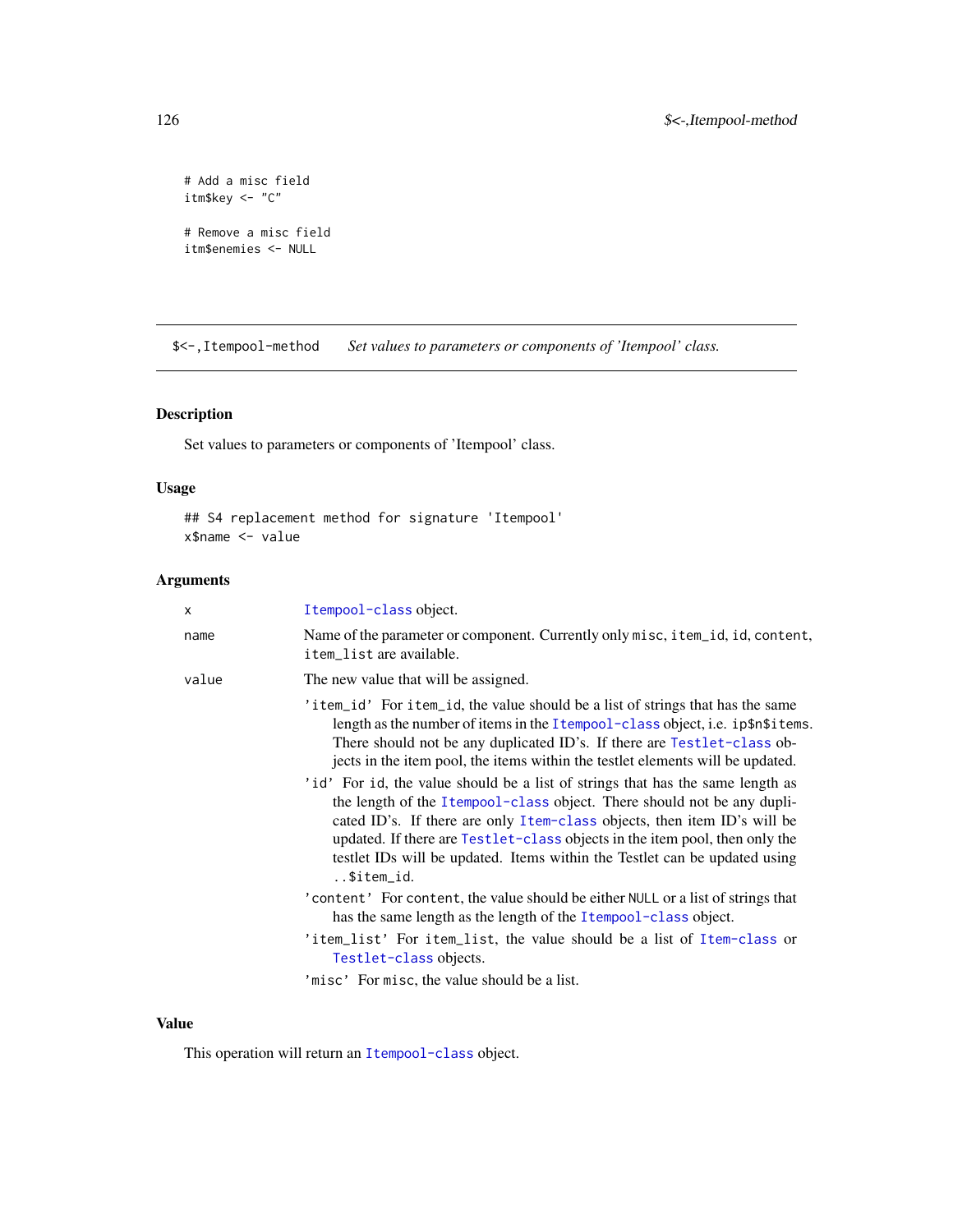### <span id="page-126-0"></span>\$<-,Response-method 127

### Author(s)

Emre Gonulates

### Examples

```
ip \leftarrow generate\_ip(model = "3PL", n = 5)ip$a
# Set new values for the a parameters
ip$a <- 2
# Set new values for the b parameters
ip$b < -2:2# Set new ids
ip$item_id <- paste0("my-item-", 5:9)
# Set new item content
ip$content <- c("Geometry", "Algebra", "Algebra", "Geometry", "Geometry")
# Add misc field to all items:
ip$difficulty <- c("Easy", "Easy", "Hard", "Hard", "Hard")
```
\$<-,Response-method *Set values to components of 'Response' class objects*

#### Description

Set values to components of 'Response' class objects

#### Usage

```
## S4 replacement method for signature 'Response'
x$name <- value
```

| x    | Response-class object.                                       |
|------|--------------------------------------------------------------|
| name | Name of the parameter or component. Following are available: |
|      | 'examinee_id' Set Examinee/Subject/Student ID.               |
|      | 'item_id' Set item ids.                                      |
|      | 'testlet_id' Set testlet IDs.                                |
|      | 'score' Set item scores.                                     |
|      | 'raw_response' Set raw responses.                            |
|      | 'order' Set item order.                                      |
|      | 'response_time' Set response times.                          |
|      | 'misc' Set'misc' field.                                      |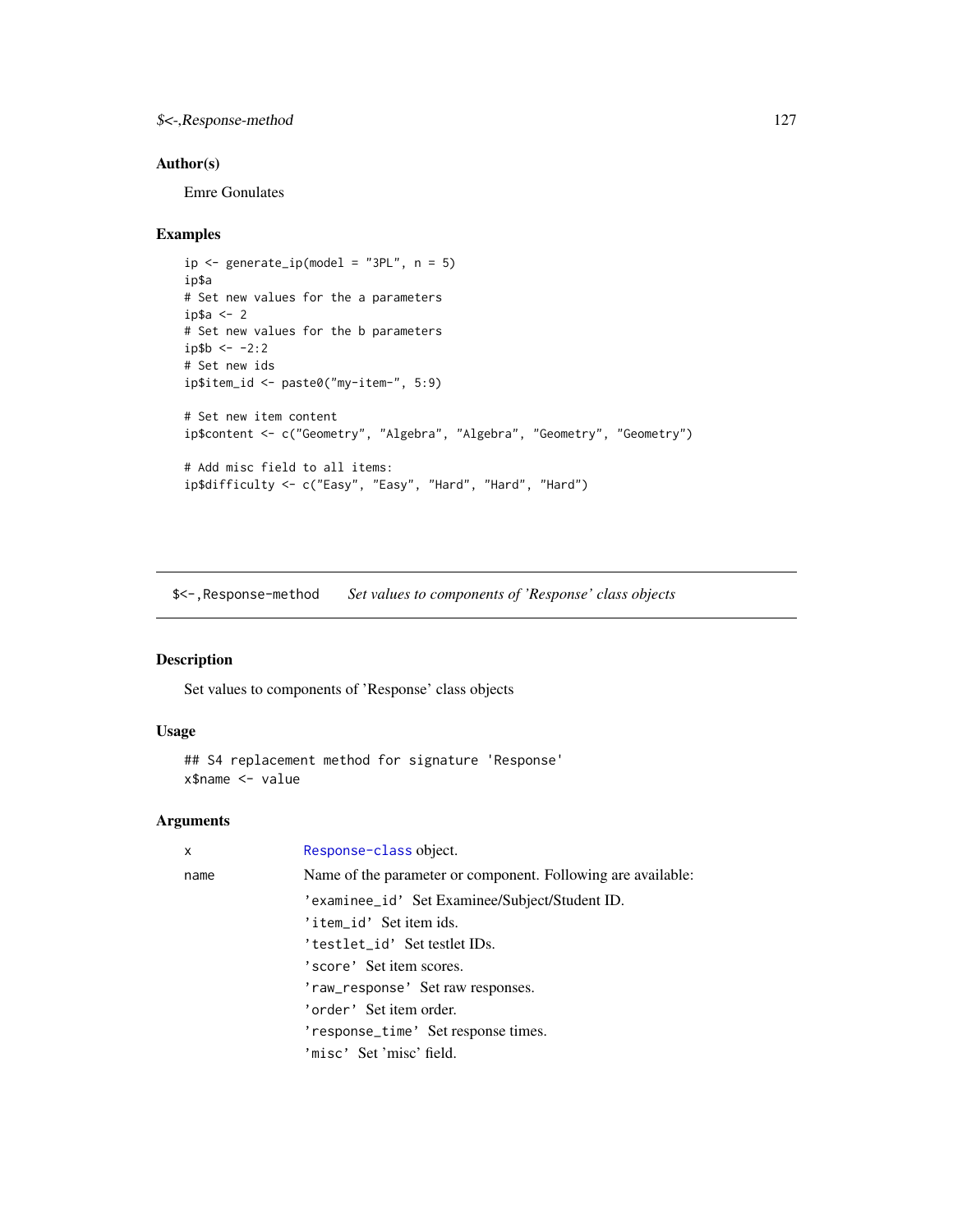<span id="page-127-0"></span>

|       | Any value that does not match the names above, will be added to the misc<br>field of the Response. |
|-------|----------------------------------------------------------------------------------------------------|
| value | The new value that will be assigned.                                                               |

### Value

This operation will return an [Response-class](#page-102-0) object.

#### Author(s)

Emre Gonulates

### Examples

```
resp \leq response(score = c(0, 1, 0))
resp
resp$examinee_id <- "Stu-123"
resp$item_id <- c("i14", "i4", "i9")
resp$raw_response <- c("D", "D", "C")
resp$order \leq c(4L, 3L, 1L)
resp$misc <- list(Form = "A1", operational = c(TRUE, TRUE, FALSE))
resp
# Add any other named element:
resp$content <- c("Alg", "Alg", "Geo")
resp
resp$misc
```

```
$<-,Response_set-method
```
*Set values to components of 'Response\_set' class objects*

#### Description

Set values to components of 'Response\_set' class objects

### Usage

```
## S4 replacement method for signature 'Response_set'
x$name <- value
```

|       | Response_set-class object.                                                               |
|-------|------------------------------------------------------------------------------------------|
| name  | Name of the parameter or component. Currently only response list, misc are<br>available. |
| value | The new value that will be assigned.                                                     |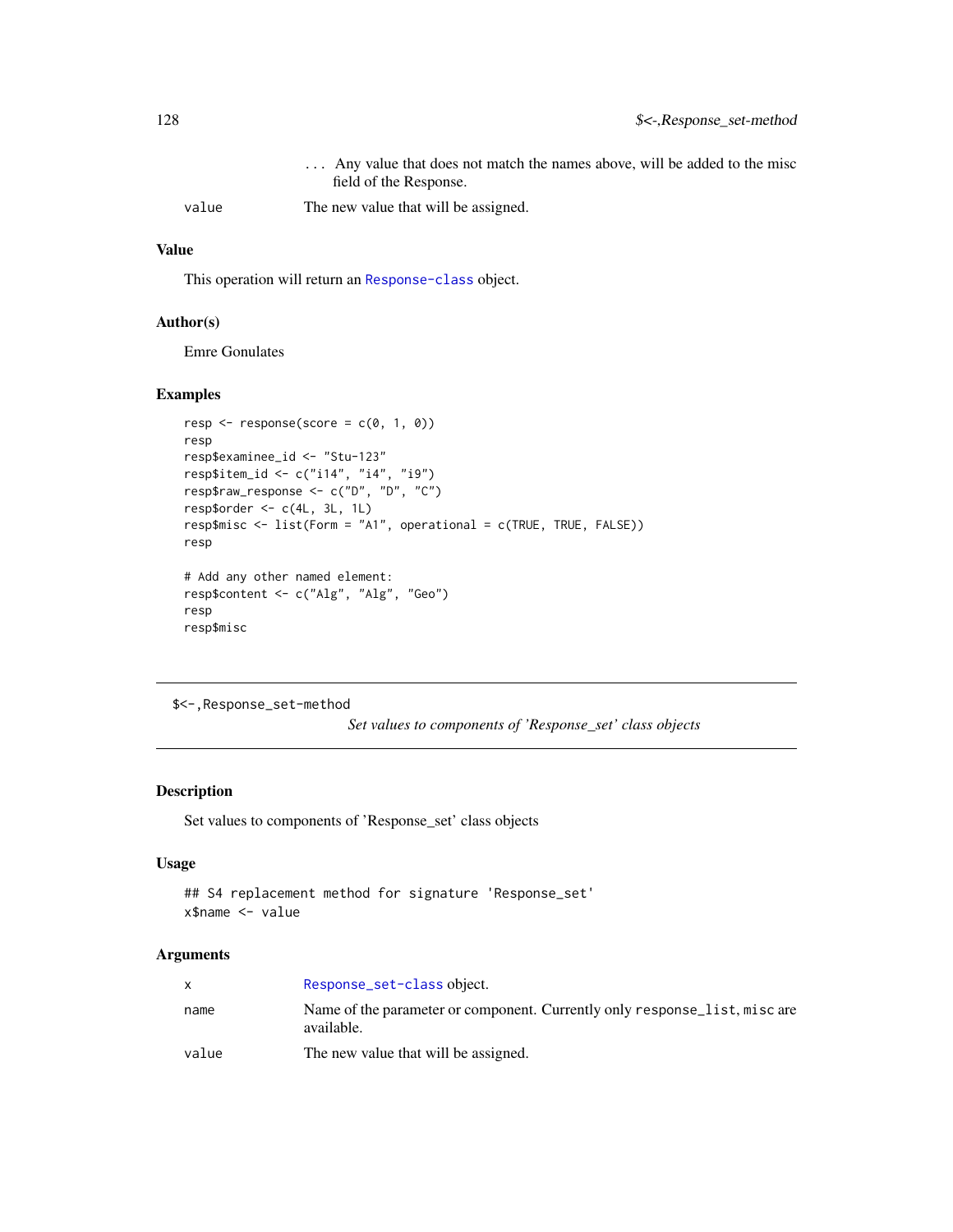### <span id="page-128-0"></span>\$<-,Testlet-method 129

### Value

This operation will return an [Response\\_set-class](#page-106-0) object.

### Author(s)

Emre Gonulates

\$<-,Testlet-method *Set values to parameters or components of 'Item' class.*

### Description

Set values to parameters or components of 'Item' class.

### Usage

```
## S4 replacement method for signature 'Testlet'
x$name <- value
```
### Arguments

| X     | A Testlet-class object.              |
|-------|--------------------------------------|
| name  | Name of the parameter or component.  |
| value | The new value that will be assigned. |

### Value

This operation will not return anything.

#### Author(s)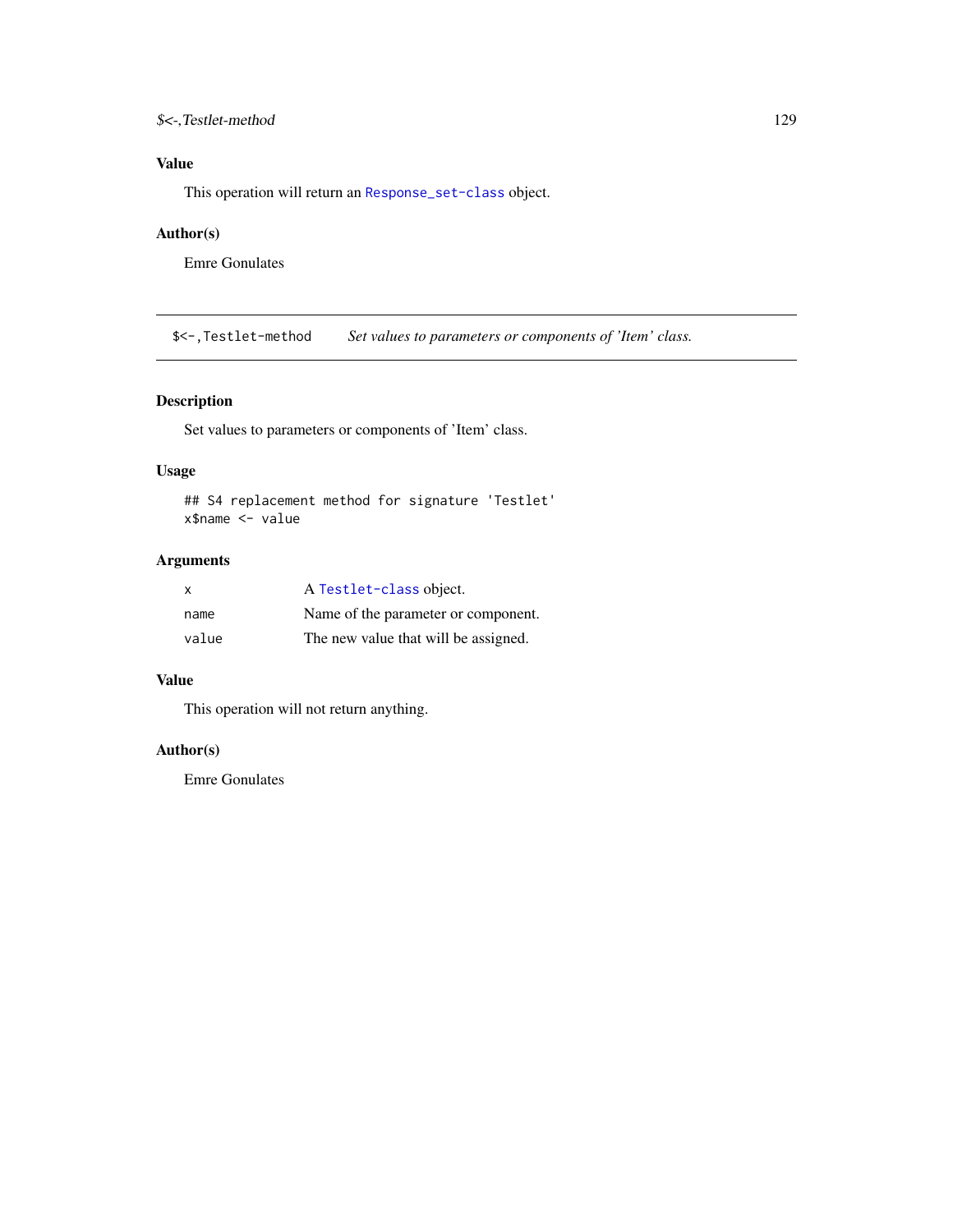# **Index**

∗ package irt, [62](#page-61-0) \$,Item-method, [119](#page-118-0) \$,Itempool-method, [120](#page-119-0) \$,Response-method, [122](#page-121-0) \$,Response\_set-method, [123](#page-122-0) \$,Testlet-method, [124](#page-123-0) \$<-,Item-method, [125](#page-124-0) \$<-,Itempool-method, [126](#page-125-0) \$<-,Response-method, [127](#page-126-0) \$<-,Response\_set-method, [128](#page-127-0) \$<-,Testlet-method, [129](#page-128-0) 1PL-class, [4](#page-3-0) 2PL-class, [4](#page-3-0) 3PL-class, [5](#page-4-0) 4PL-class, [5](#page-4-0) add\_misc, [6](#page-5-0) add\_misc,Item-method *(*add\_misc*)*, [6](#page-5-0) add\_misc,Itempool-method *(*add\_misc*)*, [6](#page-5-0) add\_misc,Testlet-method *(*add\_misc*)*, [6](#page-5-0) as.data.frame.GPCM *(*as.data.frame.Item*)*, [7](#page-6-0) as.data.frame.GPCM2 *(*as.data.frame.Item*)*, [7](#page-6-0) as.data.frame.GRM *(*as.data.frame.Item*)*, [7](#page-6-0) as.data.frame.Item, [7](#page-6-0) as.data.frame.Itempool *(*as.data.frame.Item*)*, [7](#page-6-0) as.data.frame.M2PL *(*as.data.frame.Item*)*, [7](#page-6-0) as.data.frame.M3PL *(*as.data.frame.Item*)*, [7](#page-6-0) as.data.frame.PCM *(*as.data.frame.Item*)*, [7](#page-6-0) as.data.frame.Response, [9](#page-8-0) as.data.frame.Response\_set, [11](#page-10-0) as.data.frame.Testlet *(*as.data.frame.Item*)*, [7](#page-6-0)

as.Itempool, [11](#page-10-0) as.list.Itempool, [12](#page-11-0) as.list.Response\_set, [13](#page-12-0) as.matrix,Response\_set-method, [13](#page-12-0) biserial, [15](#page-14-0) c,Item-method, [16](#page-15-0) c,Itempool-method *(*c,Item-method*)*, [16](#page-15-0) c,Response-method *(*c,Item-method*)*, [16](#page-15-0) c,Response\_set-method *(*c,Item-method*)*, [16](#page-15-0) c,Testlet-method *(*c,Item-method*)*, [16](#page-15-0) calculate\_exposure\_rates, [17](#page-16-0) calculate\_overlap\_rates, [18](#page-17-0) cat\_sim, *[18,](#page-17-0) [19](#page-18-1)*, [19,](#page-18-1) *[20,](#page-19-0) [21](#page-20-0)*, *[28](#page-27-0)*, *[54](#page-53-0)*, *[114](#page-113-0)* cat\_sim\_fast, *[19](#page-18-1)*, [20,](#page-19-0) *[21](#page-20-0)* create\_cat\_design, *[20,](#page-19-0) [21](#page-20-0)*, [21](#page-20-0) dif, [30](#page-29-0) distractor\_analysis, [30](#page-29-0) est\_ability, [32](#page-31-0) est\_bilog, [34](#page-33-0) generate\_ip, [47](#page-46-0) generate\_item, [48](#page-47-0) generate\_resp, [49](#page-48-0) generate\_resp\_set, [50](#page-49-0) generate\_testlet, [51](#page-50-0) get\_cat\_administered\_items, [53](#page-52-0) get\_cat\_response\_data, [53](#page-52-0) get\_max\_possible\_total\_score, [55](#page-54-0) GPCM-class, [56](#page-55-0) GPCM2-class, [56](#page-55-0) GRM-class, [57](#page-56-0) info, [57](#page-56-0) info,1PL-method *(*info*)*, [57](#page-56-0)

info,2PL-method *(*info*)*, [57](#page-56-0) info,3PL-method *(*info*)*, [57](#page-56-0)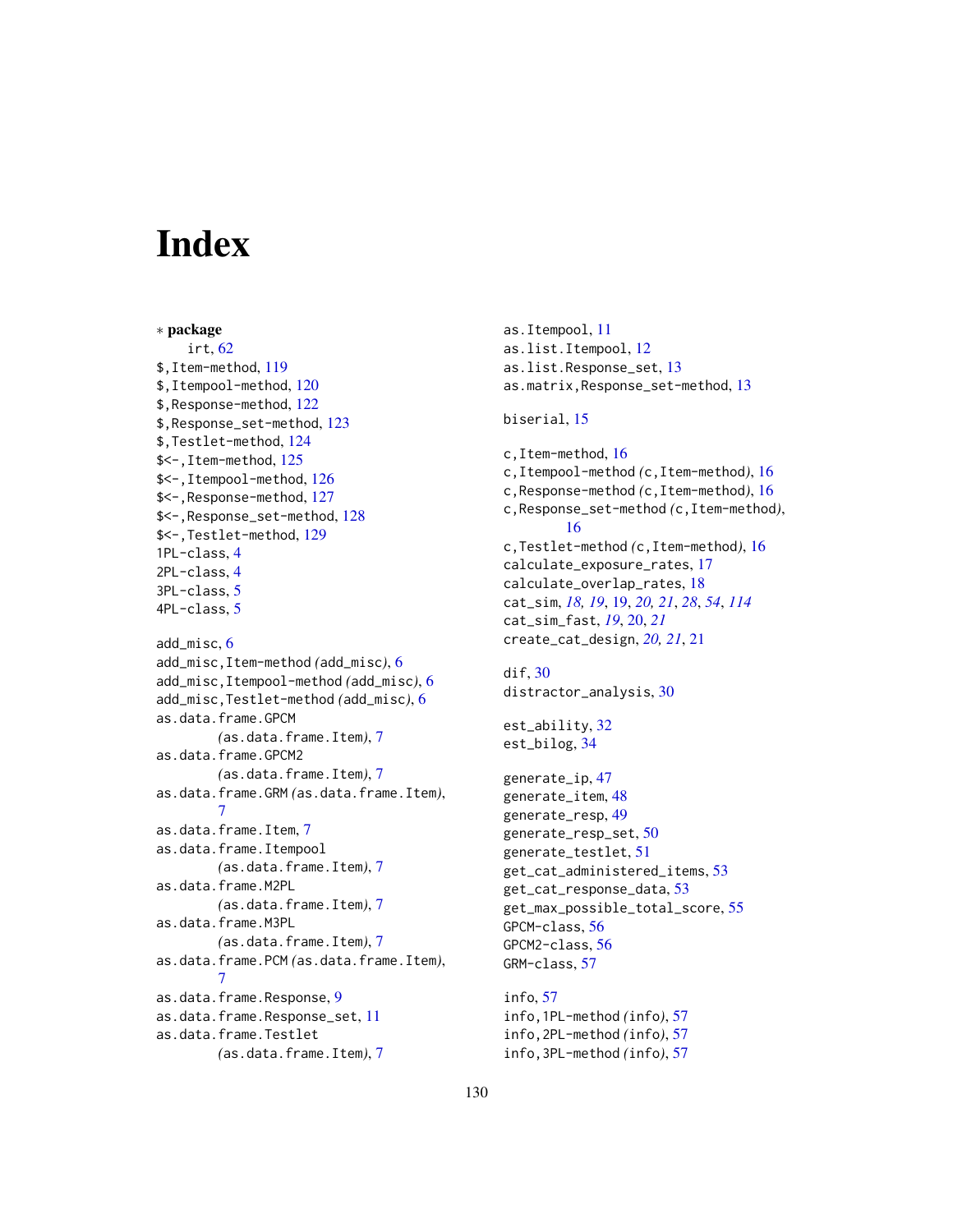#### $I<sub>31</sub>$  is a set of  $I<sub>31</sub>$  is a set of  $I<sub>31</sub>$  is a set of  $I<sub>31</sub>$  is a set of  $I<sub>31</sub>$  is a set of  $I<sub>31</sub>$  is a set of  $I<sub>31</sub>$  is a set of  $I<sub>31</sub>$  is a set of  $I<sub>31</sub>$  is a set of  $I$

```
info,4PL-method (info), 57
info,GPCM-method (info), 57
info,GPCM2-method (info), 57
info,GRM-method (info), 57
info,Item-method (info), 57
info,Itempool-method (info), 57
info,numMatDfListChar-method (info), 57
info,PCM-method (info), 57
info,Rasch-method (info), 57
info,Testlet-method (info), 57
ipd, 60
irt, 62
is.Item, 62
is.Itempool (is.Item), 62
is.Testlet (is.Item), 62
item, 63
Item-class, 6, 7, 62, 65, 119, 125
item_analysis, 70
item_fit, 71
itempool, 11, 12, 68
Itempool-class, 6, 11, 69, 75, 120
```
ks, [73](#page-72-0)

length,Itempool-method, [75](#page-74-0) length,Response-method *(*length,Itempool-method*)*, [75](#page-74-0) length,Response\_set-method *(*length,Itempool-method*)*, [75](#page-74-0) length,Testlet-method *(*length,Itempool-method*)*, [75](#page-74-0) M2PL-class, [76](#page-75-0) M3PL-class, [77](#page-76-0) max\_score, [77](#page-76-0) max\_score,Item-method *(*max\_score*)*, [77](#page-76-0) max\_score,Itempool-method *(*max\_score*)*, [77](#page-76-0) mean,1PL-method *(*mean,Item-method*)*, [78](#page-77-0) mean,2PL-method *(*mean,Item-method*)*, [78](#page-77-0) mean,3PL-method *(*mean,Item-method*)*, [78](#page-77-0) mean,4PL-method *(*mean,Item-method*)*, [78](#page-77-0) mean,GPCM-method *(*mean,Item-method*)*, [78](#page-77-0) mean,GPCM2-method *(*mean,Item-method*)*, [78](#page-77-0) mean,GRM-method *(*mean,Item-method*)*, [78](#page-77-0) mean,Item-method, [78](#page-77-0) mean, Itempool-method, [79](#page-78-0) mean,PCM-method *(*mean,Item-method*)*, [78](#page-77-0) mean,Rasch-method *(*mean,Item-method*)*, [78](#page-77-0)

mean,Testlet-method, [80](#page-79-0) PCM-class, [81](#page-80-0) person\_fit, [81](#page-80-0) person\_fit,ANY,Itempool-method *(*person\_fit*)*, [81](#page-80-0) person\_fit,ANY,Testlet-method *(*person\_fit*)*, [81](#page-80-0) person\_fit,Response\_set,Itempool-method *(*person\_fit*)*, [81](#page-80-0) plot.Item, [82](#page-81-0) plot.Itempool, [84](#page-83-0) plot.ks\_output, [86](#page-85-0) plot\_distractor\_icc, [87](#page-86-0) plot\_empirical\_icc, [89](#page-88-0) plot\_empirical\_icc2, [90](#page-89-0) plot\_info, [92](#page-91-0) plot\_resp\_loglik, [94](#page-93-0) prob, [96](#page-95-0) prob,1PL-method *(*prob*)*, [96](#page-95-0) prob,2PL-method *(*prob*)*, [96](#page-95-0) prob,3PL-method *(*prob*)*, [96](#page-95-0) prob,4PL-method *(*prob*)*, [96](#page-95-0) prob,GPCM-method *(*prob*)*, [96](#page-95-0) prob,GPCM2-method *(*prob*)*, [96](#page-95-0) prob,GRM-method *(*prob*)*, [96](#page-95-0) prob,Item-method *(*prob*)*, [96](#page-95-0) prob,Itempool-method *(*prob*)*, [96](#page-95-0) prob,numMatDfListChar-method *(*prob*)*, [96](#page-95-0) prob,PCM-method *(*prob*)*, [96](#page-95-0) prob,Rasch-method *(*prob*)*, [96](#page-95-0) prob,Testlet-method *(*prob*)*, [96](#page-95-0)

Rasch-class, [102](#page-101-0) resp\_lik, [108](#page-107-0) resp\_lik,Item-method *(*resp\_lik*)*, [108](#page-107-0) resp\_lik,Itempool-method *(*resp\_lik*)*, [108](#page-107-0) resp\_lik,Testlet-method *(*resp\_lik*)*, [108](#page-107-0) resp\_loglik, [109](#page-108-0) resp\_loglik,Item,ANY-method *(*resp\_loglik*)*, [109](#page-108-0) resp\_loglik,Itempool,ANY-method *(*resp\_loglik*)*, [109](#page-108-0) resp\_loglik,Itempool,Response-method *(*resp\_loglik*)*, [109](#page-108-0) resp\_loglik,Itempool,Response\_set-method *(*resp\_loglik*)*, [109](#page-108-0) resp\_loglik,numMatDfListChar,ANY-method *(*resp\_loglik*)*, [109](#page-108-0)